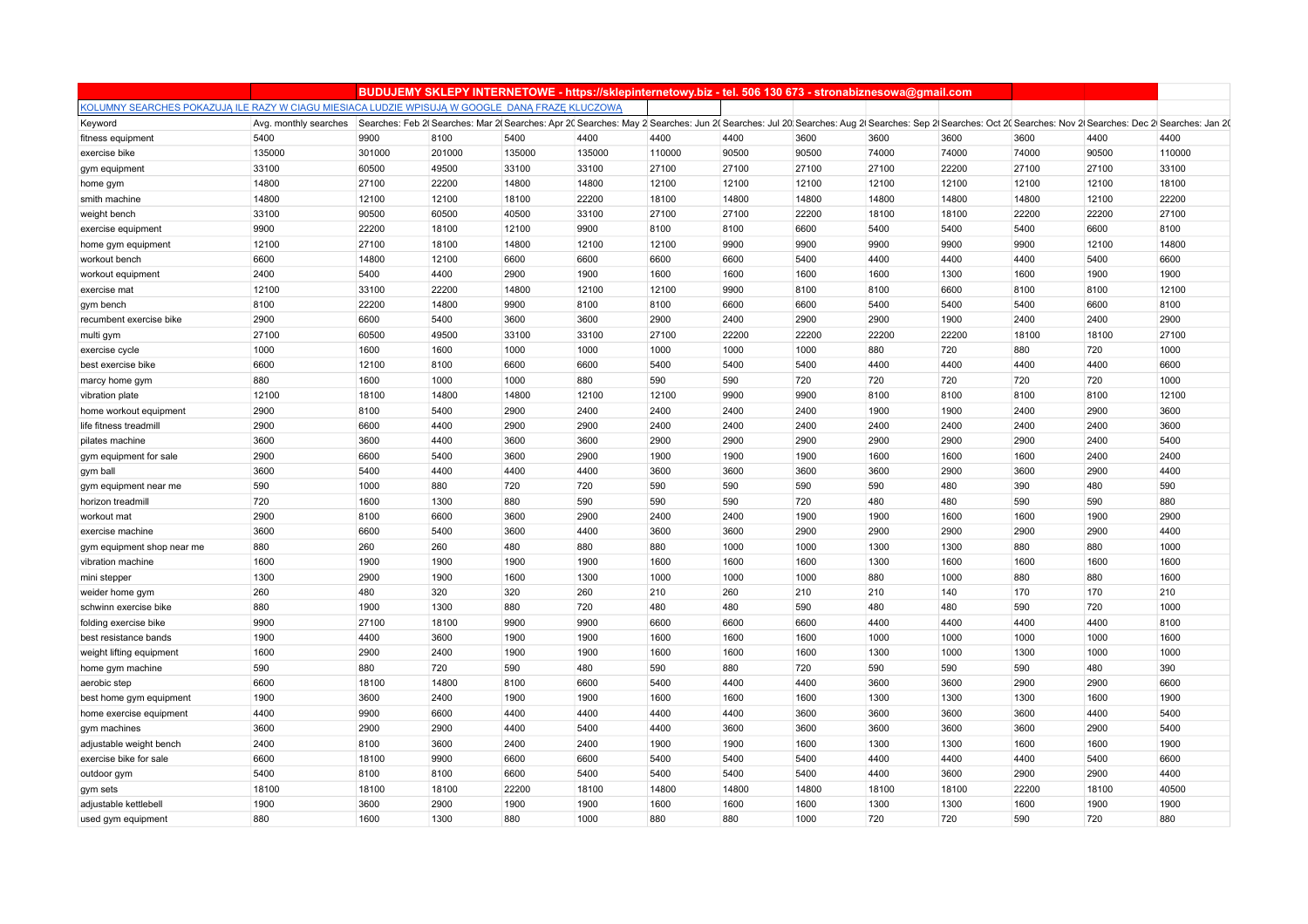|                                                                                                 |      |       |       |      | BUDUJEMY SKLEPY INTERNETOWE - https://sklepinternetowy.biz - tel. 506 130 673 - stronabiznesowa@gmail.com |      |      |      |      |      |      |      |      |
|-------------------------------------------------------------------------------------------------|------|-------|-------|------|-----------------------------------------------------------------------------------------------------------|------|------|------|------|------|------|------|------|
| KOLUMNY SEARCHES POKAZUJĄ ILE RAZY W CIAGU MIESIACA LUDZIE WPISUJĄ W GOOGLE DANĄ FRAZE KLUCZOWĄ |      |       |       |      |                                                                                                           |      |      |      |      |      |      |      |      |
| rowing machine workout                                                                          | 1900 | 1900  | 1600  | 1900 | 2400                                                                                                      | 1900 | 2400 | 2400 | 1900 | 1900 | 1900 | 1600 | 2900 |
| home fitness                                                                                    | 720  | 1300  | 880   | 720  | 590                                                                                                       | 720  | 590  | 480  | 390  | 390  | 390  | 590  | 720  |
| horizon t101 treadmill                                                                          | 140  | 390   | 210   | 90   | 140                                                                                                       | 110  | 110  | 140  | 110  | 70   | 110  | 90   | 140  |
| smith machine bar weight                                                                        | 1300 | 140   | 140   | 880  | 1600                                                                                                      | 1600 | 1600 | 1300 | 1300 | 1300 | 1300 | 1000 | 1900 |
| fitness shop                                                                                    | 590  | 720   | 590   | 720  | 590                                                                                                       | 480  | 480  | 480  | 480  | 480  | 390  | 480  | 590  |
| best home gym                                                                                   | 590  | 1000  | 720   | 590  | 590                                                                                                       | 480  | 590  | 590  | 480  | 480  | 590  | 590  | 720  |
| best rowing machine 2021                                                                        | 880  | 480   | 1000  | 1000 | 1000                                                                                                      | 880  | 1000 | 1000 | 880  | 880  | 590  | 590  | 590  |
| elliptical cross trainer                                                                        | 2400 | 5400  | 3600  | 2900 | 2900                                                                                                      | 1900 | 1900 | 1900 | 1600 | 1600 | 1900 | 1600 | 2900 |
| foldable exercise bike                                                                          | 3600 | 12100 | 6600  | 4400 | 3600                                                                                                      | 2900 | 2900 | 2400 | 2400 | 1900 | 1900 | 2400 | 4400 |
| workout bike                                                                                    | 480  | 720   | 720   | 480  | 480                                                                                                       | 390  | 390  | 390  | 320  | 260  | 390  | 320  | 480  |
| fitness equipment near me                                                                       | 260  | 590   | 320   | 210  | 170                                                                                                       | 210  | 210  | 320  | 260  | 110  | 260  | 210  | 170  |
| weight bench for sale                                                                           | 1900 | 5400  | 3600  | 2400 | 1900                                                                                                      | 1600 | 1600 | 1300 | 880  | 880  | 1000 | 1000 | 1000 |
| horizon fitness t101 treadmill                                                                  | 110  | 260   | 170   | 140  | 260                                                                                                       | 170  | 140  | 50   | 50   | 50   | 50   | 40   | 70   |
| life fitness elliptical                                                                         | 260  | 390   | 260   | 260  | 210                                                                                                       | 210  | 260  | 260  | 170  | 170  | 170  | 210  | 320  |
| rogue barbell                                                                                   | 320  | 720   | 480   | 390  | 320                                                                                                       | 260  | 320  | 260  | 210  | 260  | 320  | 260  | 320  |
| fitness store                                                                                   | 590  | 880   | 720   | 720  | 720                                                                                                       | 480  | 480  | 480  | 390  | 480  | 390  | 390  | 590  |
| matrix treadmill                                                                                | 1300 | 1600  | 1000  | 1300 | 1600                                                                                                      | 1300 | 1300 | 1300 | 1300 | 1300 | 1300 | 1300 | 1900 |
| incline treadmill                                                                               | 2400 | 4400  | 2900  | 2400 | 2900                                                                                                      | 2400 | 1900 | 1900 | 2400 | 2400 | 1900 | 1900 | 4400 |
| rogue kettlebell                                                                                | 260  | 590   | 480   | 320  | 260                                                                                                       | 170  | 170  | 170  | 140  | 170  | 170  | 170  | 210  |
| exercise equipment near me                                                                      | 70   | 70    | 70    | 50   | 90                                                                                                        | 50   | 50   | 90   | 70   | 140  | 70   | 90   | 110  |
| fitness gear                                                                                    | 260  | 320   | 320   | 260  | 170                                                                                                       | 210  | 170  | 170  | 210  | 170  | 260  | 260  | 320  |
| best home workout equipment                                                                     | 720  | 1600  | 1000  | 720  | 590                                                                                                       | 590  | 590  | 720  | 590  | 590  | 480  | 720  | 880  |
| home fitness equipment                                                                          | 1300 | 2900  | 1900  | 1300 | 1300                                                                                                      | 1000 | 1000 | 1000 | 1000 | 880  | 1000 | 1300 | 1600 |
| workout machines                                                                                | 390  | 480   | 480   | 390  | 480                                                                                                       | 390  | 390  | 320  | 390  | 390  | 390  | 320  | 590  |
| ifit treadmil                                                                                   | 390  | 720   | 590   | 320  | 390                                                                                                       | 320  | 260  | 320  | 260  | 320  | 320  | 320  | 480  |
| weight bench with weights                                                                       | 1600 | 4400  | 2900  | 1900 | 1900                                                                                                      | 1300 | 1300 | 1000 | 880  | 880  | 880  | 880  | 1000 |
| mini exercise bike                                                                              | 2400 | 4400  | 3600  | 2400 | 2400                                                                                                      | 1900 | 1600 | 1900 | 1600 | 1600 | 1900 | 1900 | 2400 |
| proform exercise bike                                                                           | 590  | 1600  | 880   | 720  | 720                                                                                                       | 590  | 590  | 590  | 480  | 480  | 320  | 390  | 590  |
| used gym equipment for sale                                                                     | 480  | 880   | 720   | 590  | 480                                                                                                       | 390  | 390  | 480  | 480  | 320  | 320  | 320  | 480  |
| exercise stepper                                                                                | 9900 | 18100 | 18100 | 9900 | 9900                                                                                                      | 8100 | 6600 | 6600 | 5400 | 5400 | 5400 | 5400 | 9900 |
| outdoor gym equipment                                                                           | 2400 | 3600  | 3600  | 3600 | 2900                                                                                                      | 2900 | 2400 | 1900 | 1900 | 1600 | 1600 | 1300 | 2400 |
| rogue bumper plates                                                                             | 260  | 480   | 480   | 320  | 260                                                                                                       | 140  | 170  | 210  | 140  | 110  | 110  | 110  | 210  |
| stairmaster workout                                                                             | 1000 | 90    | 110   | 590  | 1300                                                                                                      | 1300 | 1300 | 1300 | 1000 | 1000 | 1000 | 720  | 1900 |
| reebok exercise bike                                                                            | 4400 | 12100 | 6600  | 4400 | 4400                                                                                                      | 2900 | 2900 | 2900 | 2400 | 1900 | 1900 | 2400 | 3600 |
| weight lifting bench                                                                            | 1900 | 4400  | 2900  | 1900 | 1900                                                                                                      | 1900 | 1600 | 1600 | 1000 | 1000 | 1300 | 1600 | 1600 |
| elliptical workout                                                                              | 480  | 480   | 390   | 480  | 590                                                                                                       | 590  | 480  | 480  | 390  | 390  | 390  | 260  | 720  |
| crossfit equipment                                                                              | 590  | 880   | 720   | 590  | 590                                                                                                       | 590  | 480  | 480  | 480  | 390  | 480  | 590  | 590  |
| cheap exercise bike                                                                             | 3600 | 9900  | 6600  | 4400 | 4400                                                                                                      | 3600 | 2400 | 2400 | 1900 | 1900 | 1900 | 1600 | 2900 |
| fitness store near me                                                                           | 260  | 210   | 170   | 260  | 390                                                                                                       | 210  | 320  | 320  | 260  | 210  | 170  | 260  | 320  |
| treadmill shop near me                                                                          | 210  | 210   | 110   | 110  | 170                                                                                                       | 170  | 210  | 320  | 170  | 260  | 170  | 210  | 260  |
| hammer strength chest press                                                                     | 590  | 210   | 260   | 590  | 880                                                                                                       | 590  | 720  | 590  | 590  | 590  | 590  | 480  | 720  |
| barbell bar                                                                                     | 1300 | 2900  | 2400  | 1600 | 1300                                                                                                      | 1000 | 1000 | 880  | 880  | 880  | 720  | 880  | 1300 |
| rogue dumbbells                                                                                 | 210  | 590   | 480   | 210  | 170                                                                                                       | 170  | 170  | 170  | 110  | 110  | 140  | 140  | 170  |
| at home gym equipment                                                                           | 590  | 1000  | 720   | 480  | 480                                                                                                       | 480  | 480  | 390  | 390  | 390  | 480  | 590  | 880  |
| echelon treadmill                                                                               | 390  | 390   | 390   | 880  | 320                                                                                                       | 260  | 260  | 260  | 210  | 260  | 320  | 590  | 720  |
| body solid home gym                                                                             | 110  | 210   | 140   | 110  | 90                                                                                                        | 90   | 70   | 70   | 70   | 90   | 90   | 90   | 110  |
| life fitness bike                                                                               | 880  | 1900  | 1300  | 1000 | 1000                                                                                                      | 880  | 880  | 880  | 720  | 720  | 720  | 590  | 880  |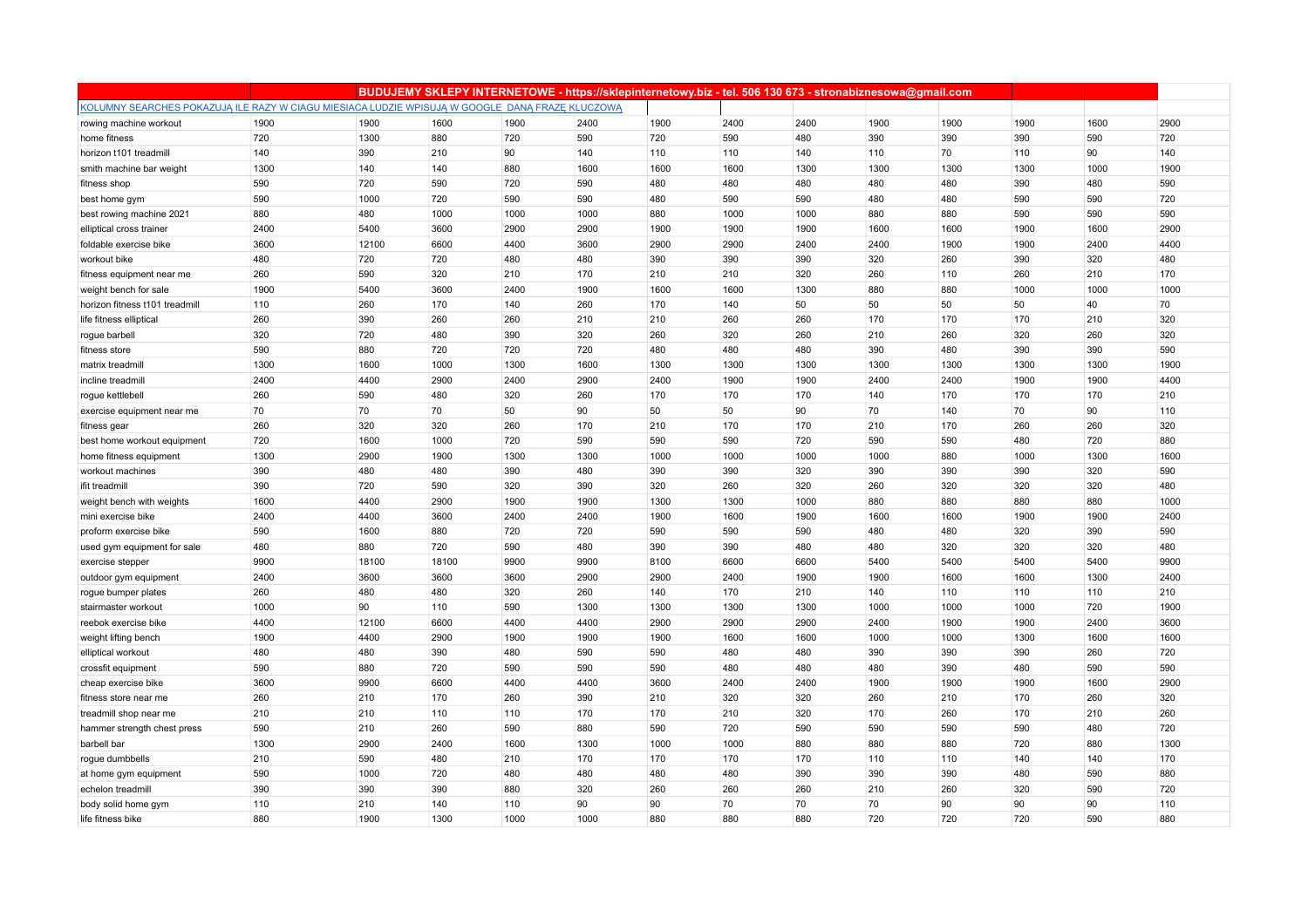|                                                                                                 |             |            |            |             |             |             | BUDUJEMY SKLEPY INTERNETOWE - https://sklepinternetowy.biz - tel. 506 130 673 - stronabiznesowa@gmail.com |             |             |             |             |             |             |
|-------------------------------------------------------------------------------------------------|-------------|------------|------------|-------------|-------------|-------------|-----------------------------------------------------------------------------------------------------------|-------------|-------------|-------------|-------------|-------------|-------------|
| KOLUMNY SEARCHES POKAZUJĄ ILE RAZY W CIAGU MIESIACA LUDZIE WPISUJĄ W GOOGLE DANĄ FRAZE KLUCZOWĄ |             |            |            |             |             |             |                                                                                                           |             |             |             |             |             |             |
| home gym equipment for sale                                                                     | 390         | 880        | 480        | 320         | 260         | 260         | 320                                                                                                       | 320         | 320         | 260         | 260         | 390         | 320         |
| maxi climber xl                                                                                 | 90          | 110        | 210        | 140         | 90          | 70          | 110                                                                                                       | 90          | 90          | 90          | 50          | 90          | 90          |
| multi gym machine                                                                               | 1900        | 1600       | 1600       | 1000        | 1900        | 1900        | 1900                                                                                                      | 2400        | 2400        | 1900        | 1600        | 1900        | 2400        |
| gym equipment online                                                                            | 90          | 210        | 140        | 140         | 70          | 70          | 70                                                                                                        | 70          | 50          | 30          | 50          | 50          | 90          |
| goplus treadmill                                                                                | 170         | 1000       | 260        | 140         | 140         | 90          | 90                                                                                                        | 70          | 70          | 70          | 70          | 90          | 110         |
| sports equipment near me                                                                        | 590         | 480        | 320        | 590         | 880         | 720         | 880                                                                                                       | 880         | 720         | 720         | 480         | 480         | 590         |
| vibrating exercise machine                                                                      | 1300        | 1900       | 1900       | 1600        | 1300        | 1300        | 1300                                                                                                      | 1300        | 1000        | 1000        | 880         | 720         | 1000        |
| cheap gym equipment                                                                             | 1300        | 3600       | 1900       | 1600        | 1000        | 880         | 880                                                                                                       | 880         | 720         | 880         | 590         | 880         | 1000        |
| used exercise equipment                                                                         | 70          | 140        | 90         | 50          | 70          | 50          | 70                                                                                                        | 50          | 50          | 90          | 70          | 40          | 50          |
| hammer strength row                                                                             | 390         | 110        | 170        | 480         | 590         | 480         | 480                                                                                                       | 480         | 480         | 480         | 480         | 320         | 720         |
| second hand gym equipment                                                                       | 1300        | 2400       | 1900       | 1300        | 1000        | 1000        | 1000                                                                                                      | 1000        | 880         | 880         | 880         | 880         | 1300        |
| boxing training equipment                                                                       | 1000        | 1600       | 1000       | 1000        | 1000        | 1000        | 1000                                                                                                      | 1000        | 1000        | 1300        | 1300        | 1300        | 1000        |
| fitness bench                                                                                   | 880         | 1900       | 1300       | 1000        | 880         | 720         | 590                                                                                                       | 720         | 480         | 480         | 590         | 720         | 880         |
| at home gym                                                                                     | 320         | 590        | 390        | 320         | 320         | 210         | 260                                                                                                       | 210         | 210         | 210         | 210         | 260         | 480         |
| fitness warehouse                                                                               | 390         | 720        | 590        | 480         | 480         | 390         | 320                                                                                                       | 390         | 320         | 320         | 320         | 320         | 390         |
| best recumbent exercise bike                                                                    | 170         | 170        | 170        | 170         | 170         | 170         | 140                                                                                                       | 170         | 110         | 140         | 110         | 170         | 170         |
| exercise bike with screen                                                                       | 1600        | 2900       | 1900       | 1300        | 1600        | 1000        | 1300                                                                                                      | 1300        | 1000        | 1000        | 1000        | 1300        | 1900        |
| best home exercise equipment                                                                    | 1000        | 1900       | 1300       | 1000        | 880         | 880         | 880                                                                                                       | 880         | 880         | 720         | 720         | 880         | 1000        |
| rogue pull up bar                                                                               | 170         | 320        | 260        | 210         | 110         | 110         | 170                                                                                                       | 170         | 90          | 70          | 110         | 110         | 170         |
| maxiclimber xl                                                                                  | 50          | 70         | 90         | 40          | 50          | 30          | 30                                                                                                        | 40          | 40          | 50          | 50          | 70          | 90          |
| bicep curl machine                                                                              | 1300        | 480        | 480        | 1300        | 1900        | 1600        | 1300                                                                                                      | 1300        | 1300        | 1600        | 1300        | 1000        | 1900        |
| best resistance bands for men                                                                   | 390         | 1000       | 720        | 390         | 320         | 260         | 390                                                                                                       | 320         | 260         | 260         | 110         | 170         | 210         |
| commercial gym equipment                                                                        | 720         | 1300       | 1000       | 720         | 880         | 590         | 720                                                                                                       | 590         | 590         | 590         | 590         | 590         | 880         |
| cable machine gym                                                                               | 1900        | 2900       | 2400       | 2400        | 2400        | 2400        | 1900                                                                                                      | 1900        | 1900        | 1900        | 1900        | 1900        | 2400        |
| cybex arc trainer                                                                               | 140         | 210        | 170        | 170         | 140         | 110         | 140                                                                                                       | 110         | 170         | 140         | 110         | 90          | 140         |
| indoor exercise bike                                                                            | 1600        | 4400       | 2900       | 1600        | 1300        | 1000        | 1300                                                                                                      | 1000        | 1000        | 1300        | 1300        | 1300        | 1600        |
| tricep machine                                                                                  | 880         | 480        | 390        | 1000        | 1300        | 1000        | 1000                                                                                                      | 1000        | 880         | 880         | 880         | 720         | 1000        |
| best gym equipment                                                                              | 1300        | 2900       | 2400       | 1600        | 1600        | 1300        | 1300                                                                                                      | 1000        | 880         | 880         | 1000        | 1000        | 1300        |
| cardio machine                                                                                  | 1300        | 1300       | 1000       | 1300        | 1600        | 1300        | 1000                                                                                                      | 1000        | 1000        | 1300        | 1000        | 880         | 1600        |
| reformer pilates machine                                                                        | 2400        | 1600       | 1600       | 1600        | 1900        | 2400        | 2400                                                                                                      | 2900        | 2400        | 2900        | 2900        | 2400        | 4400        |
| leg exercise machine                                                                            | 1600        | 1300       | 1600       | 1600        | 1900        | 1600        | 1300                                                                                                      | 1600        | 1300        | 1300        | 1300        | 1300        | 1600        |
| reddit home gym                                                                                 | 260         | 320        | 320        | 210         | 170         | 260         | 390                                                                                                       | 390         | 210         | 260         | 210         | 210         | 320         |
| ab workout machine                                                                              | 880         | 1000       | 1000       | 1000        | 1000        | 1000        | 880                                                                                                       | 720         | 720         | 720         | 590         | 480         | 1000        |
| adjustable workout bench                                                                        | 170         | 480        | 260        | 210         | 170         | 170         | 140                                                                                                       | 110         | 90          | 140         | 110         | 140         | 210         |
| gym items                                                                                       | 110         | 170        | 110        | 90          | 110         | 110         | 90                                                                                                        | 70          | 90          | 110         | 140         | 140         | 110         |
| multi gym for sale                                                                              | 2900        | 8100       | 4400       | 3600        | 2900        | 2400<br>590 | 1900                                                                                                      | 1900        | 2400        | 1900        | 1900        | 1900        | 2400        |
| weights for home gym                                                                            | 720         | 1300       | 880        | 720         | 720         |             | 590                                                                                                       | 590         | 590         | 480         | 590         | 720         | 880         |
| apple gymkit                                                                                    | 320         | 480        | 390        | 390         | 320         | 210         | 260                                                                                                       | 390         | 320         | 260         | 210         | 210         | 260         |
| cardio equipment                                                                                | 390         | 720        | 590        | 480         | 480         | 390         | 320                                                                                                       | 320         | 260         | 210         | 260         | 260         | 320         |
| horizon t202 treadmill                                                                          | 70          | 170<br>480 | 170        | 110         | 110         | 50          | 40                                                                                                        | 30          | 40          | 30          | 50          | 90          | 50          |
| matrix gym equipment                                                                            | 1000        |            | 480        | 720         | 1300        | 1000        | 1000                                                                                                      | 1300        | 1000        | 880         | 880         | 880         | 1900        |
| marcy exercise bike                                                                             | 720         | 1300       | 1000       | 1000        | 880         | 880         | 720                                                                                                       | 720         | 480         | 390         | 480         | 480         | 720         |
| weight equipment                                                                                | 480<br>2400 | 880<br>720 | 720<br>880 | 480<br>2900 | 480<br>3600 | 390<br>2900 | 390<br>2900                                                                                               | 480<br>2900 | 320<br>2400 | 260<br>2400 | 320<br>2400 | 390<br>1900 | 390<br>4400 |
| leg machines at the gym                                                                         | 40          | 90         | 50         | 40          | 30          | 30          | 30                                                                                                        | 40          | 30          | 40          | 30          | 20          | 40          |
| exercise cycle for weight loss                                                                  | 210         | 260        | 320        | 210         | 210         | 210         | 260                                                                                                       | 170         | 140         | 110         | 140         | 210         | 260         |
| lifepro vibration plate<br>horizon fitness treadmill                                            | 480         | 1000       | 880        | 590         | 480         | 480         | 480                                                                                                       | 480         | 320         | 320         | 320         | 260         | 480         |
|                                                                                                 |             |            |            |             |             |             |                                                                                                           |             |             |             |             |             |             |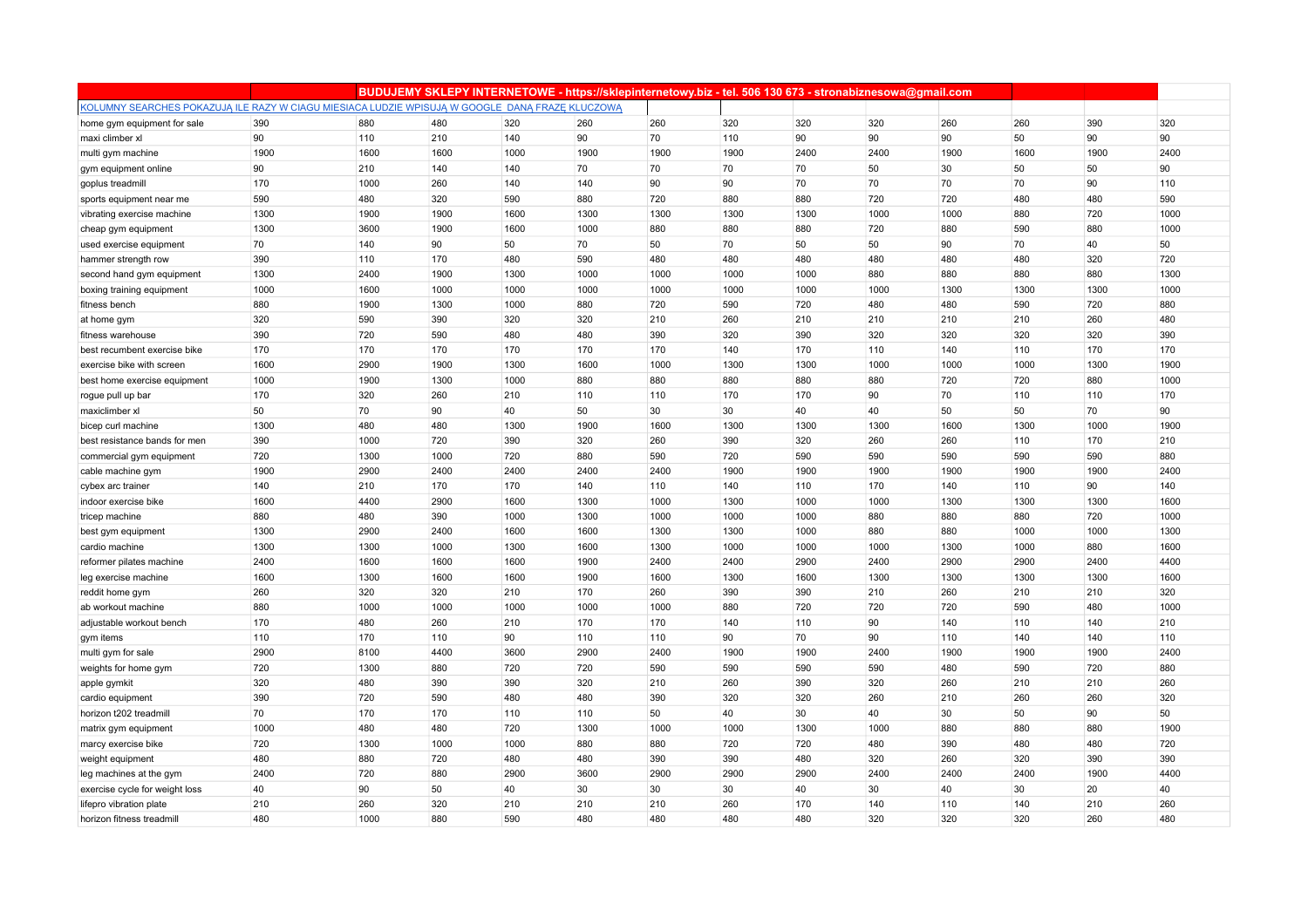|                                                                                                 |      |                | BUDUJEMY SKLEPY INTERNETOWE - https://sklepinternetowy.biz - tel. 506 130 673 - stronabiznesowa@gmail.com |      |      |      |      |      |      |      |      |      |      |
|-------------------------------------------------------------------------------------------------|------|----------------|-----------------------------------------------------------------------------------------------------------|------|------|------|------|------|------|------|------|------|------|
| KOLUMNY SEARCHES POKAZUJĄ ILE RAZY W CIAGU MIESIACA LUDZIE WPISUJĄ W GOOGLE DANĄ FRAZĘ KLUCZOWĄ |      |                |                                                                                                           |      |      |      |      |      |      |      |      |      |      |
| exercise machines for home                                                                      | 1300 | 2400           | 1600                                                                                                      | 1000 | 1000 | 1000 | 1300 | 1000 | 1000 | 1000 | 1000 | 1000 | 1300 |
| resistance band chest workout                                                                   | 1900 | 6600           | 4400                                                                                                      | 1900 | 1900 | 1600 | 1600 | 1600 | 1000 | 880  | 880  | 880  | 1300 |
| best stationary bike for home                                                                   | 40   | 40             | 70                                                                                                        | 30   | 50   | 70   | 40   | 20   | 20   | 20   | 40   | 40   | 20   |
| olympic weight bench                                                                            | 390  | 880            | 590                                                                                                       | 320  | 320  | 320  | 390  | 320  | 260  | 260  | 210  | 260  | 320  |
| horizon 7.0 at treadmill                                                                        | 70   | 90             | 70                                                                                                        | 70   | 30   | 50   | 40   | 70   | 50   | 40   | 90   | 70   | 90   |
| slam ball workout                                                                               | 390  | 480            | 480                                                                                                       | 480  | 480  | 390  | 390  | 320  | 260  | 320  | 320  | 260  | 390  |
| argos gym equipment                                                                             | 2400 | 4400           | 3600                                                                                                      | 2400 | 2400 | 2400 | 1900 | 1900 | 1600 | 1600 | 1600 | 1900 | 2400 |
| foldable weight bench                                                                           | 1300 | 2900           | 1900                                                                                                      | 1300 | 1000 | 1000 | 1000 | 1000 | 1000 | 880  | 1000 | 1000 | 1300 |
| home multi gym                                                                                  | 3600 | 6600           | 5400                                                                                                      | 3600 | 3600 | 2900 | 2900 | 2400 | 2900 | 2900 | 2400 | 2900 | 3600 |
| fitness equipment store near me                                                                 | 110  | 30             | 20                                                                                                        | 140  | 210  | 110  | 70   | 50   | 110  | 210  | 90   | 30   | 110  |
| home gym equipment online                                                                       | 20   | 40             | 30                                                                                                        | 20   | 20   | 20   | 30   | 10   | 10   | 10   | 10   | 10   | 10   |
| best home exercise bike                                                                         | 1300 | 2900           | 1600                                                                                                      | 1300 | 1300 | 1000 | 1000 | 1600 | 880  | 1000 | 1000 | 1300 | 1600 |
| tricep extension machine                                                                        | 1000 | 170            | 210                                                                                                       | 1000 | 1300 | 1300 | 1000 | 1000 | 1000 | 1000 | 1000 | 720  | 1600 |
| horizon elliptical                                                                              | 30   | 50             | 50                                                                                                        | 30   | 30   | 30   | 10   | 30   | 20   | 20   | 20   | 10   | 20   |
| sit fit elliptical                                                                              | 10   | $\overline{0}$ | 10                                                                                                        | 10   | 10   | 10   | 10   | 10   | 10   | 10   | 10   | 10   | 10   |
| vibration plate machine                                                                         | 590  | 720            | 880                                                                                                       | 720  | 480  | 480  | 480  | 480  | 390  | 480  | 480  | 480  | 720  |
| fold up exercise bike                                                                           | 1900 | 4400           | 2900                                                                                                      | 1900 | 1900 | 1600 | 1600 | 1300 | 1300 | 1000 | 1300 | 1300 | 1900 |
| t101 treadmill                                                                                  | 40   | 70             | 50                                                                                                        | 40   | 20   | 40   | 30   | 50   | 40   | 20   | 20   | 30   | 50   |
| commercial treadmill                                                                            | 590  | 1300           | 1000                                                                                                      | 590  | 590  | 480  | 390  | 480  | 480  | 590  | 480  | 590  | 590  |
| gym machine price                                                                               | 30   | 20             | 30                                                                                                        | 10   | 20   | 20   | 30   | 10   | 20   | 20   | 70   | 30   | 20   |
| fitness machine                                                                                 | 590  | 880            | 590                                                                                                       | 590  | 590  | 590  | 480  | 480  | 390  | 390  | 390  | 480  | 590  |
| best exercise bike 2020                                                                         | 90   | 590            | 260                                                                                                       | 40   | 30   | 10   | 20   | 10   | 10   | 10   | 10   | 10   | 10   |
| home exercise bike                                                                              | 2400 | 5400           | 3600                                                                                                      | 1900 | 1900 | 1600 | 1600 | 1900 | 1600 | 1600 | 1600 | 1900 | 2400 |
| gym store                                                                                       | 170  | 170            | 140                                                                                                       | 210  | 170  | 170  | 140  | 140  | 210  | 170  | 140  | 170  | 140  |
| gym shop near me                                                                                | 720  | 210            | 260                                                                                                       | 590  | 880  | 880  | 720  | 720  | 880  | 880  | 720  | 720  | 1000 |
| heavy jump rope                                                                                 | 210  | 390            | 390                                                                                                       | 320  | 210  | 260  | 170  | 210  | 140  | 170  | 140  | 170  | 210  |
| gym products                                                                                    | 260  | 170            | 170                                                                                                       | 210  | 260  | 260  | 210  | 210  | 320  | 260  | 320  | 320  | 260  |
| adidas home gym                                                                                 | 170  | 390            | 320                                                                                                       | 210  | 170  | 140  | 140  | 140  | 110  | 90   | 70   | 140  | 90   |
| kettlebell arm workout                                                                          | 1000 | 1600           | 1300                                                                                                      | 1300 | 1300 | 1300 | 1300 | 1000 | 880  | 720  | 720  | 590  | 1300 |
| workout ropes                                                                                   | 590  | 720            | 880                                                                                                       | 720  | 720  | 720  | 720  | 590  | 480  | 390  | 390  | 320  | 590  |
| home dumbbell workout                                                                           | 2900 | 5400           | 4400                                                                                                      | 2900 | 2900 | 2900 | 2400 | 2400 | 1900 | 1900 | 1900 | 1900 | 3600 |
| iron gym pull up bar                                                                            | 170  | 480            | 320                                                                                                       | 170  | 210  | 140  | 170  | 140  | 110  | 140  | 90   | 110  | 210  |
| reebok stepper                                                                                  | 4400 | 9900           | 8100                                                                                                      | 4400 | 3600 | 3600 | 2900 | 2900 | 2400 | 2400 | 2400 | 2400 | 4400 |
| stationary exercise bike                                                                        | 260  | 590            | 390                                                                                                       | 260  | 320  | 260  | 210  | 260  | 210  | 170  | 210  | 170  | 260  |
| gym shop                                                                                        | 590  | 480            | 390                                                                                                       | 590  | 720  | 590  | 720  | 590  | 590  | 590  | 590  | 590  | 880  |
| gym bench for home                                                                              | 720  | 1900           | 1000                                                                                                      | 720  | 720  | 480  | 590  | 480  | 390  | 390  | 590  | 720  | 880  |
| foldable workout bench                                                                          | 390  | 720            | 590                                                                                                       | 390  | 480  | 320  | 320  | 260  | 210  | 210  | 210  | 320  | 390  |
| stepper workout                                                                                 | 1600 | 3600           | 2900                                                                                                      | 1600 | 1600 | 1000 | 1000 | 880  | 880  | 720  | 720  | 590  | 1600 |
| gym equipment stores near me                                                                    | 110  | 110            | 50                                                                                                        | 90   | 170  | 140  | 110  | 140  | 70   | 140  | 90   | 90   | 110  |
| best home treadmill 2021                                                                        | 390  | 140            | 320                                                                                                       | 390  | 480  | 390  | 480  | 480  | 590  | 590  | 590  | 390  | 480  |
| best weight bench                                                                               | 480  | 720            | 590                                                                                                       | 390  | 390  | 480  | 480  | 390  | 320  | 320  | 390  | 390  | 480  |
| rogue gym equipment                                                                             | 320  | 590            | 480                                                                                                       | 320  | 260  | 260  | 260  | 320  | 170  | 260  | 210  | 260  | 320  |
| star trac treadmill                                                                             | 260  | 320            | 260                                                                                                       | 320  | 260  | 210  | 210  | 210  | 210  | 260  | 210  | 210  | 320  |
| gym equipment store                                                                             | 140  | 170            | 110                                                                                                       | 170  | 140  | 110  | 110  | 110  | 90   | 170  | 110  | 170  | 170  |
| upright exercise bike                                                                           | 590  | 1600           | 1000                                                                                                      | 590  | 590  | 390  | 390  | 480  | 390  | 390  | 390  | 390  | 720  |
| fitness stepper                                                                                 | 2400 | 6600           | 5400                                                                                                      | 2900 | 2900 | 2400 | 1600 | 1600 | 1600 | 1300 | 1300 | 1300 | 2900 |
| resistance bands with handles                                                                   | 1300 | 2900           | 1900                                                                                                      | 1300 | 1000 | 1000 | 1000 | 1000 | 720  | 880  | 720  | 720  | 1000 |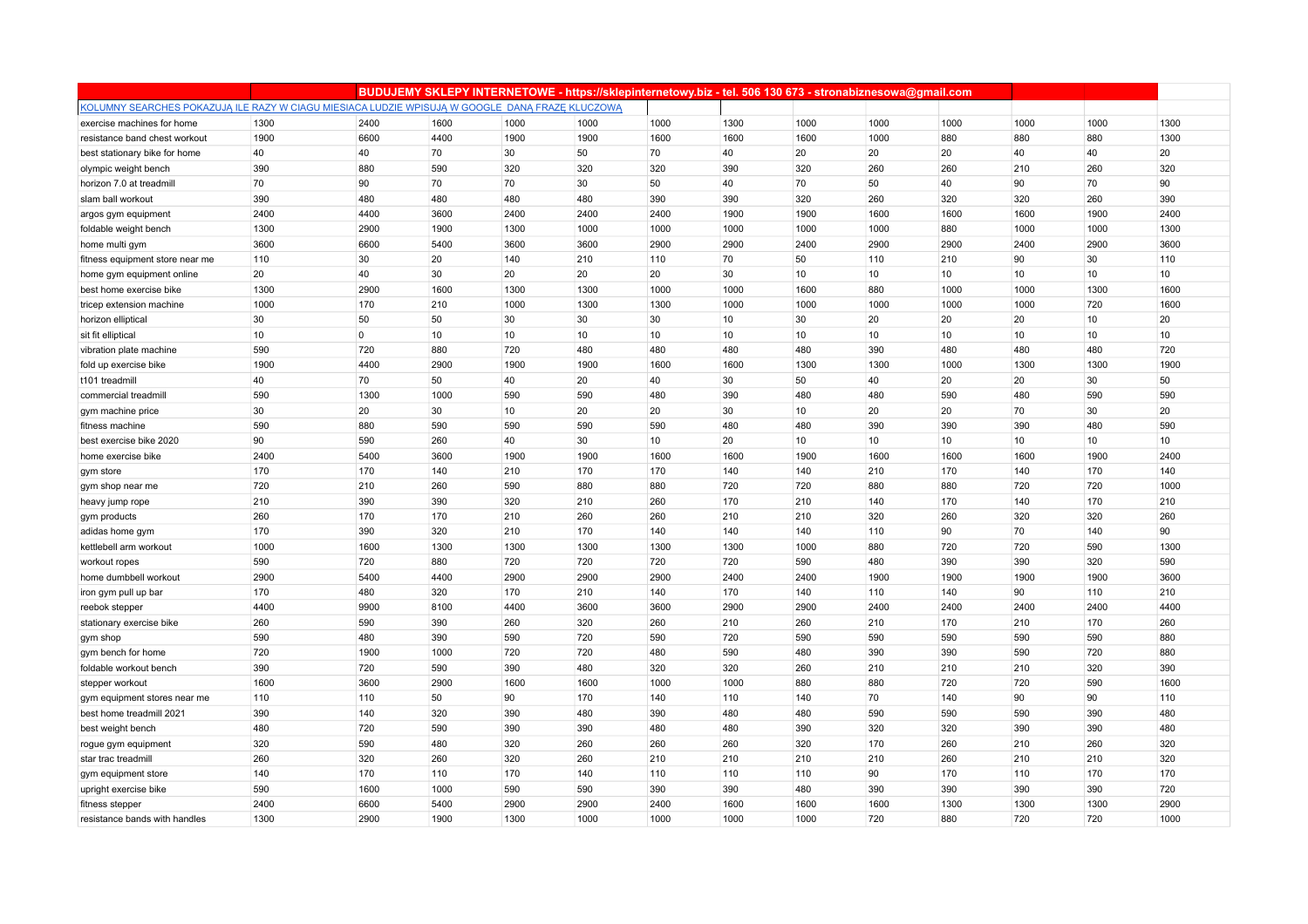|                                                                                                 |      |      |      |      | BUDUJEMY SKLEPY INTERNETOWE - https://sklepinternetowy.biz - tel. 506 130 673 - stronabiznesowa@gmail.com |      |      |      |      |      |      |      |      |
|-------------------------------------------------------------------------------------------------|------|------|------|------|-----------------------------------------------------------------------------------------------------------|------|------|------|------|------|------|------|------|
| KOLUMNY SEARCHES POKAZUJĄ ILE RAZY W CIAGU MIESIACA LUDZIE WPISUJĄ W GOOGLE DANĄ FRAZE KLUCZOWĄ |      |      |      |      |                                                                                                           |      |      |      |      |      |      |      |      |
| weider weight bench                                                                             | 210  | 320  | 320  | 260  | 210                                                                                                       | 260  | 210  | 170  | 140  | 140  | 170  | 170  | 170  |
| best exercise bike to lose weight                                                               | 390  | 720  | 480  | 390  | 480                                                                                                       | 480  | 480  | 390  | 260  | 210  | 210  | 210  | 480  |
| gym running machine                                                                             | 390  | 720  | 390  | 390  | 390                                                                                                       | 480  | 320  | 320  | 390  | 320  | 390  | 320  | 390  |
| gym equipment price                                                                             | 70   | 110  | 90   | 70   | 90                                                                                                        | 70   | 90   | 70   | 70   | 70   | 50   | 50   | 30   |
| gym bench for sale                                                                              | 590  | 1600 | 1000 | 880  | 590                                                                                                       | 480  | 480  | 390  | 320  | 390  | 390  | 390  | 390  |
| rower workout                                                                                   | 1300 | 1300 | 1300 | 1600 | 1600                                                                                                      | 1300 | 1600 | 1600 | 1300 | 1300 | 1300 | 1000 | 1600 |
| used exercise equipment for sale                                                                | 10   | 20   | 10   | 10   | 10                                                                                                        | 10   | 20   | 20   | 10   | 10   | 10   | 20   | 30   |
| full body workout machine                                                                       | 260  | 390  | 320  | 320  | 320                                                                                                       | 260  | 260  | 260  | 320  | 260  | 210  | 140  | 260  |
| all in one gym                                                                                  | 320  | 480  | 480  | 390  | 390                                                                                                       | 320  | 320  | 320  | 260  | 260  | 260  | 320  | 390  |
| fitness products                                                                                | 320  | 320  | 260  | 210  | 140                                                                                                       | 590  | 320  | 170  | 480  | 320  | 260  | 260  | 390  |
| kettlebell workouts for men                                                                     | 720  | 1000 | 880  | 720  | 880                                                                                                       | 720  | 720  | 590  | 590  | 480  | 480  | 480  | 1000 |
| training equipment                                                                              | 590  | 720  | 720  | 590  | 480                                                                                                       | 480  | 480  | 480  | 480  | 590  | 720  | 590  | 480  |
| mini stepper machine                                                                            | 720  | 1600 | 1000 | 720  | 880                                                                                                       | 590  | 480  | 480  | 480  | 480  | 390  | 390  | 720  |
| buy gym equipment                                                                               | 480  | 1000 | 720  | 590  | 480                                                                                                       | 390  | 390  | 480  | 390  | 390  | 320  | 320  | 480  |
| vision fitness treadmill                                                                        | 110  | 170  | 140  | 110  | 110                                                                                                       | 110  | 90   | 90   | 90   | 90   | 70   | 70   | 170  |
| spin bike workout                                                                               | 590  | 720  | 480  | 480  | 590                                                                                                       | 590  | 720  | 720  | 590  | 590  | 590  | 590  | 1000 |
| used fitness equipment                                                                          | 50   | 70   | 50   | 50   | 70                                                                                                        | 40   | 50   | 40   | 50   | 50   | 50   | 40   | 70   |
| outdoor exercise equipment                                                                      | 590  | 720  | 1000 | 720  | 590                                                                                                       | 720  | 590  | 480  | 480  | 390  | 320  | 320  | 480  |
| weight training equipment                                                                       | 590  | 1300 | 1000 | 590  | 720                                                                                                       | 480  | 480  | 480  | 480  | 480  | 390  | 390  | 390  |
| used exercise equipment near me                                                                 | 30   | 50   | 40   | 30   | 50                                                                                                        | 20   | 20   | 40   | 20   | 40   | 10   | 10   | 10   |
| best exercise equipment                                                                         | 140  | 210  | 170  | 140  | 110                                                                                                       | 110  | 140  | 110  | 110  | 140  | 90   | 110  | 140  |
| exercise bar                                                                                    | 1300 | 1600 | 1600 | 1300 | 1300                                                                                                      | 1300 | 1300 | 1300 | 1300 | 1000 | 1000 | 1000 | 1900 |
| aero pilates machine                                                                            | 390  | 590  | 390  | 320  | 590                                                                                                       | 320  | 260  | 320  | 210  | 210  | 170  | 140  | 720  |
| leg workout machines                                                                            | 590  | 260  | 320  | 590  | 720                                                                                                       | 720  | 590  | 480  | 590  | 590  | 590  | 390  | 880  |
| rogue weight vest                                                                               | 210  | 260  | 320  | 170  | 210                                                                                                       | 170  | 170  | 140  | 140  | 210  | 170  | 170  | 210  |
| spirit treadmill                                                                                | 90   | 110  | 90   | 70   | 90                                                                                                        | 70   | 90   | 70   | 90   | 70   | 90   | 90   | 140  |
| weight bench with leg extension                                                                 | 720  | 1000 | 1000 | 720  | 720                                                                                                       | 720  | 590  | 590  | 480  | 590  | 480  | 590  | 720  |
| exercise bands with handles                                                                     | 260  | 320  | 260  | 260  | 210                                                                                                       | 260  | 260  | 260  | 170  | 210  | 170  | 210  | 260  |
| best exercise mat                                                                               | 590  | 1600 | 1000 | 720  | 480                                                                                                       | 480  | 480  | 480  | 390  | 320  | 390  | 480  | 590  |
| hand exercise equipment                                                                         | 210  | 170  | 260  | 210  | 210                                                                                                       | 170  | 170  | 170  | 260  | 170  | 210  | 170  | 170  |
| tesco exercise bike                                                                             | 1000 | 4400 | 2900 | 1600 | 720                                                                                                       | 590  | 480  | 480  | 260  | 260  | 170  | 210  | 320  |
| best resistance bands for women                                                                 | 260  | 720  | 590  | 390  | 260                                                                                                       | 170  | 140  | 140  | 140  | 110  | 90   | 110  | 170  |
| best overall exercise equipment for home 110                                                    |      | 210  | 140  | 90   | 110                                                                                                       | 110  | 140  | 90   | 90   | 110  | 70   | 50   | 110  |
| used gym equipment for sale near me                                                             | 110  | 140  | 110  | 90   | 110                                                                                                       | 90   | 110  | 140  | 140  | 110  | 90   | 70   | 140  |
| bike exercise machine                                                                           | 320  | 590  | 390  | 320  | 260                                                                                                       | 210  | 260  | 260  | 260  | 210  | 210  | 260  | 320  |
| adjustable gym bench                                                                            | 590  | 1600 | 880  | 480  | 480                                                                                                       | 390  | 590  | 390  | 320  | 390  | 320  | 390  | 480  |
| dumbbell ab workout                                                                             | 1600 | 1900 | 1900 | 1900 | 1900                                                                                                      | 1900 | 1900 | 1600 | 1300 | 1300 | 1300 | 1300 | 2400 |
| water dumbbells                                                                                 | 390  | 720  | 590  | 320  | 320                                                                                                       | 390  | 390  | 260  | 260  | 210  | 260  | 210  | 320  |
| opti exercise bike                                                                              | 1900 | 4400 | 2900 | 1900 | 1900                                                                                                      | 1600 | 1600 | 1600 | 1300 | 1300 | 1000 | 1000 | 1900 |
| gym stuff                                                                                       | 1300 | 1300 | 1000 | 1000 | 1000                                                                                                      | 880  | 880  | 880  | 1000 | 1000 | 1900 | 1900 | 1600 |
| bicycle exercise machine                                                                        | 110  | 210  | 140  | 110  | 110                                                                                                       | 90   | 90   | 70   | 70   | 70   | 70   | 90   | 90   |
| outdoor fitness equipment                                                                       | 320  | 480  | 480  | 480  | 320                                                                                                       | 390  | 390  | 320  | 320  | 210  | 210  | 260  | 320  |
| crossfit jump rope                                                                              | 170  | 170  | 210  | 170  | 140                                                                                                       | 170  | 210  | 140  | 90   | 140  | 140  | 110  | 170  |
| workout bench for sale                                                                          | 90   | 320  | 140  | 70   | 140                                                                                                       | 50   | 70   | 70   | 40   | 50   | 40   | 90   | 110  |
| john lewis exercise bike                                                                        | 1900 | 4400 | 2400 | 1900 | 2400                                                                                                      | 1600 | 1600 | 1900 | 1300 | 1600 | 1600 | 1600 | 1900 |
| workout machines for home                                                                       | 210  | 390  | 210  | 140  | 170                                                                                                       | 210  | 170  | 140  | 170  | 170  | 170  | 170  | 260  |
| stair climber workout                                                                           | 210  | 140  | 140  | 260  | 320                                                                                                       | 320  | 260  | 320  | 210  | 210  | 170  | 140  | 320  |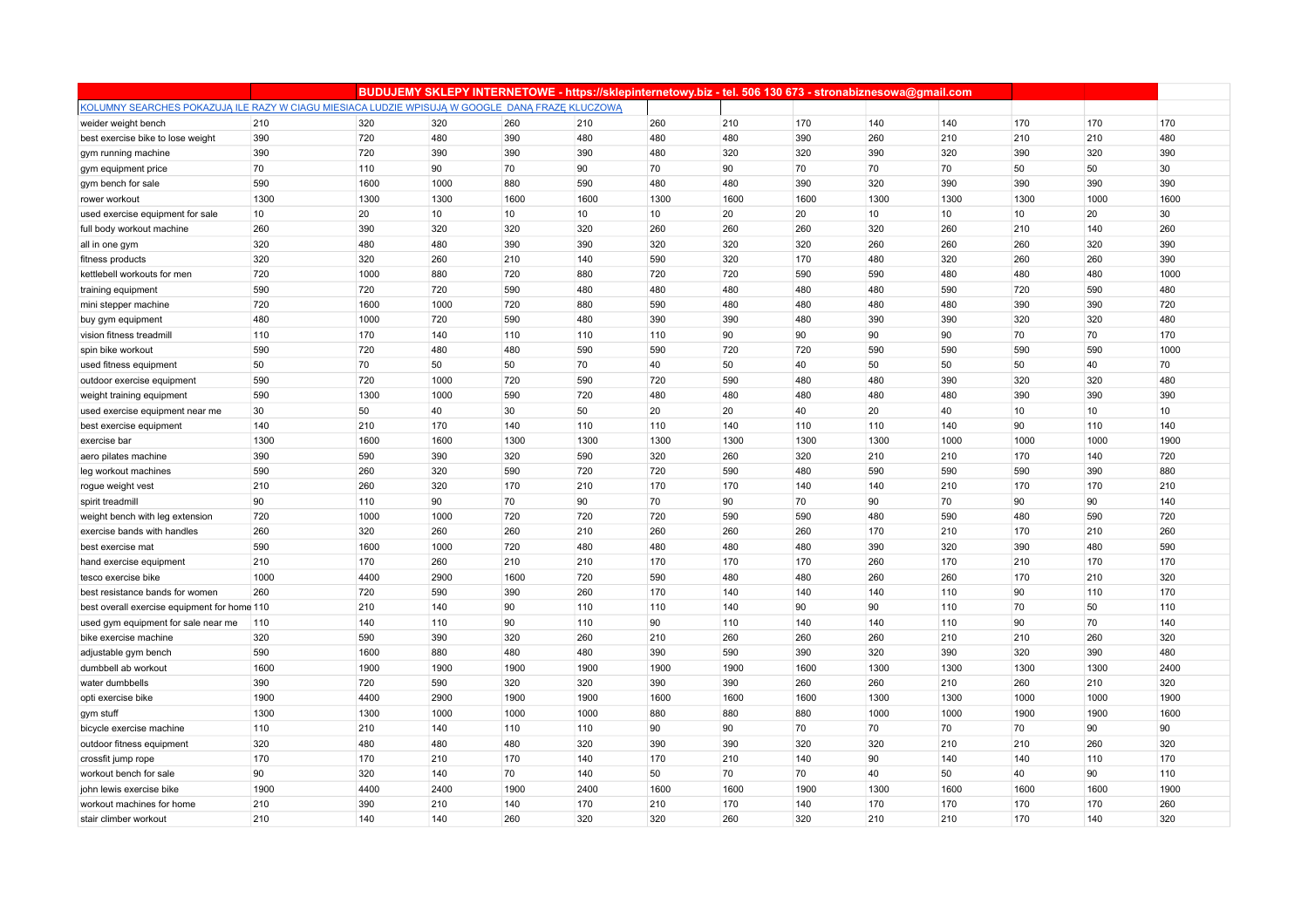|                                                                                                 |      |      |      |      | BUDUJEMY SKLEPY INTERNETOWE - https://sklepinternetowy.biz - tel. 506 130 673 - stronabiznesowa@gmail.com |      |      |      |             |                  |              |      |      |
|-------------------------------------------------------------------------------------------------|------|------|------|------|-----------------------------------------------------------------------------------------------------------|------|------|------|-------------|------------------|--------------|------|------|
| KOLUMNY SEARCHES POKAZUJĄ ILE RAZY W CIAGU MIESIACA LUDZIE WPISUJĄ W GOOGLE DANĄ FRAZE KLUCZOWĄ |      |      |      |      |                                                                                                           |      |      |      |             |                  |              |      |      |
| body vibration machine                                                                          | 140  | 170  | 210  | 140  | 170                                                                                                       | 170  | 140  | 140  | 110         | 110              | 90           | 110  | 170  |
| commercial fitness equipment                                                                    | 40   | 70   | 50   | 30   | 40                                                                                                        | 20   | 50   | 30   | 30          | 30               | 40           | 30   | 40   |
| exercise equipment for sale near me                                                             | 50   | 90   | 90   | 90   | 50                                                                                                        | 70   | 40   | 40   | 10          | 10               | 20           | 40   | 30   |
| stair stepper workout                                                                           | 90   | 70   | 70   | 90   | 170                                                                                                       | 140  | 110  | 110  | 70          | 70               | 50           | 40   | 140  |
| motorized treadmill                                                                             | 590  | 1300 | 880  | 880  | 880                                                                                                       | 480  | 480  | 390  | 390         | 390              | 480          | 480  | 590  |
| resistance band bar                                                                             | 720  | 1000 | 720  | 480  | 590                                                                                                       | 480  | 480  | 880  | 880         | 720              | 880          | 720  | 880  |
| pro fitness treadmill                                                                           | 2400 | 4400 | 3600 | 2400 | 1900                                                                                                      | 1600 | 1900 | 1900 | 1600        | 1900             | 1900         | 1600 | 2400 |
| small exercise bike                                                                             | 720  | 1300 | 880  | 720  | 720                                                                                                       | 590  | 720  | 590  | 590         | 480              | 590          | 590  | 880  |
| elliptical exercise machine                                                                     | 170  | 210  | 170  | 140  | 170                                                                                                       | 170  | 140  | 140  | 260         | 140              | 170          | 170  | 260  |
| body pump weights                                                                               | 880  | 2400 | 1300 | 880  | 880                                                                                                       | 590  | 590  | 720  | 480         | 390              | 390          | 590  | 720  |
| best adjustable weight bench                                                                    | 90   | 170  | 170  | 90   | 70                                                                                                        | 90   | 70   | 50   | 40          | 40               | 40           | 70   | 30   |
| back machine gym                                                                                | 1000 | 320  | 390  | 1300 | 1600                                                                                                      | 1300 | 1300 | 1300 | 1000        | 1000             | 1000         | 880  | 1900 |
| best home exercise equipment for beginn 260                                                     |      | 480  | 320  | 210  | 210                                                                                                       | 210  | 260  | 260  | 210         | 210              | 170          | 210  | 210  |
| home gyms for sale                                                                              | 210  | 390  | 260  | 170  | 210                                                                                                       | 170  | 170  | 210  | 170         | 110              | 140          | 210  | 260  |
| aldi dumbbells                                                                                  | 1300 | 4400 | 2900 | 1300 | 1000                                                                                                      | 880  | 720  | 590  | 480         | 480              | 390          | 590  | 2900 |
| gym bench price                                                                                 | 30   | 50   | 20   | 10   | 20                                                                                                        | 10   | 50   | 50   | 30          | 30               | 50           | 30   | 30   |
| air bike workout                                                                                | 390  | 390  | 390  | 480  | 590                                                                                                       | 480  | 390  | 390  | 390         | 390              | 320          | 320  | 590  |
| heavy resistance bands                                                                          | 590  | 1300 | 880  | 590  | 590                                                                                                       | 390  | 390  | 390  | 320         | 390              | 320          | 320  | 480  |
| cable workout machine                                                                           | 590  | 210  | 210  | 590  | 1000                                                                                                      | 880  | 880  | 720  | 590         | 590              | 590          | 390  | 1000 |
| used exercise bikes                                                                             | 590  | 1300 | 880  | 590  | 590                                                                                                       | 480  | 480  | 390  | 390         | 390              | 390          | 320  | 480  |
| exercise bike peloton                                                                           | 1900 | 4400 | 2900 | 1900 | 1900                                                                                                      | 1300 | 1600 | 1600 | 1000        | 1300             | 1600         | 1600 | 1900 |
| gym store near me                                                                               | 140  | 50   | 40   | 110  | 140                                                                                                       | 140  | 210  | 140  | 260         | 210              | 170          | 140  | 140  |
| stamina exercise bike                                                                           | 10   | 10   | 10   | 20   | 10                                                                                                        | 10   | 10   | 10   | 10          | 10               | 10           | 10   | 10   |
| weight bench and weights                                                                        | 1300 | 2900 | 2400 | 1300 | 1300                                                                                                      | 1300 | 880  | 720  | 590         | 590              | 590          | 590  | 720  |
| non motorized treadmill                                                                         | 1000 | 2900 | 1600 | 1000 | 880                                                                                                       | 590  | 590  | 880  | 720         | 720              | 720          | 720  | 1000 |
| life fitness equipment                                                                          | 140  | 110  | 90   | 140  | 110                                                                                                       | 110  | 140  | 110  | 140         | 170              | 140          | 110  | 170  |
| compact exercise bike                                                                           | 720  | 1300 | 1000 | 720  | 720                                                                                                       | 590  | 590  | 590  | 480         | 590              | 480          | 590  | 880  |
| smart home gym                                                                                  | 110  | 90   | 90   | 70   | 90                                                                                                        | 140  | 110  | 110  | 90          | 110              | 140          | 110  | 90   |
| rogue fitness equipment                                                                         | 20   | 30   | 30   | 20   | 30                                                                                                        | 30   | 10   | 20   | 10          | 20               | 20           | 20   | 30   |
| cable weight machine                                                                            | 590  | 880  | 720  | 590  | 720                                                                                                       | 480  | 590  | 590  | 590         | 480              | 480          | 480  | 720  |
| best folding exercise bike                                                                      | 720  | 1300 | 1000 | 590  | 590                                                                                                       | 590  | 480  | 590  | 480         | 480              | 480          | 480  | 720  |
| magic circle pilates                                                                            | 320  | 480  | 320  | 210  | 320                                                                                                       | 320  | 260  | 260  | 260         | 260              | 390          | 170  | 320  |
| crossfit machine                                                                                | 880  | 880  | 720  | 880  | 1000                                                                                                      | 1000 | 880  | 880  | 720         | 720              | 720          | 590  | 1000 |
| all in one home gym                                                                             | 170  | 210  | 170  | 110  | 210                                                                                                       | 140  | 170  | 140  | 170         | 170              | 170          | 210  | 210  |
| rogue resistance bands                                                                          | 90   | 170  | 140  | 110  | 90                                                                                                        | 90   | 70   | 90   | 50          | 50               | 50           | 70   | 70   |
| used workout equipment                                                                          | 10   | 10   | 10   | 10   | 10 <sup>1</sup>                                                                                           | 10   | 10   | 10   | 10          | 10 <sup>10</sup> | $\mathbf{0}$ | 10   | 10   |
| fitness gear bench                                                                              | 10   | 10   | 10   | 10   | 10                                                                                                        | 10   | 10   | 10   | $\mathbf 0$ | 10               | $\mathbf{0}$ | 10   | 10   |
| exercise bike for sale near me                                                                  | 880  | 1900 | 1300 | 880  | 1000                                                                                                      | 720  | 720  | 880  | 720         | 720              | 590          | 480  | 880  |
| costco exercise equipment                                                                       | 50   | 140  | 70   | 40   | 30                                                                                                        | 40   | 30   | 30   | 40          | 50               | 40           | 40   | 70   |
| used gym equipment near me                                                                      | 30   | 50   | 50   | 50   | 50                                                                                                        | 20   | 30   | 10   | 10          | 20               | 20           | 20   | 50   |
| decathlon gym equipment                                                                         | 260  | 390  | 260  | 260  | 260                                                                                                       | 210  | 210  | 210  | 210         | 140              | 210          | 320  | 320  |
| best kettlebell workouts                                                                        | 260  | 320  | 260  | 210  | 210                                                                                                       | 260  | 320  | 260  | 260         | 210              | 170          | 260  | 480  |
| vibration plate exercises                                                                       | 2400 | 4400 | 3600 | 2900 | 2400                                                                                                      | 1900 | 1900 | 1900 | 1600        | 1600             | 1300         | 1300 | 2900 |
| seated elliptical                                                                               | 90   | 210  | 170  | 140  | 110                                                                                                       | 90   | 50   | 50   | 70          | 70               | 90           | 70   | 90   |
| amazon gym equipment                                                                            | 320  | 720  | 590  | 320  | 320                                                                                                       | 260  | 320  | 260  | 260         | 260              | 260          | 260  | 320  |
| best elliptical 2021                                                                            | 30   | 10   | 70   | 70   | 50                                                                                                        | 20   | 30   | 20   | 20          | 20               | 50           | 20   | 40   |
| kettlebell full body workout                                                                    | 1300 | 1600 | 1600 | 1300 | 1300                                                                                                      | 1300 | 1300 | 1000 | 1000        | 1000             | 880          | 880  | 1600 |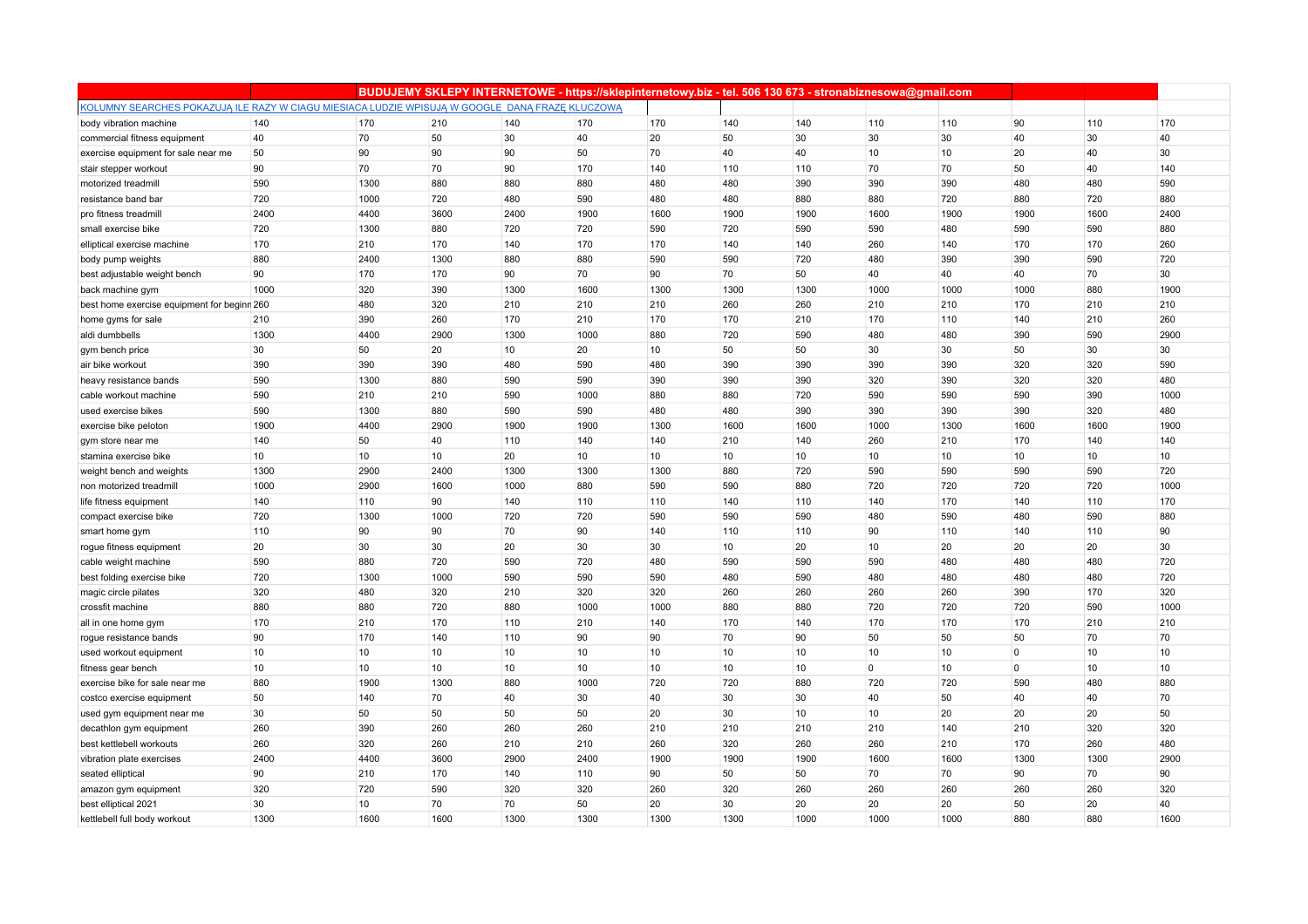|                                                                                                 |      |      |      |      | BUDUJEMY SKLEPY INTERNETOWE - https://sklepinternetowy.biz - tel. 506 130 673 - stronabiznesowa@gmail.com |                |      |      |      |      |      |     |      |
|-------------------------------------------------------------------------------------------------|------|------|------|------|-----------------------------------------------------------------------------------------------------------|----------------|------|------|------|------|------|-----|------|
| KOLUMNY SEARCHES POKAZUJĄ ILE RAZY W CIAGU MIESIACA LUDZIE WPISUJĄ W GOOGLE DANĄ FRAZE KLUCZOWĄ |      |      |      |      |                                                                                                           |                |      |      |      |      |      |     |      |
| fitness shop near me                                                                            | 480  | 320  | 260  | 390  | 590                                                                                                       | 480            | 480  | 480  | 480  | 480  | 390  | 320 | 480  |
| walking exercise machine                                                                        | 590  | 880  | 720  | 590  | 590                                                                                                       | 480            | 480  | 480  | 480  | 480  | 480  | 480 | 720  |
| home gym equipment ireland                                                                      | 10   | 20   | 20   | 10   | 10                                                                                                        | 10             | 10   | 10   | 10   | 20   | 10   | 10  | 20   |
| garage gym equipment                                                                            | 210  | 480  | 320  | 210  | 170                                                                                                       | 140            | 110  | 140  | 140  | 140  | 140  | 170 | 170  |
| small exercise equipment                                                                        | 720  | 1600 | 1000 | 720  | 880                                                                                                       | 720            | 880  | 590  | 480  | 590  | 390  | 480 | 480  |
| amazon exercise equipment                                                                       | 170  | 390  | 210  | 170  | 170                                                                                                       | 140            | 170  | 110  | 110  | 110  | 90   | 90  | 140  |
| thick exercise mats                                                                             | 1000 | 2400 | 1600 | 1300 | 880                                                                                                       | 880            | 880  | 880  | 880  | 720  | 720  | 880 | 1000 |
| york fitness treadmill                                                                          | 1000 | 1900 | 1600 | 1300 | 1300                                                                                                      | 1000           | 880  | 1000 | 880  | 880  | 880  | 720 | 1000 |
| ebay exercise bike                                                                              | 1600 | 3600 | 2400 | 1600 | 1600                                                                                                      | 1300           | 1000 | 1300 | 1000 | 1000 | 1000 | 880 | 1300 |
| large exercise mat                                                                              | 480  | 880  | 720  | 590  | 390                                                                                                       | 390            | 390  | 390  | 320  | 260  | 260  | 320 | 480  |
| loaded gym                                                                                      | 10   | 10   | 10   | 10   | 10                                                                                                        | 10             | 10   | 10   | 10   | 10   | 10   | 10  | 10   |
| urevo treadmill                                                                                 | 140  | 110  | 70   | 50   | 50                                                                                                        | 50             | 70   | 110  | 110  | 210  | 210  | 320 | 390  |
| kettlebell workout for beginners                                                                | 1300 | 1900 | 1600 | 1600 | 1600                                                                                                      | 1300           | 1300 | 1600 | 1300 | 880  | 720  | 720 | 1900 |
| rogue weight plates                                                                             | 210  | 390  | 260  | 210  | 210                                                                                                       | 170            | 210  | 140  | 90   | 110  | 110  | 140 | 170  |
| fitness gear weight bench                                                                       | 10   | 10   | 10   | 10   | $\overline{0}$                                                                                            | $\overline{0}$ | 10   | 10   | 10   | 10   | 10   | 10  | 10   |
| matrix elliptical                                                                               | 70   | 50   | 40   | 50   | 90                                                                                                        | 50             | 70   | 50   | 90   | 50   | 70   | 70  | 90   |
| cycling machine price                                                                           | 30   | 70   | 30   | 50   | 30                                                                                                        | 30             | 30   | 30   | 10   | 40   | 20   | 10  | 10   |
| resistance band back workout                                                                    | 880  | 2400 | 1900 | 1000 | 720                                                                                                       | 590            | 590  | 590  | 390  | 390  | 390  | 320 | 590  |
| flat weight bench                                                                               | 590  | 1000 | 1000 | 720  | 480                                                                                                       | 480            | 480  | 390  | 390  | 320  | 320  | 480 | 480  |
| nordictrack exercise bike                                                                       | 590  | 1000 | 720  | 480  | 590                                                                                                       | 480            | 480  | 590  | 390  | 390  | 390  | 390 | 480  |
| cable machine home gym                                                                          | 590  | 1000 | 1000 | 720  | 720                                                                                                       | 390            | 480  | 390  | 480  | 480  | 480  | 590 | 880  |
| ski machine gym                                                                                 | 1000 | 590  | 480  | 1000 | 1600                                                                                                      | 1300           | 1300 | 1300 | 1000 | 1300 | 1000 | 880 | 1900 |
| air runner treadmill                                                                            | 110  | 140  | 170  | 210  | 140                                                                                                       | 50             | 70   | 50   | 110  | 90   | 70   | 90  | 140  |
| exercise mat amazon                                                                             | 720  | 1600 | 1000 | 720  | 590                                                                                                       | 720            | 720  | 590  | 590  | 480  | 480  | 480 | 720  |
| single kettlebell workouts                                                                      | 480  | 880  | 720  | 590  | 480                                                                                                       | 480            | 390  | 320  | 260  | 320  | 260  | 390 | 590  |
| recumbent elliptical                                                                            | 40   | 10   | 10   | 50   | 20                                                                                                        | 10             | 20   | 20   | 10   | 10   | 10   | 20  | 320  |
| fitness equipment for home gym                                                                  | 20   | 40   | 40   | 30   | 20                                                                                                        | 20             | 20   | 20   | 20   | 10   | 20   | 20  | 10   |
| gold's gym equipment                                                                            | 140  | 210  | 210  | 170  | 170                                                                                                       | 140            | 140  | 140  | 90   | 90   | 70   | 110 | 140  |
| cheap home gym equipment                                                                        | 720  | 1300 | 1000 | 590  | 720                                                                                                       | 480            | 480  | 590  | 480  | 480  | 480  | 590 | 720  |
| home gym equipment all in one                                                                   | 90   | 90   | 90   | 70   | 70                                                                                                        | 90             | 50   | 110  | 90   | 90   | 110  | 110 | 140  |
| exerpeutic exercise bike                                                                        | 110  | 140  | 140  | 90   | 140                                                                                                       | 140            | 140  | 110  | 70   | 70   | 110  | 110 | 90   |
| cheap workout equipment                                                                         | 110  | 320  | 170  | 110  | 110                                                                                                       | 110            | 110  | 50   | 70   | 50   | 90   | 140 | 90   |
| cybex gym equipment                                                                             | 260  | 260  | 210  | 260  | 260                                                                                                       | 210            | 170  | 210  | 170  | 210  | 140  | 140 | 880  |
| compact home gym                                                                                | 390  | 720  | 480  | 590  | 390                                                                                                       | 390            | 320  | 390  | 320  | 320  | 260  | 390 | 480  |
| fit home gym                                                                                    | 110  | 70   | 70   | 50   | 70                                                                                                        | 50             | 110  | 260  | 140  | 170  | 110  | 90  | 110  |
| roque fitness dumbbells                                                                         | 30   | 70   | 50   | 40   | 20                                                                                                        | 10             | 20   | 20   | 10   | 10   | 10   | 10  | 20   |
| pepin dumbbells                                                                                 | 50   | 70   | 140  | 30   | 40                                                                                                        | 30             | 50   | 20   | 40   | 20   | 30   | 20  | 50   |
| step bench                                                                                      | 480  | 880  | 720  | 480  | 480                                                                                                       | 480            | 390  | 320  | 320  | 260  | 320  | 320 | 590  |
| small home gym                                                                                  | 590  | 880  | 880  | 720  | 590                                                                                                       | 590            | 480  | 590  | 480  | 590  | 390  | 590 | 880  |
| portable exercise bike                                                                          | 210  | 390  | 320  | 260  | 210                                                                                                       | 170            | 170  | 210  | 170  | 170  | 170  | 260 | 210  |
| treadmill incline workout                                                                       | 390  | 140  | 140  | 480  | 590                                                                                                       | 480            | 480  | 390  | 390  | 390  | 390  | 260 | 880  |
| best workout machine for home                                                                   | 110  | 170  | 140  | 110  | 110                                                                                                       | 110            | 90   | 140  | 110  | 140  | 70   | 90  | 170  |
| nautilus machine                                                                                | 260  | 170  | 170  | 210  | 260                                                                                                       | 260            | 260  | 320  | 260  | 320  | 390  | 210 | 390  |
| workout bench with weights                                                                      | 390  | 880  | 880  | 480  | 480                                                                                                       | 390            | 390  | 260  | 260  | 210  | 210  | 260 | 320  |
| running exercise machine                                                                        | 260  | 480  | 390  | 320  | 260                                                                                                       | 210            | 260  | 210  | 170  | 170  | 210  | 210 | 320  |
| best stationary exercise bike                                                                   | 10   | 20   | 20   | 20   | 10                                                                                                        | 10             | 20   | 10   | 10   | 10   | 10   | 10  | 10   |
| technogym equipment                                                                             | 480  | 320  | 260  | 390  | 480                                                                                                       | 390            | 390  | 390  | 480  | 480  | 480  | 390 | 880  |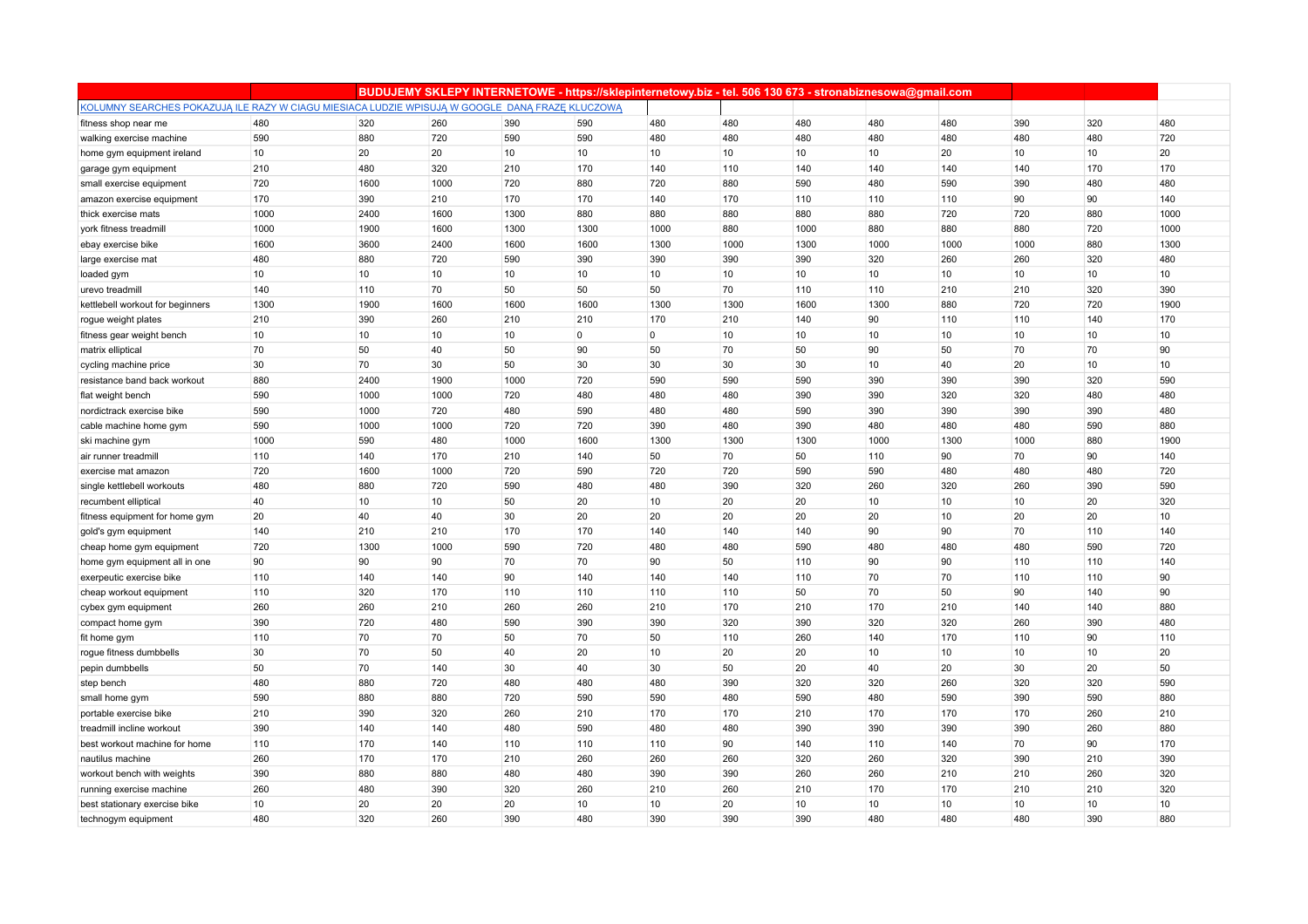|                                                                                                 |      |                |      |                |                |             |                |      | BUDUJEMY SKLEPY INTERNETOWE - https://sklepinternetowy.biz - tel. 506 130 673 - stronabiznesowa@gmail.com |                |      |             |      |
|-------------------------------------------------------------------------------------------------|------|----------------|------|----------------|----------------|-------------|----------------|------|-----------------------------------------------------------------------------------------------------------|----------------|------|-------------|------|
| KOLUMNY SEARCHES POKAZUJĄ ILE RAZY W CIAGU MIESIACA LUDZIE WPISUJĄ W GOOGLE DANĄ FRAZE KLUCZOWĄ |      |                |      |                |                |             |                |      |                                                                                                           |                |      |             |      |
| gym treadmill                                                                                   | 590  | 880            | 720  | 590            | 590            | 480         | 480            | 390  | 480                                                                                                       | 480            | 480  | 480         | 720  |
| exercise mat price                                                                              | 40   | 40             | 30   | 40             | 30             | 40          | 40             | 50   | 50                                                                                                        | 30             | 30   | 20          | 30   |
| used fitness equipment near me                                                                  | 20   | 30             | 50   | 10             | 20             | 10          | 20             | 10   | 10                                                                                                        | 10             | 10   | 10          | 20   |
| workout station                                                                                 | 110  | 210            | 140  | 140            | 110            | 90          | 70             | 70   | 70                                                                                                        | 70             | 50   | 110         | 110  |
| best workout bench                                                                              | 90   | 110            | 90   | 90             | 50             | 110         | 70             | 70   | 50                                                                                                        | 70             | 40   | 50          | 110  |
| buy exercise bike                                                                               | 720  | 2400           | 1300 | 880            | 720            | 590         | 480            | 590  | 480                                                                                                       | 390            | 320  | 390         | 480  |
| cyclace exercise bike stationary                                                                | 50   | 90             | 40   | 30             | 30             | 110         | 40             | 20   | 20                                                                                                        | 20             | 40   | 30          | 70   |
| stepper exercise machine                                                                        | 1000 | 1900           | 1600 | 1300           | 1300           | 880         | 880            | 880  | 720                                                                                                       | 880            | 720  | 720         | 1300 |
| life fitness cross trainer                                                                      | 880  | 1600           | 1000 | 880            | 880            | 720         | 720            | 720  | 720                                                                                                       | 720            | 720  | 590         | 880  |
| argos exercise equipment                                                                        | 1600 | 2900           | 2400 | 1600           | 1900           | 1600        | 1300           | 1300 | 1000                                                                                                      | 1000           | 1000 | 1000        | 1600 |
| vision fitness elliptical                                                                       | 30   | 50             | 50   | 40             | 50             | 40          | 30             | 20   | 30                                                                                                        | 10             | 20   | 10          | 30   |
| pro fitness exercise bike                                                                       | 1600 | 3600           | 2900 | 1900           | 1900           | 1600        | 1600           | 1600 | 1000                                                                                                      | 1300           | 1000 | 1000        | 1900 |
| buy gym equipment online                                                                        | 110  | 260            | 140  | 110            | 140            | 90          | 90             | 110  | 90                                                                                                        | 70             | 50   | 40          | 70   |
| best vibration plate                                                                            | 480  | 720            | 590  | 390            | 480            | 390         | 390            | 390  | 260                                                                                                       | 320            | 390  | 390         | 590  |
| wholesale gym equipment                                                                         | 260  | 880            | 390  | 260            | 260            | 170         | 170            | 170  | 170                                                                                                       | 140            | 140  | 110         | 170  |
| workout sandbags                                                                                | 1000 | 1900           | 1600 | 1000           | 880            | 1000        | 1000           | 720  | 720                                                                                                       | 720            | 590  | 590         | 880  |
| magnetic exercise bike                                                                          | 590  | 1600           | 880  | 480            | 590            | 390         | 390            | 480  | 390                                                                                                       | 390            | 480  | 480         | 590  |
| rogue curl bar                                                                                  | 20   | 20             | 20   | 30             | 20             | 10          | 10             | 20   | 10                                                                                                        | 30             | 10   | 10          | 10   |
| best workout bench for home                                                                     | 90   | 140            | 90   | 50             | 50             | 90          | 50             | 90   | 70                                                                                                        | 50             | 90   | 70          | 110  |
| exercise equipment stores near me                                                               | 20   | 10             | 10   | 10             | 30             | 20          | 10             | 20   | 20                                                                                                        | 20             | 10   | 10          | 20   |
| cycling exercise machine                                                                        | 260  | 320            | 260  | 260            | 260            | 210         | 260            | 210  | 260                                                                                                       | 260            | 210  | 260         | 210  |
| davina mccall exercise bike                                                                     | 1300 | 2900           | 1900 | 1300           | 1300           | 1300        | 1000           | 1000 | 880                                                                                                       | 880            | 720  | 720         | 1900 |
| all in one workout machine                                                                      | 90   | 170            | 140  | 90             | 90             | 110         | 70             | 50   | 50                                                                                                        | 70             | 50   | 50          | 90   |
| smith machine home gym                                                                          | 170  | 320            | 260  | 260            | 210            | 170         | 170            | 170  | 110                                                                                                       | 140            | 140  | 110         | 210  |
| abs machine gym                                                                                 | 1600 | 480            | 480  | 1900           | 2900           | 1900        | 1900           | 1600 | 1600                                                                                                      | 1600           | 1300 | 1000        | 2400 |
| cheap exercise bike asda                                                                        | 1000 | 3600           | 2400 | 1000           | 720            | 480         | 590            | 590  | 480                                                                                                       | 390            | 320  | 210         | 390  |
| rogue home gym                                                                                  | 70   | 140            | 110  | 50             | 70             | 50          | 90             | 50   | 30                                                                                                        | 50             | 50   | 50          | 90   |
| life fitness cable machine                                                                      | 260  | 260            | 260  | 210            | 260            | 210         | 210            | 210  | 210                                                                                                       | 210            | 210  | 170         | 390  |
| single dumbbell workout                                                                         | 260  | 480            | 480  | 260            | 260            | 260         | 260            | 260  | 210                                                                                                       | 170            | 170  | 170         | 260  |
| marcy multi gym                                                                                 | 1600 | 2400           | 1900 | 1900           | 1900           | 1600        | 1300           | 1300 | 1600                                                                                                      | 1000           | 1000 | 1000        | 1300 |
| sports equipment shop near me                                                                   | 210  | 210            | 70   | 210            | 210            | 210         | 260            | 320  | 210                                                                                                       | 210            | 210  | 260         | 260  |
| gym fitness equipment                                                                           | 260  | 390            | 590  | 260            | 320            | 260         | 210            | 210  | 170                                                                                                       | 140            | 140  | 170         | 210  |
| amazon weight bench                                                                             | 590  | 1600           | 1000 | 720            | 720            | 590         | 590            | 480  | 390                                                                                                       | 390            | 390  | 480         | 480  |
| cheap exercise equipment                                                                        | 390  | 880            | 720  | 390            | 390            | 320         | 320            | 260  | 210                                                                                                       | 210            | 210  | 260         | 320  |
| best home gym equipment 2020                                                                    | 30   | 170            | 70   | 30             | 20             | 10          | 40             | 20   | 10                                                                                                        | 10             | 10   | 10          | 10   |
| argos resistance bands                                                                          | 1900 | 4400           | 3600 | 2400           | 2400           | 1900        | 1900           | 1900 | 1600                                                                                                      | 1300           | 1300 | 1300        | 1600 |
| crossfit weight vest                                                                            | 720  | 1000           | 1000 | 590            | 880            | 720         | 590            | 590  | 590                                                                                                       | 590            | 590  | 720         | 720  |
| rowing exercise machine                                                                         | 880  | 1000           | 880  | 880            | 880            | 720         | 880            | 880  | 720                                                                                                       | 720            | 720  | 590         | 1000 |
| marcy gym equipment                                                                             | 110  | 210            | 110  | 140            | 110            | 90          | 110            | 110  | 110                                                                                                       | 110            | 110  | 140         | 140  |
| bodyboss home gym 2.0                                                                           | 30   | 110            | 50   | 30             | 20             | 20          | 20             | 20   | 10                                                                                                        | 10             | 10   | 20          | 20   |
| resistance band ab workout                                                                      | 1000 | 2900           | 1900 | 1600           | 1000           | 1000        | 1000           | 720  | 480                                                                                                       | 480            | 480  | 390         | 880  |
| marcy home gym costco                                                                           | 70   | 110            | 90   | 70             | 70             | 40          | 20             | 70   | 140                                                                                                       | 70             | 70   | 40          | 110  |
| best home exercise equipment for weight 260                                                     |      | 390            | 260  | 260            | 320            | 320         | 260            | 260  | 260                                                                                                       | 170            | 210  | 210         | 210  |
| cybex gym                                                                                       | 110  | 50             | 70   | 70             | 110            | 70          | 70             | 70   | 90                                                                                                        | 90             | 70   | 70          | 390  |
| fitness gear adjustable bench                                                                   | 10   | $\overline{0}$ | 0    | $\overline{0}$ | $\overline{0}$ | $\mathbf 0$ | $\overline{0}$ | 0    | 10                                                                                                        | $\overline{0}$ | 10   | $\mathbf 0$ | 10   |
| opti aerobic manual exercise bike                                                               | 880  | 2900           | 1900 | 1000           | 880            | 720         | 880            | 590  | 480                                                                                                       | 480            | 390  | 480         | 390  |
| speed rope crossfit                                                                             | 170  | 140            | 260  | 170            | 170            | 170         | 140            | 170  | 170                                                                                                       | 170            | 210  | 210         | 320  |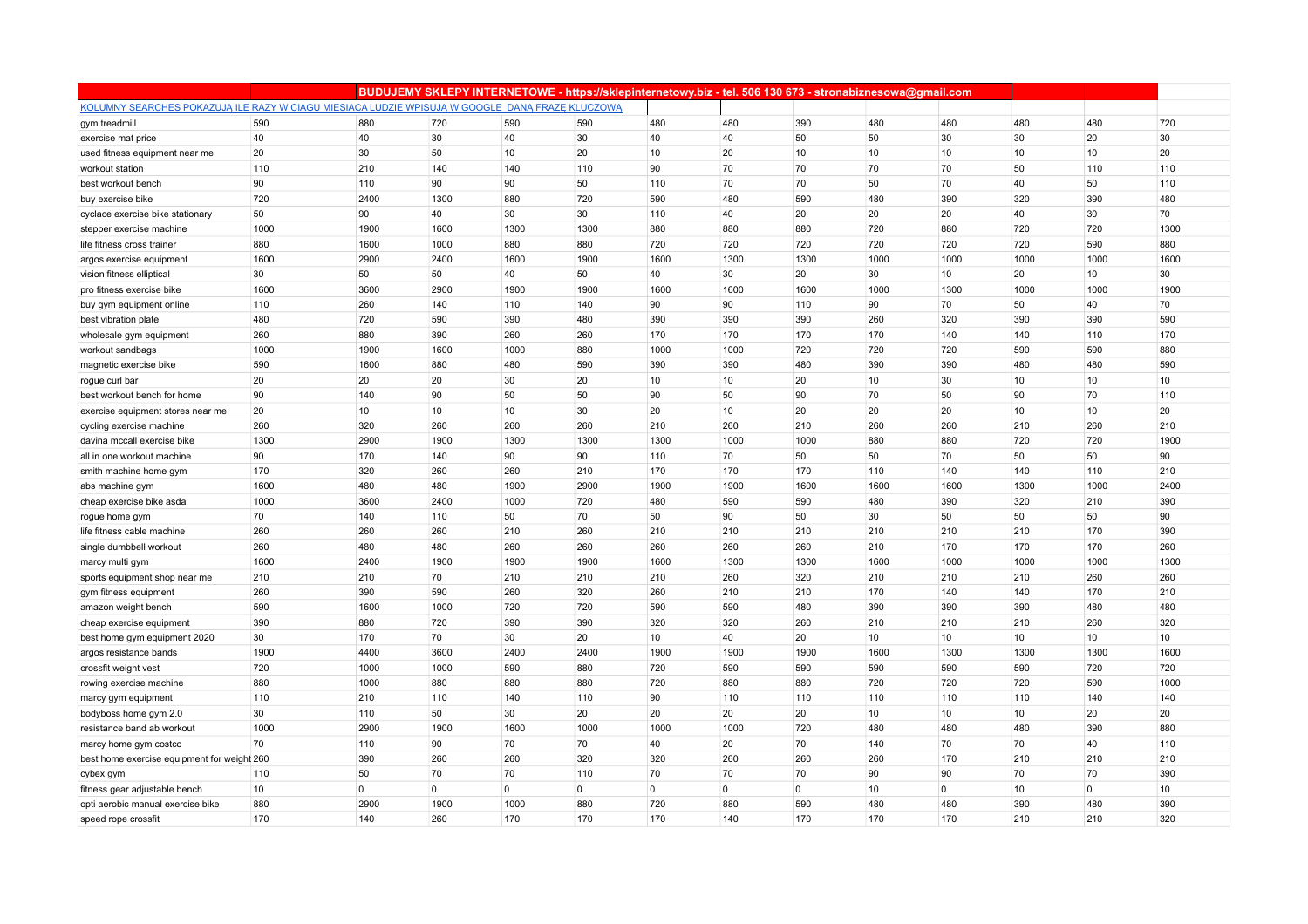|                                                                                                 |                 |                |                |                 |                |          | BUDUJEMY SKLEPY INTERNETOWE - https://sklepinternetowy.biz - tel. 506 130 673 - stronabiznesowa@gmail.com |                 |             |                |          |          |             |
|-------------------------------------------------------------------------------------------------|-----------------|----------------|----------------|-----------------|----------------|----------|-----------------------------------------------------------------------------------------------------------|-----------------|-------------|----------------|----------|----------|-------------|
| KOLUMNY SEARCHES POKAZUJĄ ILE RAZY W CIAGU MIESIACA LUDZIE WPISUJĄ W GOOGLE DANĄ FRAZE KLUCZOWĄ |                 |                |                |                 |                |          |                                                                                                           |                 |             |                |          |          |             |
| home gym weight lifting machines & rack 10                                                      |                 | $\overline{0}$ | $\overline{0}$ | $\overline{0}$  | 10             | 10       | $\mathbf{0}$                                                                                              | 10              | 10          | $\overline{0}$ | 10       | 10       | 10          |
| echelon exercise bike                                                                           | 170             | 390            | 260            | 210             | 170            | 110      | 110                                                                                                       | 110             | 70          | 90             | 140      | 140      | 170         |
| home gym packages                                                                               | 210             | 480            | 390            | 260             | 210            | 210      | 170                                                                                                       | 210             | 110         | 140            | 140      | 170      | 210         |
| workout equipment near me                                                                       | 10              | 10             | 10             | 10 <sup>1</sup> | 10             | 10       | 10                                                                                                        | 10              | 10          | $\overline{0}$ | 10       | 10       | 10          |
| gym equipment for sale near me                                                                  | 210             | 320            | 260            | 260             | 260            | 170      | 170                                                                                                       | 260             | 210         | 110            | 140      | 140      | 210         |
| best home gym machine                                                                           | 70              | 90             | 50             | 50              | 50             | 50       | 90                                                                                                        | 50              | 50          | 70             | 110      | 90       | 110         |
| second hand exercise bike                                                                       | 1000            | 2400           | 1600           | 1000            | 1300           | 880      | 880                                                                                                       | 1000            | 880         | 880            | 720      | 720      | 1000        |
| workout stepper                                                                                 | 720             | 1600           | 1600           | 1000            | 720            | 590      | 590                                                                                                       | 480             | 390         | 390            | 480      | 480      | 880         |
| york multi gym                                                                                  | 1300            | 2900           | 1900           | 1600            | 1600           | 1300     | 880                                                                                                       | 1000            | 1000        | 1000           | 1000     | 880      | 1600        |
| matrix spin bike                                                                                | 590             | 880            | 480            | 480             | 590            | 720      | 590                                                                                                       | 590             | 590         | 480            | 480      | 480      | 720         |
| core adjustable dumbbells                                                                       | 40              | 50             | 70             | 30              | 50             | 40       | 30                                                                                                        | 50              | 20          | 10             | 10       | 30       | 30          |
| strength training equipment                                                                     | 140             | 170            | 210            | 110             | 170            | 140      | 140                                                                                                       | 110             | 90          | 110            | 140      | 110      | 140         |
| body pump equipment                                                                             | 320             | 480            | 390            | 260             | 260            | 260      | 260                                                                                                       | 260             | 480         | 390            | 320      | 260      | 390         |
| workout sled                                                                                    | 210             | 110            | 90             | 210             | 260            | 210      | 260                                                                                                       | 260             | 260         | 260            | 210      | 170      | 480         |
| multi station gym                                                                               | 170             | 320            | 390            | 170             | 210            | 140      | 110                                                                                                       | 140             | 210         | 140            | 70       | 90       | 110         |
| smart exercise bike                                                                             | 720             | 1900           | 1300           | 590             | 590            | 480      | 590                                                                                                       | 590             | 480         | 720            | 720      | 720      | 1000        |
| argos weights bench                                                                             | 5400            | 12100          | 8100           | 5400            | 4400           | 4400     | 4400                                                                                                      | 3600            | 2900        | 2900           | 2900     | 4400     | 4400        |
| nautilus gym equipment                                                                          | 260             | 260            | 210            | 170             | 260            | 210      | 170                                                                                                       | 210             | 210         | 260            | 260      | 260      | 720         |
| york exercise bike                                                                              | 880             | 1900           | 1300           | 880             | 880            | 720      | 590                                                                                                       | 720             | 590         | 590            | 720      | 590      | 880         |
| pool exercise equipment                                                                         | 20              | 10             | 30             | 20              | 30             | 50       | 30                                                                                                        | 30              | 20          | 30             | 10       | 10       | 20          |
| best indoor exercise bike                                                                       | 320             | 720            | 390            | 260             | 260            | 210      | 260                                                                                                       | 260             | 170         | 210            | 210      | 210      | 260         |
| bulgarian bag workout                                                                           | 260             | 260            | 260            | 260             | 210            | 320      | 390                                                                                                       | 260             | 210         | 260            | 210      | 480      | 260         |
| full body workout machine for home                                                              | 70              | 90             | 70             | 40              | 50             | 70       | 70                                                                                                        | 70              | 90          | 110            | 70       | 110      | 90          |
| ski exercise machine                                                                            | 390             | 590            | 320            | 320             | 390            | 320      | 390                                                                                                       | 320             | 390         | 390            | 320      | 320      | 720         |
| hammer strength equipment                                                                       | 90              | 110            | 70             | 110             | 140            | 70       | 70                                                                                                        | 70              | 90          | 110            | 70       | 90       | 140         |
| used exercise bikes for sale near me                                                            | 210             | 320            | 260            | 260             | 320            | 210      | 140                                                                                                       | 110             | 110         | 140            | 140      | 170      | 320         |
| outdoor workout equipment                                                                       | 90              | 110            | 140            | 170             | 90             | 110      | 140                                                                                                       | 90              | 70          | 90             | 40       | 70       | 90          |
| gym stepper                                                                                     | 590             | 720            | 480            | 590             | 720            | 590      | 590                                                                                                       | 480             | 480         | 390            | 390      | 480      | 880         |
| exercise bike workout                                                                           | 590             | 880            | 880            | 720             | 720            | 590      | 590                                                                                                       | 590             | 390         | 480            | 390      | 390      | 720         |
| best compact home gym                                                                           | 70              | 70             | 70             | 70              | 50             | 70       | 50                                                                                                        | 50              | 70          | 40             | 50       | 70       | 70          |
| grip strength equipment                                                                         | 170             | 170            | 210            | 170             | 260            | 210      | 170                                                                                                       | 170             | 140         | 110            | 170      | 170      | 140         |
| best exercise bike for seniors                                                                  | 70              | 140            | 90             | 70              | 70             | 70       | 70                                                                                                        | 70              | 50          | 50             | 70       | 70       | 70          |
| workout floor mats                                                                              | 90              | 140            | 110            | 110             | 110            | 70       | 70                                                                                                        | 70              | 70          | 70             | 50       | 40       | 110         |
| fitness equipment shop near me                                                                  | 90              | 30             | 40             | 70              | 90             | 70       | 70                                                                                                        | 70              | 50          | 70             | 70       | 70       | 320         |
| les mills body pump equipment                                                                   | 320             | 720            | 390            | 260             | 390            | 210      | 260                                                                                                       | 260             | 170         | 170            | 140      | 210      | 320         |
| workout equipment for sale                                                                      | 10 <sup>1</sup> | 20             | 20             | 10 <sup>1</sup> | 10             | 30       | 10                                                                                                        | 10 <sup>1</sup> | 10          | 10             | 10       | 10       | 20          |
| back exercise machine                                                                           | 590             | 210            | 210            | 590             | 880            | 720      | 720                                                                                                       | 590             | 720         | 590            | 590      | 390      | 720         |
| fitness gear bench press                                                                        | 10              | 10             | $\mathbf 0$    | $\mathbf 0$     | $\overline{0}$ | $\Omega$ | 10                                                                                                        | 10              | $\mathbf 0$ | $\overline{0}$ | $\Omega$ | $\Omega$ | $\mathbf 0$ |
| sit down exercise bike                                                                          | 590             | 880            | 720            | 590             | 590            | 480      | 480                                                                                                       | 480             | 480         | 480            | 480      | 480      | 590         |
| multi station home gym                                                                          | 110             | 210            | 140            | 90              | 110            | 70       | 90                                                                                                        | 110             | 90          | 90             | 90       | 70       | 70          |
| home sports equipment                                                                           | 90              | 210            | 140            | 110             | 70             | 50       | 50                                                                                                        | 90              | 50          | 90             | 90       | 110      | 110         |
| treadmill gym                                                                                   | 590             | 210            | 170            | 880             | 720            | 590      | 590                                                                                                       | 480             | 480         | 590            | 480      | 480      | 1000        |
| york treadmill                                                                                  | 720             | 1300           | 1000           | 880             | 880            | 590      | 720                                                                                                       | 590             | 590         | 590            | 590      | 480      | 880         |
| home weight machine                                                                             | 260             | 320            | 260            | 260             | 260            | 260      | 260                                                                                                       | 320             | 210         | 210            | 140      | 170      | 260         |
| recumbent stepper                                                                               | 20              | 20             | 10             | 20              | 30             | 20       | 10                                                                                                        | 10              | 10          | 10             | 20       | 10       | 20          |
| gym ball price                                                                                  | 20              | 30             | 30             | 20              | 20             | 20       | 10                                                                                                        | 10              | 20          | 20             | 20       | 10       | 20          |
| cybex fitness                                                                                   | 30              | 50             | 30             | 40              | 30             | 20       | 20                                                                                                        | 20              | 20          | 30             | 20       | 30       | 50          |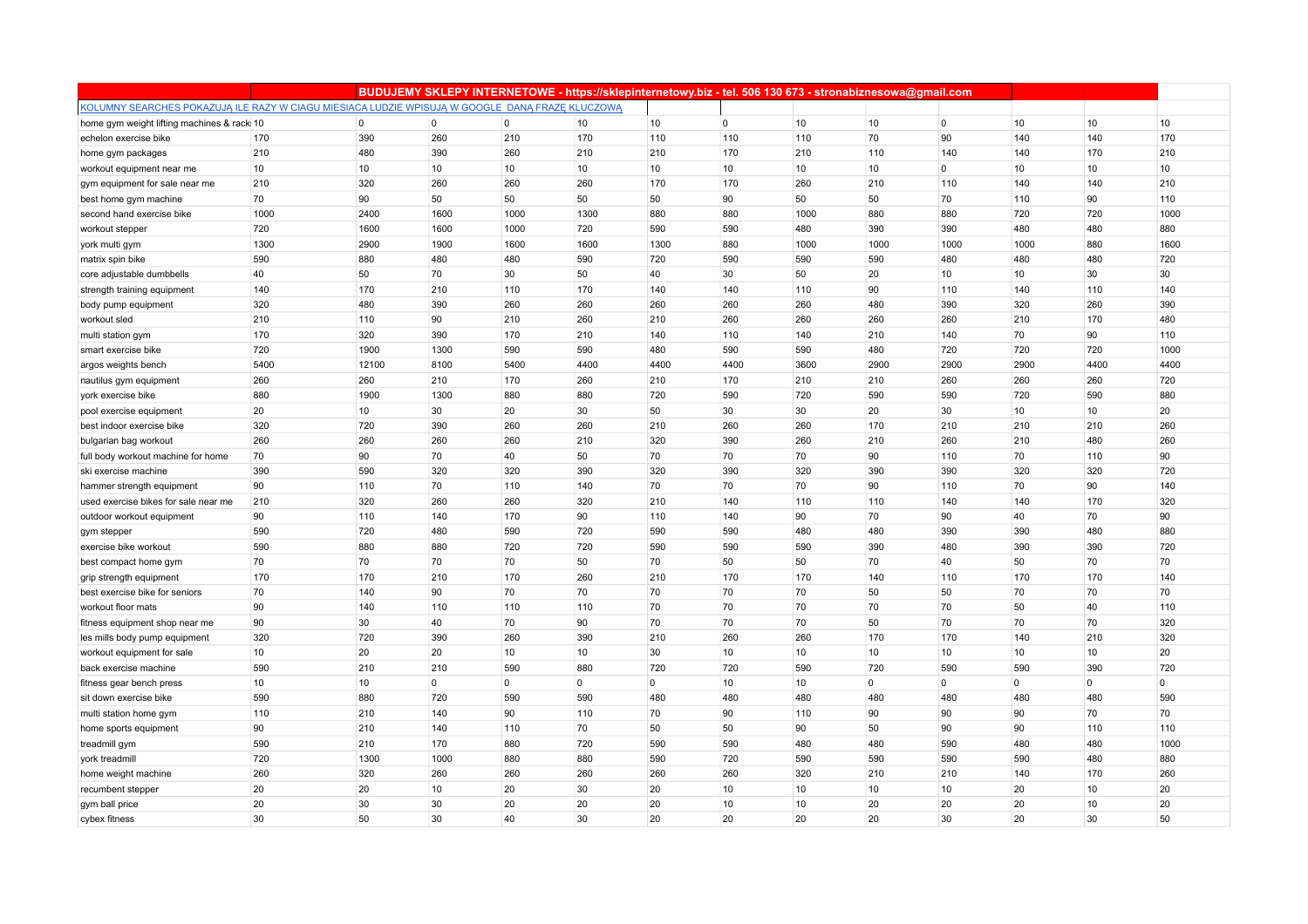|                                                                                                 |      |      |      |      |      |      | BUDUJEMY SKLEPY INTERNETOWE - https://sklepinternetowy.biz - tel. 506 130 673 - stronabiznesowa@gmail.com |      |      |      |      |      |      |
|-------------------------------------------------------------------------------------------------|------|------|------|------|------|------|-----------------------------------------------------------------------------------------------------------|------|------|------|------|------|------|
| KOLUMNY SEARCHES POKAZUJĄ ILE RAZY W CIAGU MIESIACA LUDZIE WPISUJĄ W GOOGLE DANĄ FRAZE KLUCZOWĄ |      |      |      |      |      |      |                                                                                                           |      |      |      |      |      |      |
| hammer strength leg press                                                                       | 210  | 140  | 210  | 260  | 320  | 210  | 210                                                                                                       | 170  | 170  | 260  | 210  | 210  | 260  |
| back workout machines                                                                           | 390  | 70   | 110  | 390  | 480  | 480  | 390                                                                                                       | 390  | 390  | 390  | 320  | 260  | 590  |
| perfect multi gym                                                                               | 20   | 40   | 30   | 20   | 20   | 20   | 40                                                                                                        | 10   | 20   | 10   | 30   | 20   | 20   |
| costco gym equipment                                                                            | 140  | 320  | 210  | 140  | 90   | 70   | 90                                                                                                        | 110  | 90   | 140  | 110  | 110  | 210  |
| orbitrek elliptical                                                                             | 90   | 170  | 140  | 90   | 90   | 70   | 70                                                                                                        | 30   | 30   | 50   | 90   | 70   | 110  |
| life fitness gym equipment                                                                      | 110  | 170  | 110  | 110  | 140  | 90   | 90                                                                                                        | 110  | 70   | 110  | 90   | 90   | 210  |
| gym equipment for home workout                                                                  | 50   | 90   | 50   | 90   | 50   | 40   | 50                                                                                                        | 30   | 40   | 20   | 50   | 70   | 50   |
| squat machine gym                                                                               | 390  | 140  | 140  | 480  | 720  | 480  | 480                                                                                                       | 480  | 390  | 480  | 390  | 320  | 720  |
| power resistance bands                                                                          | 70   | 140  | 70   | 50   | 40   | 50   | 50                                                                                                        | 50   | 70   | 50   | 90   | 50   | 110  |
| air walker exercise machine                                                                     | 390  | 590  | 880  | 720  | 480  | 260  | 170                                                                                                       | 260  | 260  | 210  | 170  | 170  | 210  |
| used weight bench for sale                                                                      | 70   | 140  | 90   | 110  | 70   | 70   | 50                                                                                                        | 110  | 40   | 40   | 40   | 50   | 70   |
| resistance bands near me                                                                        | 70   | 90   | 70   | 90   | 70   | 70   | 50                                                                                                        | 50   | 70   | 70   | 50   | 40   | 70   |
| best foldable exercise bike                                                                     | 260  | 720  | 590  | 320  | 260  | 260  | 210                                                                                                       | 210  | 140  | 140  | 170  | 170  | 210  |
| step machine gym                                                                                | 1600 | 1300 | 1000 | 1900 | 2400 | 1900 | 1900                                                                                                      | 1900 | 1600 | 1600 | 1600 | 1000 | 2900 |
| abs exercise machine                                                                            | 590  | 880  | 590  | 590  | 720  | 590  | 590                                                                                                       | 590  | 480  | 390  | 320  | 390  | 590  |
| best resistance bands for glutes                                                                | 70   | 210  | 140  | 90   | 90   | 50   | 50                                                                                                        | 70   | 50   | 30   | 20   | 30   | 50   |
| life fitness recumbent bike                                                                     | 110  | 140  | 110  | 140  | 110  | 110  | 70                                                                                                        | 90   | 110  | 90   | 90   | 70   | 90   |
| workout cage                                                                                    | 40   | 70   | 50   | 40   | 40   | 50   | 50                                                                                                        | 30   | 20   | 30   | 30   | 30   | 40   |
| marcy pro home gym                                                                              | 40   | 70   | 50   | 40   | 30   | 50   | 30                                                                                                        | 30   | 20   | 20   | 20   | 20   | 50   |
| forearm exercise equipment                                                                      | 140  | 140  | 110  | 110  | 140  | 140  | 90                                                                                                        | 110  | 110  | 140  | 170  | 110  | 170  |
| fitness gear pro olympic weight bench                                                           | 20   | 20   | 30   | 20   | 10   | 10   | 20                                                                                                        | 10   | 30   | 20   | 20   | 20   | 10   |
| best exercise machine for home                                                                  | 390  | 880  | 590  | 390  | 390  | 390  | 320                                                                                                       | 390  | 320  | 260  | 260  | 260  | 320  |
| best home fitness equipment                                                                     | 260  | 480  | 320  | 210  | 210  | 170  | 210                                                                                                       | 260  | 170  | 170  | 210  | 320  | 320  |
| rogue fitness kettlebell                                                                        | 30   | 90   | 50   | 40   | 20   | 30   | 10                                                                                                        | 20   | 20   | 10   | 20   | 20   | 30   |
| exerpeutic treadmill                                                                            | 10   | 20   | 20   | 20   | 10   | 10   | 10                                                                                                        | 20   | 20   | 30   | 10   | 10   | 10   |
| elastic exercise bands                                                                          | 1000 | 1600 | 1300 | 1000 | 1000 | 1000 | 1000                                                                                                      | 880  | 880  | 880  | 720  | 720  | 1000 |
| adjustable bench for home gym                                                                   | 90   | 210  | 140  | 90   | 90   | 40   | 70                                                                                                        | 30   | 30   | 30   | 90   | 70   | 90   |
| hammer strength pulldown                                                                        | 170  | 50   | 70   | 210  | 210  | 210  | 210                                                                                                       | 210  | 170  | 170  | 170  | 140  | 170  |
| workout bench for home                                                                          | 320  | 590  | 320  | 260  | 260  | 320  | 260                                                                                                       | 260  | 260  | 260  | 260  | 260  | 480  |
| exercise bike near me                                                                           | 170  | 260  | 210  | 170  | 210  | 140  | 140                                                                                                       | 140  | 210  | 140  | 210  | 140  | 210  |
| hammer strength machine                                                                         | 210  | 70   | 110  | 260  | 260  | 260  | 260                                                                                                       | 210  | 210  | 210  | 210  | 210  | 390  |
| best workout mat                                                                                | 170  | 480  | 320  | 260  | 140  | 140  | 140                                                                                                       | 110  | 110  | 70   | 70   | 110  | 140  |
| fitness equipment stores                                                                        | 50   | 50   | 40   | 40   | 50   | 40   | 40                                                                                                        | 40   | 40   | 90   | 140  | 40   | 70   |
| workout stuff                                                                                   | 210  | 390  | 260  | 260  | 210  | 140  | 210                                                                                                       | 170  | 210  | 210  | 210  | 210  | 210  |
| multi gym equipment                                                                             | 390  | 720  | 480  | 390  | 390  | 260  | 320                                                                                                       | 390  | 320  | 320  | 390  | 390  | 480  |
| folding workout bench                                                                           | 260  | 590  | 390  | 390  | 260  | 260  | 210                                                                                                       | 210  | 140  | 110  | 170  | 210  | 260  |
| ab carver pro                                                                                   | 70   | 110  | 90   | 50   | 50   | 70   | 50                                                                                                        | 70   | 50   | 50   | 50   | 70   | 50   |
| exercise equipment for sale                                                                     | 110  | 170  | 140  | 90   | 140  | 70   | 90                                                                                                        | 70   | 70   | 70   | 50   | 170  | 140  |
| best full body workout machine                                                                  | 50   | 70   | 70   | 70   | 70   | 50   | 70                                                                                                        | 50   | 50   | 50   | 40   | 50   | 70   |
| glute machine gym                                                                               | 720  | 110  | 140  | 880  | 1000 | 880  | 720                                                                                                       | 720  | 720  | 720  | 590  | 480  | 1000 |
| best buy exercise bike                                                                          | 90   | 170  | 170  | 90   | 70   | 90   | 90                                                                                                        | 90   | 70   | 70   | 50   | 50   | 110  |
| york weight bench                                                                               | 880  | 1900 | 1600 | 1000 | 1000 | 880  | 720                                                                                                       | 720  | 590  | 590  | 720  | 720  | 880  |
| treadmill fitness                                                                               | 260  | 390  | 390  | 260  | 210  | 210  | 210                                                                                                       | 260  | 260  | 210  | 140  | 170  | 260  |
| atlantis gym equipment                                                                          | 210  | 140  | 170  | 260  | 210  | 210  | 210                                                                                                       | 170  | 170  | 170  | 170  | 140  | 320  |
| cubii exercise bike                                                                             | 320  | 480  | 390  | 390  | 480  | 390  | 320                                                                                                       | 260  | 260  | 170  | 390  | 140  | 210  |
| exercise machine for stomach abs                                                                | 170  | 210  | 210  | 260  | 260  | 260  | 260                                                                                                       | 210  | 170  | 140  | 70   | 70   | 140  |
| tricep press machine                                                                            | 260  | 70   | 50   | 260  | 320  | 320  | 260                                                                                                       | 260  | 260  | 320  | 260  | 170  | 320  |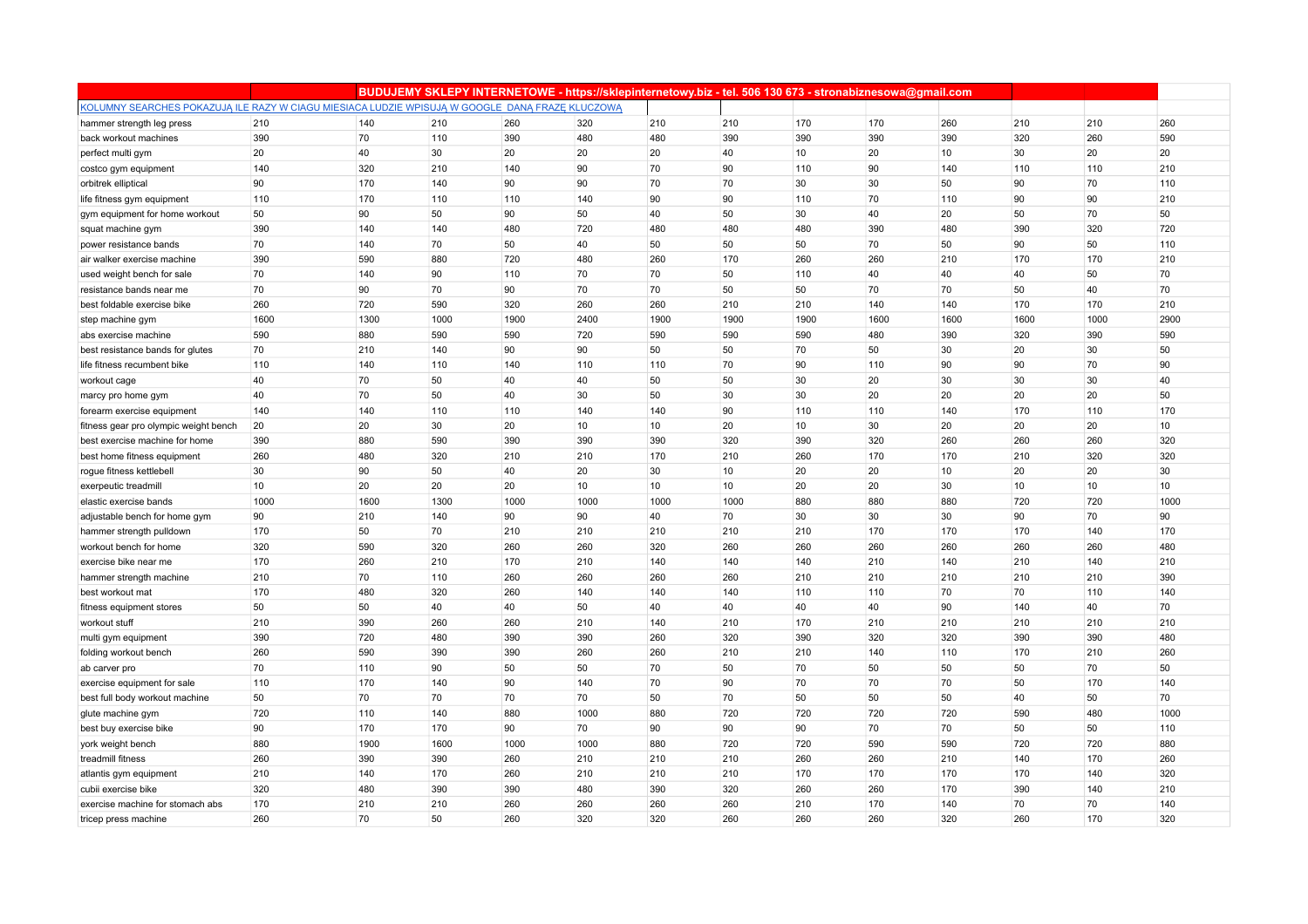|                                                                                                 |      |      |             |      |                |      | BUDUJEMY SKLEPY INTERNETOWE - https://sklepinternetowy.biz - tel. 506 130 673 - stronabiznesowa@gmail.com |      |     |                 |                |     |     |
|-------------------------------------------------------------------------------------------------|------|------|-------------|------|----------------|------|-----------------------------------------------------------------------------------------------------------|------|-----|-----------------|----------------|-----|-----|
| KOLUMNY SEARCHES POKAZUJĄ ILE RAZY W CIAGU MIESIACA LUDZIE WPISUJĄ W GOOGLE DANĄ FRAZE KLUCZOWĄ |      |      |             |      |                |      |                                                                                                           |      |     |                 |                |     |     |
| rogue weightlifting belt                                                                        | 210  | 70   | 140         | 170  | 170            | 170  | 210                                                                                                       | 260  | 140 | 210             | 260            | 260 | 210 |
| super fit treadmill                                                                             | 20   | 70   | 30          | 10   | 10             | 10   | 10                                                                                                        | 10   | 10  | 10              | 10             | 10  | 20  |
| air bike for sale                                                                               | 320  | 720  | 480         | 390  | 320            | 260  | 260                                                                                                       | 210  | 210 | 210             | 210            | 210 | 210 |
| heavy skipping rope                                                                             | 390  | 720  | 590         | 480  | 390            | 320  | 390                                                                                                       | 260  | 260 | 260             | 260            | 260 | 320 |
| all in one exercise machine                                                                     | 210  | 390  | 320         | 260  | 210            | 170  | 170                                                                                                       | 170  | 140 | 170             | 110            | 90  | 210 |
| stomach exercise machine                                                                        | 480  | 590  | 590         | 390  | 480            | 480  | 590                                                                                                       | 480  | 390 | 390             | 320            | 260 | 590 |
| home gym mats                                                                                   | 1600 | 4400 | 3600        | 1600 | 1000           | 1000 | 1000                                                                                                      | 1000 | 880 | 880             | 880            | 880 | 880 |
| step exercise equipment                                                                         | 140  | 260  | 170         | 170  | 140            | 140  | 90                                                                                                        | 90   | 90  | 70              | 70             | 110 | 170 |
| panatta gym equipment                                                                           | 390  | 210  | 390         | 480  | 590            | 320  | 590                                                                                                       | 260  | 320 | 390             | 390            | 260 | 590 |
| indoor cycle exercise bikes                                                                     | 90   | 260  | 260         | 170  | 90             | 70   | 70                                                                                                        | 40   | 40  | 70              | 20             | 20  | 20  |
| best exercise bike 2021                                                                         | 210  | 170  | 140         | 110  | 70             | 110  | 260                                                                                                       | 260  | 170 | 210             | 320            | 320 | 260 |
| best exercise machine to lose weight at h 170                                                   |      | 260  | 170         | 140  | 170            | 140  | 140                                                                                                       | 140  | 140 | 140             | 110            | 140 | 170 |
| climber exercise machine                                                                        | 320  | 480  | 390         | 320  | 320            | 320  | 260                                                                                                       | 320  | 210 | 210             | 260            | 260 | 320 |
| cardio machines at the gym                                                                      | 720  | 390  | 320         | 720  | 1000           | 720  | 720                                                                                                       | 720  | 590 | 720             | 590            | 480 | 880 |
| pilates machine for sale                                                                        | 110  | 140  | 170         | 70   | 140            | 140  | 70                                                                                                        | 50   | 90  | 140             | 140            | 90  | 140 |
| second hand gym equipment online                                                                | 10   | 10   | $\mathbf 0$ | 10   | $\overline{0}$ | 10   | 10                                                                                                        | 10   | 30  | 10 <sup>1</sup> | $\overline{0}$ | 10  | 10  |
| commercial gym equipment for sale                                                               | 210  | 390  | 320         | 260  | 210            | 170  | 210                                                                                                       | 210  | 170 | 170             | 140            | 140 | 140 |
| kettler exercise bike                                                                           | 720  | 1300 | 1000        | 720  | 590            | 480  | 480                                                                                                       | 590  | 480 | 480             | 480            | 480 | 720 |
| bench press exercise benches                                                                    |      |      |             |      |                |      |                                                                                                           |      |     |                 |                |     |     |
| rowing machine gym                                                                              | 720  | 390  | 390         | 720  | 880            | 720  | 720                                                                                                       | 880  | 720 | 720             | 880            | 590 | 880 |
| fitness gear adjustable weight bench                                                            |      |      |             |      |                |      |                                                                                                           |      |     |                 |                |     |     |
| best fitness equipment                                                                          | 110  | 210  | 170         | 140  | 70             | 70   | 90                                                                                                        | 90   | 90  | 70              | 90             | 110 | 110 |
| matrix fitness equipment                                                                        | 40   | 50   | 20          | 30   | 50             | 50   | 50                                                                                                        | 30   | 40  | 50              | 50             | 30  | 70  |
| water weights for pool                                                                          | 40   | 10   | 10          | 20   | 40             | 40   | 50                                                                                                        | 70   | 40  | 40              | 30             | 40  | 40  |
| best home workout equipment 2020                                                                | 20   | 110  | 30          | 20   | 20             | 10   | 20                                                                                                        | 20   | 10  | 10              | 10             | 10  | 10  |
| hammer strength bench                                                                           | 110  | 140  | 90          | 90   | 140            | 140  | 110                                                                                                       | 140  | 90  | 110             | 90             | 90  | 110 |
| inspire fitness ft2 functional trainer                                                          | 40   | 50   | 50          | 50   | 50             | 20   | 30                                                                                                        | 30   | 20  | 40              | 70             | 40  | 50  |
| prime fitness equipment                                                                         | 30   | 20   | 30          | 30   | 10             | 20   | 30                                                                                                        | 30   | 40  | 20              | 40             | 20  | 40  |
| peak pilates reformer                                                                           | 70   | 70   | 70          | 50   | 90             | 90   | 90                                                                                                        | 50   | 90  | 70              | 70             | 50  | 90  |
| butt workout machine                                                                            | 30   | 40   | 10          | 40   | 30             | 30   | 30                                                                                                        | 40   | 40  | 30              | 20             | 40  | 30  |
| best exercise equipment to lose weight                                                          | 170  | 390  | 260         | 210  | 210            | 170  | 210                                                                                                       | 170  | 110 | 110             | 110            | 110 | 170 |
| inspire functional trainer                                                                      | 20   | 20   | 20          | 30   | 20             | 10   | 10                                                                                                        | 20   | 20  | 10              | 10             | 10  | 20  |
| gliding discs                                                                                   | 140  | 320  | 260         | 140  | 170            | 140  | 110                                                                                                       | 170  | 70  | 110             | 90             | 90  | 90  |
| rogue fitness store                                                                             | 10   | 10   | 10          | 10   | 10             | 10   | 10                                                                                                        | 10   | 10  | 10              | 10             | 10  | 10  |
| thick workout mat                                                                               | 210  | 390  | 390         | 260  | 260            | 170  | 170                                                                                                       | 170  | 170 | 170             | 170            | 170 | 260 |
| best rowing machines 2021                                                                       | 90   | 110  | 110         | 140  | 110            | 90   | 110                                                                                                       | 110  | 90  | 90              | 90             | 90  | 50  |
| t202 treadmill                                                                                  | 10   | 30   | 10          | 10   | 10             | 10   | 10                                                                                                        | 10   | 10  | 10 <sup>1</sup> | 10             | 10  | 10  |
| york fitness bench                                                                              | 880  | 1600 | 1300        | 880  | 880            | 720  | 720                                                                                                       | 590  | 590 | 480             | 590            | 590 | 720 |
| cheap weight bench                                                                              | 590  | 1600 | 1300        | 720  | 590            | 590  | 480                                                                                                       | 480  | 390 | 390             | 210            | 260 | 390 |
| resistance band exercises for abs                                                               | 720  | 1900 | 1600        | 880  | 720            | 720  | 590                                                                                                       | 480  | 390 | 320             | 320            | 320 | 590 |
| fitness weights                                                                                 | 480  | 880  | 880         | 480  | 480            | 480  | 480                                                                                                       | 480  | 320 | 260             | 320            | 320 | 390 |
| best exercise machine                                                                           | 170  | 210  | 210         | 140  | 140            | 140  | 140                                                                                                       | 170  | 210 | 170             | 210            | 170 | 210 |
| wolverson kettlebells                                                                           | 1000 | 2400 | 1900        | 1300 | 1000           | 720  | 720                                                                                                       | 720  | 720 | 590             | 590            | 590 | 720 |
| flybird adjustable dumbbells                                                                    | 50   | 110  | 110         | 70   | 40             | 90   | 50                                                                                                        | 30   | 50  | 40              | 30             | 30  | 30  |
| best weight machine for home                                                                    | 40   | 70   | 40          | 20   | 90             | 20   | 50                                                                                                        | 70   | 20  | 20              | 20             | 20  | 30  |
| best exercise machine to lose weight                                                            | 480  | 720  | 590         | 590  | 480            | 480  | 480                                                                                                       | 590  | 480 | 390             | 390            | 480 | 720 |
| marcy recumbent exercise bike                                                                   | 90   | 110  | 110         | 90   | 90             | 70   | 70                                                                                                        | 70   | 40  | 50              | 70             | 50  | 170 |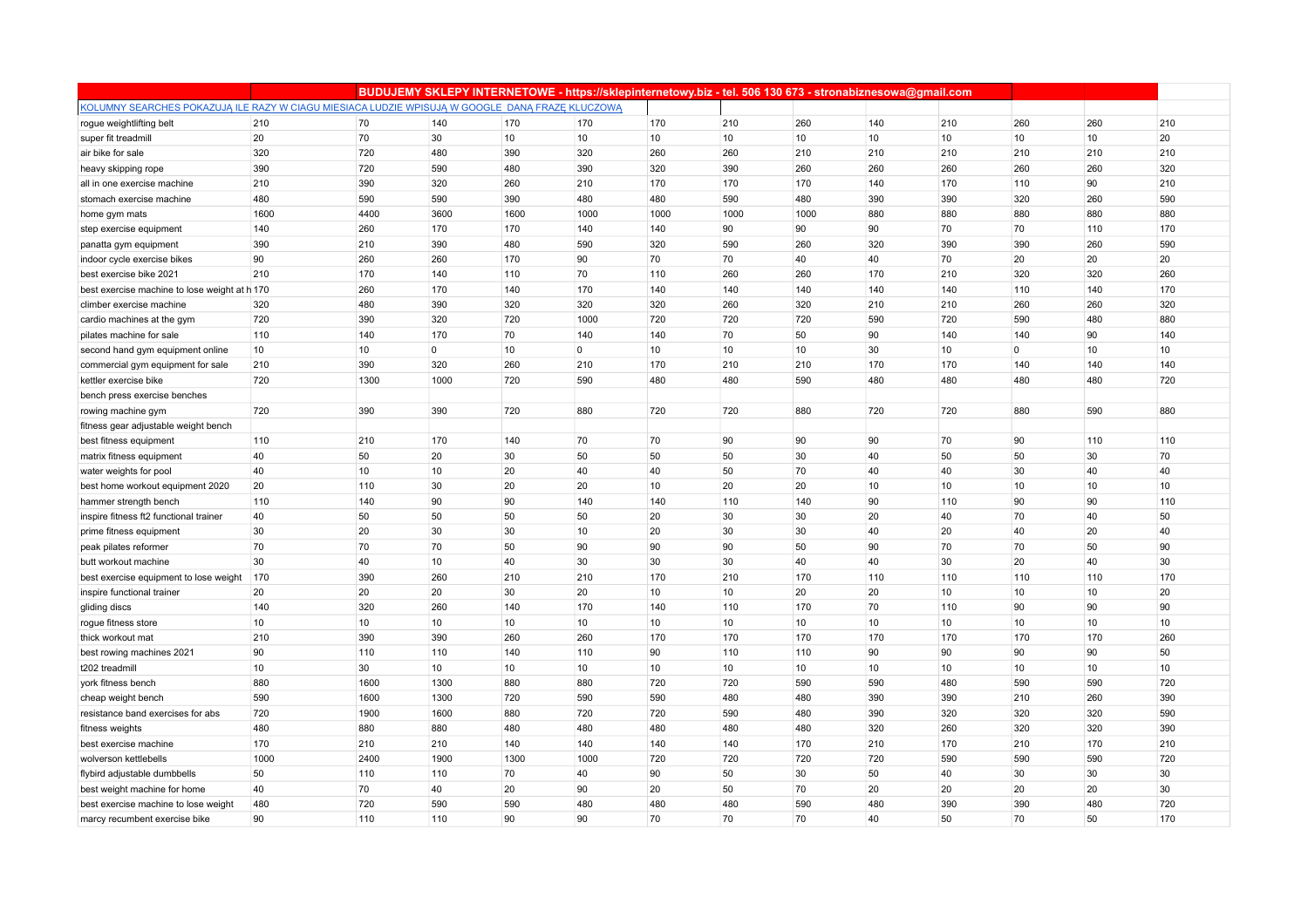|                                                                                                 |       |       |       |       |       |       |       |       | BUDUJEMY SKLEPY INTERNETOWE - https://sklepinternetowy.biz - tel. 506 130 673 - stronabiznesowa@gmail.com |                 |       |       |       |
|-------------------------------------------------------------------------------------------------|-------|-------|-------|-------|-------|-------|-------|-------|-----------------------------------------------------------------------------------------------------------|-----------------|-------|-------|-------|
| KOLUMNY SEARCHES POKAZUJĄ ILE RAZY W CIAGU MIESIACA LUDZIE WPISUJĄ W GOOGLE DANĄ FRAZE KLUCZOWĄ |       |       |       |       |       |       |       |       |                                                                                                           |                 |       |       |       |
| asda weight bench                                                                               | 590   | 1900  | 1300  | 720   | 590   | 480   | 480   | 320   | 260                                                                                                       | 320             | 210   | 260   | 320   |
| gym supplies                                                                                    | 260   | 480   | 260   | 260   | 260   | 210   | 210   | 210   | 260                                                                                                       | 210             | 170   | 170   | 210   |
| complete home gym                                                                               | 70    | 90    | 110   | 90    | 50    | 70    | 50    | 50    | 50                                                                                                        | 50              | 50    | 50    | 70    |
| exercise equipment for seniors                                                                  | 30    | 70    | 30    | 20    | 20    | 20    | 20    | 10    | 10                                                                                                        | 10 <sup>°</sup> | 30    | 40    | 50    |
| perfect multi gym pull up bar                                                                   | 10    | 30    | 10    | 10    | 10    | 10    | 10    | 10    | 10                                                                                                        | 10              | 10    | 10    | 10    |
| best resistance bands bodybuilding                                                              | 70    | 140   | 140   | 70    | 50    | 40    | 50    | 70    | 50                                                                                                        | 50              | 50    | 50    | 70    |
| gym things                                                                                      | 140   | 140   | 140   | 110   | 140   | 140   | 140   | 70    | 140                                                                                                       | 170             | 210   | 170   | 260   |
| bh fitness treadmill                                                                            | 110   | 210   | 140   | 110   | 90    | 50    | 70    | 140   | 70                                                                                                        | 90              | 70    | 90    | 90    |
| arm machines at the gym                                                                         | 880   | 170   | 140   | 880   | 1300  | 1000  | 1000  | 880   | 720                                                                                                       | 880             | 720   | 590   | 1600  |
| home cardio equipment                                                                           | 260   | 590   | 390   | 210   | 260   | 260   | 320   | 260   | 260                                                                                                       | 170             | 210   | 210   | 320   |
| core home fitness adjustable dumbbell                                                           | 30    | 70    | 40    | 20    | 10    | 50    | 30    | 10    | 10                                                                                                        | 10              | 20    | 40    | 40    |
| best resistance band exercises                                                                  | 390   | 880   | 720   | 390   | 390   | 320   | 390   | 320   | 260                                                                                                       | 210             | 260   | 320   | 390   |
| gym pulley                                                                                      | 260   | 480   | 320   | 320   | 320   | 260   | 210   | 260   | 210                                                                                                       | 210             | 210   | 170   | 260   |
| bh treadmill                                                                                    | 70    | 110   | 110   | 50    | 70    | 50    | 70    | 90    | 70                                                                                                        | 70              | 70    | 50    | 70    |
| davina exercise bike                                                                            | 720   | 1600  | 1000  | 720   | 720   | 720   | 720   | 590   | 390                                                                                                       | 390             | 390   | 320   | 1300  |
| exercise equipment mats                                                                         | 170   | 170   | 140   | 140   | 90    | 90    | 140   | 320   | 260                                                                                                       | 170             | 170   | 170   | 260   |
| resistance band upper body workout                                                              | 720   | 1900  | 1600  | 880   | 720   | 720   | 590   | 590   | 390                                                                                                       | 390             | 390   | 320   | 590   |
| weight vest plates                                                                              | 480   | 880   | 880   | 480   | 390   | 390   | 390   | 390   | 320                                                                                                       | 320             | 320   | 390   | 480   |
| resistance rope                                                                                 | 140   | 210   | 210   | 170   | 140   | 110   | 110   | 110   | 90                                                                                                        | 110             | 90    | 90    | 140   |
| home gym workout                                                                                | 320   | 480   | 390   | 260   | 260   | 260   | 260   | 260   | 210                                                                                                       | 210             | 210   | 260   | 390   |
| woodway treadmill price                                                                         | 30    | 50    | 50    | 30    | 30    | 30    | 20    | 20    | 20                                                                                                        | 30              | 20    | 20    | 30    |
| life pro vibration plate                                                                        | 70    | 40    | 90    | 70    | 70    | 70    | 70    | 50    | 50                                                                                                        | 70              | 40    | 70    | 90    |
| power plate exercises                                                                           | 880   | 720   | 480   | 880   | 1000  | 880   | 880   | 880   | 880                                                                                                       | 880             | 720   | 590   | 1000  |
| leg exercise equipment                                                                          | 260   | 320   | 320   | 320   | 260   | 260   | 260   | 320   | 210                                                                                                       | 170             | 170   | 140   | 170   |
| strength equipment                                                                              | 90    | 170   | 90    | 90    | 90    | 70    | 90    | 110   | 90                                                                                                        | 110             | 90    | 90    | 110   |
| compact exercise equipment                                                                      | 170   | 320   | 210   | 210   | 170   | 170   | 140   | 170   | 170                                                                                                       | 140             | 140   | 210   | 210   |
| argos fitness equipment                                                                         | 720   | 1300  | 1000  | 880   | 880   | 590   | 720   | 590   | 590                                                                                                       | 590             | 480   | 720   | 880   |
| heavy duty resistance bands                                                                     | 320   | 590   | 480   | 390   | 320   | 260   | 260   | 170   | 210                                                                                                       | 210             | 210   | 170   | 260   |
| pedal exercise machine                                                                          | 260   | 390   | 320   | 210   | 260   | 260   | 260   | 210   | 210                                                                                                       | 170             | 140   | 210   | 320   |
| glider exercise machine                                                                         | 110   | 260   | 210   | 170   | 110   | 90    | 70    | 90    | 70                                                                                                        | 70              | 70    | 70    | 110   |
| second hand gym equipment for sale                                                              | 170   | 480   | 260   | 170   | 210   | 110   | 110   | 110   | 110                                                                                                       | 110             | 70    | 70    | 70    |
| building a home gym                                                                             | 590   | 880   | 720   | 590   | 590   | 390   | 480   | 480   | 390                                                                                                       | 480             | 390   | 390   | 590   |
| power cage with lat pulldown                                                                    | 140   | 260   | 260   | 210   | 140   | 140   | 110   | 110   | 110                                                                                                       | 90              | 50    | 70    | 90    |
| ab workout equipment                                                                            | 210   | 260   | 320   | 260   | 260   | 260   | 260   | 210   | 170                                                                                                       | 170             | 140   | 110   | 210   |
| best upright exercise bike                                                                      | 110   | 210   | 170   | 110   | 70    | 70    | 50    | 110   | 70                                                                                                        | 70              | 70    | 140   | 90    |
| resistance band full body workout                                                               | 880   | 2400  | 1900  | 1000  | 1000  | 880   | 880   | 880   | 720                                                                                                       | 390             | 390   | 390   | 590   |
| york fitness exercise bike                                                                      | 720   | 720   | 880   | 720   | 720   | 720   | 720   | 880   | 720                                                                                                       | 720             | 590   | 590   | 880   |
| aldi gym equipment                                                                              | 320   | 1300  | 590   | 260   | 140   | 260   | 110   | 110   | 70                                                                                                        | 210             | 110   | 210   | 590   |
| thor hammer kettlebell                                                                          | 70    | 40    | 20    | 20    | 20    | 170   | 140   | 90    | 50                                                                                                        | 40              | 30    | 40    | 70    |
| vibration plate weight loss                                                                     | 590   | 1000  | 880   | 720   | 720   | 720   | 590   | 590   | 480                                                                                                       | 480             | 390   | 390   | 720   |
| thigh exercise machine                                                                          | 210   | 210   | 210   | 210   | 260   | 320   | 260   | 210   | 170                                                                                                       | 170             | 110   | 110   | 170   |
| gym equipment shop                                                                              | 210   | 210   | 320   | 210   | 260   | 210   | 170   | 210   | 210                                                                                                       | 140             | 110   | 170   | 210   |
| echelon stride treadmill                                                                        | 70    | 110   | 40    | 40    | 30    | 40    | 30    | 50    | 40                                                                                                        | 40              | 70    | 110   | 170   |
| best weights for home gym                                                                       | 210   | 320   | 170   | 140   | 140   | 140   | 140   | 170   | 170                                                                                                       | 140             | 170   | 260   | 320   |
| commercial gym                                                                                  | 260   | 110   | 140   | 260   | 170   | 210   | 210   | 320   | 260                                                                                                       | 320             | 320   | 320   | 480   |
| fitnesssuperstore                                                                               | 27100 | 49500 | 40500 | 33100 | 33100 | 22200 | 22200 | 22200 | 18100                                                                                                     | 18100           | 22200 | 22200 | 27100 |
| costco fitness equipment                                                                        | 50    | 110   | 70    | 40    | 30    | 40    | 30    | 40    | 30                                                                                                        | 30              | 30    | 40    | 70    |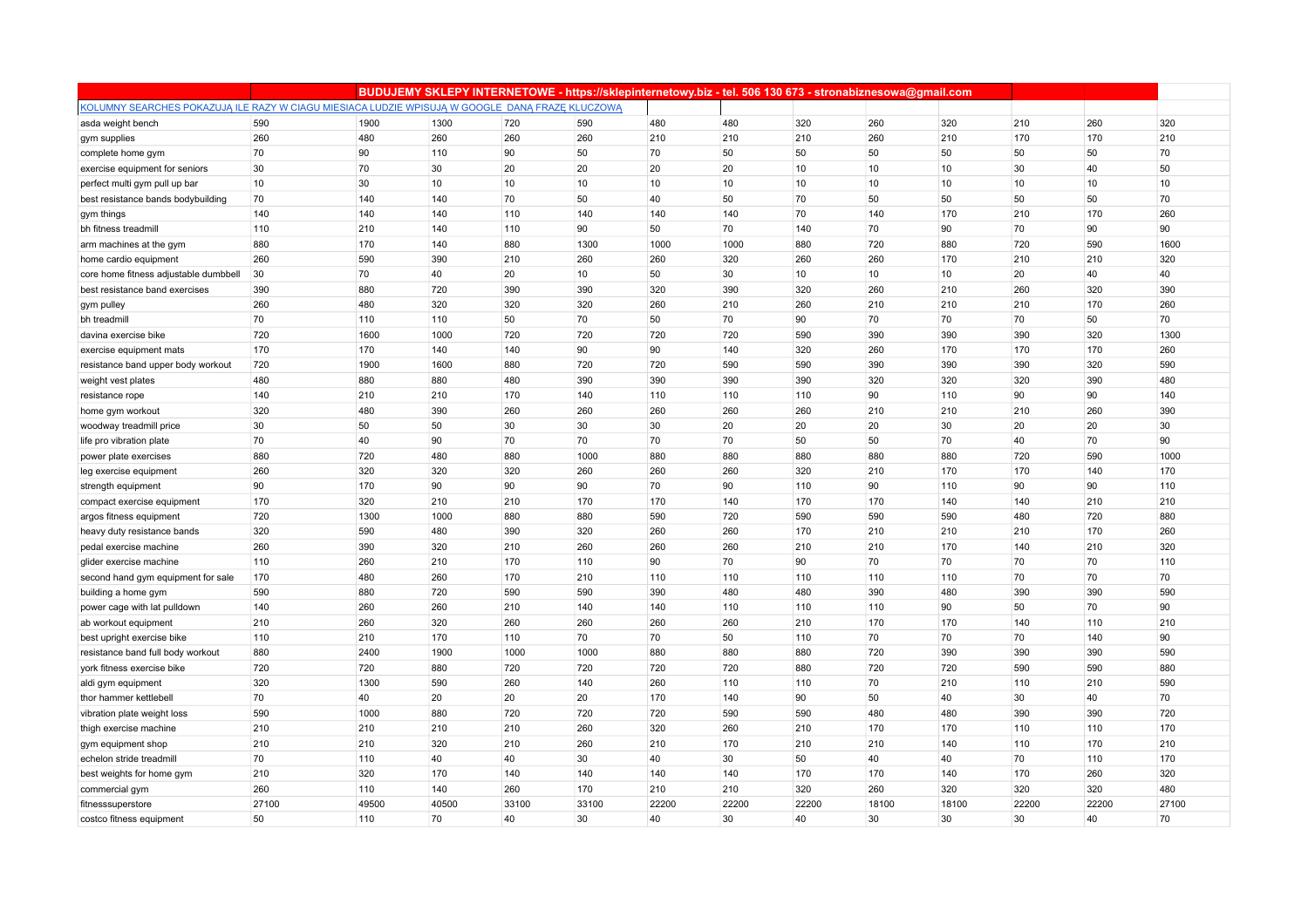|                                                                                                 |      |      |      |      |      |      |      |      | BUDUJEMY SKLEPY INTERNETOWE - https://sklepinternetowy.biz - tel. 506 130 673 - stronabiznesowa@gmail.com |                 |      |      |      |
|-------------------------------------------------------------------------------------------------|------|------|------|------|------|------|------|------|-----------------------------------------------------------------------------------------------------------|-----------------|------|------|------|
| KOLUMNY SEARCHES POKAZUJĄ ILE RAZY W CIAGU MIESIACA LUDZIE WPISUJĄ W GOOGLE DANĄ FRAZE KLUCZOWĄ |      |      |      |      |      |      |      |      |                                                                                                           |                 |      |      |      |
| best elliptical machine 2021                                                                    | 20   | 10   | 10   | 10   | 20   | 20   | 20   | 10   | 10                                                                                                        | 20              | 20   | 20   | 20   |
| marcy foldable exercise bike                                                                    | 70   | 140  | 110  | 70   | 70   | 40   | 30   | 30   | 70                                                                                                        | 50              | 70   | 70   | 90   |
| home gym equipment near me                                                                      | 30   | 40   | 30   | 40   | 30   | 20   | 30   | 40   | 50                                                                                                        | 30              | 30   | 40   | 40   |
| keiser gym                                                                                      | 20   | 20   | 10   | 10   | 10   | 10   | 10   | 40   | 50                                                                                                        | 10 <sup>1</sup> | 20   | 10   | 20   |
| twister exercise machine                                                                        | 260  | 480  | 390  | 320  | 260  | 210  | 260  | 260  | 210                                                                                                       | 170             | 140  | 140  | 260  |
| wrist exercise equipment                                                                        | 110  | 90   | 90   | 70   | 90   | 90   | 90   | 90   | 140                                                                                                       | 110             | 170  | 110  | 110  |
| chinup bar                                                                                      | 2400 | 5400 | 3600 | 2900 | 2400 | 2400 | 2400 | 2400 | 2400                                                                                                      | 1900            | 1600 | 1900 | 2400 |
| opti weight lifting bench                                                                       | 390  | 1300 | 720  | 480  | 480  | 390  | 260  | 260  | 140                                                                                                       | 70              | 90   | 140  | 140  |
| spin exercise bike                                                                              | 1300 | 3600 | 1900 | 1600 | 1300 | 880  | 880  | 880  | 880                                                                                                       | 720             | 880  | 880  | 1000 |
| york cross trainer                                                                              | 720  | 1300 | 1000 | 880  | 720  | 590  | 590  | 590  | 480                                                                                                       | 480             | 390  | 480  | 590  |
| portable exercise equipment                                                                     | 110  | 110  | 140  | 90   | 90   | 170  | 90   | 90   | 140                                                                                                       | 70              | 70   | 140  | 90   |
| exercise bike mat                                                                               | 390  | 720  | 590  | 390  | 320  | 320  | 210  | 320  | 260                                                                                                       | 260             | 320  | 210  | 390  |
| best workout equipment                                                                          | 30   | 20   | 70   | 40   | 30   | 30   | 20   | 30   | 20                                                                                                        | 20              | 30   | 30   | 20   |
| interlocking gym mats                                                                           | 480  | 880  | 880  | 720  | 590  | 480  | 480  | 390  | 320                                                                                                       | 320             | 260  | 260  | 480  |
| marcy stack home gym                                                                            | 50   | 30   | 50   | 40   | 30   | 20   | 10   | 20   | 30                                                                                                        | 50              | 50   | 90   | 110  |
| life fitness bench                                                                              | 140  | 210  | 170  | 140  | 170  | 140  | 110  | 140  | 110                                                                                                       | 110             | 140  | 170  | 170  |
| professional gym equipment                                                                      | 210  | 320  | 210  | 260  | 210  | 210  | 210  | 170  | 140                                                                                                       | 170             | 170  | 170  | 210  |
| abs equipment                                                                                   | 260  | 390  | 390  | 260  | 260  | 260  | 260  | 210  | 170                                                                                                       | 210             | 210  | 170  | 260  |
| second hand gym equipment near me                                                               | 110  | 210  | 260  | 90   | 50   | 70   | 90   | 70   | 50                                                                                                        | 110             | 50   | 30   | 70   |
| maxi climber workout                                                                            | 140  | 140  | 140  | 140  | 170  | 140  | 140  | 140  | 90                                                                                                        | 90              | 110  | 90   | 210  |
| inspire cable machine                                                                           | 40   | 70   | 50   | 40   | 40   | 30   | 40   | 20   | 40                                                                                                        | 20              | 20   | 20   | 50   |
| gym rope price                                                                                  | 10   | 10   | 20   | 20   | 10   | 20   | 20   | 10   | 10                                                                                                        | 10              | 10   | 10   | 20   |
| weightlifting machine                                                                           | 140  | 110  | 110  | 110  | 140  | 140  | 140  | 140  | 170                                                                                                       | 140             | 170  | 110  | 110  |
| outdoor home gym                                                                                | 390  | 720  | 720  | 590  | 320  | 390  | 390  | 320  | 320                                                                                                       | 260             | 210  | 260  | 390  |
| proform smart power 10.0 exercise bike                                                          | 170  | 480  | 260  | 170  | 140  | 170  | 140  | 170  | 170                                                                                                       | 110             | 110  | 140  | 170  |
| best home gym equipment 2021                                                                    | 70   | 10   | 40   | 70   | 30   | 40   | 40   | 140  | 110                                                                                                       | 110             | 70   | 140  | 110  |
| resistance band core exercises                                                                  | 480  | 880  | 880  | 590  | 480  | 480  | 390  | 320  | 320                                                                                                       | 260             | 260  | 210  | 480  |
| pro power multi gym                                                                             | 1000 | 1900 | 1600 | 1300 | 1000 | 1000 | 880  | 1000 | 720                                                                                                       | 720             | 590  | 720  | 1000 |
| recumbent exercise bike for sale                                                                | 140  | 320  | 210  | 140  | 170  | 90   | 90   | 110  | 110                                                                                                       | 110             | 110  | 70   | 90   |
| gym resistance bands                                                                            | 480  | 880  | 590  | 480  | 480  | 390  | 390  | 480  | 480                                                                                                       | 390             | 390  | 480  | 590  |
| in home gym                                                                                     | 20   | 40   | 20   | 20   | 20   | 20   | 30   | 20   | 10                                                                                                        | 20              | 10   | 20   | 10   |
| mini stair stepper                                                                              | 40   | 140  | 40   | 30   | 30   | 30   | 30   | 40   | 30                                                                                                        | 40              | 10   | 20   | 50   |
| thick gym mats                                                                                  | 590  | 1000 | 880  | 590  | 590  | 590  | 480  | 720  | 480                                                                                                       | 480             | 480  | 480  | 590  |
| cable workout                                                                                   | 480  | 320  | 260  | 390  | 590  | 590  | 480  | 480  | 390                                                                                                       | 480             | 390  | 320  | 590  |
| exercise ball price                                                                             | 10   | 10   | 10   | 10   | 10   | 10   | 10   | 10   | 10                                                                                                        | 10 <sup>1</sup> | 10   | 10   | 10   |
| fold up weight bench                                                                            | 390  | 880  | 720  | 390  | 390  | 320  | 320  | 320  | 320                                                                                                       | 260             | 320  | 320  | 480  |
| cycling machine for home                                                                        | 590  | 1000 | 880  | 590  | 480  | 390  | 480  | 480  | 390                                                                                                       | 390             | 390  | 390  | 590  |
| compact multi gym                                                                               | 1000 | 1600 | 1300 | 1000 | 1300 | 880  | 880  | 1000 | 880                                                                                                       | 720             | 720  | 720  | 1000 |
| folding exercise bike asda                                                                      | 590  | 2400 | 1300 | 720  | 590  | 320  | 320  | 320  | 210                                                                                                       | 170             | 260  | 170  | 390  |
| stair machine workout                                                                           | 210  | 70   | 90   | 210  | 260  | 260  | 260  | 260  | 210                                                                                                       | 210             | 210  | 140  | 390  |
| gold's gym weight bench                                                                         | 70   | 140  | 110  | 70   | 90   | 50   | 70   | 90   | 50                                                                                                        | 50              | 40   | 40   | 90   |
| best all in one home gym                                                                        | 30   | 30   | 20   | 20   | 20   | 10   | 10   | 30   | 30                                                                                                        | 40              | 20   | 20   | 30   |
| home training equipment                                                                         | 210  | 480  | 320  | 170  | 170  | 170  | 170  | 170  | 110                                                                                                       | 170             | 170  | 170  | 210  |
| bike workout machine                                                                            | 210  | 320  | 260  | 210  | 170  | 210  | 210  | 170  | 170                                                                                                       | 170             | 170  | 140  | 210  |
| best elliptical cross trainer                                                                   | 320  | 590  | 390  | 260  | 320  | 260  | 320  | 260  | 260                                                                                                       | 260             | 210  | 260  | 260  |
| bodybuilding equipment                                                                          | 170  | 210  | 210  | 210  | 210  | 140  | 140  | 170  | 110                                                                                                       | 110             | 140  | 170  | 140  |
| portable home gym                                                                               | 110  | 90   | 170  | 70   | 70   | 110  | 110  | 110  | 90                                                                                                        | 90              | 70   | 140  | 90   |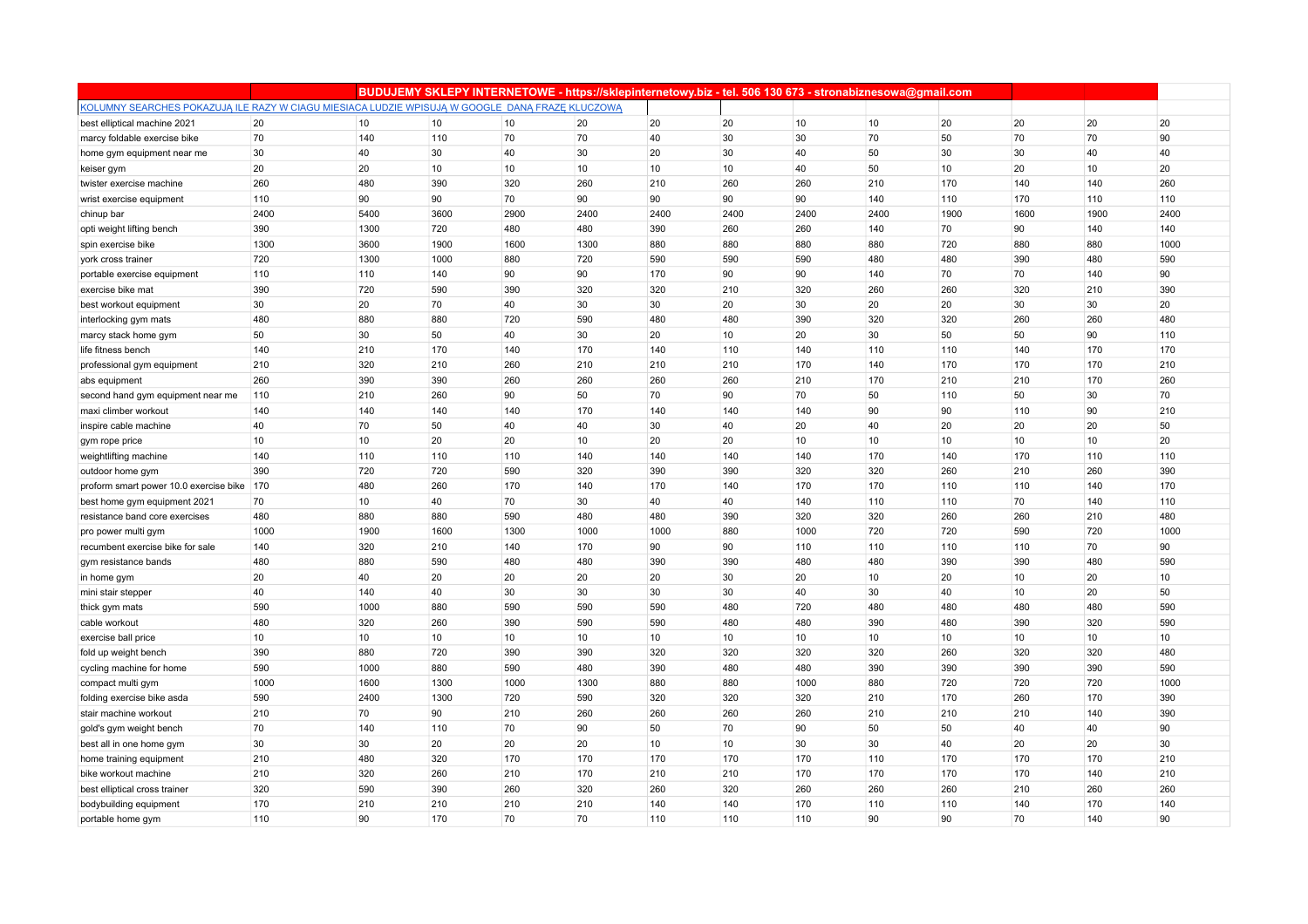|                                                                                                 |      |                |             |                 |                |          | BUDUJEMY SKLEPY INTERNETOWE - https://sklepinternetowy.biz - tel. 506 130 673 - stronabiznesowa@gmail.com |             |                |                |                |              |             |
|-------------------------------------------------------------------------------------------------|------|----------------|-------------|-----------------|----------------|----------|-----------------------------------------------------------------------------------------------------------|-------------|----------------|----------------|----------------|--------------|-------------|
| KOLUMNY SEARCHES POKAZUJĄ ILE RAZY W CIAGU MIESIACA LUDZIE WPISUJĄ W GOOGLE DANĄ FRAZE KLUCZOWĄ |      |                |             |                 |                |          |                                                                                                           |             |                |                |                |              |             |
| small exercise ball                                                                             | 260  | 320            | 260         | 210             | 260            | 260      | 210                                                                                                       | 260         | 260            | 210            | 320            | 170          | 320         |
| spirit elliptical                                                                               | 10   | 10             | 10          | 10              | 10             | 10       | 10                                                                                                        | 10          | 10             | 10             | 10             | 10           | 10          |
| weight loss equipment                                                                           | 320  | 590            | 480         | 390             | 320            | 320      | 260                                                                                                       | 210         | 170            | 170            | 210            | 260          | 260         |
| flywheel exercise bike                                                                          | 390  | 1300           | 720         | 480             | 390            | 260      | 210                                                                                                       | 260         | 170            | 210            | 210            | 210          | 320         |
| matrix exercise bike                                                                            | 320  | 390            | 210         | 320             | 390            | 260      | 260                                                                                                       | 320         | 320            | 320            | 260            | 210          | 390         |
| best dumbbells for home gym                                                                     | 50   | 70             | 40          | 40              | 30             | 40       | 70                                                                                                        | 40          | 50             | 30             | 50             | 70           | 90          |
| 2nd hand gym equipment                                                                          | 170  | 390            | 320         | 210             | 210            | 170      | 140                                                                                                       | 140         | 170            | 140            | 110            | 170          | 170         |
| seated elliptical exerciser                                                                     | 20   | 90             | 40          | 10              | 20             | 20       | 20                                                                                                        | 10          | 30             | 10             | 10             | 10           | 10          |
| life fitness t3 treadmill                                                                       | 260  | 590            | 320         | 260             | 170            | 260      | 170                                                                                                       | 210         | 170            | 170            | 210            | 170          | 170         |
| cybex machine                                                                                   | 90   | 50             | 50          | 70              | 70             | 90       | 90                                                                                                        | 70          | 90             | 90             | 90             | 90           | 210         |
| opti cross trainer                                                                              | 720  | 1300           | 1000        | 880             | 880            | 720      | 590                                                                                                       | 590         | 590            | 480            | 480            | 480          | 880         |
| inspire ft2 functional trainer                                                                  | 30   | 50             | 30          | 40              | 30             | 20       | 40                                                                                                        | 30          | 50             | 20             | 10             | 10           | 30          |
| ft2 functional trainer                                                                          | 40   | 70             | 70          | 40              | 40             | 40       | 40                                                                                                        | 20          | 40             | 40             | 20             | 20           | 30          |
| best cheap exercise bike                                                                        | 260  | 590            | 390         | 260             | 210            | 210      | 210                                                                                                       | 210         | 170            | 140            | 140            | 170          | 210         |
| rubber exercise bands                                                                           | 590  | 880            | 880         | 480             | 480            | 590      | 480                                                                                                       | 590         | 480            | 480            | 390            | 390          | 590         |
| rotary torso machine                                                                            | 140  | 20             | 20          | 110             | 210            | 140      | 140                                                                                                       | 170         | 140            | 170            | 140            | 110          | 210         |
| chest workout machine                                                                           | 390  | 70             | 110         | 390             | 590            | 480      | 390                                                                                                       | 480         | 390            | 390            | 260            | 260          | 480         |
| argos exercise mat                                                                              | 1000 | 1900           | 1600        | 1000            | 1000           | 1000     | 1000                                                                                                      | 880         | 880            | 880            | 720            | 720          | 1300        |
| multi gym 100kg                                                                                 | 880  | 1900           | 1300        | 880             | 720            | 880      | 720                                                                                                       | 720         | 590            | 590            | 590            | 590          | 720         |
| fitness gear olympic bench                                                                      | 10   | $\mathbf 0$    | $\mathbf 0$ | 10 <sup>1</sup> | $\overline{0}$ | 10       | $\mathbf 0$                                                                                               | 10          | 10             | 10             | $\overline{0}$ | 10           | $\mathbf 0$ |
| opti easy fold treadmill                                                                        | 720  | 1300           | 1300        | 1000            | 880            | 480      | 590                                                                                                       | 590         | 320            | 480            | 480            | 480          | 590         |
| core dumbbells                                                                                  | 50   | 70             | 70          | 70              | 70             | 70       | 50                                                                                                        | 50          | 30             | 40             | 30             | 30           | 70          |
| adjustable resistance bands                                                                     | 170  | 480            | 320         | 210             | 210            | 140      | 110                                                                                                       | 140         | 140            | 90             | 90             | 70           | 140         |
| rackable curl bar                                                                               | 20   | 20             | 20          | 20              | 10             | 10       | 20                                                                                                        | 20          | 10             | 20             | 20             | 10           | 10          |
| 20 in 1 gym bench                                                                               | 10   | 10             | $\mathbf 0$ | 10              | 10             | 10       | 10                                                                                                        | $\mathbf 0$ | 10             | $\overline{0}$ | 10             | 10           | 10          |
| multi grip pull up bar                                                                          | 170  | 260            | 320         | 210             | 210            | 110      | 110                                                                                                       | 110         | 110            | 140            | 140            | 110          | 140         |
| cross trainer workout                                                                           | 880  | 880            | 720         | 880             | 880            | 880      | 880                                                                                                       | 880         | 590            | 590            | 720            | 480          | 1300        |
| cheap home gym                                                                                  | 170  | 320            | 260         | 170             | 260            | 140      | 140                                                                                                       | 140         | 140            | 110            | 140            | 140          | 170         |
| used weight lifting equipment                                                                   | 20   | 50             | 20          | 20              | 10             | 10       | 20                                                                                                        | 20          | 20             | 30             | 10             | 10           | 10          |
| body train exercise bike                                                                        | 720  | 1900           | 1000        | 880             | 720            | 590      | 880                                                                                                       | 590         | 480            | 480            | 480            | 390          | 590         |
| ab exercise equipment                                                                           | 170  | 260            | 170         | 210             | 170            | 170      | 210                                                                                                       | 110         | 170            | 140            | 110            | 140          | 170         |
| fitness gear pro olympic bench                                                                  | 10   | 10             | 10          | $\mathbf 0$     | $\overline{0}$ | 10       | $\overline{0}$                                                                                            | $\mathbf 0$ | $\overline{0}$ | 10             | $\overline{0}$ | $\mathbf{0}$ | 10          |
| york fitness cross trainer                                                                      | 480  | 880            | 720         | 590             | 480            | 390      | 390                                                                                                       | 390         | 390            | 320            | 320            | 260          | 480         |
| parabody home gym                                                                               | 20   | 20             | 10          | 30              | 10             | 20       | 20                                                                                                        | 10          | 20             | 10             | 10             | 10           | 20          |
| nordictrack if t treadmill                                                                      | 50   | 90             | 50          | 30              | 50             | 40       | 40                                                                                                        | 50          | 30             | 40             | 30             | 30           | 90          |
| inspire home gym                                                                                | 260  | 390            | 390         | 210             | 260            | 170      | 210                                                                                                       | 210         | 170            | 170            | 140            | 170          | 320         |
| essential home gym equipment                                                                    | 170  | 320            | 260         | 170             | 170            | 140      | 140                                                                                                       | 140         | 140            | 110            | 140            | 140          | 170         |
| fitness gear incline bench                                                                      | 10   | $\overline{0}$ | $\mathbf 0$ | 0               | $\overline{0}$ | $\Omega$ | $\overline{0}$                                                                                            | $\mathbf 0$ | 0              | $\overline{0}$ | $\Omega$       | 10           | $\mathbf 0$ |
| cybex elliptical                                                                                | 10   | 10             | 10          | 10              | 10             | 10       | 10                                                                                                        | 10          | 10             | 10             | 10             | 10           | 10          |
| jtx treadmill                                                                                   | 720  | 1600           | 1300        | 720             | 590            | 390      | 390                                                                                                       | 390         | 480            | 590            | 720            | 590          | 880         |
| life fitness exercise bike                                                                      | 320  | 590            | 390         | 320             | 320            | 260      | 260                                                                                                       | 260         | 210            | 210            | 210            | 210          | 320         |
| elliptical fitness                                                                              | 50   | 30             | 140         | 30              | 30             | 90       | 50                                                                                                        | 90          | 50             | 40             | 10             | 10           | 30          |
| foldable gym bench                                                                              | 320  | 720            | 590         | 320             | 320            | 320      | 260                                                                                                       | 320         | 170            | 260            | 260            | 260          | 320         |
| amazon exercise bands                                                                           | 880  | 1600           | 1300        | 880             | 880            | 880      | 720                                                                                                       | 720         | 720            | 720            | 720            | 590          | 880         |
| hammer strength bench press                                                                     | 90   | 50             | 50          | 70              | 140            | 90       | 90                                                                                                        | 70          | 50             | 90             | 90             | 70           | 140         |
| tunturi rowing machine                                                                          | 320  | 590            | 480         | 390             | 390            | 260      | 320                                                                                                       | 390         | 320            | 260            | 260            | 210          | 320         |
| incline weight bench                                                                            | 210  | 480            | 260         | 210             | 170            | 170      | 210                                                                                                       | 170         | 140            | 140            | 170            | 170          | 140         |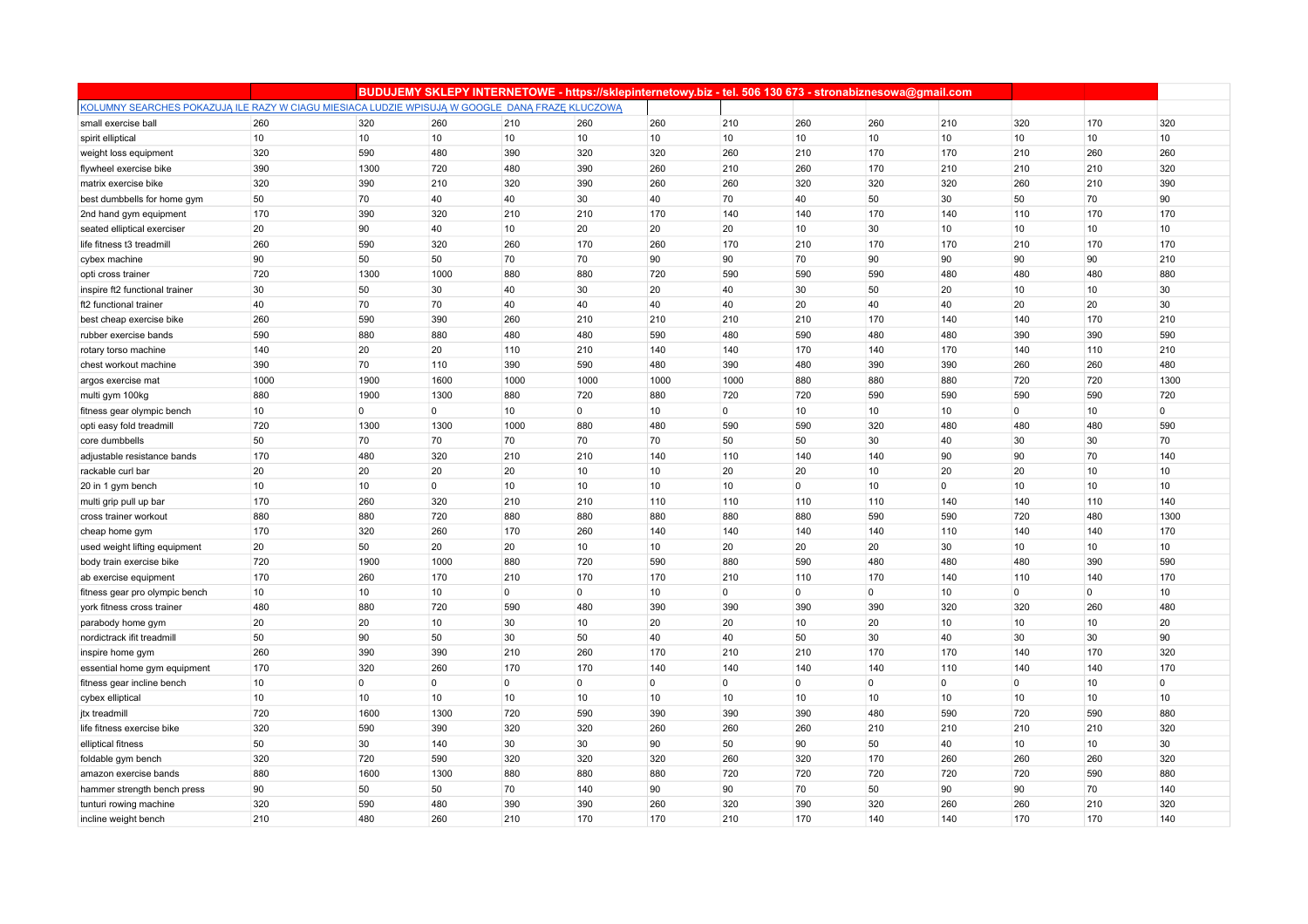|                                                                                                 |             |                |                |                | BUDUJEMY SKLEPY INTERNETOWE - https://sklepinternetowy.biz - tel. 506 130 673 - stronabiznesowa@gmail.com |                |                |                 |                |                 |                |              |              |
|-------------------------------------------------------------------------------------------------|-------------|----------------|----------------|----------------|-----------------------------------------------------------------------------------------------------------|----------------|----------------|-----------------|----------------|-----------------|----------------|--------------|--------------|
| KOLUMNY SEARCHES POKAZUJĄ ILE RAZY W CIAGU MIESIACA LUDZIE WPISUJĄ W GOOGLE DANĄ FRAZĘ KLUCZOWĄ |             |                |                |                |                                                                                                           |                |                |                 |                |                 |                |              |              |
| body pump bar                                                                                   | 590         | 1300           | 880            | 480            | 480                                                                                                       | 390            | 590            | 480             | 720            | 590             | 480            | 320          | 590          |
| fitness equipment for sale                                                                      | 140         | 210            | 110            | 110            | 90                                                                                                        | 90             | 110            | 110             | 110            | 110             | 90             | 210          | 210          |
| gym bike machine                                                                                | 390         | 590            | 390            | 390            | 390                                                                                                       | 390            | 320            | 390             | 260            | 320             | 320            | 260          | 390          |
| peloton exercise equipment                                                                      | 40          | 50             | 30             | 50             | 40                                                                                                        | 20             | 50             | 20              | 20             | 20              | 30             | 40           | 50           |
| best gym equipment for weight loss                                                              | 480         | 260            | 260            | 880            | 880                                                                                                       | 720            | 720            | 590             | 390            | 390             | 390            | 260          | 590          |
| workout step bench                                                                              | 210         | 480            | 390            | 260            | 210                                                                                                       | 210            | 140            | 110             | 140            | 90              | 110            | 110          | 210          |
| nordictrack home gym                                                                            | 30          | 40             | 20             | 20             | 30                                                                                                        | 20             | 20             | 20              | 30             | 30              | 10             | 40           | 70           |
| workout equipment for sale near me                                                              | 10          | 10             | $\mathbf 0$    | 10             | 10                                                                                                        | 10             | $\overline{0}$ | $\mathbf 0$     | $\mathbf 0$    | $\overline{0}$  | $\mathbf{0}$   | $\mathbf{0}$ | 10           |
| costco home gym                                                                                 | 50          | 50             | 50             | 70             | 50                                                                                                        | 20             | 20             | 20              | 40             | 40              | 50             | 50           | 70           |
| 2 in 1 cross trainer                                                                            | 720         | 2400           | 1900           | 1000           | 880                                                                                                       | 590            | 480            | 480             | 320            | 260             | 320            | 480          | 480          |
| top fitness store                                                                               | 10          | 10             | $\overline{0}$ | 10             | 10                                                                                                        | 10             | 10             | 10              | 10             | 10              | 10             | $\mathbf{0}$ | 10           |
| proform if it treadmill                                                                         | 50          | 70             | 70             | 70             | 40                                                                                                        | 40             | 40             | 50              | 50             | 70              | 40             | 20           | 50           |
| outdoor exercise bike                                                                           | 480         | 720            | 720            | 720            | 590                                                                                                       | 590            | 590            | 480             | 390            | 210             | 210            | 260          | 480          |
| life fitness rowing machine                                                                     | 140         | 210            | 140            | 170            | 140                                                                                                       | 110            | 140            | 170             | 110            | 140             | 90             | 110          | 210          |
| crossfit skipping rope                                                                          | 590         | 480            | 590            | 480            | 590                                                                                                       | 480            | 590            | 590             | 480            | 590             | 720            | 590          | 720          |
| weight training bench                                                                           | 480         | 880            | 720            | 590            | 590                                                                                                       | 390            | 480            | 480             | 320            | 390             | 320            | 480          | 480          |
| collapsible weight bench                                                                        | 170         | 320            | 260            | 140            | 170                                                                                                       | 140            | 110            | 110             | 90             | 110             | 110            | 140          | 140          |
| cardio machine price                                                                            | $10$        | $\overline{0}$ | 10             | 10             | 10                                                                                                        | 10             | 10             | 10              | 10             | 10              | 10             | 10           | 10           |
| weight plates for home gym                                                                      | 20          | 40             | 30             | 20             | 20                                                                                                        | 10             | 10             | 10              | 10             | 10              | 10             | 10           | 10           |
| power tower gym                                                                                 | 260         | 720            | 390            | 320            | 390                                                                                                       | 260            | 260            | 210             | 170            | 140             | 110            | 140          | 170          |
| weight lifting equipment for sale                                                               | 70          | 210            | 170            | 90             | 70                                                                                                        | 70             | 50             | 50              | 50             | 40              | 40             | 70           | 50           |
| resistance training equipment                                                                   | 170         | 260            | 210            | 170            | 170                                                                                                       | 170            | 110            | 110             | 140            | 140             | 170            | 110          | 170          |
| step machine workout                                                                            | 320         | 320            | 260            | 320            | 480                                                                                                       | 390            | 390            | 260             | 320            | 210             | 260            | 170          | 480          |
| garage gym packages                                                                             | 90          | 210            | 140            | 90             | 90                                                                                                        | 90             | 70             | 70              | 50             | 50              | 50             | 30           | 50           |
| horizon t101 treadmill for sale                                                                 | 10          | 50             | 20             | 10             | 10                                                                                                        | 10             | 10             | 10              | 10             | 10              | 20             | 10           | 10           |
| ifit elliptical                                                                                 | 30          | 30             | 30             | 30             | 30                                                                                                        | 30             | 20             | 50              | 20             | 20              | 20             | 30           | 40           |
| lonsdale exercise bike                                                                          | 720         | 1600           | 1300           | 880            | 720                                                                                                       | 590            | 480            | 390             | 390            | 320             | 260            | 320          | 480          |
| sports fitness equipment                                                                        | 50          | 50             | 210            | 30             | 50                                                                                                        | 50             | 40             | 70              | 50             | 30              | 30             | 10           | 30           |
| arm workouts with resistance bands                                                              | 1600        | 4400           | 3600           | 2400           | 1900                                                                                                      | 1600           | 1300           | 1000            | 720            | 720             | 720            | 590          | 1300         |
| gym equipment for abs                                                                           | 480         | 260            | 320            | 590            | 720                                                                                                       | 590            | 480            | 480             | 390            | 390             | 390            | 320          | 590          |
| onetwofit pull up bar                                                                           | 170         | 320            | 210            | 170            | 140                                                                                                       | 170            | 140            | 140             | 90             | 140             | 110            | 140          | 140          |
| vibration plate exercise machine                                                                | 110         | 140            | 170            | 110            | 110                                                                                                       | 110            | 90             | 110             | 140            | 110             | 90             | 110          | 170          |
| horizon fitness elliptical                                                                      | 10          | 30             | 10             | 10             | 10                                                                                                        | 10             | 20             | 10              | 10             | 10              | 10             | 10           | 20           |
| heavy duty weight bench                                                                         | 390         | 720            | 720            | 320            | 390                                                                                                       | 390            | 320            | 320             | 320            | 260             | 210            | 260          | 260          |
| powertec home gym                                                                               | 20          | 30             | 20             | 20             | 20                                                                                                        | 10             | 20             | 20              | 10             | 20              | 20             | 30           | 40           |
| powertec multi gym                                                                              | 210         | 480            | 390            | 260            | 260                                                                                                       | 210            | 210            | 170             | 170            | 210             | 140            | 140          | 210          |
| york rowing machine                                                                             | 390         | 880            | 590            | 480            | 480                                                                                                       | 390            | 320            | 390             | 320            | 320             | 260            | 260          | 390          |
| best resistance band workout                                                                    | 170         | 590            | 390            | 210            | 140                                                                                                       | 140            | 140            | 140             | 90             | 90              | 70             | 110          | 140          |
| indoor exercise equipment                                                                       | 140         | 320            | 210            | 140            | 140                                                                                                       | 110            | 110            | 90              | 90             | 110             | 110            | 110          | 140          |
| sportsart treadmill                                                                             | 50          | 90             | 70             | 50             | 30                                                                                                        | 30             | 40             | 40              | 40             | 50              | 70             | 40           | 50           |
| fitness gear pro weight bench                                                                   | $\mathbf 0$ | $\overline{0}$ | $\mathbf 0$    | $\overline{0}$ | $\overline{0}$                                                                                            | $\overline{0}$ | $\overline{0}$ | $\mathbf{0}$    | $\overline{0}$ | $\overline{0}$  | $\overline{0}$ | $\Omega$     | $\mathbf{0}$ |
| large gym mat                                                                                   | 480         | 720            | 720            | 480            | 480                                                                                                       | 480            | 390            | 320             | 320            | 260             | 320            | 320          | 480          |
| best affordable exercise bike                                                                   | 70          | 140            | 110            | 70             | 50                                                                                                        | 50             | 70             | 90              | 50             | 40              | 40             | 70           | 70           |
| portable gym equipment                                                                          | 140         | 170            | 140            | 110            | 110                                                                                                       | 140            | 140            | 140             | 170            | 140             | 110            | 110          | 170          |
| schwinn recumbent exercise bike                                                                 | 20          | 30             | 40             | 20             | 20                                                                                                        | 10             | 20             | 10              | 10             | 10              | 10             | 10           | 20           |
| everlast gym equipment                                                                          | 140         | 210            | 140            | 210            | 210                                                                                                       | 170            | 170            | 140             | 110            | 110             | 90             | 90           | 110          |
| used home gym equipment for sale                                                                | 10          | 20             | 10             | 20             | 20                                                                                                        | 10             | 10             | 10 <sup>1</sup> | 10             | 10 <sup>°</sup> | 10             | 10           | 20           |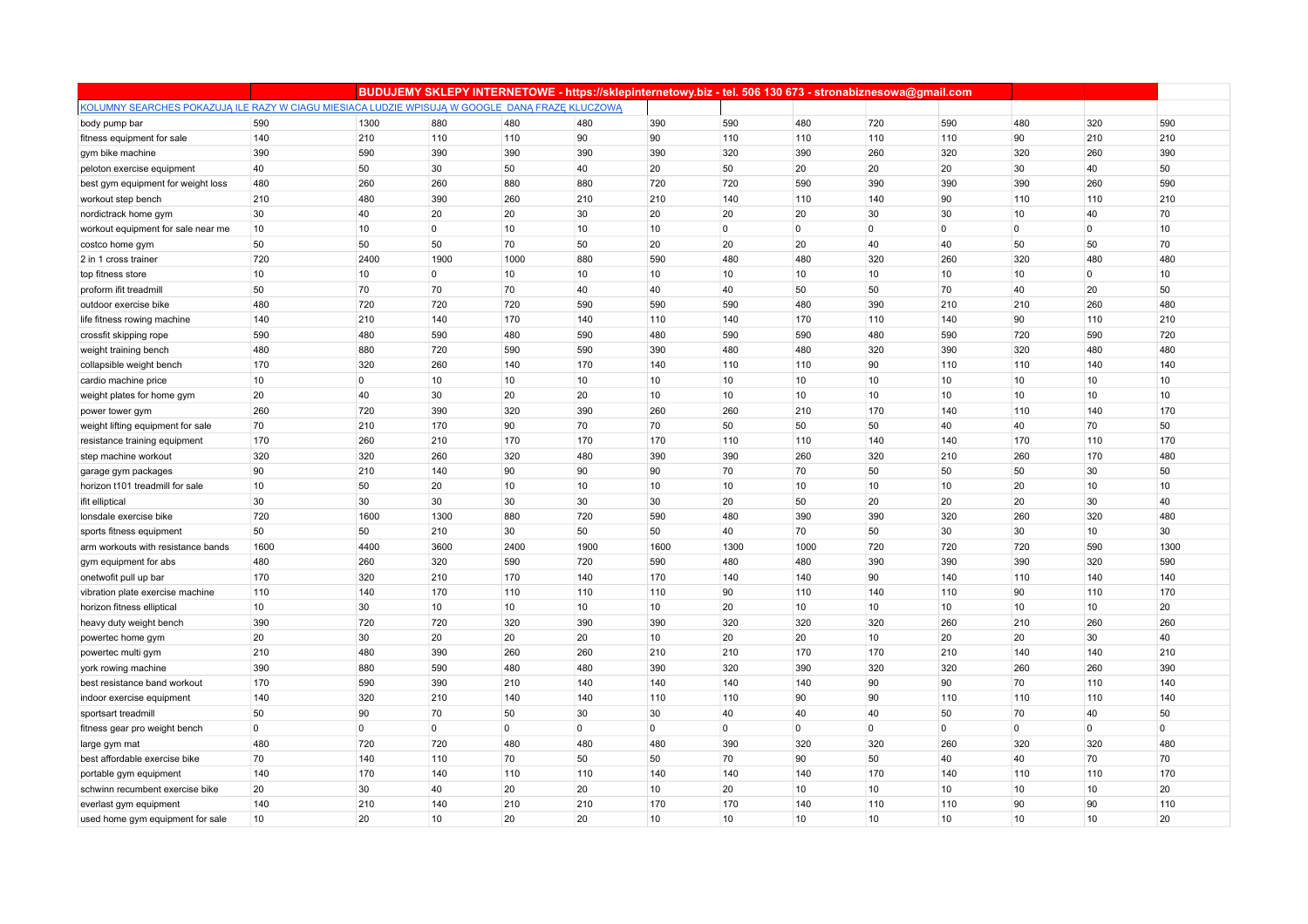|                                                                                                 |     |                |      |                | BUDUJEMY SKLEPY INTERNETOWE - https://sklepinternetowy.biz - tel. 506 130 673 - stronabiznesowa@gmail.com |             |                |             |                |                |              |                |      |
|-------------------------------------------------------------------------------------------------|-----|----------------|------|----------------|-----------------------------------------------------------------------------------------------------------|-------------|----------------|-------------|----------------|----------------|--------------|----------------|------|
| KOLUMNY SEARCHES POKAZUJĄ ILE RAZY W CIAGU MIESIACA LUDZIE WPISUJĄ W GOOGLE DANĄ FRAZE KLUCZOWĄ |     |                |      |                |                                                                                                           |             |                |             |                |                |              |                |      |
| magnetic resistance exercise bike                                                               | 480 | 1000           | 590  | 320            | 390                                                                                                       | 320         | 320            | 480         | 320            | 320            | 390          | 390            | 590  |
| force usa f100                                                                                  | 70  | 90             | 50   | 50             | 30                                                                                                        | 70          | 90             | 70          | 70             | 40             | 70           | 90             | 50   |
| best full body workout machine for home 50                                                      |     | 110            | 50   | 40             | 40                                                                                                        | 40          | 30             | 30          | 20             | 40             | 40           | 30             | 70   |
| barbell full body workout                                                                       | 590 | 720            | 720  | 590            | 720                                                                                                       | 590         | 590            | 480         | 480            | 390            | 390          | 390            | 590  |
| goplus folding treadmill                                                                        | 50  | 320            | 70   | 70             | 50                                                                                                        | 30          | 30             | 20          | 10             | 20             | 30           | 20             | 20   |
| pro fitness folding workout bench                                                               | 880 | 2900           | 1600 | 1000           | 720                                                                                                       | 720         | 480            | 390         | 390            | 390            | 590          | 720            | 1000 |
| hammer strength dumbbells                                                                       | 140 | 260            | 170  | 140            | 140                                                                                                       | 140         | 140            | 90          | 70             | 140            | 90           | 140            | 170  |
| les mills smart band                                                                            | 390 | 880            | 590  | 390            | 260                                                                                                       | 210         | 260            | 320         | 590            | 390            | 320          | 210            | 320  |
| weight lifting equipment near me                                                                | 50  | 30             | 40   | 30             | 50                                                                                                        | 50          | 40             | 70          | 70             | 40             | 70           | 70             | 40   |
| used commercial gym equipment                                                                   | 170 | 390            | 210  | 210            | 210                                                                                                       | 140         | 140            | 140         | 90             | 110            | 110          | 90             | 90   |
| nordictrack s25i treadmill                                                                      | 50  | 20             | 40   | 70             | 70                                                                                                        | 50          | 110            | 70          | 70             | 30             | 30           | 50             | 40   |
| best exercise equipment for seniors                                                             | 10  | 20             | 10   | 10             | 10                                                                                                        | 20          | 10             | 10          | 10             | 10             | 20           | 20             | 20   |
| treadmill warehouse                                                                             | 10  | 30             | 20   | 10             | 20                                                                                                        | 10          | 10             | 10          | 10             | 10             | 10           | 10             | 10   |
| life fitness elliptical machine                                                                 | 10  | 20             | 20   | 20             | 20                                                                                                        | 20          | 20             | 10          | 10             | 10             | 20           | 10             | 10   |
| mini stepper workout                                                                            | 70  | 170            | 110  | 90             | 50                                                                                                        | 50          | 40             | 50          | 30             | 50             | 20           | 30             | 70   |
| weight machine workout                                                                          | 110 | 30             | 40   | 110            | 110                                                                                                       | 110         | 110            | 110         | 110            | 140            | 110          | 90             | 170  |
| bosu balance ball                                                                               | 170 | 210            | 170  | 170            | 170                                                                                                       | 210         | 260            | 140         | 170            | 140            | 170          | 170            | 170  |
| abdominal exercise machine                                                                      | 260 | 480            | 320  | 260            | 260                                                                                                       | 260         | 210            | 260         | 210            | 210            | 170          | 140            | 320  |
| fitness gear dumbbells                                                                          | 10  | 10             | 10   | 10             | 10                                                                                                        | 10          | 10             | 10          | 10             | 10             | 10           | $\overline{0}$ | 10   |
| fitness gear olympic weights                                                                    | 10  | $\overline{0}$ | 0    | $\overline{0}$ | 10                                                                                                        | $\mathbf 0$ | $\overline{0}$ | $\mathbf 0$ | $\overline{0}$ | $\overline{0}$ | $\mathbf{0}$ | $\mathbf 0$    | 0    |
| top exercise bikes                                                                              | 90  | 140            | 140  | 90             | 90                                                                                                        | 90          | 70             | 90          | 40             | 50             | 50           | 70             | 110  |
| weight lifting machines                                                                         | 170 | 170            | 170  | 170            | 170                                                                                                       | 170         | 210            | 140         | 170            | 170            | 170          | 140            | 260  |
| best barbell for home gym                                                                       | 70  | 110            | 90   | 70             | 70                                                                                                        | 110         | 70             | 90          | 70             | 70             | 70           | 70             | 90   |
| marcy workout bench                                                                             | 10  | 30             | 20   | 20             | 10                                                                                                        | 10          | 10             | 10          | 10             | 10             | 10           | 10             | 20   |
| all gym equipment                                                                               | 70  | 40             | 50   | 50             | 70                                                                                                        | 70          | 70             | 90          | 50             | 70             | 70           | 50             | 50   |
| exercise ball pump                                                                              | 170 | 260            | 210  | 210            | 210                                                                                                       | 140         | 170            | 170         | 170            | 140            | 140          | 140            | 210  |
| hammer strength lat pulldown                                                                    | 90  | 40             | 50   | 90             | 140                                                                                                       | 90          | 110            | 90          | 90             | 90             | 90           | 70             | 140  |
| home gym cost                                                                                   | 140 | 210            | 140  | 140            | 170                                                                                                       | 140         | 140            | 140         | 140            | 140            | 140          | 110            | 170  |
| cable machine back workouts                                                                     | 320 | 40             | 50   | 260            | 480                                                                                                       | 480         | 390            | 320         | 260            | 320            | 320          | 260            | 480  |
| rogue fitness bench                                                                             | 20  | 30             | 30   | 10             | 20                                                                                                        | 20          | 20             | 10          | 10             | 10             | 20           | 10             | 10   |
| exercise stepper asda                                                                           | 590 | 1300           | 1000 | 880            | 880                                                                                                       | 480         | 480            | 390         | 390            | 320            | 320          | 210            | 720  |
| discount gym equipment                                                                          | 110 | 210            | 210  | 110            | 110                                                                                                       | 90          | 140            | 90          | 70             | 90             | 70           | 70             | 140  |
| stair machine gym                                                                               | 590 | 260            | 260  | 590            | 880                                                                                                       | 720         | 590            | 590         | 590            | 480            | 480          | 320            | 880  |
| indoor gym equipment                                                                            | 170 | 480            | 260  | 170            | 140                                                                                                       | 110         | 110            | 140         | 110            | 140            | 170          | 170            | 140  |
| lifestyle treadmill                                                                             | 90  | 170            | 110  | 70             | 110                                                                                                       | 70          | 70             | 70          | 90             | 70             | 90           | 70             | 110  |
| opti multi gym                                                                                  | 590 | 1000           | 880  | 590            | 720                                                                                                       | 480         | 480            | 480         | 480            | 390            | 480          | 590            | 590  |
| weider gym equipment                                                                            | 50  | 70             | 70   | 50             | 50                                                                                                        | 40          | 50             | 50          | 40             | 40             | 30           | 20             | 40   |
| body sculpture exercise bike                                                                    | 590 | 1300           | 880  | 720            | 720                                                                                                       | 590         | 480            | 480         | 320            | 320            | 260          | 260            | 390  |
| gym dumbbell price                                                                              | 10  | 10             | 10   | 10             | $\overline{0}$                                                                                            | 10          | $\overline{0}$ | 10          | 10             | 10             | $\mathbf{0}$ | 10             | 10   |
| ab wheel exercise                                                                               | 390 | 590            | 590  | 390            | 390                                                                                                       | 320         | 390            | 320         | 260            | 210            | 260          | 320            | 480  |
| inner thigh workout machine                                                                     | 110 | 70             | 70   | 110            | 140                                                                                                       | 140         | 140            | 90          | 90             | 110            | 70           | 40             | 140  |
| large workout mat                                                                               | 90  | 210            | 170  | 110            | 70                                                                                                        | 70          | 90             | 70          | 50             | 70             | 50           | 90             | 90   |
| all in one fitness machine                                                                      | 260 | 590            | 390  | 390            | 390                                                                                                       | 210         | 170            | 140         | 110            | 110            | 50           | 70             | 210  |
| life fitness machines                                                                           | 110 | 70             | 70   | 90             | 110                                                                                                       | 110         | 140            | 140         | 110            | 140            | 140          | 90             | 210  |
| lifepro waver vibration plate                                                                   | 30  | 40             | 30   | 20             | 20                                                                                                        | 30          | 30             | 30          | 30             | 20             | 20           | 50             | 70   |
| life fitness treadmill price                                                                    | 20  | 30             | 20   | 20             | 20                                                                                                        | 20          | 10             | 20          | 30             | 30             | 30           | 20             | 30   |
| nordic exercise bike                                                                            | 320 | 720            | 320  | 320            | 320                                                                                                       | 210         | 480            | 480         | 260            | 210            | 210          | 320            | 320  |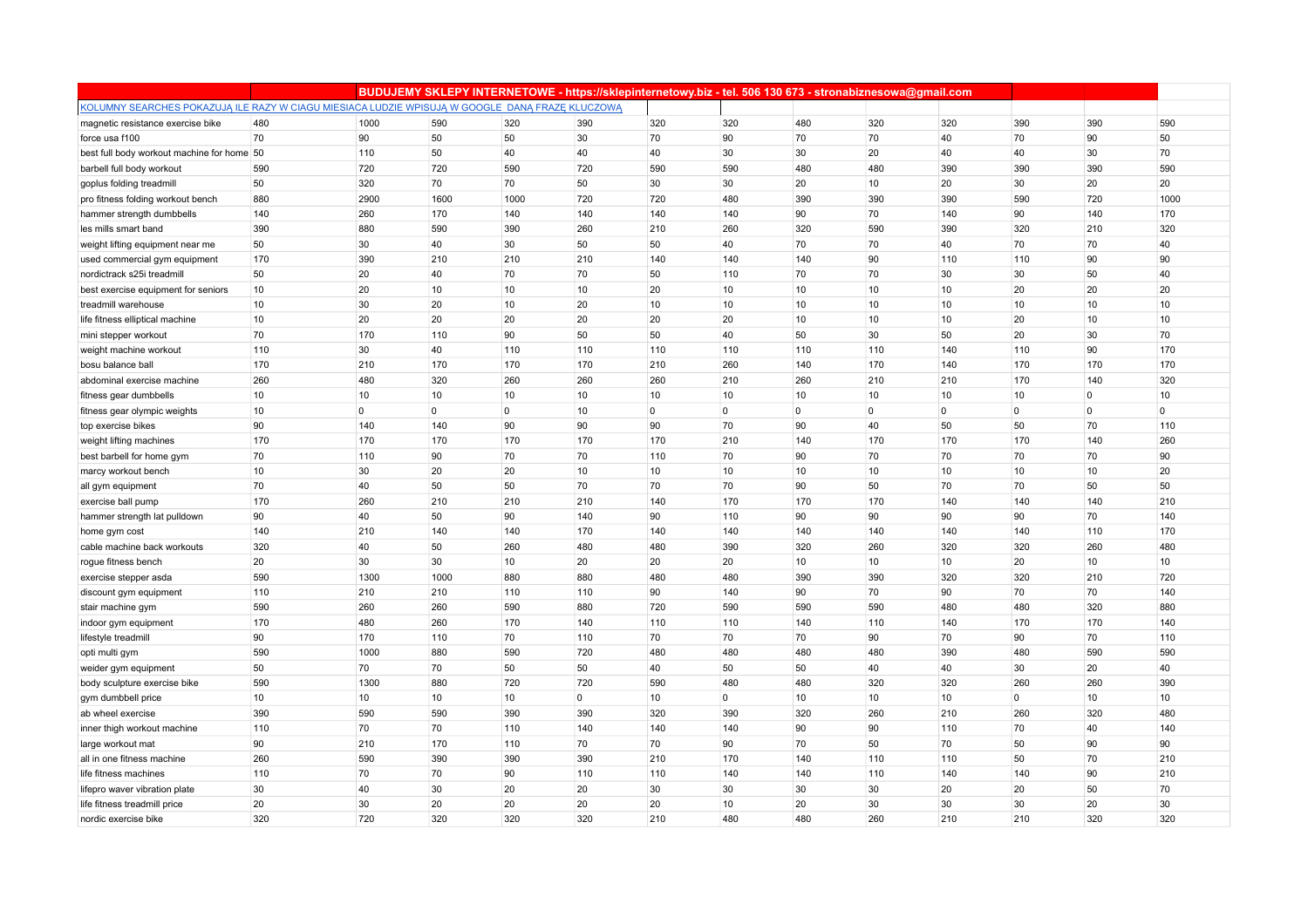|                                                                                                 |      |                |                |                | BUDUJEMY SKLEPY INTERNETOWE - https://sklepinternetowy.biz - tel. 506 130 673 - stronabiznesowa@gmail.com |                |                |     |                |                |             |                |     |
|-------------------------------------------------------------------------------------------------|------|----------------|----------------|----------------|-----------------------------------------------------------------------------------------------------------|----------------|----------------|-----|----------------|----------------|-------------|----------------|-----|
| KOLUMNY SEARCHES POKAZUJĄ ILE RAZY W CIAGU MIESIACA LUDZIE WPISUJĄ W GOOGLE DANĄ FRAZE KLUCZOWĄ |      |                |                |                |                                                                                                           |                |                |     |                |                |             |                |     |
| smith machine gym                                                                               | 390  | 320            | 210            | 390            | 590                                                                                                       | 390            | 480            | 390 | 390            | 390            | 390         | 320            | 590 |
| pro fitness cross trainer                                                                       | 720  | 1600           | 1300           | 1000           | 880                                                                                                       | 720            | 590            | 720 | 480            | 480            | 480         | 480            | 720 |
| rogue weight bench                                                                              | 40   | 70             | 70             | 50             | 30                                                                                                        | 20             | 20             | 40  | 30             | 30             | 20          | 10             | 40  |
| gym machine all in one                                                                          | 390  | 590            | 480            | 320            | 390                                                                                                       | 390            | 390            | 320 | 260            | 390            | 260         | 210            | 390 |
| stamina mini exercise bike                                                                      | 10   | 10             | 10             | 10             | 10                                                                                                        | $\mathbf 0$    | 10             | 10  | 10             | $\overline{0}$ | 10          | $\Omega$       | 0   |
| weight bench for sale near me                                                                   | 90   | 260            | 110            | 110            | 90                                                                                                        | 90             | 140            | 50  | 90             | 40             | 40          | 40             | 50  |
| boxing training machine                                                                         | 70   | 70             | 50             | 50             | 70                                                                                                        | 50             | 50             | 50  | 40             | 50             | 40          | 90             | 110 |
| outdoor weight bench                                                                            | 390  | 480            | 720            | 480            | 480                                                                                                       | 480            | 480            | 390 | 320            | 260            | 210         | 210            | 320 |
| inspire gym equipment                                                                           | 30   | 40             | 40             | 30             | 30                                                                                                        | 20             | 30             | 30  | 20             | 10             | 10          | 20             | 30  |
| buy resistance bands                                                                            | 210  | 480            | 390            | 260            | 210                                                                                                       | 210            | 140            | 170 | 110            | 110            | 90          | 110            | 170 |
| fitness gear olympic weight bench                                                               | 10   | $\overline{0}$ | $\overline{0}$ | $\overline{0}$ | 10                                                                                                        | $\overline{0}$ | $\overline{0}$ | 0   | $\overline{0}$ | $\overline{0}$ | $\mathbf 0$ | $\overline{0}$ | 10  |
| ankle weights workout                                                                           | 110  | 170            | 260            | 110            | 110                                                                                                       | 110            | 110            | 90  | 90             | 70             | 90          | 90             | 170 |
| ski workout machine                                                                             | 210  | 90             | 90             | 260            | 260                                                                                                       | 260            | 210            | 260 | 260            | 210            | 260         | 170            | 320 |
| dumbbells for home gym                                                                          | 110  | 260            | 170            | 90             | 110                                                                                                       | 90             | 70             | 50  | 90             | 90             | 70          | 110            | 170 |
| gym bench press                                                                                 | 210  | 320            | 260            | 210            | 260                                                                                                       | 210            | 170            | 170 | 170            | 170            | 170         | 170            | 210 |
| smart gym equipment                                                                             | 90   | 110            | 110            | 90             | 70                                                                                                        | 70             | 50             | 90  | 70             | 70             | 70          | 70             | 90  |
| argos folding exercise bike                                                                     | 1000 | 2400           | 1600           | 1000           | 1300                                                                                                      | 880            | 720            | 880 | 590            | 590            | 480         | 590            | 880 |
| f80 treadmill                                                                                   | 20   | 50             | 30             | 20             | 10                                                                                                        | 10             | 20             | 10  | 20             | 20             | 10          | 10             | 30  |
| exercise equipment for stomach                                                                  | 590  | 880            | 880            | 720            | 590                                                                                                       | 590            | 720            | 480 | 320            | 320            | 260         | 260            | 480 |
| ab bench workout                                                                                | 480  | 590            | 590            | 590            | 720                                                                                                       | 590            | 590            | 480 | 480            | 390            | 320         | 260            | 590 |
| redge portable gym machine                                                                      | 70   | 10             | 10             | 10             | 20                                                                                                        | 10             | 30             | 260 | 260            | 140            | 70          | 40             | 20  |
| plate loaded functional trainer                                                                 | 20   | 10             | 30             | 20             | 20                                                                                                        | 10             | 20             | 30  | 10             | 10             | 30          | 20             | 30  |
| pilates resistance bands                                                                        | 480  | 880            | 720            | 480            | 480                                                                                                       | 390            | 390            | 390 | 480            | 390            | 390         | 320            | 480 |
| fitness exercise equipment                                                                      | 30   | 70             | 140            | 10             | 10                                                                                                        | 20             | 30             | 20  | 20             | 20             | 20          | 10             | 30  |
| best exercise bike with screen                                                                  | 50   | 110            | 40             | 30             | 40                                                                                                        | 20             | 30             | 50  | 70             | 50             | 30          | 40             | 40  |
| air walker machine                                                                              | 480  | 880            | 880            | 480            | 480                                                                                                       | 480            | 590            | 480 | 320            | 320            | 210         | 320            | 590 |
| gym warehouse                                                                                   | 210  | 320            | 210            | 260            | 260                                                                                                       | 170            | 140            | 140 | 170            | 140            | 170         | 140            | 210 |
| exercise bikes for seniors                                                                      | 50   | 90             | 70             | 50             | 50                                                                                                        | 30             | 50             | 50  | 40             | 50             | 50          | 70             | 70  |
| gym walking machine                                                                             | 110  | 140            | 170            | 90             | 110                                                                                                       | 90             | 90             | 140 | 140            | 110            | 110         | 70             | 170 |
| tactical weight vest                                                                            | 320  | 480            | 480            | 320            | 260                                                                                                       | 320            | 260            | 210 | 170            | 210            | 170         | 320            | 390 |
| rogue treadmill                                                                                 | 20   | 30             | 30             | 20             | 20                                                                                                        | 20             | 20             | 20  | 10             | 20             | 10          | 30             | 20  |
| non slip exercise mat                                                                           | 320  | 880            | 720            | 390            | 260                                                                                                       | 260            | 210            | 170 | 210            | 140            | 210         | 210            | 390 |
| sitting exercise bike                                                                           | 140  | 210            | 140            | 140            | 170                                                                                                       | 140            | 90             | 140 | 110            | 90             | 140         | 90             | 170 |
| pilates foam roller                                                                             | 260  | 390            | 320            | 210            | 210                                                                                                       | 210            | 170            | 170 | 260            | 210            | 260         | 260            | 260 |
| innstar resistance bands                                                                        | 110  | 210            | 110            | 90             | 110                                                                                                       | 140            | 170            | 110 | 110            | 50             | 90          | 110            | 110 |
| leg workout equipment                                                                           | 90   | 110            | 110            | 110            | 90                                                                                                        | 50             | 90             | 70  | 90             | 90             | 50          | 50             | 90  |
| york barbell plates                                                                             | 50   | 170            | 90             | 70             | 70                                                                                                        | 50             | 40             | 30  | 30             | 20             | 40          | 40             | 50  |
| home gym price                                                                                  | 50   | 70             | 70             | 50             | 70                                                                                                        | 70             | 50             | 50  | 50             | 50             | 30          | 50             | 40  |
| exercise cycle shop near me                                                                     | 10   | $\overline{0}$ | 10             | 10             | $\overline{0}$                                                                                            | $\mathbf 0$    | 10             | 10  | $\mathbf{0}$   | $\overline{0}$ | 10          | 10             | 10  |
| rogue dip belt                                                                                  | 70   | 70             | 30             | 50             | 90                                                                                                        | 90             | 90             | 70  | 50             | 50             | 90          | 70             | 90  |
| reebok aerobic step                                                                             | 210  | 590            | 390            | 260            | 260                                                                                                       | 170            | 140            | 170 | 110            | 110            | 110         | 110            | 210 |
| exercise bench for sale                                                                         | 110  | 260            | 170            | 90             | 90                                                                                                        | 110            | 140            | 110 | 70             | 70             | 50          | 70             | 90  |
| gym cycle machine                                                                               | 90   | 90             | 110            | 110            | 140                                                                                                       | 110            | 90             | 90  | 70             | 110            | 70          | 70             | 140 |
| multipurpose gym bench                                                                          | 20   | 30             | 20             | 20             | 30                                                                                                        | 10             | 10             | 20  | 10             | 10             | 20          | 10             | 20  |
| butterfly gym machine                                                                           | 70   | 30             | 50             | 50             | 110                                                                                                       | 70             | 90             | 50  | 70             | 70             | 40          | 50             | 110 |
| buy gym equipment near me                                                                       | 40   | 40             | 30             | 50             | 70                                                                                                        | 30             | 50             | 40  | 40             | 30             | 20          | 50             | 50  |
| cardio gym equipment                                                                            | 260  | 210            | 210            | 260            | 390                                                                                                       | 320            | 260            | 260 | 260            | 260            | 210         | 210            | 390 |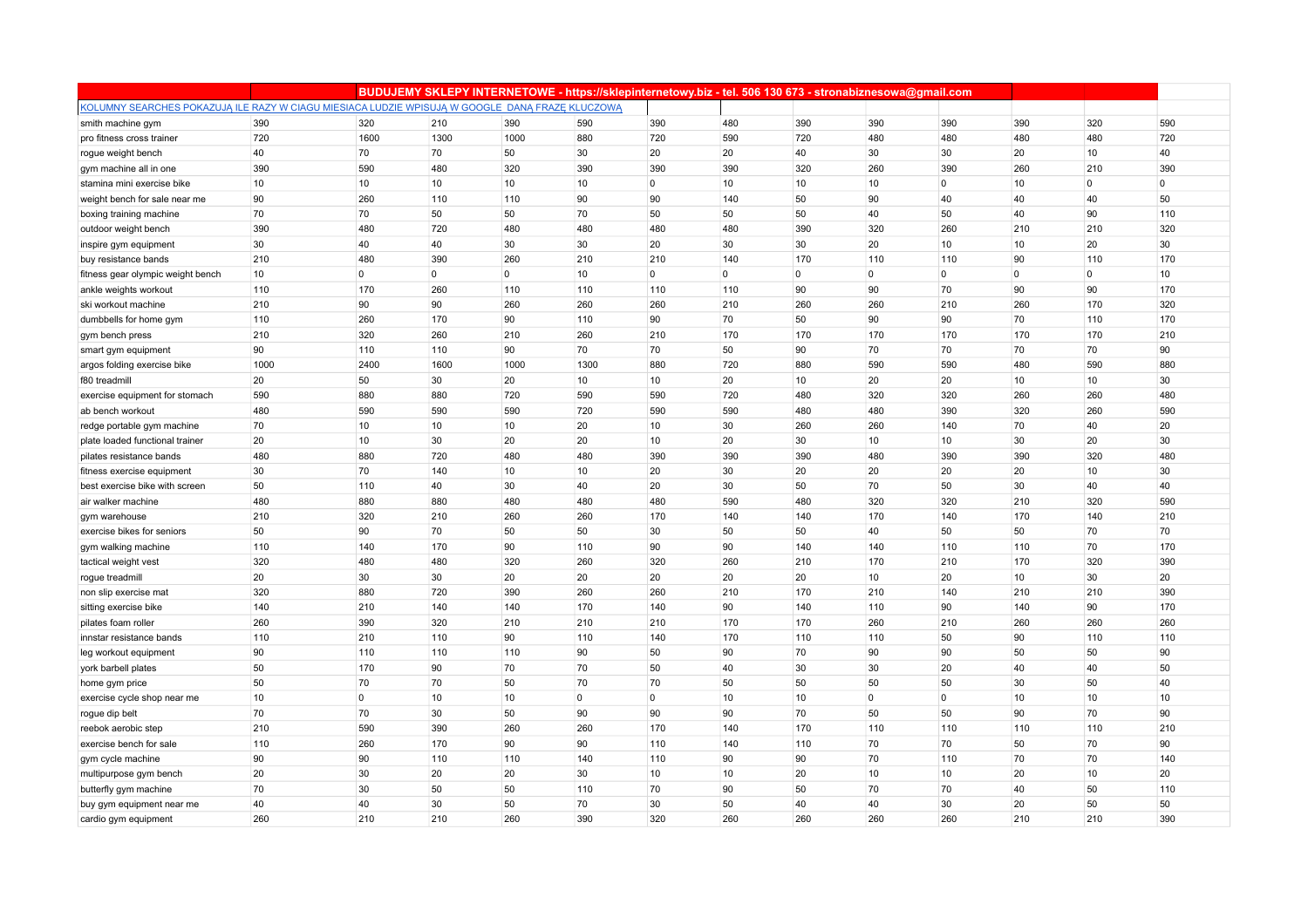|                                                                                                 |      |      |     |     |       |      |                |      | BUDUJEMY SKLEPY INTERNETOWE - https://sklepinternetowy.biz - tel. 506 130 673 - stronabiznesowa@gmail.com |                |              |     |     |
|-------------------------------------------------------------------------------------------------|------|------|-----|-----|-------|------|----------------|------|-----------------------------------------------------------------------------------------------------------|----------------|--------------|-----|-----|
| KOLUMNY SEARCHES POKAZUJĄ ILE RAZY W CIAGU MIESIACA LUDZIE WPISUJĄ W GOOGLE DANĄ FRAZE KLUCZOWĄ |      |      |     |     |       |      |                |      |                                                                                                           |                |              |     |     |
| crossfit home gym                                                                               | 140  | 210  | 170 | 140 | 110   | 140  | 90             | 140  | 110                                                                                                       | 110            | 90           | 110 | 170 |
| rogue bench press                                                                               | 20   | 20   | 40  | 20  | 20    | 20   | 20             | 20   | 30                                                                                                        | 20             | 20           | 10  | 20  |
| weighted exercise ball                                                                          | 720  | 590  | 590 | 720 | 880   | 880  | 720            | 590  | 590                                                                                                       | 590            | 590          | 480 | 880 |
| gym machines for sale                                                                           | 90   | 210  | 140 | 90  | 110   | 70   | 90             | 40   | 50                                                                                                        | 70             | 70           | 50  | 70  |
| gym pull up bar                                                                                 | 170  | 320  | 210 | 170 | 170   | 170  | 170            | 170  | 170                                                                                                       | 170            | 170          | 170 | 210 |
| functional training equipment                                                                   | 70   | 90   | 90  | 90  | 90    | 70   | 90             | 90   | 50                                                                                                        | 50             | 40           | 70  | 90  |
| recumbent bike workout                                                                          | 30   | 40   | 30  | 40  | 40    | 20   | 20             | 30   | 30                                                                                                        | 20             | 30           | 20  | 50  |
| kettlebell strength workout                                                                     | 170  | 320  | 260 | 210 | 170   | 170  | 170            | 140  | 140                                                                                                       | 140            | 140          | 140 | 210 |
| best workout machine                                                                            | 50   | 40   | 30  | 30  | 40    | 40   | 70             | 110  | 140                                                                                                       | 30             | 50           | 20  | 40  |
| reebok workout bench                                                                            | 50   | 90   | 90  | 40  | 50    | 40   | 40             | 50   | 40                                                                                                        | 50             | 40           | 40  | 110 |
| p90x equipment                                                                                  | 40   | 70   | 50  | 40  | 30    | 30   | 30             | 20   | 10                                                                                                        | 30             | 20           | 40  | 40  |
| crossfit gym equipment                                                                          | 110  | 140  | 140 | 110 | 110   | 140  | 90             | 70   | 90                                                                                                        | 140            | 110          | 70  | 110 |
| indoor spinning bike                                                                            | 480  | 1300 | 720 | 390 | 390   | 260  | 320            | 390  | 320                                                                                                       | 320            | 260          | 260 | 390 |
| compact weight bench                                                                            | 210  | 320  | 320 | 210 | 260   | 210  | 210            | 170  | 170                                                                                                       | 140            | 210          | 260 | 260 |
| technogym dumbbells                                                                             | 320  | 590  | 390 | 320 | 390   | 320  | 320            | 260  | 260                                                                                                       | 210            | 320          | 260 | 320 |
| life fitness treadmill for sale                                                                 | 90   | 260  | 140 | 70  | 70    | 70   | 50             | 50   | 90                                                                                                        | 70             | 50           | 50  | 70  |
| exercise mats for home                                                                          | 110  | 260  | 140 | 110 | 90    | 110  | 140            | 170  | 90                                                                                                        | 70             | 70           | 110 | 90  |
| seated exercise bike                                                                            | 480  | 720  | 720 | 590 | 480   | 390  | 480            | 480  | 390                                                                                                       | 390            | 320          | 390 | 590 |
| flat workout bench                                                                              | 90   | 170  | 110 | 90  | 90    | 50   | 90             | 70   | 40                                                                                                        | 70             | 40           | 50  | 110 |
| exercise machine and equipment sets                                                             |      |      |     |     |       |      |                |      |                                                                                                           |                |              |     |     |
| gym all machine price                                                                           | 10   | 10   | 10  | 10  | 10    | 10   | $\overline{0}$ | 10   | 10                                                                                                        | $\overline{0}$ | 10           | 10  | 0   |
| exercise equipment stores                                                                       | 3600 | 110  | 90  | 880 | 14800 | 2900 | 4400           | 6600 | 4400                                                                                                      | 3600           | 880          | 260 | 320 |
| used exercise bikes for sale                                                                    | 170  | 390  | 170 | 170 | 140   | 170  | 170            | 170  | 110                                                                                                       | 70             | 170          | 110 | 140 |
| home gym station                                                                                | 40   | 90   | 50  | 40  | 50    | 40   | 30             | 30   | 40                                                                                                        | 30             | 30           | 40  | 40  |
| atx gym equipment                                                                               | 210  | 320  | 320 | 210 | 260   | 260  | 260            | 210  | 170                                                                                                       | 170            | 170          | 210 | 170 |
| cardio stepper                                                                                  | 70   | 90   | 90  | 90  | 70    | 70   | 50             | 50   | 50                                                                                                        | 50             | 70           | 50  | 70  |
| fitness equipment online                                                                        | 30   | 70   | 70  | 40  | 30    | 30   | 20             | 30   | 20                                                                                                        | 20             | 10           | 20  | 20  |
| affordable exercise bike                                                                        | 50   | 170  | 140 | 70  | 70    | 50   | 50             | 40   | 30                                                                                                        | 30             | 30           | 20  | 40  |
| cycle exercise bike                                                                             | 170  | 260  | 210 | 170 | 170   | 140  | 170            | 170  | 140                                                                                                       | 140            | 90           | 110 | 140 |
| best exercise machine for thighs and hips 50                                                    |      | 70   | 50  | 50  | 110   | 70   | 70             | 90   | 50                                                                                                        | 40             | 30           | 30  | 50  |
| full body exercise machine                                                                      | 90   | 140  | 110 | 90  | 90    | 90   | 70             | 70   | 70                                                                                                        | 70             | 70           | 90  | 70  |
| reebok spin bike                                                                                | 390  | 880  | 590 | 480 | 480   | 260  | 260            | 320  | 210                                                                                                       | 170            | 260          | 260 | 320 |
| weight bench exercises                                                                          | 480  | 590  | 480 | 480 | 590   | 590  | 590            | 480  | 390                                                                                                       | 390            | 320          | 390 | 720 |
| pioneer weightlifting belt                                                                      | 40   | 30   | 30  | 30  | 50    | 40   | 70             | 20   | 20                                                                                                        | 40             | 50           | 40  | 50  |
| elastic resistance bands                                                                        | 140  | 260  | 260 | 170 | 170   | 140  | 140            | 110  | 140                                                                                                       | 90             | 110          | 110 | 140 |
| calf machine gym                                                                                | 320  | 110  | 90  | 320 | 480   | 390  | 390            | 390  | 320                                                                                                       | 260            | 320          | 320 | 590 |
| workout bench with leg extension                                                                | 50   | 90   | 50  | 50  | 70    | 40   | 30             | 70   | 30                                                                                                        | 30             | 30           | 20  | 40  |
| life fitness home gym                                                                           | 30   | 50   | 50  | 20  | 10    | 20   | 20             | 10   | 20                                                                                                        | 30             | 20           | 20  | 20  |
| speedfit treadmill                                                                              | 70   | 170  | 170 | 50  | 50    | 20   | 70             | 40   | 30                                                                                                        | 30             | 50           | 20  | 30  |
| weight equipment near me                                                                        | 20   | 10   | 20  | 10  | 30    | 10   | 20             | 20   | 10                                                                                                        | 50             | 20           | 20  | 10  |
| best exercise bikes 2020                                                                        | 30   | 210  | 90  | 40  | 10    | 10   | 10             | 10   | 10                                                                                                        | 10             | $\mathbf{0}$ | 10  | 10  |
| body solid multi gym                                                                            | 260  | 390  | 390 | 320 | 320   | 260  | 260            | 320  | 260                                                                                                       | 210            | 210          | 210 | 260 |
| best gym equipment for weight loss and t 140                                                    |      | 90   | 50  | 140 | 210   | 210  | 110            | 140  | 170                                                                                                       | 140            | 140          | 90  | 210 |
| electric exercise bike                                                                          | 390  | 880  | 590 | 480 | 390   | 320  | 260            | 320  | 320                                                                                                       | 260            | 260          | 320 | 390 |
| heavy duty exercise bike                                                                        | 320  | 590  | 390 | 320 | 390   | 320  | 260            | 260  | 260                                                                                                       | 170            | 170          | 170 | 260 |
| horizon 7.8 treadmill                                                                           | 20   | 30   | 20  | 20  | 20    | 10   | 10             | 20   | 10                                                                                                        | 20             | 20           | 10  | 40  |
| butt exercise machine                                                                           | 50   | 40   | 40  | 40  | 50    | 70   | 40             | 50   | 50                                                                                                        | 40             | 50           | 40  | 50  |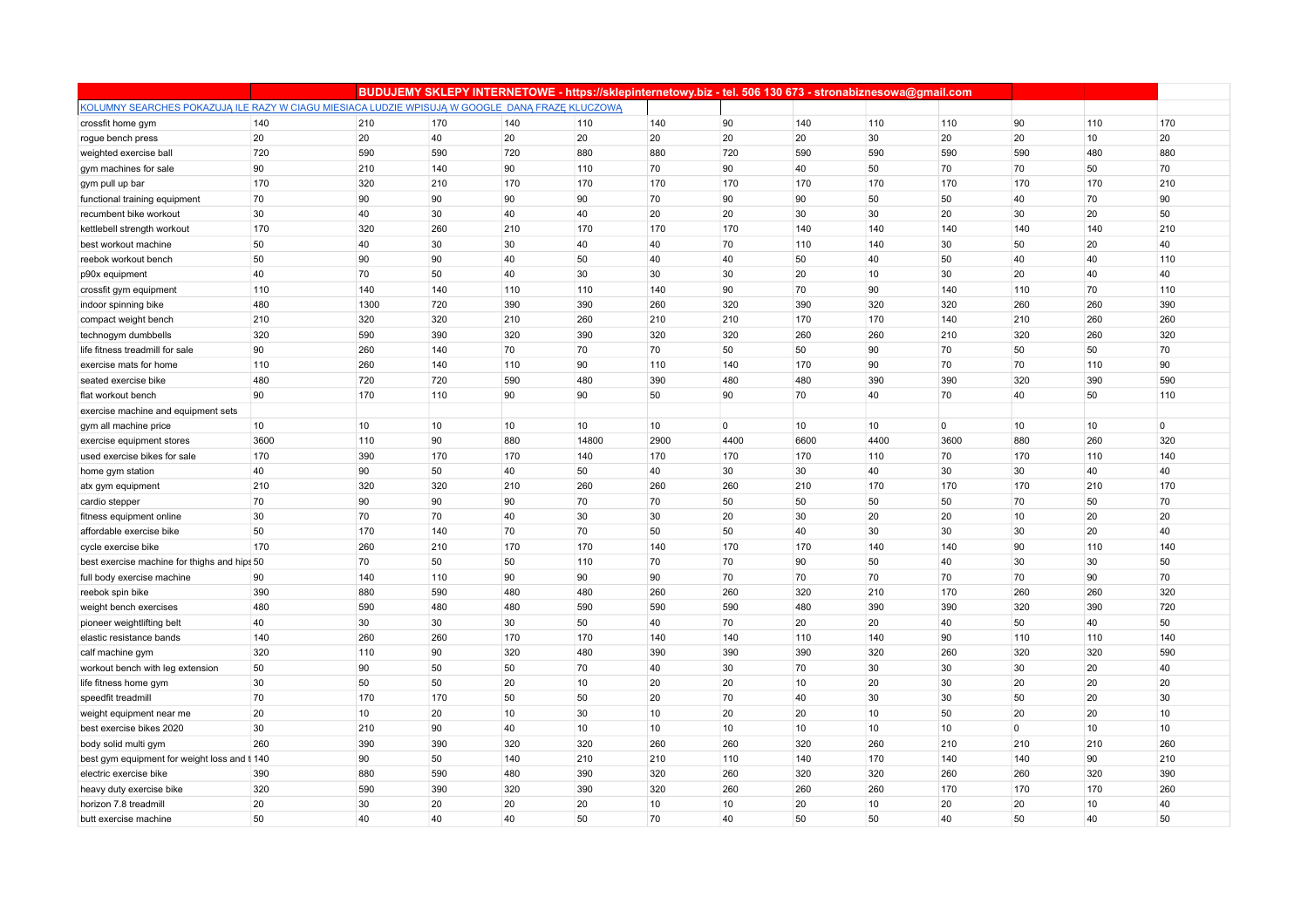|                                                                                                 |      |                |      |                | BUDUJEMY SKLEPY INTERNETOWE - https://sklepinternetowy.biz - tel. 506 130 673 - stronabiznesowa@gmail.com |                |      |          |      |      |      |                |      |
|-------------------------------------------------------------------------------------------------|------|----------------|------|----------------|-----------------------------------------------------------------------------------------------------------|----------------|------|----------|------|------|------|----------------|------|
| KOLUMNY SEARCHES POKAZUJĄ ILE RAZY W CIAGU MIESIACA LUDZIE WPISUJĄ W GOOGLE DANĄ FRAZE KLUCZOWĄ |      |                |      |                |                                                                                                           |                |      |          |      |      |      |                |      |
| urevo exercise bike                                                                             | 170  | 10             | 10   | $\overline{0}$ | $\overline{0}$                                                                                            | $\overline{0}$ | 50   | 320      | 320  | 390  | 260  | 390            | 480  |
| exercise machine price                                                                          | 10   | 10             | 10   | 10             | 10                                                                                                        | 10             | 10   | 10       | 10   | 10   | 10   | 10             | 10   |
| used stationary bike for sale near me                                                           | 10   | 10             | 10   | $\overline{0}$ | 10                                                                                                        | 10             | 10   | 10       | 10   | 10   | 10   | 10             | 10   |
| inspire fitness ftx functional trainer with be 30                                               |      | $\overline{0}$ | 70   | 40             | 10                                                                                                        | 10             | 70   | 10       | 10   | 10   | 10   | 50             | 30   |
| york fitness dumbbells                                                                          | 260  | 880            | 590  | 390            | 260                                                                                                       | 210            | 170  | 140      | 90   | 90   | 110  | 140            | 110  |
| portable weight bench                                                                           | 70   | 140            | 110  | 90             | 70                                                                                                        | 50             | 50   | 70       | 50   | 50   | 40   | 40             | 90   |
| adjustable dumbbells reddit                                                                     | 20   | 30             | 30   | 20             | 20                                                                                                        | 10             | 20   | 20       | 20   | 10   | 20   | 20             | 30   |
| cable exercise machine                                                                          | 1000 | 480            | 390  | 880            | 1600                                                                                                      | 1300           | 1300 | 1000     | 1000 | 1000 | 1000 | 880            | 1600 |
| best gym machines for weight loss                                                               | 480  | 90             | 110  | 720            | 880                                                                                                       | 720            | 590  | 590      | 590  | 480  | 390  | 260            | 590  |
| free gym equipment                                                                              | 140  | 320            | 260  | 210            | 170                                                                                                       | 110            | 110  | 110      | 90   | 70   | 90   | 90             | 90   |
| cheap fitness equipment                                                                         | 170  | 390            | 320  | 210            | 140                                                                                                       | 140            | 110  | 110      | 90   | 90   | 70   | 140            | 170  |
| matrix elliptical machine                                                                       | 20   | 10             | 10   | 20             | 20                                                                                                        | 20             | 20   | 40       | 20   | 20   | 20   | 20             | 10   |
| life fitness smith machine                                                                      | 90   | 70             | 90   | 110            | 110                                                                                                       | 110            | 70   | 90       | 70   | 110  | 90   | 70             | 110  |
| exercise bench for home                                                                         | 90   | 140            | 170  | 140            | 140                                                                                                       | 110            | 50   | 50       | 50   | 50   | 40   | 40             | 50   |
| air treadmill                                                                                   | 70   | 90             | 110  | 110            | 70                                                                                                        | 50             | 70   | 70       | 40   | 50   | 40   | 50             | 90   |
| exercise bike price                                                                             | 70   | 110            | 50   | 90             | 90                                                                                                        | 70             | 70   | 110      | 70   | 50   | 50   | 30             | 70   |
| pro fitness rowing machine                                                                      | 590  | 1000           | 880  | 720            | 590                                                                                                       | 480            | 480  | 480      | 590  | 480  | 480  | 480            | 880  |
| garage home gym                                                                                 | 720  | 1300           | 1000 | 720            | 720                                                                                                       | 480            | 590  | 590      | 480  | 480  | 590  | 720            | 1000 |
| agility sports equipment                                                                        | 10   | 10             | 10   | 20             | 10                                                                                                        | 10             | 10   | 10       | 10   | 10   | 10   | 10             | 10   |
| best home elliptical 2021                                                                       | 10   | 10             | 10   | 10             | 20                                                                                                        | 10             | 10   | 30       | 10   | 10   | 10   | 10             | 10   |
| matrix exercise equipment                                                                       | 30   | 30             | 20   | 20             | 50                                                                                                        | 40             | 20   | 40       | 30   | 40   | 20   | 20             | 50   |
| cardio exercise machine                                                                         | 110  | 170            | 140  | 110            | 140                                                                                                       | 90             | 70   | 90       | 90   | 90   | 90   | 50             | 110  |
| best pilates mat                                                                                | 210  | 260            | 210  | 170            | 170                                                                                                       | 170            | 170  | 170      | 210  | 140  | 170  | 260            | 260  |
| jx fitness bench                                                                                | 480  | 880            | 720  | 480            | 480                                                                                                       | 390            | 390  | 390      | 320  | 320  | 260  | 390            | 590  |
| life fitness leg press                                                                          | 110  | 70             | 50   | 110            | 170                                                                                                       | 140            | 140  | 110      | 140  | 140  | 140  | 110            | 170  |
| arm workout machines                                                                            | 210  | 90             | 110  | 260            | 260                                                                                                       | 260            | 260  | 210      | 210  | 210  | 260  | 140            | 320  |
| home gym with leg press                                                                         | 210  | 210            | 210  | 260            | 210                                                                                                       | 210            | 210  | 210      | 170  | 170  | 170  | 170            | 210  |
| bicycle workout machine                                                                         | 30   | 30             | 30   | 20             | 20                                                                                                        | 20             | 40   | 50       | 30   | 40   | 20   | 30             | 30   |
| weider multi gym                                                                                | 480  | 720            | 720  | 590            | 590                                                                                                       | 480            | 480  | 480      | 480  | 390  | 390  | 320            | 390  |
| keiser exercise bike                                                                            | 110  | 210            | 140  | 90             | 90                                                                                                        | 110            | 210  | 140      | 90   | 90   | 70   | 90             | 110  |
| multi exercise machine                                                                          | 140  | 170            | 140  | 90             | 140                                                                                                       | 170            | 110  | 140      | 110  | 110  | 110  | 70             | 170  |
| chest exercise machine                                                                          | 260  | 140            | 110  | 320            | 390                                                                                                       | 320            | 260  | 260      | 260  | 260  | 260  | 210            | 390  |
| commercial weight bench                                                                         | 260  | 480            | 390  | 320            | 260                                                                                                       | 210            | 210  | 210      | 170  | 170  | 170  | 170            | 260  |
| bluetooth exercise bike                                                                         | 590  | 1900           | 1000 | 720            | 590                                                                                                       | 480            | 480  | 480      | 320  | 320  | 390  | 390            | 590  |
| decathlon exercise cycle                                                                        | 10   | 30             | 30   | 10             | 10                                                                                                        | 10             | 10   | 10       | 10   | 10   | 10   | 10             | 20   |
| all in one weight machine                                                                       | 70   | 90             | 90   | 70             | 70                                                                                                        | 70             | 70   | 70       | 40   | 50   | 40   | 50             | 70   |
| best buy exercise equipment                                                                     | 10   | 10             | 10   | 10             | 10                                                                                                        | 10             | 10   | $\Omega$ | 10   | 10   | 10   | 10             | 10   |
| horizon 7.8 at treadmill                                                                        | 10   | 20             | 10   | 10             | 10                                                                                                        | 10             | 10   | 10       | 20   | 10   | 20   | 10             | 20   |
| rogue rowing machine                                                                            | 10   | 20             | 20   | 10             | 20                                                                                                        | 10             | 20   | 10       | 10   | 10   | 10   | 10             | 20   |
| second hand exercise equipment                                                                  | 110  | 170            | 140  | 140            | 140                                                                                                       | 110            | 110  | 110      | 90   | 70   | 70   | 90             | 90   |
| quad machine gym                                                                                | 140  | 50             | 40   | 140            | 170                                                                                                       | 140            | 110  | 140      | 140  | 170  | 170  | 90             | 210  |
| horizon t101 treadmill manual                                                                   | 10   | 10             | 10   | 10             | 10                                                                                                        | $\overline{0}$ | 10   | 10       | 10   | 10   | 10   | $\overline{0}$ | 10   |
| inner thigh workout equipment                                                                   | 70   | 110            | 90   | 70             | 70                                                                                                        | 110            | 90   | 70       | 70   | 40   | 40   | 30             | 70   |
| leg exercise machines for home                                                                  | 110  | 170            | 90   | 70             | 90                                                                                                        | 110            | 70   | 110      | 260  | 140  | 110  | 70             | 90   |
| gym sets for sale                                                                               | 210  | 260            | 210  | 260            | 210                                                                                                       | 170            | 210  | 170      | 210  | 210  | 170  | 210            | 390  |
| freedom fitness equipment                                                                       | 10   | 10             | 0    | 10             | 10                                                                                                        | $\Omega$       | 10   | 70       | 10   | 10   | 10   | 10             | 10   |
| basic gym equipment                                                                             | 50   | 70             | 70   | 50             | 70                                                                                                        | 50             | 50   | 50       | 50   | 50   | 40   | 40             | 50   |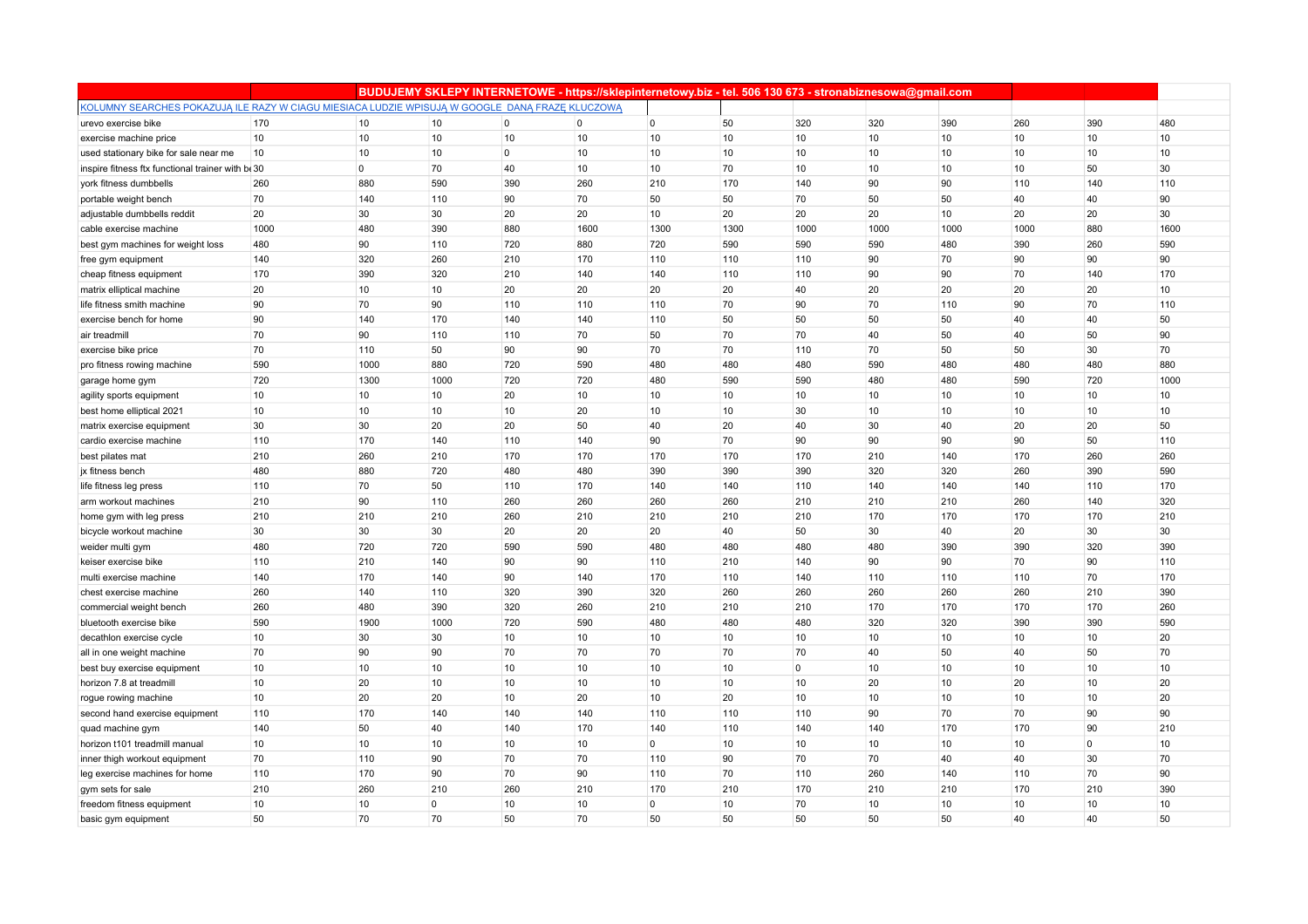|                                                                                                 |      |      |      |      | BUDUJEMY SKLEPY INTERNETOWE - https://sklepinternetowy.biz - tel. 506 130 673 - stronabiznesowa@gmail.com |      |             |             |      |                 |                |      |      |
|-------------------------------------------------------------------------------------------------|------|------|------|------|-----------------------------------------------------------------------------------------------------------|------|-------------|-------------|------|-----------------|----------------|------|------|
| KOLUMNY SEARCHES POKAZUJĄ ILE RAZY W CIAGU MIESIACA LUDZIE WPISUJĄ W GOOGLE DANĄ FRAZE KLUCZOWĄ |      |      |      |      |                                                                                                           |      |             |             |      |                 |                |      |      |
| in home gym equipment                                                                           | 10   | 20   | 10   | 10   | 10                                                                                                        | 10   | 10          | 10          | 10   | 10              | 10             | 10   | 10   |
| low impact exercise equipment                                                                   | 30   | 50   | 50   | 40   | 30                                                                                                        | 20   | 20          | 10          | 20   | 10              | 10             | 10   | 30   |
| rogue weight belt                                                                               | 50   | 40   | 30   | 30   | 50                                                                                                        | 50   | 70          | 50          | 30   | 50              | 50             | 70   | 50   |
| ultrasport exercise bike                                                                        | 590  | 1000 | 880  | 590  | 590                                                                                                       | 480  | 320         | 390         | 480  | 210             | 320            | 320  | 720  |
| pilates machine for home                                                                        | 140  | 140  | 170  | 110  | 170                                                                                                       | 110  | 110         | 140         | 170  | 140             | 140            | 140  | 210  |
| costco workout equipment                                                                        | 10   | 10   | 10   | 10   | 10                                                                                                        | 10   | 10          | $\mathbf 0$ | 10   | $\overline{0}$  | $\mathbf{0}$   | 10   | 10   |
| heavy rope workout                                                                              | 70   | 50   | 70   | 90   | 70                                                                                                        | 70   | 70          | 70          | 50   | 50              | 50             | 30   | 50   |
| used workout equipment for sale                                                                 | 10   | 10   | 10   | 10   | $\overline{0}$                                                                                            | 10   | $\mathbf 0$ | 10          | 10   | 10              | $\overline{0}$ | 10   | 10   |
| new exercise equipment                                                                          | 40   | 70   | 50   | 30   | 40                                                                                                        | 30   | 40          | 30          | 30   | 30              | 20             | 70   | 70   |
| gumtree gym equipment                                                                           | 260  | 390  | 480  | 260  | 210                                                                                                       | 210  | 210         | 210         | 210  | 210             | 210            | 260  | 390  |
| exercise bikes amazon                                                                           | 2900 | 6600 | 4400 | 2900 | 2900                                                                                                      | 2400 | 2400        | 2400        | 1900 | 1900            | 1900           | 1900 | 2400 |
| best rated abdominal exercise equipment 70                                                      |      | 110  | 90   | 70   | 70                                                                                                        | 50   | 90          | 50          | 30   | 30              | 30             | 20   | 70   |
| vibrating machine for weight loss                                                               | 320  | 480  | 390  | 480  | 390                                                                                                       | 260  | 320         | 320         | 210  | 260             | 260            | 210  | 320  |
| cheap gym sets                                                                                  | 880  | 880  | 720  | 1300 | 1000                                                                                                      | 590  | 720         | 720         | 880  | 880             | 720            | 720  | 1900 |
| garden gym equipment                                                                            | 480  | 590  | 880  | 720  | 480                                                                                                       | 480  | 480         | 390         | 320  | 210             | 210            | 260  | 390  |
| mat workouts                                                                                    | 210  | 90   | 90   | 260  | 320                                                                                                       | 320  | 210         | 170         | 170  | 210             | 170            | 140  | 390  |
| inspire ft1 functional trainer                                                                  | 10   | 30   | 20   | 10   | 10                                                                                                        | 10   | 10          | 10          | 10   | 10              | 10             | 10   | 20   |
| gonex portable home gym                                                                         | 210  | 20   | 70   | 70   | 90                                                                                                        | 590  | 260         | 210         | 70   | 70              | 260            | 480  | 480  |
| arm exercise equipment                                                                          | 170  | 210  | 260  | 170  | 170                                                                                                       | 210  | 170         | 170         | 110  | 110             | 70             | 110  | 140  |
| air climber stepper                                                                             | 20   | 40   | 50   | 20   | 30                                                                                                        | 20   | 10          | 20          | 10   | 10              | 10             | 10   | 20   |
| abdominal exercise equipment                                                                    | 90   | 110  | 140  | 140  | 90                                                                                                        | 90   | 90          | 70          | 50   | 70              | 40             | 50   | 50   |
| ebay gym equipment                                                                              | 320  | 720  | 590  | 320  | 320                                                                                                       | 390  | 390         | 320         | 260  | 260             | 210            | 170  | 210  |
| roller workout                                                                                  | 90   | 210  | 140  | 110  | 90                                                                                                        | 90   | 90          | 90          | 70   | 90              | 50             | 90   | 90   |
| exercise machines for stomach toning                                                            | 170  | 110  | 140  | 260  | 260                                                                                                       | 210  | 260         | 210         | 170  | 140             | 110            | 110  | 320  |
| squat assist machine                                                                            | 170  | 50   | 90   | 170  | 260                                                                                                       | 170  | 170         | 140         | 110  | 170             | 110            | 140  | 260  |
| amazon home gym                                                                                 | 70   | 110  | 70   | 50   | 70                                                                                                        | 50   | 50          | 70          | 50   | 30              | 50             | 70   | 70   |
| ab lounge xl                                                                                    | 140  | 210  | 210  | 210  | 210                                                                                                       | 170  | 170         | 110         | 110  | 90              | 90             | 20   | 70   |
| multi gym near me                                                                               | 20   | 20   | 20   | 10   | 10                                                                                                        | 10   | 10          | 20          | 30   | 30              | 30             | 20   | 20   |
| everlast exercise bike                                                                          | 260  | 480  | 390  | 480  | 320                                                                                                       | 260  | 260         | 260         | 170  | 210             | 170            | 140  | 320  |
| lateral elliptical                                                                              | 20   | 10   | 10   | 20   | 30                                                                                                        | 30   | 30          | 30          | 20   | 10              | 30             | 20   | 40   |
| bulldog gym equipment                                                                           | 320  | 880  | 390  | 260  | 260                                                                                                       | 210  | 210         | 260         | 260  | 210             | 210            | 210  | 320  |
| neck exercise equipment                                                                         | 50   | 50   | 70   | 50   | 70                                                                                                        | 70   | 30          | 40          | 40   | 40              | 70             | 50   | 50   |
| fitness club treadmill                                                                          | 260  | 720  | 320  | 320  | 320                                                                                                       | 210  | 170         | 170         | 110  | 210             | 210            | 260  | 260  |
| office exercise equipment                                                                       | 90   | 140  | 140  | 70   | 90                                                                                                        | 70   | 70          | 70          | 90   | 110             | 90             | 110  | 90   |
| jump rope cardio workout                                                                        | 30   | 30   | 50   | 40   | 30                                                                                                        | 30   | 40          | 30          | 20   | 10 <sup>°</sup> | 10             | 10   | 20   |
| collapsible exercise bike                                                                       | 170  | 390  | 320  | 170  | 170                                                                                                       | 170  | 110         | 210         | 140  | 140             | 140            | 140  | 210  |
| pro fitness multi gym                                                                           | 720  | 1600 | 1000 | 720  | 720                                                                                                       | 590  | 590         | 480         | 480  | 480             | 480            | 390  | 720  |
| 18kg flywheel spin bike                                                                         | 720  | 2900 | 1300 | 720  | 590                                                                                                       | 480  | 390         | 390         | 390  | 260             | 210            | 170  | 320  |
| elliptical exercise equipment                                                                   | 20   | 40   | 20   | 20   | 20                                                                                                        | 20   | 20          | 20          | 10   | 10              | 10             | 10   | 20   |
| smart fitness equipment                                                                         | 30   | 40   | 40   | 20   | 30                                                                                                        | 10   | 10          | 40          | 30   | 10              | 30             | 20   | 10   |
| best home rowing machines 2021                                                                  | 50   | 50   | 70   | 90   | 90                                                                                                        | 40   | 110         | 90          | 30   | 50              | 10             | 10   | 10   |
| tummy exercise machine                                                                          | 210  | 260  | 260  | 260  | 260                                                                                                       | 260  | 260         | 210         | 210  | 170             | 140            | 170  | 260  |
| home weight bench                                                                               | 260  | 480  | 390  | 320  | 260                                                                                                       | 210  | 170         | 210         | 210  | 170             | 170            | 170  | 260  |
| exercise equipment shop near me                                                                 | 50   | 20   | 10   | 50   | 110                                                                                                       | 70   | 50          | 40          | 40   | 40              | 40             | 90   | 50   |
| everlast multi gym                                                                              | 720  | 880  | 1000 | 880  | 720                                                                                                       | 590  | 590         | 590         | 590  | 590             | 480            | 390  | 480  |
| home gym sets                                                                                   | 880  | 1900 | 1300 | 880  | 880                                                                                                       | 880  | 1000        | 880         | 590  | 480             | 590            | 720  | 880  |
| amazon workout equipment                                                                        | 20   | 50   | 50   | 30   | 20                                                                                                        | 10   | 10          | 20          | 10   | 30              | 10             | 10   | 20   |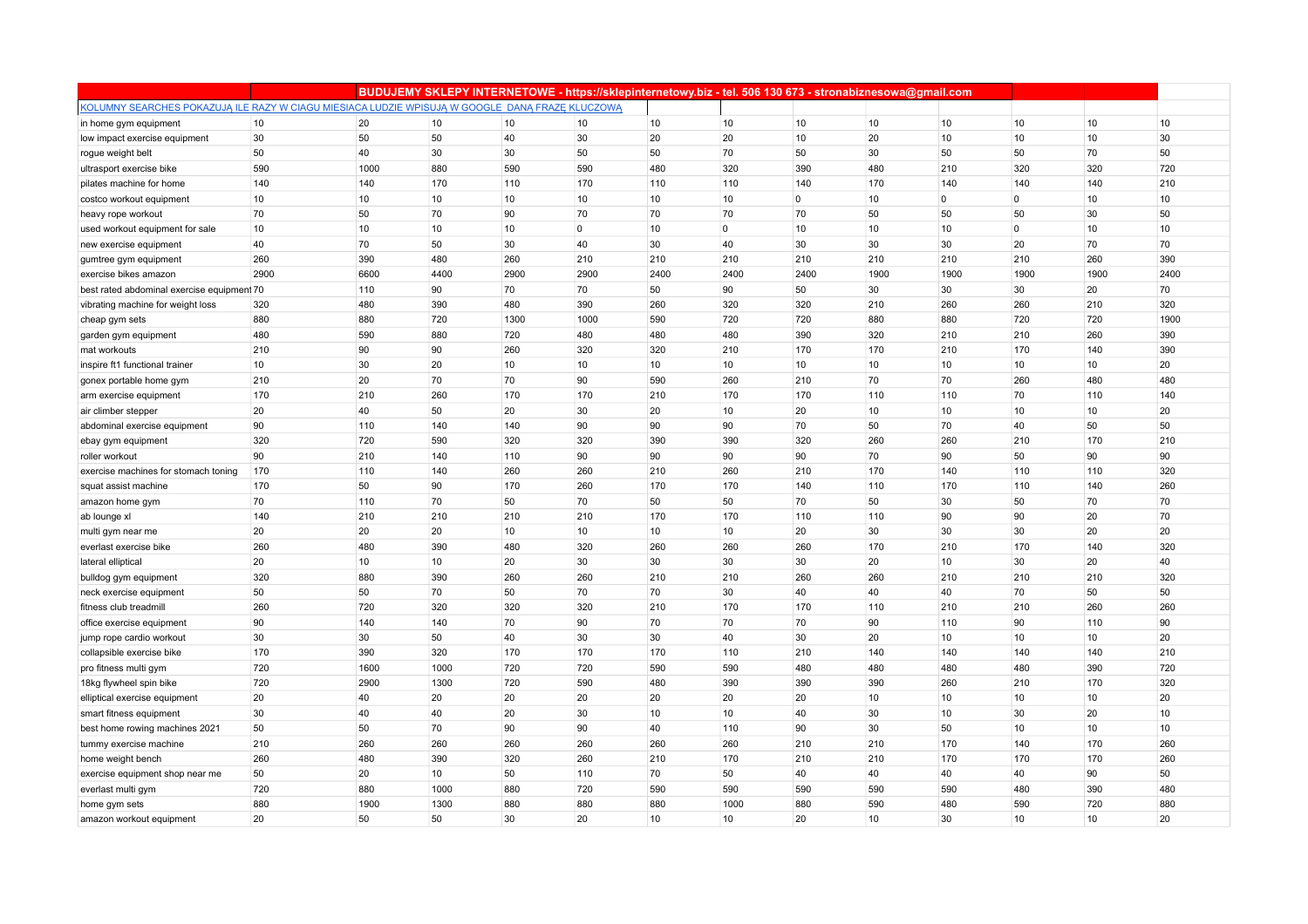|                                                                                                 |          |          | BUDUJEMY SKLEPY INTERNETOWE - https://sklepinternetowy.biz - tel. 506 130 673 - stronabiznesowa@gmail.com |           |           |          |          |          |          |          |          |          |             |
|-------------------------------------------------------------------------------------------------|----------|----------|-----------------------------------------------------------------------------------------------------------|-----------|-----------|----------|----------|----------|----------|----------|----------|----------|-------------|
| KOLUMNY SEARCHES POKAZUJĄ ILE RAZY W CIAGU MIESIACA LUDZIE WPISUJĄ W GOOGLE DANĄ FRAZE KLUCZOWĄ |          |          |                                                                                                           |           |           |          |          |          |          |          |          |          |             |
| refurbished treadmills                                                                          | 320      | 590      | 390                                                                                                       | 320       | 260       | 260      | 210      | 210      | 210      | 260      | 210      | 260      | 390         |
| collapsible workout bench                                                                       | 40       | 90       | 90                                                                                                        | 40        | 30        | 30       | 30       | 30       | 20       | 20       | 30       | 40       | 50          |
| best multi gym                                                                                  | 480      | 720      | 720                                                                                                       | 480       | 480       | 480      | 590      | 480      | 480      | 390      | 390      | 390      | 480         |
| gym running machine price                                                                       | 10       | 10       | 10                                                                                                        | 10        | 10        | 10       | 10       | 10       | 10       | 10       | 10       | 10       | 10          |
| best exercise machine for toning whole b 90                                                     |          | 90       | 90                                                                                                        | 90        | 110       | 110      | 90       | 140      | 70       | 70       | 50       | 90       | 110         |
| boxing gym equipment                                                                            | 260      | 320      | 320                                                                                                       | 260       | 260       | 260      | 210      | 210      | 210      | 210      | 260      | 210      | 320         |
| small pilates ball                                                                              | 390      | 390      | 390                                                                                                       | 320       | 320       | 260      | 260      | 320      | 320      | 390      | 480      | 320      | 480         |
| mini home gym                                                                                   | 210      | 390      | 260                                                                                                       | 170       | 260       | 170      | 210      | 170      | 140      | 140      | 210      | 210      | 260         |
| inspire ftx functional trainer                                                                  | 10       | 10       | 10                                                                                                        | 10        | 10        | 10       | 10       | 10       | 10       | 10       | 10       | 20       | 20          |
| workout bike with screen                                                                        | 20       | 40       | 20                                                                                                        | 10        | 30        | 10       | 10       | 20       | 10       | 10       | 10       | 20       | 30          |
| exercise machine for belly fat                                                                  | 110      | 140      | 140                                                                                                       | 90        | 110       | 110      | 140      | 140      | 140      | 110      | 110      | 110      | 140         |
| kettlebell cardio workout                                                                       | 140      | 110      | 110                                                                                                       | 140       | 170       | 140      | 170      | 140      | 140      | 170      | 170      | 90       | 260         |
| currys treadmill                                                                                | 880      | 1600     | 1000                                                                                                      | 720       | 590       | 480      | 480      | 590      | 590      | 1000     | 1300     | 1300     | 1900        |
| matrix cross trainer                                                                            | 390      | 480      | 260                                                                                                       | 390       | 480       | 390      | 390      | 390      | 320      | 260      | 390      | 320      | 480         |
| best home multi gym                                                                             | 480      | 720      | 590                                                                                                       | 480       | 480       | 390      | 480      | 590      | 590      | 390      | 390      | 390      | 590         |
| exercise equipment for small spaces                                                             | 70       | 110      | 110                                                                                                       | 50        | 70        | 50       | 50       | 40       | 70       | 50       | 50       | 50       | 90          |
| zelus treadmill                                                                                 | 50       | 70       | 30                                                                                                        | 40        | 50        | 30       | 10       | 30       | 30       | 70       | 50       | 70       | 170         |
| smith machine bar weight kg                                                                     | 320      | 20       | 10                                                                                                        | 140       | 320       | 320      | 210      | 260      | 390      | 480      | 480      | 390      | 720         |
| gym stores                                                                                      | 40       | 50       | 30                                                                                                        | 50        | 50        | 50       | 30       | 30       | 30       | 50       | 50       | 30       | 50          |
| hammer strength machine row                                                                     | 110      | 40       | 50                                                                                                        | 140       | 140       | 170      | 140      | 110      | 110      | 90       | 110      | 70       | 140         |
| best workout bike                                                                               | 10       | 20       | 20                                                                                                        | 10        | 10        | 10       | 10       | 10       | 10       | 10       | 10       | 10       | 30          |
| rogue adjustable dumbbells                                                                      | 20       | 40       | 20                                                                                                        | 10        | 20        | 20       | 10       | 10       | 10       | 10       | 20       | 10       | 20          |
| second hand home gym equipment for sa 40                                                        |          | 20       | 40                                                                                                        | 70        | 50        | 30       | 40       | 70       | 90       | 30       | 20       | 20       | 40          |
| all in one gym equipment                                                                        | 70       | 110      | 50                                                                                                        | 90        | 90        | 70       | 70       | 90       | 40       | 70       | 70       | 50       | 50          |
| gold's gym home gym                                                                             | 10       | 20       | 10                                                                                                        | 10        | 10        | 10       | 10       | 10       | 10       | 10       | 10       | 10       | 10          |
| workout things                                                                                  | 110      | 210      | 110                                                                                                       | 110       | 90        | 90       | 110      | 90       | 90       | 110      | 110      | 90       | 140         |
| best vibration machine for weight loss                                                          | 30       | 30       | 30                                                                                                        | 30        | 20        | 20       | 30       | 20       | 10       | 10       | 30       | 30       | 70          |
| chest machines at gym                                                                           | 590      | 140      | 140                                                                                                       | 720       | 880       | 720      | 880      | 590      | 590      | 590      | 590      | 480      | 1000        |
| abdominal trainer core & abs trainer ab si 140                                                  |          | 320      | 590                                                                                                       | 320       | 320       | 90       | 70       | 10       | 10       | 10       | 10       | 10       | $\mathbf 0$ |
| pro fitness air and magnetic rowing mach 480                                                    |          | 880      | 880                                                                                                       | 480       | 480       | 480      | 320      | 260      | 260      | 260      | 390      | 590      | 880         |
| amazon workout bench                                                                            | 70       | 170      | 110                                                                                                       | 90        | 70        | 50       | 70       | 70       | 50       | 50       | 40       | 70       | 50          |
| core home fitness dumbbells                                                                     | 10       | 30       | 20                                                                                                        | 10        | 40        | 20       | 10       | 10       | 10       | 10       | 10       | 10       | 10          |
| 7.0 at treadmill                                                                                | 10<br>70 | 10<br>30 | 10<br>40                                                                                                  | 10<br>110 | 10<br>110 | 10<br>90 | 10<br>70 | 10<br>90 | 10<br>50 | 10<br>40 | 10<br>40 | 10<br>20 | 10<br>70    |
| best exercise machine for bigger glutes                                                         | 20       | 20       | 20                                                                                                        | 10        | 20        | 20       | 20       | 10       | 10       | 30       | 20       | 20       | 20          |
| forearm workout equipment<br>thigh workout machine                                              | 50       | 40       | 50                                                                                                        | 70        | 50        | 70       | 40       | 40       | 40       | 50       | 40       | 30       | 70          |
| nuobell adjustable dumbbells                                                                    | 170      | 590      | 260                                                                                                       | 140       | 140       | 110      | 140      | 110      | 70       | 90       | 110      | 110      | 110         |
|                                                                                                 | 70       | 70       | 110                                                                                                       | 90        | 70        | 70       | 70       | 50       | 70       | 50       | 40       | 50       | 70          |
| back exercise equipment<br>neck workout equipment                                               | 30       | 50       | 40                                                                                                        | 30        | 50        | 30       | 20       | 40       | 40       | 20       | 20       | 10       | 20          |
| stretch trainer                                                                                 | 390      | 390      | 480                                                                                                       | 480       | 590       | 390      | 390      | 390      | 390      | 390      | 260      | 320      | 480         |
| cardio climber                                                                                  | 20       | 20       | 30                                                                                                        | 20        | 20        | 20       | 10       | 20       | 20       | 10       | 20       | 30       | 20          |
| ex gym spin bikes for sale                                                                      | 320      | 1300     | 720                                                                                                       | 390       | 320       | 260      | 210      | 260      | 170      | 140      | 70       | 70       | 110         |
| maxi climber xl 2000                                                                            | 30       | 10       | 40                                                                                                        | 50        | 20        | 20       | 40       | 40       | 30       | 20       | 20       | 30       | 20          |
| york gym equipment                                                                              | 210      | 480      | 320                                                                                                       | 170       | 210       | 170      | 110      | 110      | 140      | 110      | 170      | 110      | 170         |
| nordictrack elliptical ifit                                                                     | 20       | 10       | 30                                                                                                        | 30        | 30        | 20       | 10       | 20       | 20       | 20       | 20       | 10       | 30          |
| the smith machine                                                                               | 70       | 20       | 30                                                                                                        | 70        | 110       | 140      | 70       | 110      | 90       | 90       | 70       | 40       | 140         |
| rowing machine workouts for beginners                                                           | 390      | 320      | 260                                                                                                       | 320       | 320       | 320      | 390      | 390      | 320      | 390      | 320      | 320      | 590         |
|                                                                                                 |          |          |                                                                                                           |           |           |          |          |          |          |          |          |          |             |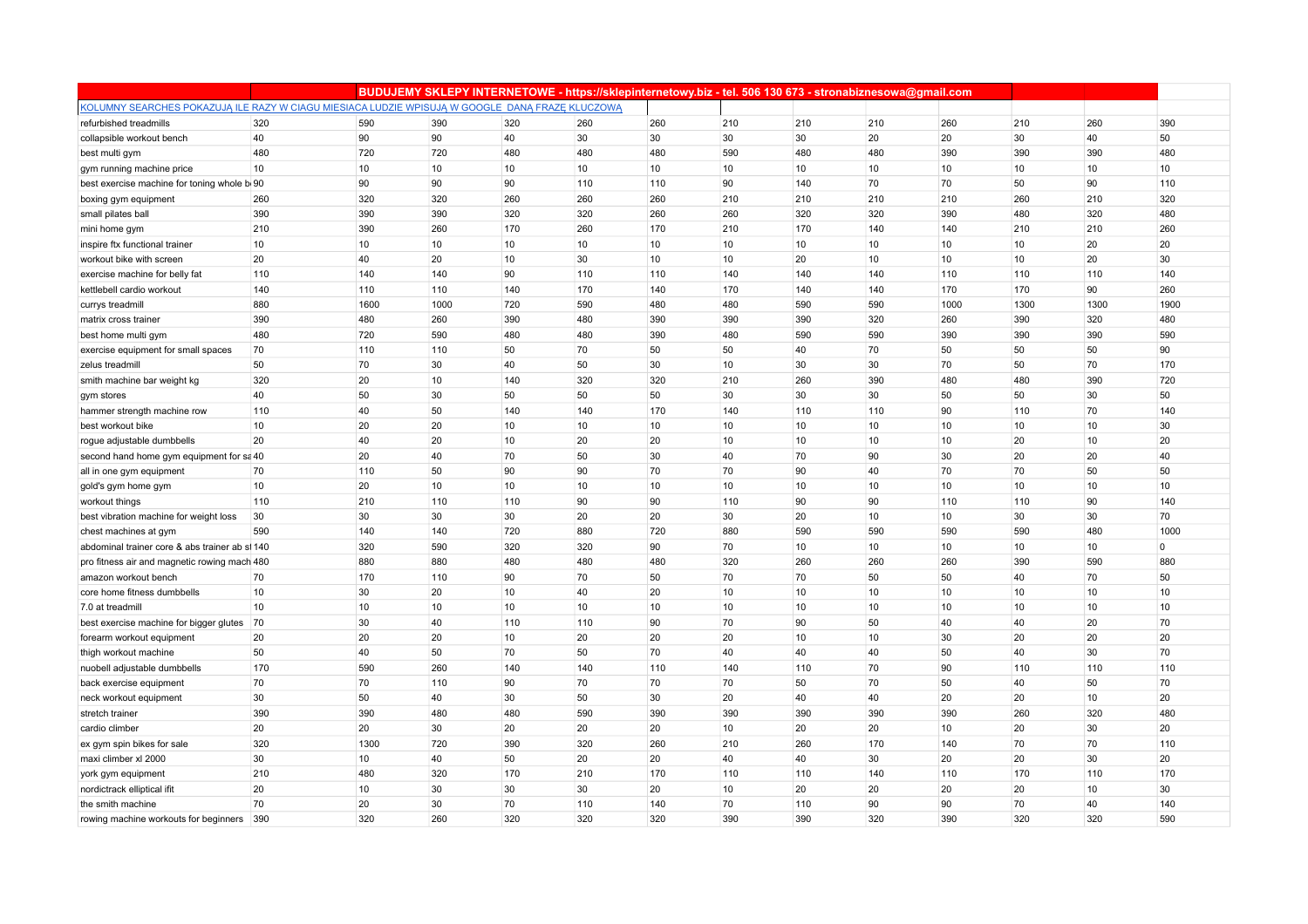|                                                                                                 |       |       |             |       | BUDUJEMY SKLEPY INTERNETOWE - https://sklepinternetowy.biz - tel. 506 130 673 - stronabiznesowa@gmail.com |                |       |       |                |       |                |       |             |
|-------------------------------------------------------------------------------------------------|-------|-------|-------------|-------|-----------------------------------------------------------------------------------------------------------|----------------|-------|-------|----------------|-------|----------------|-------|-------------|
| KOLUMNY SEARCHES POKAZUJĄ ILE RAZY W CIAGU MIESIACA LUDZIE WPISUJĄ W GOOGLE DANĄ FRAZĘ KLUCZOWĄ |       |       |             |       |                                                                                                           |                |       |       |                |       |                |       |             |
| used exercise equipment for sale near mi 10                                                     |       | 10    | 10          | 10    | 10                                                                                                        | $\overline{0}$ | 0     | 10    | $\overline{0}$ | 10    | $\overline{0}$ | 10    | 10          |
| top rated exercise bikes                                                                        | 30    | 70    | 30          | 40    | 20                                                                                                        | 20             | 30    | 30    | 20             | 20    | 20             | 40    | 20          |
| best cable machine for home gym                                                                 | 40    | 50    | 40          | 40    | 40                                                                                                        | 40             | 50    | 40    | 40             | 40    | 30             | 50    | 50          |
| argos gym bench                                                                                 | 480   | 1000  | 720         | 480   | 590                                                                                                       | 480            | 480   | 390   | 390            | 320   | 320            | 320   | 480         |
| squat exercise machine                                                                          | 50    | 40    | 50          | 50    | 70                                                                                                        | 70             | 40    | 40    | 70             | 30    | 50             | 40    | 50          |
| cardio exercise equipment                                                                       | 30    | 50    | 40          | 30    | 20                                                                                                        | 40             | 40    | 30    | 40             | 20    | 30             | 20    | 40          |
| best gym machines                                                                               | 170   | 70    | 70          | 170   | 170                                                                                                       | 210            | 170   | 210   | 140            | 210   | 140            | 110   | 210         |
| body solid gym equipment                                                                        | 30    | 50    | 40          | 20    | 40                                                                                                        | 30             | 30    | 30    | 20             | 20    | 30             | 30    | 50          |
| inspire workout machine                                                                         | 10    | 10    | 10          | 10    | $\overline{0}$                                                                                            | 10             | 10    | 10    | 10             | 10    | 10             | 10    | $\mathbf 0$ |
| abdominal machine gym                                                                           | 140   | 50    | 50          | 170   | 210                                                                                                       | 210            | 170   | 140   | 140            | 140   | 90             | 90    | 110         |
| best bench for home gym                                                                         | 110   | 170   | 110         | 110   | 90                                                                                                        | 90             | 70    | 110   | 90             | 90    | 90             | 110   | 140         |
| matrix leg press                                                                                | 210   | 30    | 50          | 140   | 260                                                                                                       | 260            | 210   | 260   | 210            | 260   | 260            | 210   | 480         |
| home gym bundle                                                                                 | 90    | 110   | 90          | 70    | 50                                                                                                        | 90             | 110   | 140   | 90             | 110   | 70             | 90    | 110         |
| weight bench with leg extension and leg (70                                                     |       | 170   | 110         | 70    | 50                                                                                                        | 70             | 70    | 70    | 40             | 40    | 30             | 50    | 90          |
| horizon gr7 spin bike                                                                           | 70    | 110   | 50          | 110   | 110                                                                                                       | 70             | 20    | 50    | 40             | 30    | 70             | 50    | 50          |
| lifecycle exercise bike                                                                         | 50    | 90    | 70          | 50    | 50                                                                                                        | 50             | 50    | 30    | 50             | 70    | 50             | 50    | 50          |
| yoga resistance bands                                                                           | 260   | 480   | 390         | 260   | 210                                                                                                       | 170            | 210   | 170   | 170            | 170   | 170            | 210   | 390         |
| best treadmill workout                                                                          | 90    | 70    | 70          | 90    | 110                                                                                                       | 90             | 140   | 140   | 90             | 110   | 90             | 70    | 140         |
| workouts with kettlebells                                                                       | 18100 | 27100 | 22200       | 22200 | 22200                                                                                                     | 22200          | 22200 | 18100 | 14800          | 14800 | 12100          | 12100 | 27100       |
| 1 <sub>rm</sub> gym equipment                                                                   | 10    | 40    | 20          | 20    | 20                                                                                                        | 10             | 10    | 10    | 10             | 10    | 10             | 10    | 10          |
| wholesale fitness equipment                                                                     | 170   | 210   | 140         | 140   | 390                                                                                                       | 110            | 140   | 210   | 170            | 170   | 140            | 170   | 170         |
| peloton workout mat                                                                             | 70    | 110   | 110         | 90    | 90                                                                                                        | 50             | 30    | 40    | 20             | 40    | 50             | 30    | 50          |
| spirit fitness treadmill                                                                        | 30    | 50    | 20          | 40    | 30                                                                                                        | 30             | 20    | 20    | 20             | 30    | 20             | 20    | 20          |
| crunch machine gym                                                                              | 140   | 70    | 50          | 170   | 210                                                                                                       | 170            | 170   | 170   | 170            | 140   | 170            | 90    | 210         |
| opti weight bench                                                                               | 480   | 1000  | 720         | 480   | 480                                                                                                       | 320            | 320   | 320   | 260            | 320   | 390            | 390   | 590         |
| perfect fitness pull up bar                                                                     | 20    | 40    | 30          | 20    | 10                                                                                                        | 30             | 10    | 10    | 10             | 10    | 10             | 10    | 20          |
| commercial elliptical                                                                           | 10    | 10    | 10          | 10    | 10                                                                                                        | 10             | 10    | 10    | 20             | 30    | 10             | 10    | 20          |
| fitness pulley cable                                                                            | 30    | 140   | 90          | 30    | 30                                                                                                        | 10             | 20    | 20    | 10             | 20    | 20             | 10    | 20          |
| folding weights bench                                                                           | 2400  | 4400  | 3600        | 2400  | 2400                                                                                                      | 1900           | 1900  | 1900  | 1300           | 1300  | 1600           | 1600  | 1900        |
| bike exercise equipment                                                                         | 30    | 50    | 50          | 30    | 20                                                                                                        | 30             | 40    | 20    | 30             | 20    | 20             | 10    | 40          |
| plate loaded leg press                                                                          | 210   | 140   | 170         | 260   | 320                                                                                                       | 210            | 210   | 210   | 170            | 170   | 170            | 210   | 320         |
| stair exercise machine                                                                          | 210   | 210   | 140         | 170   | 260                                                                                                       | 210            | 170   | 210   | 210            | 210   | 170            | 170   | 260         |
| suspension trainer exercises                                                                    | 210   | 390   | 260         | 260   | 260                                                                                                       | 210            | 260   | 170   | 140            | 140   | 90             | 140   | 260         |
| best home exercise equipment for weight 30                                                      |       | 70    | 50          | 40    | 30                                                                                                        | 40             | 40    | 30    | 30             | 20    | 10             | 10    | 10          |
| vision fitness recumbent bike                                                                   | 10    | 10    | 10          | 20    | 10                                                                                                        | 10             | 10    | 10    | 10             | 10    | 10             | 10    | 10          |
| sovnia exercise bike                                                                            | 90    | 10    | $\mathbf 0$ | 10    | 50                                                                                                        | 170            | 140   | 170   | 140            | 90    | 90             | 70    | 140         |
| smith machine multi gym                                                                         | 390   | 880   | 720         | 590   | 480                                                                                                       | 320            | 320   | 210   | 210            | 210   | 210            | 210   | 320         |
| jordan dumbbells                                                                                | 390   | 880   | 590         | 480   | 480                                                                                                       | 320            | 320   | 320   | 320            | 320   | 320            | 260   | 320         |
| tunturi exercise bike                                                                           | 320   | 590   | 480         | 390   | 320                                                                                                       | 260            | 260   | 260   | 260            | 210   | 210            | 170   | 260         |
| york 2001 home gym                                                                              | 50    | 70    | 90          | 70    | 40                                                                                                        | 50             | 50    | 70    | 70             | 30    | 40             | 40    | 70          |
| best home weight bench                                                                          | 140   | 170   | 170         | 140   | 140                                                                                                       | 140            | 110   | 110   | 110            | 140   | 110            | 140   | 110         |
| aqua dumbbells                                                                                  | 110   | 30    | 20          | 50    | 110                                                                                                       | 140            | 140   | 140   | 110            | 210   | 140            | 90    | 110         |
| very exercise bike                                                                              | 590   | 1600  | 880         | 590   | 480                                                                                                       | 390            | 390   | 390   | 260            | 210   | 260            | 260   | 390         |
| fitness equipment shop                                                                          | 50    | 50    | 30          | 70    | 70                                                                                                        | 50             | 70    | 50    | 40             | 30    | 50             | 50    | 70          |
| fitness equipment for sale near me                                                              | 20    | 20    | 20          | 10    | 20                                                                                                        | 30             | 10    | 10    | 30             | 20    | 70             | 10    | 40          |
| lifefitness elliptical                                                                          | 20    | 20    | 30          | 30    | 50                                                                                                        | 20             | 10    | 10    | 10             | 10    | 20             | 10    | 10          |
| 2nd hand commercial gym equipment for 140                                                       |       | 110   | 110         | 170   | 140                                                                                                       | 140            | 140   | 170   | 140            | 110   | 90             | 90    | 170         |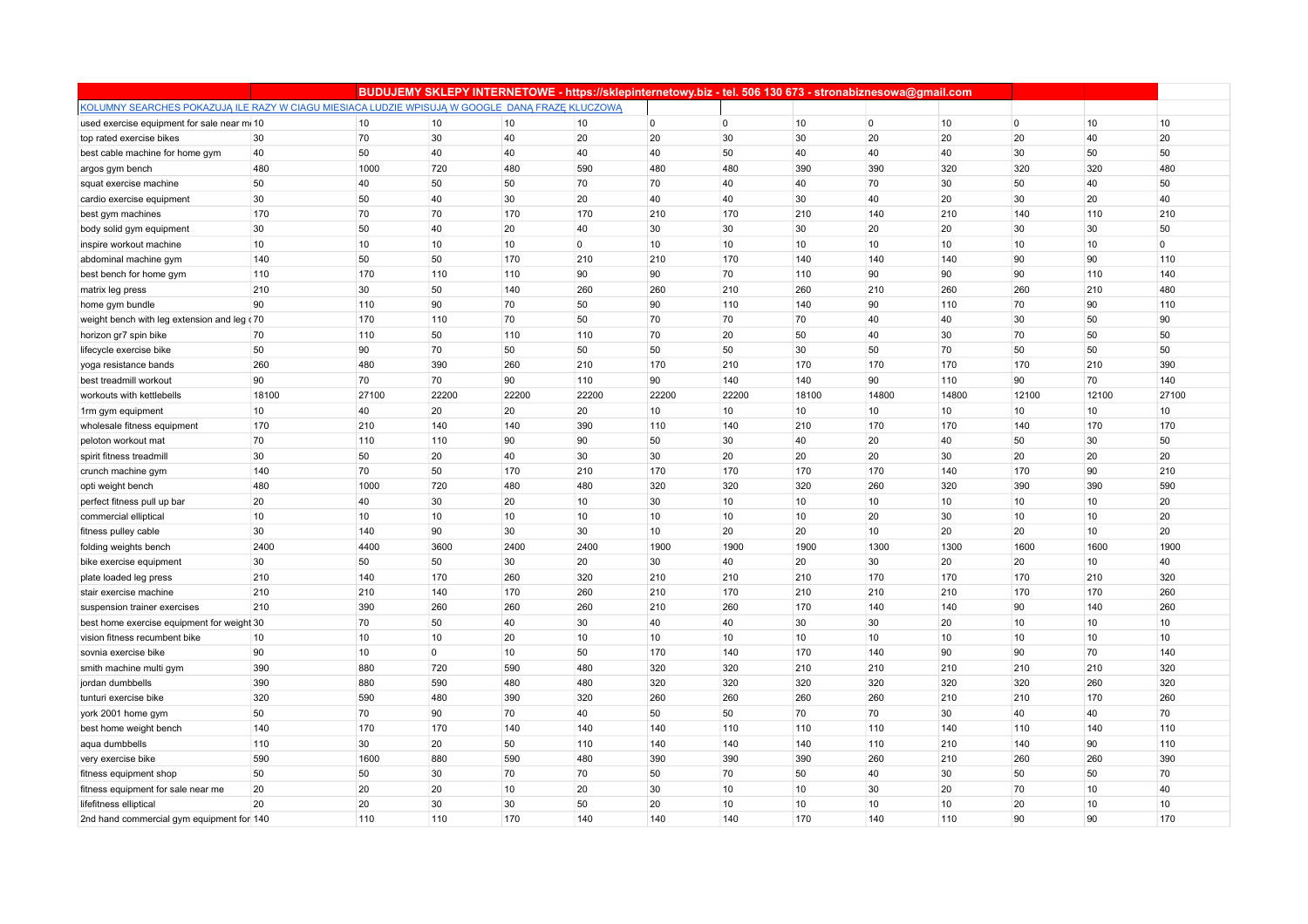|                                                                                                 |      |                |      |                 |      |      | BUDUJEMY SKLEPY INTERNETOWE - https://sklepinternetowy.biz - tel. 506 130 673 - stronabiznesowa@gmail.com |      |     |     |     |     |      |
|-------------------------------------------------------------------------------------------------|------|----------------|------|-----------------|------|------|-----------------------------------------------------------------------------------------------------------|------|-----|-----|-----|-----|------|
| KOLUMNY SEARCHES POKAZUJĄ ILE RAZY W CIAGU MIESIACA LUDZIE WPISUJĄ W GOOGLE DANĄ FRAZĘ KLUCZOWĄ |      |                |      |                 |      |      |                                                                                                           |      |     |     |     |     |      |
| proform weight bench                                                                            | 30   | 50             | 40   | 30              | 20   | 20   | 20                                                                                                        | 20   | 20  | 30  | 20  | 30  | 20   |
| peloton kettlebell                                                                              | 70   | 90             | 110  | 70              | 70   | 50   | 50                                                                                                        | 40   | 40  | 30  | 40  | 50  | 90   |
| rogue trap bar weight                                                                           | 10   | $\overline{0}$ | 10   | 10 <sup>1</sup> | 10   | 10   | 10                                                                                                        | 10   | 10  | 10  | 10  | 10  | 10   |
| branx treadmill                                                                                 | 390  | 1000           | 720  | 480             | 320  | 210  | 260                                                                                                       | 260  | 210 | 260 | 320 | 260 | 320  |
| multi station gym equipment                                                                     | 30   | 50             | 30   | 20              | 40   | 30   | 20                                                                                                        | 40   | 40  | 30  | 20  | 30  | 30   |
| studio treadmill                                                                                | 390  | 1300           | 880  | 480             | 320  | 210  | 140                                                                                                       | 110  | 170 | 140 | 110 | 170 | 260  |
| nautilus exercise bike                                                                          | 70   | 140            | 110  | 50              | 90   | 50   | 70                                                                                                        | 70   | 70  | 50  | 50  | 40  | 110  |
| full home gym                                                                                   | 50   | 90             | 70   | 50              | 40   | 40   | 50                                                                                                        | 30   | 30  | 40  | 40  | 90  | 70   |
| weighted sandbags                                                                               | 1300 | 2400           | 1900 | 1900            | 1600 | 1600 | 1300                                                                                                      | 1000 | 880 | 880 | 880 | 880 | 1000 |
| rogue fitness barbell                                                                           | 20   | 30             | 20   | 20              | 30   | 20   | 10                                                                                                        | 10   | 10  | 10  | 20  | 10  | 10   |
| airdyne workouts                                                                                | 30   | 20             | 20   | 30              | 40   | 20   | 30                                                                                                        | 30   | 20  | 30  | 30  | 30  | 40   |
| fit supplies                                                                                    | 480  | 880            | 720  | 390             | 590  | 590  | 590                                                                                                       | 320  | 260 | 260 | 260 | 260 | 210  |
| core dumbbell workout                                                                           | 480  | 480            | 480  | 480             | 590  | 480  | 480                                                                                                       | 480  | 390 | 390 | 320 | 260 | 480  |
| gym exercise mat                                                                                | 90   | 140            | 170  | 110             | 110  | 90   | 90                                                                                                        | 70   | 70  | 70  | 70  | 70  | 110  |
| matrix recumbent bike                                                                           | 40   | 40             | 30   | 40              | 50   | 30   | 40                                                                                                        | 30   | 40  | 40  | 30  | 30  | 50   |
| refurbished gym equipment                                                                       | 170  | 390            | 260  | 170             | 170  | 140  | 140                                                                                                       | 140  | 170 | 110 | 140 | 110 | 140  |
| everlast weight bench                                                                           | 320  | 590            | 480  | 390             | 390  | 390  | 320                                                                                                       | 260  | 260 | 260 | 170 | 170 | 260  |
| 2nd hand gym equipment for sale                                                                 | 50   | 90             | 70   | 40              | 50   | 10   | 50                                                                                                        | 50   | 50  | 50  | 20  | 50  | 90   |
| ex gym equipment                                                                                | 320  | 880            | 590  | 390             | 320  | 320  | 260                                                                                                       | 210  | 170 | 140 | 110 | 110 | 260  |
| cross trainer exercise bike                                                                     | 590  | 1300           | 1000 | 720             | 590  | 480  | 480                                                                                                       | 480  | 390 | 480 | 320 | 210 | 260  |
| gold's gym bench                                                                                | 140  | 260            | 210  | 140             | 140  | 140  | 110                                                                                                       | 140  | 90  | 110 | 90  | 70  | 110  |
| argos home gym                                                                                  | 480  | 720            | 590  | 480             | 390  | 390  | 390                                                                                                       | 390  | 390 | 390 | 390 | 480 | 480  |
| arm exercise machine                                                                            | 210  | 210            | 170  | 210             | 260  | 260  | 210                                                                                                       | 210  | 210 | 210 | 210 | 170 | 260  |
| home gyms for sale near me                                                                      | 20   | 90             | 50   | 30              | 10   | 20   | 20                                                                                                        | 10   | 10  | 20  | 10  | 10  | 20   |
| body gym equipment                                                                              | 10   | 10             | 10   | 10              | 10   | 10   | 10                                                                                                        | 10   | 10  | 10  | 10  | 10  | 10   |
| treadmill exercise machine                                                                      | 50   | 90             | 70   | 50              | 70   | 40   | 30                                                                                                        | 30   | 50  | 30  | 30  | 30  | 70   |
| life fitness rower                                                                              | 70   | 70             | 70   | 50              | 70   | 50   | 50                                                                                                        | 70   | 70  | 50  | 50  | 40  | 70   |
| hyper extension bench                                                                           | 110  | 90             | 90   | 140             | 110  | 90   | 110                                                                                                       | 90   | 110 | 70  | 90  | 110 | 140  |
| weight bench and weights for sale                                                               | 210  | 880            | 590  | 260             | 170  | 170  | 110                                                                                                       | 70   | 30  | 40  | 40  | 40  | 50   |
| decathlon multi gym                                                                             | 390  | 720            | 720  | 590             | 480  | 390  | 320                                                                                                       | 390  | 320 | 320 | 320 | 260 | 260  |
| workout mats for home                                                                           | 90   | 260            | 170  | 70              | 70   | 70   | 50                                                                                                        | 90   | 90  | 70  | 110 | 70  | 90   |
| horizon spin bike                                                                               | 40   | 50             | 70   | 50              | 30   | 40   | 30                                                                                                        | 30   | 20  | 10  | 20  | 10  | 50   |
| exercise things                                                                                 | 90   | 140            | 110  | 90              | 90   | 70   | 70                                                                                                        | 90   | 50  | 110 | 90  | 70  | 70   |
| york perform multi gym                                                                          | 590  | 590            | 880  | 590             | 590  | 590  | 480                                                                                                       | 480  | 480 | 390 | 590 | 590 | 720  |
| best crossfit jump rope                                                                         | 30   | 20             | 40   | 10              | 30   | 10   | 30                                                                                                        | 30   | 10  | 20  | 30  | 30  | 30   |
| elliptical cross trainer for sale                                                               | 210  | 590            | 390  | 210             | 320  | 140  | 170                                                                                                       | 170  | 110 | 110 | 110 | 70  | 110  |
| power tower pull up bar                                                                         | 30   | 50             | 50   | 20              | 20   | 20   | 20                                                                                                        | 90   | 30  | 30  | 20  | 20  | 20   |
| hammer strength pullover                                                                        | 70   | 40             | 260  | 40              | 70   | 40   | 50                                                                                                        | 40   | 40  | 40  | 30  | 40  | 40   |
| rogue fitness bike                                                                              | 20   | 20             | 30   | 20              | 20   | 10   | 10                                                                                                        | 10   | 10  | 10  | 10  | 10  | 20   |
| top rowing machines 2021                                                                        | 20   | 10             | 20   | 30              | 40   | 30   | 40                                                                                                        | 40   | 30  | 10  | 20  | 10  | 10   |
| lebert equalizer xl                                                                             | 20   | 50             | 20   | 20              | 20   | 20   | 10                                                                                                        | 10   | 30  | 20  | 30  | 20  | 10   |
| peloton home gym                                                                                | 70   | 110            | 70   | 90              | 50   | 50   | 50                                                                                                        | 30   | 70  | 70  | 50  | 50  | 90   |
| used commercial gym equipment for sale 10                                                       |      | 20             | 30   | 10              | 10   | 10   | 10                                                                                                        | 10   | 10  | 10  | 10  | 10  | 10   |
| york home gym                                                                                   | 70   | 140            | 110  | 70              | 70   | 50   | 70                                                                                                        | 70   | 50  | 70  | 40  | 50  | 70   |
| upright row machine                                                                             | 140  | 110            | 70   | 170             | 210  | 170  | 170                                                                                                       | 140  | 140 | 140 | 140 | 110 | 210  |
| buy home gym equipment                                                                          | 90   | 210            | 140  | 90              | 70   | 90   | 70                                                                                                        | 70   | 70  | 50  | 30  | 70  | 70   |
| best all in one gym equipment                                                                   | 30   | 50             | 40   | 30              | 30   | 10   | 20                                                                                                        | 30   | 30  | 30  | 20  | 40  | 40   |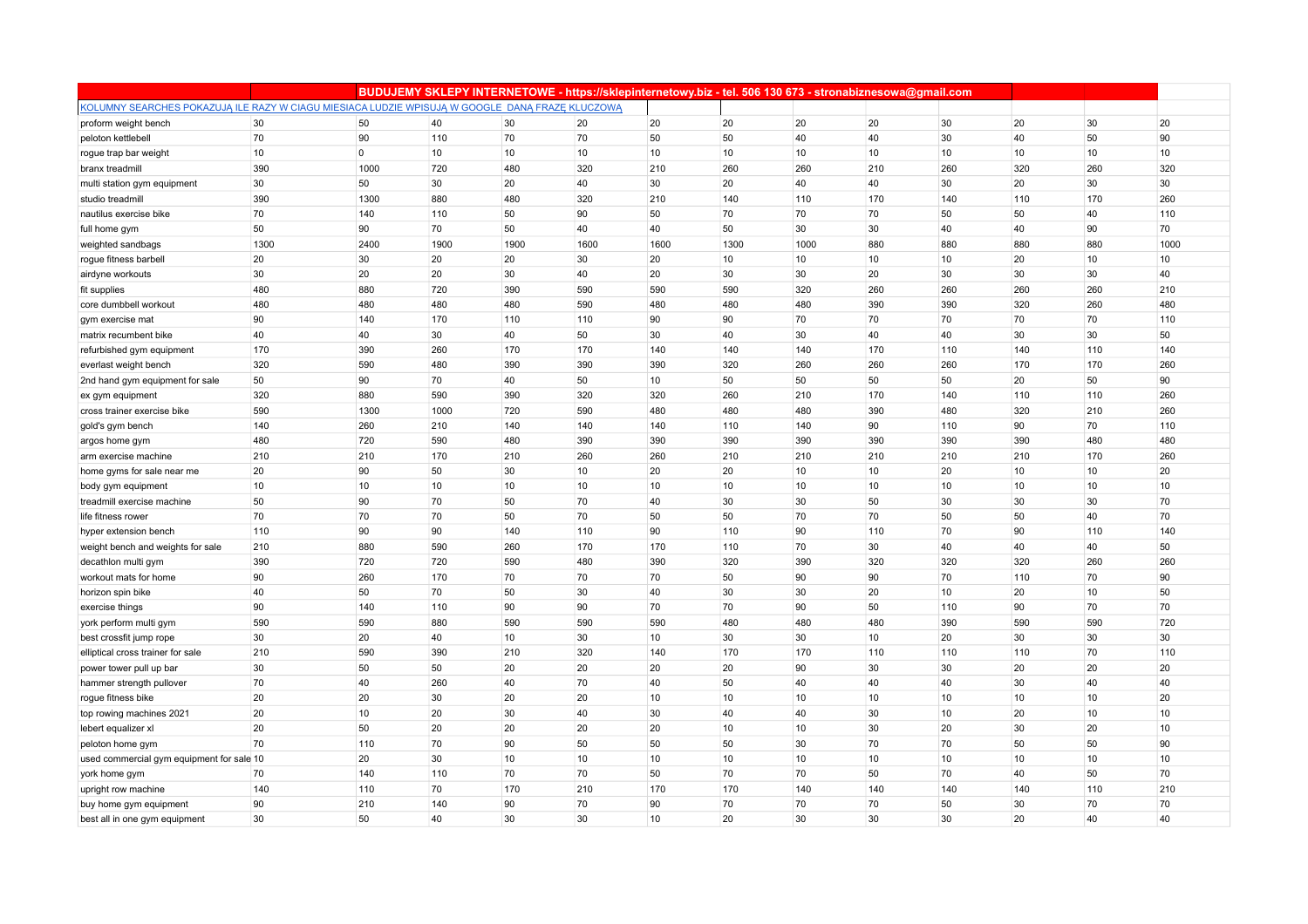|                                                                                                 |      |      |      |      | BUDUJEMY SKLEPY INTERNETOWE - https://sklepinternetowy.biz - tel. 506 130 673 - stronabiznesowa@gmail.com |      |      |                  |      |      |     |     |      |
|-------------------------------------------------------------------------------------------------|------|------|------|------|-----------------------------------------------------------------------------------------------------------|------|------|------------------|------|------|-----|-----|------|
| KOLUMNY SEARCHES POKAZUJĄ ILE RAZY W CIAGU MIESIACA LUDZIE WPISUJĄ W GOOGLE DANĄ FRAZĘ KLUCZOWĄ |      |      |      |      |                                                                                                           |      |      |                  |      |      |     |     |      |
| crazy fit machine                                                                               | 90   | 170  | 170  | 140  | 140                                                                                                       | 90   | 90   | 90               | 50   | 30   | 40  | 20  | 50   |
| life fitness t5 treadmill                                                                       | 140  | 260  | 140  | 170  | 140                                                                                                       | 90   | 110  | 110              | 90   | 140  | 90  | 90  | 110  |
| chest workout equipment                                                                         | 40   | 50   | 50   | 30   | 40                                                                                                        | 40   | 50   | 40               | 50   | 20   | 20  | 30  | 40   |
| opti 70kg home multi gym                                                                        | 390  | 590  | 480  | 390  | 390                                                                                                       | 320  | 390  | 480              | 390  | 260  | 320 | 390 | 480  |
| portable workout bench                                                                          | 20   | 40   | 30   | 30   | 20                                                                                                        | 10   | 20   | 10               | 20   | 10   | 20  | 10  | 10   |
| best gym equipment for abs and love han 70                                                      |      | 70   | 50   | 70   | 140                                                                                                       | 110  | 90   | 70               | 50   | 50   | 40  | 30  | 70   |
| plate loaded shoulder press                                                                     | 260  | 70   | 50   | 260  | 320                                                                                                       | 260  | 320  | 320              | 260  | 210  | 260 | 210 | 480  |
| life fitness x3 elliptical                                                                      | 20   | 30   | 40   | 20   | 10                                                                                                        | 20   | 10   | 10               | 10   | 10   | 10  | 10  | 10   |
| clearance gym equipment                                                                         | 110  | 210  | 140  | 110  | 70                                                                                                        | 90   | 110  | 110              | 110  | 110  | 90  | 90  | 110  |
| exercise bicycle for sale                                                                       | 70   | 170  | 110  | 70   | 50                                                                                                        | 90   | 70   | 50               | 70   | 50   | 40  | 90  | 50   |
| buy fitness equipment                                                                           | 70   | 170  | 90   | 90   | 70                                                                                                        | 50   | 70   | 50               | 70   | 70   | 50  | 40  | 70   |
| rogue exercise bike                                                                             | 30   | 40   | 40   | 20   | 20                                                                                                        | 40   | 30   | 30               | 40   | 20   | 20  | 20  | 20   |
| exercise bike for elderly                                                                       | 170  | 260  | 210  | 170  | 170                                                                                                       | 170  | 170  | 210              | 140  | 140  | 170 | 170 | 210  |
| thigh machine gym                                                                               | 170  | 40   | 70   | 170  | 260                                                                                                       | 170  | 210  | 210              | 170  | 170  | 140 | 110 | 210  |
| exercise machines for sale                                                                      | 70   | 170  | 110  | 50   | 40                                                                                                        | 30   | 30   | 20               | 50   | 50   | 50  | 50  | 90   |
| gym equipment companies                                                                         | 70   | 110  | 70   | 50   | 50                                                                                                        | 70   | 90   | 40               | 50   | 50   | 90  | 40  | 50   |
| luxury home gym                                                                                 | 320  | 480  | 480  | 320  | 320                                                                                                       | 260  | 260  | 320              | 260  | 320  | 260 | 320 | 480  |
| vibration plate workout                                                                         | 210  | 390  | 320  | 320  | 260                                                                                                       | 210  | 170  | 170              | 110  | 110  | 140 | 110 | 320  |
| gym closing down sale                                                                           | 170  | 390  | 320  | 170  | 110                                                                                                       | 110  | 140  | 170              | 70   | 90   | 90  | 90  | 110  |
| reformer pilates machine for sale                                                               | 140  | 170  | 170  | 140  | 140                                                                                                       | 140  | 110  | 90               | 90   | 140  | 110 | 70  | 140  |
| cheap gym equipment for sale                                                                    | 90   | 210  | 110  | 70   | 70                                                                                                        | 70   | 110  | 90               | 70   | 70   | 50  | 50  | 50   |
| weight bench near me                                                                            | 40   | 90   | 50   | 40   | 50                                                                                                        | 40   | 40   | 30               | 10   | 10   | 10  | 20  | 20   |
| york kettlebell                                                                                 | 260  | 720  | 480  | 260  | 260                                                                                                       | 210  | 170  | 170              | 110  | 110  | 110 | 110 | 170  |
| vfit exercise bike                                                                              | 1600 | 2400 | 2400 | 1900 | 1600                                                                                                      | 1300 | 1300 | 1300             | 1000 | 1000 | 880 | 720 | 1300 |
| air bike price                                                                                  | 10   | 20   | 10   | 10   | 10                                                                                                        | 10   | 10   | 10               | 10   | 10   | 10  | 10  | 10   |
| different gym equipment                                                                         | 110  | 90   | 90   | 140  | 170                                                                                                       | 140  | 90   | 110              | 90   | 70   | 90  | 90  | 140  |
| ft1 functional trainer                                                                          | 10   | 30   | 30   | 10   | 10                                                                                                        | 10   | 10   | 10               | 20   | 10   | 10  | 10  | 20   |
| home gym store                                                                                  | 20   | 40   | 30   | 30   | 20                                                                                                        | 10   | 10   | 10               | 10   | 10   | 10  | 10  | 10   |
| pepin adjustable dumbbells                                                                      | 30   | 30   | 170  | 40   | 20                                                                                                        | 30   | 20   | 10               | 20   | 20   | 20  | 20  | 20   |
| resistance band with handles workouts                                                           | 170  | 390  | 320  | 170  | 170                                                                                                       | 170  | 210  | 170              | 110  | 110  | 90  | 70  | 170  |
| york bench press                                                                                | 170  | 390  | 320  | 170  | 140                                                                                                       | 140  | 110  | 110              | 110  | 90   | 140 | 90  | 140  |
| shaking exercise machine                                                                        | 140  | 260  | 170  | 110  | 140                                                                                                       | 110  | 110  | 140              | 90   | 140  | 110 | 90  | 140  |
| crossfit equipment for sale                                                                     | 30   | 50   | 50   | 40   | 30                                                                                                        | 20   | 40   | 20               | 20   | 20   | 20  | 20  | 20   |
| rogue fitness pull up bar                                                                       | 20   | 30   | 20   | 20   | 10                                                                                                        | 20   | 20   | 20               | 10   | 20   | 10  | 10  | 20   |
| gym equipment for legs                                                                          | 390  | 390  | 320  | 480  | 590                                                                                                       | 480  | 390  | 390              | 390  | 320  | 390 | 260 | 590  |
| gym roller wheel                                                                                | 50   | 90   | 50   | 70   | 90                                                                                                        | 50   | 70   | 40               | 20   | 70   | 70  | 50  | 30   |
| gym shops                                                                                       | 320  | 320  | 260  | 320  | 260                                                                                                       | 320  | 210  | 320              | 260  | 320  | 320 | 320 | 390  |
| compact workout equipment                                                                       | 20   | 20   | 30   | 10   | 20                                                                                                        | 20   | 30   | 20               | 20   | 20   | 10  | 10  | 10   |
| nautilus home gym                                                                               | 20   | 30   | 20   | 30   | 10                                                                                                        | 20   | 20   | 10               | 20   | 20   | 10  | 20  | 20   |
| treadmill klarna                                                                                | 320  | 1000 | 720  | 480  | 390                                                                                                       | 260  | 210  | 260              | 170  | 140  | 110 | 210 | 260  |
| muscle vibration machine                                                                        | 70   | 70   | 40   | 70   | 70                                                                                                        | 70   | 70   | 90               | 70   | 90   | 90  | 50  | 90   |
| hand grip exercise equipment                                                                    | 20   | 20   | 20   | 20   | 40                                                                                                        | 20   | 30   | 20               | 20   | 20   | 30  | 10  | 30   |
| foam gym mats                                                                                   | 390  | 590  | 590  | 590  | 480                                                                                                       | 480  | 390  | 390              | 260  | 260  | 260 | 210 | 390  |
| buy used gym equipment                                                                          | 40   | 70   | 50   | 30   | 30                                                                                                        | 30   | 30   | 40               | 40   | 20   | 20  | 20  | 40   |
| reebok fitness equipment                                                                        | 110  | 260  | 210  | 110  | 110                                                                                                       | 90   | 90   | 90               | 90   | 50   | 70  | 70  | 90   |
| gym rope pull                                                                                   | 50   | 30   | 40   | 70   | 90                                                                                                        | 40   | 50   | 50               | 40   | 50   | 50  | 40  | 70   |
| rogue loadable dumbbells                                                                        | 20   | 50   | 50   | 30   | 10                                                                                                        | 20   | 20   | 10 <sup>10</sup> | 10   | 20   | 10  | 20  | 10   |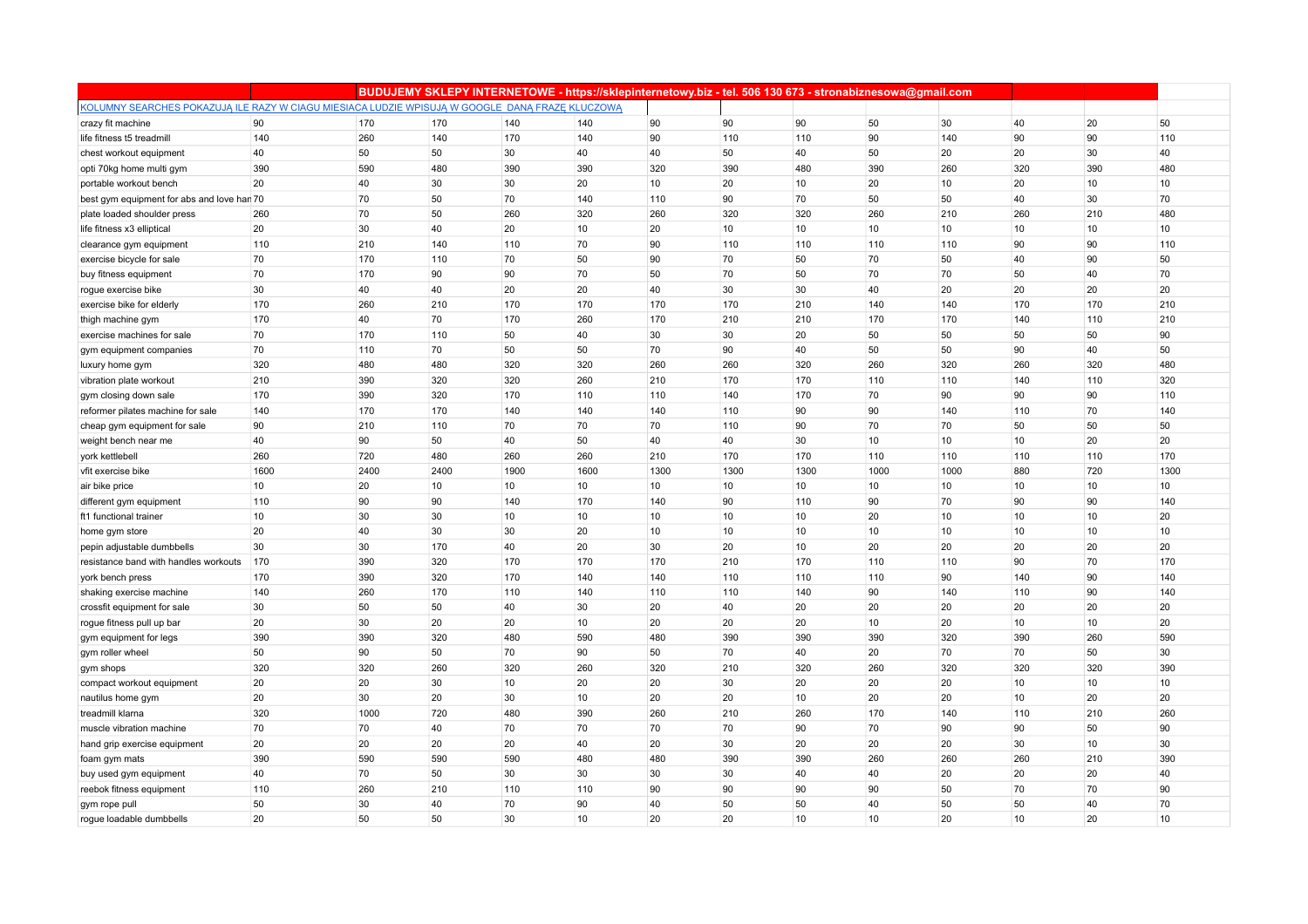|                                                                                                 |                 |             |                |                | BUDUJEMY SKLEPY INTERNETOWE - https://sklepinternetowy.biz - tel. 506 130 673 - stronabiznesowa@gmail.com |          |             |          |                |     |     |     |     |
|-------------------------------------------------------------------------------------------------|-----------------|-------------|----------------|----------------|-----------------------------------------------------------------------------------------------------------|----------|-------------|----------|----------------|-----|-----|-----|-----|
| KOLUMNY SEARCHES POKAZUJĄ ILE RAZY W CIAGU MIESIACA LUDZIE WPISUJĄ W GOOGLE DANĄ FRAZĘ KLUCZOWĄ |                 |             |                |                |                                                                                                           |          |             |          |                |     |     |     |     |
| technogym rowing machine                                                                        | 210             | 210         | 110            | 210            | 210                                                                                                       | 170      | 170         | 260      | 210            | 210 | 210 | 170 | 260 |
| evolve treadmill                                                                                | 210             | 480         | 170            | 320            | 320                                                                                                       | 210      | 210         | 170      | 140            | 210 | 140 | 170 | 260 |
| sit down elliptical                                                                             | 10              | 10          | 10             | 10             | 10                                                                                                        | 10       | 10          | 10       | 10             | 10  | 10  | 10  | 20  |
| proform city I6 treadmill                                                                       | 20              | 10          | $\overline{0}$ | 10             | 10                                                                                                        | 10       | 10          | 40       | 30             | 20  | 30  | 30  | 70  |
| jeekee recumbent exercise bike                                                                  | 10              | 10          | $\overline{0}$ | $\overline{0}$ | 10                                                                                                        | 10       | 10          | 20       | 20             | 20  | 20  | 10  | 10  |
| foldable exercise equipment                                                                     | 140             | 320         | 210            | 110            | 140                                                                                                       | 140      | 140         | 140      | 140            | 90  | 70  | 110 | 210 |
| elliptical machine workout                                                                      | 50              | 30          | 40             | 50             | 70                                                                                                        | 70       | 70          | 50       | 70             | 40  | 50  | 50  | 90  |
| nordictrack if t bike                                                                           | 30              | 50          | 40             | 40             | 30                                                                                                        | 20       | 30          | 40       | 20             | 20  | 10  | 30  | 30  |
| women's home gym equipment                                                                      | 90              | 170         | 140            | 140            | 110                                                                                                       | 90       | 70          | 90       | 50             | 50  | 50  | 70  | 90  |
| workout bikes for home                                                                          | 110             | 260         | 210            | 140            | 70                                                                                                        | 110      | 70          | 70       | 90             | 70  | 70  | 70  | 140 |
| star trac elliptical                                                                            | 10              | 10          | 10             | 20             | 10                                                                                                        | 20       | 10          | 10       | 10             | 10  | 10  | 10  | 10  |
| quiet exercise bike                                                                             | 170             | 390         | 260            | 170            | 170                                                                                                       | 110      | 170         | 170      | 170            | 170 | 140 | 110 | 210 |
| belly exercise machine                                                                          | 110             | 140         | 110            | 140            | 140                                                                                                       | 110      | 90          | 110      | 90             | 90  | 70  | 90  | 170 |
| echelon bike for sale                                                                           | 90              | 260         | 170            | 140            | 90                                                                                                        | 70       | 50          | 30       | 50             | 40  | 20  | 40  | 70  |
| iron king gym equipment                                                                         | 320             | 720         | 720            | 480            | 390                                                                                                       | 390      | 260         | 210      | 90             | 140 | 140 | 70  | 90  |
| elliptical exercise bike                                                                        | 70              | 110         | 140            | 70             | 90                                                                                                        | 70       | 50          | 50       | 40             | 40  | 40  | 50  | 70  |
| perfect pushup handles                                                                          | 50              | 50          | 50             | 20             | 40                                                                                                        | 50       | 70          | 50       | 50             | 50  | 90  | 50  | 70  |
| basic home gym equipment                                                                        | 210             | 320         | 210            | 210            | 170                                                                                                       | 260      | 140         | 170      | 170            | 140 | 110 | 170 | 260 |
| recumbent exercise bike for seniors                                                             | 20              | 20          | 20             | 20             | 20                                                                                                        | 10       | 10          | 20       | 20             | 20  | 30  | 20  | 40  |
| inspire m3 home gym                                                                             | 10              | 30          | 10             | 10             | 10                                                                                                        | 10       | 10          | 10       | 10             | 10  | 10  | 10  | 10  |
| horizon fitness 7.0 at treadmill                                                                | 90              | 260         | 90             | 40             | 50                                                                                                        | 140      | 30          | 10       | 20             | 50  | 260 | 20  | 110 |
| gym bike for sale                                                                               | 170             | 260         | 260            | 210            | 140                                                                                                       | 140      | 140         | 140      | 170            | 110 | 90  | 140 | 170 |
| exercise equipment ireland                                                                      | 10              | 10          | 10             | 10             | 10                                                                                                        | 10       | $\mathbf 0$ | 10       | 10             | 10  | 10  | 10  | 10  |
| portable workout equipment                                                                      | 20              | 20          | 20             | 20             | 20                                                                                                        | 20       | 20          | 20       | 40             | 30  | 20  | 20  | 20  |
| life fitness treadmill 95t                                                                      | 70              | 140         | 70             | 70             | 50                                                                                                        | 40       | 50          | 50       | 50             | 110 | 50  | 50  | 70  |
| free motion treadmill                                                                           | 50              | 70          | 50             | 40             | 50                                                                                                        | 50       | 30          | 50       | 40             | 30  | 30  | 40  | 70  |
| life fitness stepper                                                                            | 90              | 110         | 90             | 90             | 90                                                                                                        | 70       | 90          | 90       | 90             | 70  | 90  | 50  | 140 |
| gb exercise machine                                                                             | 20              | 30          | 30             | 30             | 30                                                                                                        | 10       | 10          | 10       | 10             | 10  | 10  | 10  | 10  |
| fitlaya fitness ab machine ab workout equ <sup>40</sup>                                         |                 | $\mathbf 0$ | $\overline{0}$ | 20             | 40                                                                                                        | 50       | 70          | 90       | 110            | 50  | 50  | 10  | 10  |
| jtx rowing machine                                                                              | 390             | 720         | 590            | 390            | 320                                                                                                       | 260      | 320         | 320      | 260            | 320 | 320 | 320 | 390 |
| smith machine weight                                                                            | 210             | 110         | 110            | 210            | 260                                                                                                       | 210      | 170         | 210      | 170            | 210 | 170 | 140 | 320 |
| best adjustable dumbbells 2021                                                                  | 10              | 10          | 10             | 10             | 20                                                                                                        | 10       | 20          | 20       | 10             | 20  | 30  | 20  | 10  |
| small home gym equipment                                                                        | 140             | 210         | 210            | 110            | 90                                                                                                        | 90       | 70          | 110      | 90             | 140 | 140 | 140 | 170 |
| ebay exercise equipment                                                                         | 140             | 260         | 210            | 140            | 110                                                                                                       | 70       | 110         | 170      | 90             | 90  | 70  | 70  | 110 |
| outdoor exercise mat                                                                            | 210             | 390         | 480            | 320            | 210                                                                                                       | 210      | 170         | 140      | 140            | 90  | 110 | 90  | 170 |
| rogue squat bar                                                                                 | 20              | 30          | 10             | 30             | 20                                                                                                        | 10       | 10          | 10       | 30             | 30  | 20  | 10  | 20  |
| orbitrek elite price                                                                            | 10              | 10          | 10             | 20             | 10                                                                                                        | 10       | 10          | 10       | 10             | 10  | 10  | 10  | 10  |
| alibaba gym equipment                                                                           | 70              | 320         | 140            | 110            | 70                                                                                                        | 50       | 30          | 40       | 40             | 40  | 30  | 20  | 30  |
| best garage gym equipment                                                                       | 50              | 30          | 30             | 50             | 20                                                                                                        | 30       | 30          | 40       | 90             | 210 | 30  | 20  | 30  |
| multi workout machine                                                                           | 70              | 90          | 70             | 90             | 70                                                                                                        | 50       | 40          | 40       | 50             | 50  | 50  | 50  | 90  |
| heavy kettlebell workout                                                                        | 90              | 170         | 140            | 70             | 50                                                                                                        | 90       | 90          | 50       | 70             | 50  | 70  | 70  | 110 |
| used gym dumbbells for sale                                                                     | 10              | 10          | 10             | 20             | 10                                                                                                        | 10       | 20          | 10       | 10             | 10  | 10  | 10  | 10  |
| inspire m2 home gym                                                                             | 10              | 10          | 10             | 10             | 20                                                                                                        | 10       | 10          | 10       | 10             | 10  | 10  | 10  | 10  |
| rope machine gym                                                                                | 140             | 90          | 70             | 210            | 170                                                                                                       | 140      | 140         | 140      | 110            | 140 | 90  | 70  | 210 |
| fitness gear barbell                                                                            | 10              | $\mathbf 0$ | $\overline{0}$ | $\mathbf 0$    | $\overline{0}$                                                                                            | $\Omega$ | $\mathbf 0$ | 10       | $\overline{0}$ | 10  | 10  | 10  | 10  |
| treadmill dealers near me                                                                       | 10              | 10          | 10             | $\mathbf 0$    | 10                                                                                                        | $\Omega$ | 10          | 10       | 10             | 10  | 10  | 10  | 10  |
| spirit recumbent bike                                                                           | 10 <sup>1</sup> | 10          | 10             | 10             | 10                                                                                                        | $\Omega$ | 10          | $\Omega$ | 10             | 10  | 10  | 10  | 10  |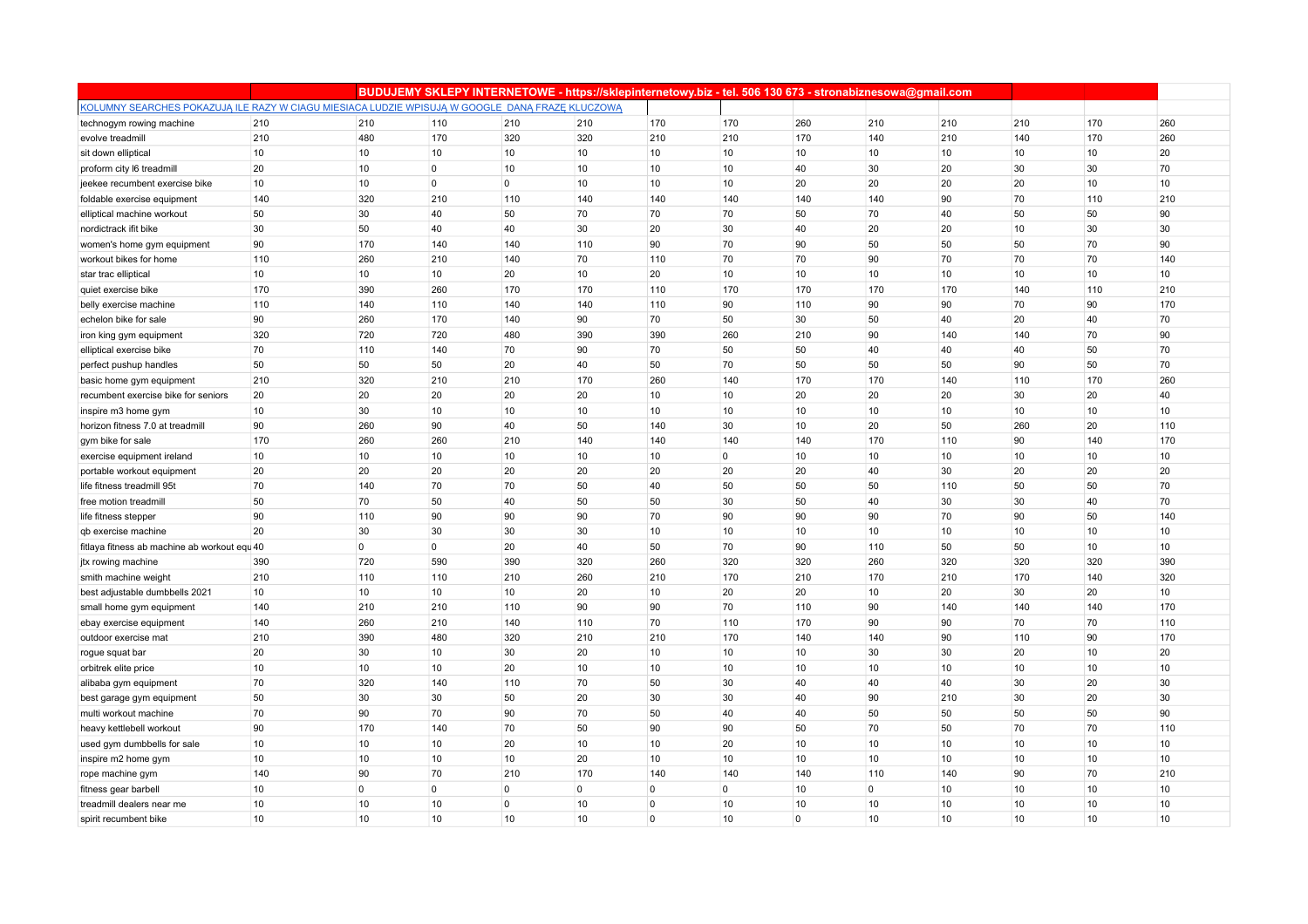|                                                                                                 |            |            |            |                 | BUDUJEMY SKLEPY INTERNETOWE - https://sklepinternetowy.biz - tel. 506 130 673 - stronabiznesowa@gmail.com |                |             |                |                |                   |              |             |            |
|-------------------------------------------------------------------------------------------------|------------|------------|------------|-----------------|-----------------------------------------------------------------------------------------------------------|----------------|-------------|----------------|----------------|-------------------|--------------|-------------|------------|
| KOLUMNY SEARCHES POKAZUJĄ ILE RAZY W CIAGU MIESIACA LUDZIE WPISUJĄ W GOOGLE DANĄ FRAZE KLUCZOWĄ |            |            |            |                 |                                                                                                           |                |             |                |                |                   |              |             |            |
| mat gym                                                                                         | 12100      | 18100      | 18100      | 12100           | 12100                                                                                                     | 9900           | 9900        | 9900           | 8100           | 8100              | 8100         | 8100        | 9900       |
| hammer strength plates                                                                          | 70         | 70         | 70         | 70              | 50                                                                                                        | 40             | 50          | 50             | 70             | 50                | 50           | 90          | 90         |
| full body workout equipment                                                                     | 30         | 40         | 30         | 30              | 30                                                                                                        | 40             | 50          | 30             | 20             | 20                | 20           | 20          | 40         |
| exercise equipment for elderly                                                                  | 260        | 320        | 260        | 260             | 210                                                                                                       | 260            | 210         | 170            | 210            | 210               | 260          | 260         | 320        |
| multi gym workout                                                                               | 480        | 590        | 590        | 590             | 480                                                                                                       | 390            | 480         | 480            | 390            | 320               | 260          | 260         | 590        |
| gorilla gym equipment                                                                           | 140        | 320        | 210        | 170             | 170                                                                                                       | 110            | 110         | 70             | 70             | 90                | 110          | 70          | 110        |
| horizon treadmill 7.0 at                                                                        | 10         | 10         | 10         | 10              | 10                                                                                                        | 10             | 10          | 10             | $\overline{0}$ | 10                | 10           | 10          | 10         |
| weight belt gym                                                                                 | 210        | 110        | 110        | 210             | 210                                                                                                       | 170            | 140         | 170            | 170            | 210               | 260          | 320         | 260        |
| adidas exercise mat                                                                             | 210        | 480        | 320        | 210             | 110                                                                                                       | 140            | 170         | 170            | 140            | 140               | 170          | 210         | 210        |
| strength training with resistance bands                                                         | 210        | 390        | 320        | 210             | 210                                                                                                       | 210            | 170         | 210            | 140            | 140               | 140          | 90          | 210        |
| gym rig                                                                                         | 320        | 480        | 390        | 260             | 320                                                                                                       | 260            | 260         | 320            | 260            | 260               | 260          | 210         | 320        |
| home gym equipment price                                                                        | 10         | 10         | 10         | 10              | 10                                                                                                        | 10             | 10          | 10             | $\circ$        | $\mathbf 0$       | 10           | $\mathbf 0$ | 10         |
| power plate workouts                                                                            | 170        | 170        | 140        | 210             | 210                                                                                                       | 210            | 140         | 140            | 110            | 170               | 140          | 110         | 170        |
| adjustable incline bench                                                                        | 30         | 70         | 50         | 50              | 50                                                                                                        | 30             | 20          | 30             | 20             | 20                | 20           | 10          | 30         |
| rogue sled weight                                                                               | 10         | 10         | 10         | 10 <sup>1</sup> | 10                                                                                                        | 10             | 10          | 10             | 10             | 10                | 10           | 20          | 20         |
| gym skipping rope                                                                               | 320        | 590        | 480        | 390             | 320                                                                                                       | 320            | 320         | 260            | 210            | 170               | 210          | 260         | 320        |
| cheap workout bench                                                                             | 110        | 320        | 210        | 170             | 140                                                                                                       | 110            | 90          | 70             | 50             | 40                | 30           | 40          | 70         |
| gym workout equipment                                                                           | 90         | 70         | 70         | 90              | 90                                                                                                        | 90             | 110         | 90             | 70             | 90                | 70           | 50          | 110        |
| ativafit dumbbells                                                                              | 20         | 30         | 10         | 10              | 10                                                                                                        | 10             | 30          | 20             | 20             | 10                | 20           | 20          | 20         |
| argos exercise ball                                                                             | 590        | 880        | 880        | 720             | 720                                                                                                       | 720            | 720         | 590            | 590            | 590               | 480          | 480         | 590        |
| ifit compatible bikes                                                                           | 70         | 170        | 70         | 50              | 70                                                                                                        | 70             | 70          | 90             | 90             | 50                | 40           | 30          | 50         |
| functional fitness equipment                                                                    | 170        | 260        | 260        | 210             | 210                                                                                                       | 170            | 170         | 110            | 70             | 140               | 110          | 90          | 110        |
| hand exercise machine                                                                           | 30         | 20         | 30         | 30              | 40                                                                                                        | 30             | 20          | 40             | 30             | 30                | 30           | 30          | 30         |
| power tower dip station                                                                         | 90         | 140        | 70         | 210             | 50                                                                                                        | 70             | 70          | 70             | 70             | 50                | 50           | 70          | 50         |
| bench gym equipment                                                                             | 170        | 320        | 210        | 170             | 110                                                                                                       | 140            | 140         | 140            | 110            | 170               | 170          | 170         | 210        |
| compact gym equipment                                                                           | 140        | 170        | 170        | 110             | 110                                                                                                       | 110            | 170         | 90             | 140            | 110               | 140          | 110         | 170        |
| core exercise equipment                                                                         | 110        | 170        | 170        | 110             | 140                                                                                                       | 110            | 140         | 110            | 110            | 90                | 90           | 70          | 110        |
| top exercise bikes 2020                                                                         | 10         | 90         | 10         | 10              | 10                                                                                                        | $\overline{0}$ | $\mathbf 0$ | $\overline{0}$ | $\overline{0}$ | $\mathbf 0$       | $\mathbf{0}$ | $\mathbf 0$ | 0          |
| step treadmill                                                                                  | 110        | 110        | 140        | 90              | 90                                                                                                        | 110            | 70          | 110            | 90             | 70                | 90           | 70          | 140        |
| compact home gym equipment                                                                      | 50         | 90         | 90         | 70              | 40                                                                                                        | 50             | 30          | 50             | 40             | 20                | 30           | 90          | 70         |
| gym equipment machine                                                                           | 90         | 110        | 110        | 110             | 90                                                                                                        | 90             | 90          | 90             | 90             | 70                | 70           | 50          | 110        |
| best recumbent exercise bike for seniors 10                                                     |            | 20         | 10         | 20              | 20                                                                                                        | 10             | 20          | 10             | 10             | 10                | 10           | 20          | 10         |
| ball gym                                                                                        | 40         | 40         | 40         | 40              | 30                                                                                                        | 30             | 30          | 50             | 20             | 40                | 30           | 30          | 50         |
| vibrate machine price                                                                           | 10         | 10         | 10         | 10              | 20                                                                                                        | 20             | 10          | 20             | 10             | 10                | 10           | 10          | 20         |
| buy home gym                                                                                    | 50         | 90         | 70         | 70              | 50                                                                                                        | 40             | 50          | 70             | 50             | 40                | 40           | 40          | 30         |
| amazon fitness equipment                                                                        | 70         | 170        | 90         | 70              | 90                                                                                                        | 50             | 70          | 70             | 70             | 50                | 30           | 50          | 70         |
| ifit exercise bike                                                                              | 110        | 320        | 110        | 70              | 110                                                                                                       | 70             | 90          | 110            | 70             | 90                | 50           | 70          | 110        |
| glute workout machine                                                                           | 90         | 40         | 50         | 140             | 140                                                                                                       | 140            | 90          | 90             | 90             | 70                | 110          | 70          | 170        |
| home gym systems                                                                                | 140        | 50         | 70         | 40              | 50                                                                                                        | 390            | 70          | 40             | 50             | 70                | 50           | 590         | 210        |
| home gym equipment shop near me                                                                 | 10<br>70   | 10<br>140  | 10<br>90   | 10<br>70        | 10<br>70                                                                                                  | 10<br>50       | 10<br>50    | 10<br>70       | 10<br>50       | 30<br>70          | 10<br>70     | 10<br>70    | 10<br>90   |
| gym packages                                                                                    |            |            |            |                 |                                                                                                           |                |             |                |                |                   |              |             |            |
| magnetic treadmill                                                                              | 70         | 110        | 70         | 70              | 40                                                                                                        | 70             | 40          | 70             | 50             | 70                | 50           | 40          | 50         |
| pull down machine gym                                                                           | 260<br>140 | 110<br>140 | 140<br>140 | 260<br>170      | 390<br>140                                                                                                | 320<br>110     | 260<br>110  | 320            | 260            | 260<br>110        | 320<br>110   | 210<br>110  | 480<br>170 |
| cable gym equipment                                                                             | 10         |            |            | 10              |                                                                                                           | 20             | 10          | 110            | 110<br>10      |                   | 10           | 10          | 10         |
| weider workout bench                                                                            | 10         | 20         | 10<br>10   | 10              | 10<br>10                                                                                                  | 10             | 10          | 20<br>10       | $\overline{0}$ | 10<br>$\mathbf 0$ | $\Omega$     | 10          | 10         |
| wholesale gym equipment near me<br>life fitness f3 treadmill                                    | 210        | 10<br>390  | 260        | 260             | 210                                                                                                       | 140            | 140         | 170            | 170            | 140               | 140          | 140         | 170        |
|                                                                                                 |            |            |            |                 |                                                                                                           |                |             |                |                |                   |              |             |            |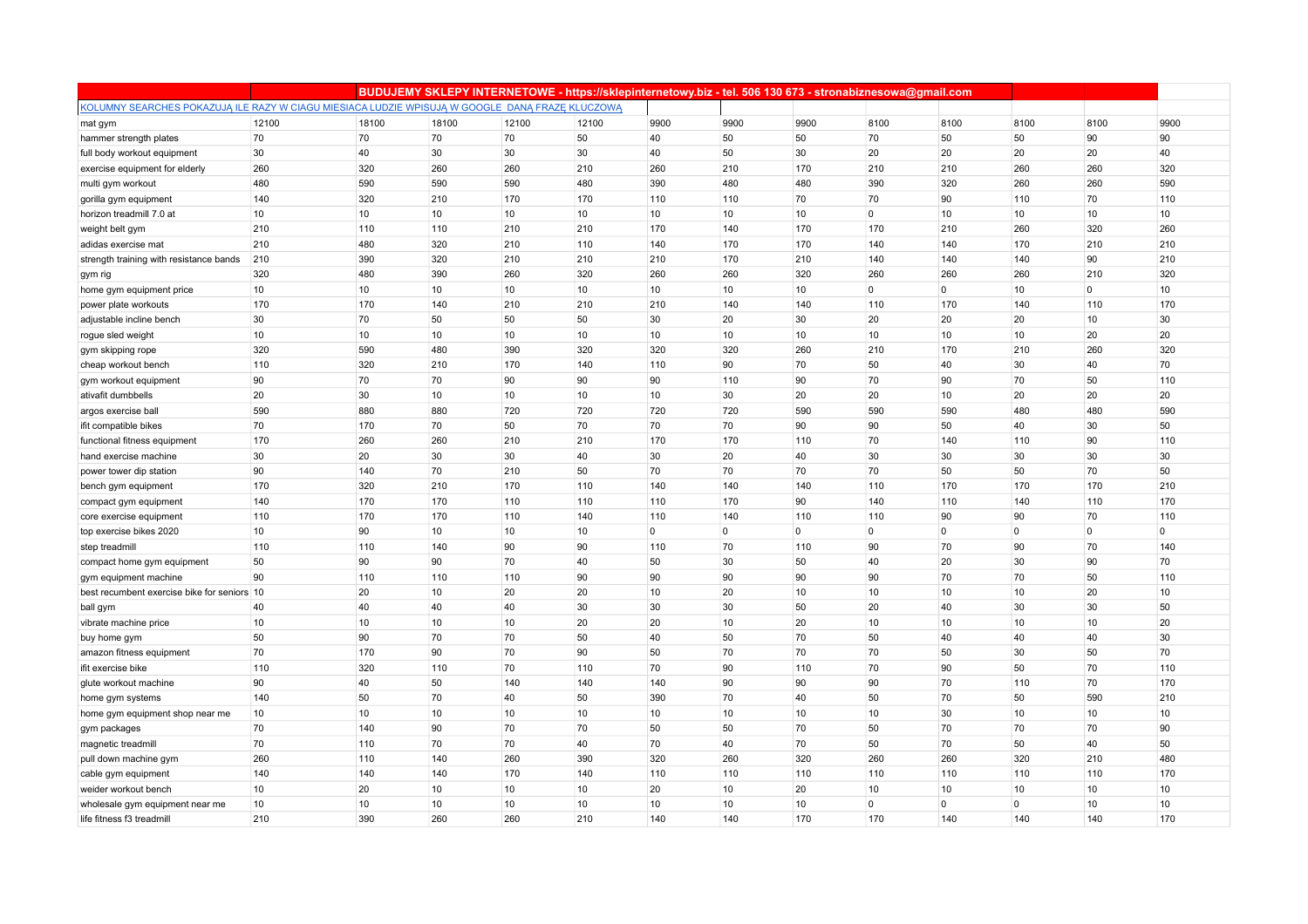|                                                                                                 |     |                |      |                 |                |             |                |     | BUDUJEMY SKLEPY INTERNETOWE - https://sklepinternetowy.biz - tel. 506 130 673 - stronabiznesowa@gmail.com |                |              |             |     |
|-------------------------------------------------------------------------------------------------|-----|----------------|------|-----------------|----------------|-------------|----------------|-----|-----------------------------------------------------------------------------------------------------------|----------------|--------------|-------------|-----|
| KOLUMNY SEARCHES POKAZUJĄ ILE RAZY W CIAGU MIESIACA LUDZIE WPISUJĄ W GOOGLE DANĄ FRAZE KLUCZOWĄ |     |                |      |                 |                |             |                |     |                                                                                                           |                |              |             |     |
| gym equipment suppliers                                                                         | 170 | 320            | 210  | 170             | 140            | 140         | 170            | 140 | 140                                                                                                       | 110            | 110          | 110         | 170 |
| keep fit equipment                                                                              | 320 | 590            | 590  | 320             | 320            | 390         | 320            | 320 | 210                                                                                                       | 210            | 260          | 260         | 320 |
| pool workout equipment                                                                          | 10  | 10             | 10   | 10              | 10             | 10          | 10             | 10  | 10                                                                                                        | 10             | 10           | 10          | 10  |
| boxing workout equipment                                                                        | 20  | 30             | 30   | 10              | 20             | 10          | 20             | 10  | 10                                                                                                        | 20             | 10           | 20          | 30  |
| buy exercise equipment                                                                          | 50  | 140            | 70   | 50              | 30             | 40          | 40             | 40  | 20                                                                                                        | 20             | 20           | 20          | 40  |
| woodway treadmill for sale                                                                      | 20  | 30             | 30   | 20              | 20             | 10          | 20             | 20  | 20                                                                                                        | 10             | 20           | 10          | 20  |
| life fitness smith machine bar weight                                                           | 40  | 10             | 20   | 10              | 40             | 40          | 30             | 30  | 40                                                                                                        | 50             | 50           | 50          | 70  |
| adidas weight bench                                                                             | 260 | 480            | 480  | 260             | 210            | 260         | 170            | 210 | 210                                                                                                       | 170            | 140          | 210         | 210 |
| free weight bench                                                                               | 140 | 260            | 210  | 140             | 140            | 140         | 140            | 110 | 110                                                                                                       | 140            | 90           | 90          | 170 |
| resistance band home gym                                                                        | 110 | 140            | 110  | 90              | 110            | 70          | 70             | 110 | 110                                                                                                       | 110            | 140          | 110         | 170 |
| vibrating workout machine                                                                       | 40  | 50             | 50   | 50              | 40             | 30          | 20             | 40  | 20                                                                                                        | 20             | 50           | 20          | 40  |
| york fitness rowing machine                                                                     | 260 | 480            | 320  | 320             | 260            | 210         | 320            | 260 | 210                                                                                                       | 210            | 170          | 260         | 390 |
| used home gym equipment                                                                         | 30  | 90             | 40   | 30              | 20             | 10          | 20             | 20  | 20                                                                                                        | 30             | 20           | 10          | 20  |
| stepper machine argos                                                                           | 590 | 1300           | 880  | 720             | 720            | 480         | 480            | 590 | 390                                                                                                       | 390            | 390          | 320         | 590 |
| air glider exercise machine                                                                     | 170 | 480            | 140  | 210             | 170            | 140         | 110            | 140 | 110                                                                                                       | 110            | 90           | 90          | 140 |
| nautilus exercise equipment                                                                     | 20  | 20             | 10   | 10              | 20             | 10          | 20             | 20  | 20                                                                                                        | 20             | 30           | 20          | 20  |
| cheap weighted hula hoop                                                                        | 390 | 2400           | 1000 | 480             | 170            | 110         | 140            | 70  | 40                                                                                                        | 30             | 10           | 10          | 50  |
| gold's gym pull up bar                                                                          | 10  | 30             | 40   | 10              | 20             | 10          | 10             | 10  | 10                                                                                                        | 10             | 10           | 10          | 10  |
| rogue fitness bumper plates                                                                     | 10  | 20             | 10   | 10              | 10             | 10          | 10             | 10  | 10                                                                                                        | 10             | 10           | 10          | 10  |
| best gym bench                                                                                  | 90  | 170            | 170  | 90              | 90             | 90          | 90             | 70  | 70                                                                                                        | 70             | 90           | 90          | 90  |
| gearstone treadmill                                                                             | 390 | 1600           | 880  | 720             | 390            | 170         | 320            | 320 | 110                                                                                                       | 140            | 210          | 170         | 210 |
| small weight bench                                                                              | 140 | 260            | 170  | 110             | 210            | 110         | 110            | 110 | 140                                                                                                       | 110            | 140          | 90          | 140 |
| reebok gym equipment                                                                            | 140 | 390            | 260  | 170             | 140            | 90          | 110            | 110 | 90                                                                                                        | 90             | 90           | 70          | 140 |
| weight sled for grass                                                                           | 40  | 10             | 10   | 40              | 40             | 50          | 70             | 50  | 20                                                                                                        | 10             | 20           | 20          | 70  |
| proform trainer 9.0 treadmill                                                                   | 10  | $\overline{0}$ | 0    | $\mathbf 0$     | $\overline{0}$ | $\mathbf 0$ | $\overline{0}$ | 10  | $\overline{0}$                                                                                            | $\overline{0}$ | 10           | 10          | 10  |
| avari rowing machine                                                                            | 10  | 10             | 10   | $\mathbf 0$     | 10             | 10          | 10             | 10  | 10                                                                                                        | 10             | 10           | $\Omega$    | 10  |
| rogue fitness home gym                                                                          | 10  | 10             | 10   | 10              | 10             | 10          | 10             | 10  | 10                                                                                                        | 10             | 10           | 10          | 10  |
| best mini exercise bike for elderly                                                             | 50  | 110            | 90   | 50              | 50             | 50          | 50             | 40  | 20                                                                                                        | 30             | 30           | 30          | 30  |
| vibration plate argos                                                                           | 720 | 1000           | 880  | 720             | 880            | 720         | 590            | 720 | 390                                                                                                       | 390            | 390          | 480         | 590 |
| gym equipment cost                                                                              | 90  | 90             | 90   | 90              | 90             | 110         | 70             | 70  | 90                                                                                                        | 50             | 50           | 70          | 50  |
| 12 incline treadmill                                                                            | 210 | 90             | 140  | 260             | 170            | 170         | 210            | 140 | 320                                                                                                       | 140            | 110          | 90          | 480 |
| usa pro resistance bands                                                                        | 260 | 720            | 480  | 390             | 320            | 260         | 210            | 210 | 210                                                                                                       | 140            | 140          | 110         | 210 |
| yoga ball pump                                                                                  | 70  | 90             | 90   | 70              | 50             | 50          | 90             | 70  | 70                                                                                                        | 90             | 50           | 70          | 70  |
| gym ball workout                                                                                | 70  | 110            | 90   | 90              | 110            | 90          | 70             | 70  | 50                                                                                                        | 70             | 50           | 40          | 90  |
| weight equipment for sale                                                                       | 30  | 40             | 40   | 30              | 20             | 20          | 40             | 20  | 10                                                                                                        | 30             | 40           | 10          | 40  |
| boxing training equipment for home                                                              | 110 | 140            | 110  | 140             | 170            | 110         | 70             | 90  | 90                                                                                                        | 90             | 110          | 110         | 70  |
| dkn exercise bike                                                                               | 390 | 720            | 480  | 390             | 320            | 260         | 210            | 260 | 320                                                                                                       | 320            | 320          | 320         | 480 |
| mini stepper with resistance bands                                                              | 40  | 90             | 70   | 30              | 40             | 40          | 10             | 20  | 20                                                                                                        | 20             | 20           | 10          | 30  |
| life fitness stair stepper                                                                      | 20  | 10             | 10   | 10              | 30             | 10          | 30             | 30  | 30                                                                                                        | 20             | 20           | 10          | 40  |
| best home gyms 2020                                                                             | 10  | 10             | 10   | $\mathbf 0$     | 10             | $\mathbf 0$ | 10             | 10  | 10                                                                                                        | $\overline{0}$ | $\mathbf{0}$ | $\mathbf 0$ | 0   |
| fitlaya fitness ab machine                                                                      | 10  | 10             | 10   | 10              | 10             | 10          | 10             | 10  | 10                                                                                                        | 10             | 10           | 10          | 10  |
| incline treadmill for sale                                                                      | 110 | 260            | 170  | 110             | 210            | 70          | 70             | 110 | 70                                                                                                        | 70             | 50           | 90          | 110 |
| vertical climbing machine                                                                       | 260 | 590            | 390  | 170             | 210            | 210         | 210            | 260 | 210                                                                                                       | 140            | 170          | 140         | 170 |
| gym exercise machine                                                                            | 140 | 90             | 90   | 170             | 170            | 170         | 170            | 110 | 110                                                                                                       | 140            | 170          | 110         | 170 |
| pull rope exercise                                                                              | 140 | 170            | 140  | 170             | 170            | 170         | 140            | 140 | 140                                                                                                       | 140            | 140          | 110         | 170 |
| bodyguard treadmill                                                                             | 10  | 10             | 40   | 10              | 10             | 10          | 10             | 10  | 10                                                                                                        | 10             | 10           | 10          | 10  |
| tony little exercise equipment                                                                  | 10  | 10             | 10   | 10 <sup>1</sup> | 10             | 10          | 10             | 10  | 10                                                                                                        | 10             | 10           | 10          | 10  |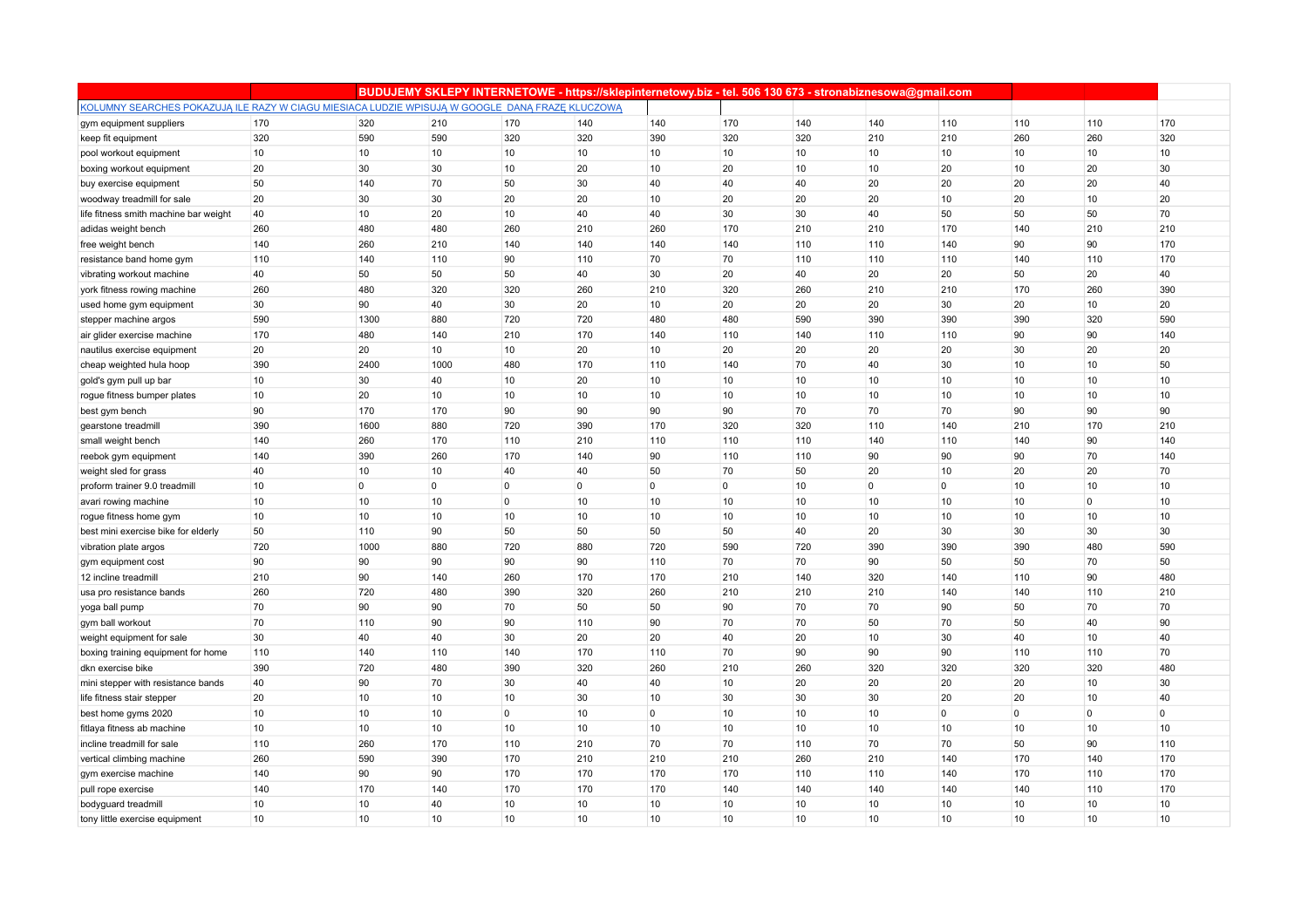|                                                                                                 |     |                |             |                |                |                | BUDUJEMY SKLEPY INTERNETOWE - https://sklepinternetowy.biz - tel. 506 130 673 - stronabiznesowa@gmail.com |                |                |                |                |              |              |
|-------------------------------------------------------------------------------------------------|-----|----------------|-------------|----------------|----------------|----------------|-----------------------------------------------------------------------------------------------------------|----------------|----------------|----------------|----------------|--------------|--------------|
| KOLUMNY SEARCHES POKAZUJĄ ILE RAZY W CIAGU MIESIACA LUDZIE WPISUJĄ W GOOGLE DANĄ FRAZĘ KLUCZOWĄ |     |                |             |                |                |                |                                                                                                           |                |                |                |                |              |              |
| exercise stores near me                                                                         | 10  | 10             | 10          | 10             | 10             | 10             | 10                                                                                                        | $\overline{0}$ | 10             | 10             | 10             | 10           | 10           |
| plate loaded machines                                                                           | 90  | 110            | 70          | 110            | 90             | 90             | 90                                                                                                        | 90             | 70             | 70             | 90             | 70           | 110          |
| cycling gym equipment                                                                           | 40  | 50             | 70          | 40             | 30             | 40             | 30                                                                                                        | 40             | 30             | 30             | 30             | 20           | 30           |
| power racks for home gym                                                                        | 260 | 320            | 320         | 170            | 210            | 210            | 140                                                                                                       | 170            | 170            | 170            | 260            | 260          | 590          |
| exercise bike with arm workout                                                                  | 90  | 90             | 70          | 90             | 110            | 90             | 140                                                                                                       | 70             | 40             | 70             | 40             | 50           | 70           |
| vectra home gym                                                                                 | 10  | 10             | 10          | 10             | 10             | 10             | 10                                                                                                        | 10             | 10             | 10             | 10             | 10           | 10           |
| sports equipment for agility                                                                    | 10  | 10             | 10          | 10             | 10             | 10             | $\overline{0}$                                                                                            | $\mathbf 0$    | $\overline{0}$ | 10             | 10             | $\mathbf{0}$ | 10           |
| opti motorised walking treadmill                                                                | 260 | 720            | 590         | 390            | 320            | 260            | 260                                                                                                       | 170            | 110            | 110            | 110            | 90           | 210          |
| best compact treadmill 2021                                                                     | 30  | 10             | 10          | 30             | 30             | 30             | 40                                                                                                        | 40             | 20             | 40             | 20             | 40           | 40           |
| home gym machine price                                                                          | 10  | 10             | 10          | 10             | 10             | $\overline{0}$ | 10                                                                                                        | $\mathbf 0$    | 10             | 10             | $\overline{0}$ | $\Omega$     | 10           |
| rubber resistance band                                                                          | 140 | 210            | 210         | 140            | 140            | 110            | 110                                                                                                       | 110            | 90             | 90             | 140            | 90           | 140          |
| hammer strength adjustable bench                                                                | 30  | 50             | 40          | 30             | 30             | 40             | 30                                                                                                        | 20             | 10             | 20             | 20             | 20           | 20           |
| xtreme gym equipment                                                                            | 30  | 20             | 20          | 90             | 70             | 30             | 20                                                                                                        | 10             | 10             | 10             | 10             | 10           | 10           |
| jx fitness home gym                                                                             | 20  | 20             | 20          | 20             | 20             | 10             | 10                                                                                                        | 10             | 10             | 20             | 20             | 20           | 20           |
| folding gym bench                                                                               | 260 | 590            | 320         | 260            | 260            | 170            | 210                                                                                                       | 260            | 140            | 170            | 170            | 170          | 210          |
| dual pulley machine                                                                             | 170 | 390            | 260         | 210            | 170            | 170            | 140                                                                                                       | 140            | 110            | 140            | 140            | 140          | 170          |
| workout stretch bands                                                                           | 140 | 320            | 260         | 170            | 110            | 140            | 140                                                                                                       | 110            | 90             | 110            | 90             | 110          | 140          |
| yowza elliptical                                                                                | 10  | 10             | 10          | 10             | 10             | 10             | 10                                                                                                        | 10             | 10             | 10             | 10             | $\Omega$     | $\mathbf 0$  |
| prime gym equipment                                                                             | 140 | 110            | 90          | 140            | 170            | 110            | 110                                                                                                       | 110            | 140            | 110            | 140            | 70           | 210          |
| resistance tubes with handles                                                                   | 90  | 210            | 140         | 140            | 90             | 90             | 110                                                                                                       | 90             | 70             | 70             | 50             | 50           | 40           |
| rogue workout equipment                                                                         | 10  | 10             | 10          | 10             | 10             | $\overline{0}$ | 10                                                                                                        | 10             | $\overline{0}$ | 10             | 10             | 10           | 10           |
| life fitness stationary bike                                                                    | 10  | 20             | 10          | 10             | 20             | 10             | 10                                                                                                        | 10             | 10             | 10             | 10             | 10           | 20           |
| best folding treadmill 2021                                                                     | 30  | 10             | 20          | 20             | 40             | 40             | 30                                                                                                        | 50             | 20             | 20             | 10             | 10           | 20           |
| life fitness upright bike                                                                       | 50  | 110            | 70          | 50             | 40             | 70             | 140                                                                                                       | 50             | 30             | 30             | 30             | 30           | 30           |
| opti folding exercise bike                                                                      | 320 | 720            | 480         | 320            | 260            | 170            | 210                                                                                                       | 260            | 170            | 210            | 170            | 170          | 390          |
| schwinn stationary exercise bike                                                                | 10  | $\overline{0}$ | 10          | 10             | 10             | 10             | 10                                                                                                        | 10             | 10             | $\overline{0}$ | $\mathbf{0}$   | $\mathbf{0}$ | 10           |
| novalook dumbbells                                                                              | 10  | 10             | $\mathbf 0$ | $\overline{0}$ | $\overline{0}$ | $\overline{0}$ | $\mathbf 0$                                                                                               | $\mathbf 0$    | 10             | $\overline{0}$ | $\mathbf 0$    | 10           | 10           |
| fitness dumbbells                                                                               | 110 | 320            | 260         | 90             | 110            | 110            | 50                                                                                                        | 70             | 70             | 50             | 40             | 70           | 70           |
| best workout bikes for home                                                                     | 20  | 30             | 30          | 10             | 30             | 20             | 20                                                                                                        | 20             | 20             | 30             | 10             | 20           | 20           |
| gym products near me                                                                            | 20  | 10             | 10          | 10             | 20             | 20             | 20                                                                                                        | 20             | 10             | 30             | 10             | 20           | 20           |
| studio exercise bike                                                                            | 390 | 1300           | 880         | 480            | 320            | 320            | 210                                                                                                       | 210            | 170            | 140            | 140            | 140          | 260          |
| marcy workout machine                                                                           | 10  | 10             | $\mathbf 0$ | 10             | 10             | 10             | $\overline{0}$                                                                                            | 10             | 10             | $\overline{0}$ | 10             | 10           | 10           |
| second hand fitness equipment                                                                   | 90  | 110            | 140         | 70             | 70             | 70             | 70                                                                                                        | 70             | 70             | 50             | 50             | 40           | 110          |
| pro power home gym                                                                              | 70  | 90             | 90          | 70             | 70             | 70             | 70                                                                                                        | 70             | 40             | 50             | 50             | 40           | 70           |
| hulkfit cable crossover                                                                         | 10  | $\overline{0}$ | $\mathbf 0$ | 10             | $\overline{0}$ | $\overline{0}$ | $\overline{0}$                                                                                            | 10             | 10             | $\overline{0}$ | $\mathbf{0}$   | 10           | $\mathbf{0}$ |
| impulse gym equipment                                                                           | 20  | 20             | 20          | 20             | 20             | 10             | 10                                                                                                        | 20             | 20             | 20             | 20             | 20           | 30           |
| cheap multi gym                                                                                 | 480 | 1000           | 720         | 590            | 590            | 390            | 390                                                                                                       | 390            | 260            | 320            | 260            | 260          | 320          |
| spirit exercise bike                                                                            | 110 | 170            | 140         | 90             | 110            | 110            | 90                                                                                                        | 70             | 50             | 50             | 90             | 70           | 140          |
| stack home gym                                                                                  | 10  | 10             | 10          | 10             | 10             | 10             | $\mathbf 0$                                                                                               | 10             | 10             | 10             | 10             | 10           | 10           |
| horizon adventure 3 treadmill                                                                   | 70  | 110            | 170         | 90             | 30             | 30             | 20                                                                                                        | 140            | 30             | 70             | 50             | 30           | 40           |
| power station gym                                                                               | 50  | 70             | 50          | 90             | 30             | 30             | 40                                                                                                        | 30             | 20             | 40             | 40             | 50           | 40           |
| second hand exercise bike for sale near r 390                                                   |     | 590            | 480         | 390            | 390            | 260            | 480                                                                                                       | 320            | 480            | 320            | 320            | 210          | 320          |
| ftx functional trainer                                                                          | 10  | 10             | 10          | 10             | 10             | 10             | 10                                                                                                        | 20             | 10             | 10             | 10             | 10           | 10           |
| buy weight bench                                                                                | 170 | 480            | 260         | 210            | 170            | 110            | 90                                                                                                        | 140            | 90             | 90             | 50             | 90           | 70           |
| adjustable power tower exercise equipme 10                                                      |     | 0              | $\mathbf 0$ | $\mathbf 0$    | 10             | 10             | $\mathbf 0$                                                                                               | 10             | $\overline{0}$ | 10             | $\overline{0}$ | $\mathbf{0}$ | $\mathbf 0$  |
| inspire fitness full power cage                                                                 | 10  | $\mathbf 0$    | $\Omega$    | $\overline{0}$ | $\overline{0}$ | $\overline{0}$ | $\mathbf 0$                                                                                               | 10             | $\mathbf 0$    | $\overline{0}$ | $\overline{0}$ | $\mathbf{0}$ | $\mathbf 0$  |
| full body resistance bands                                                                      | 90  | 170            | 140         | 90             | 90             | 90             | 50                                                                                                        | 70             | 70             | 40             | 50             | 50           | 70           |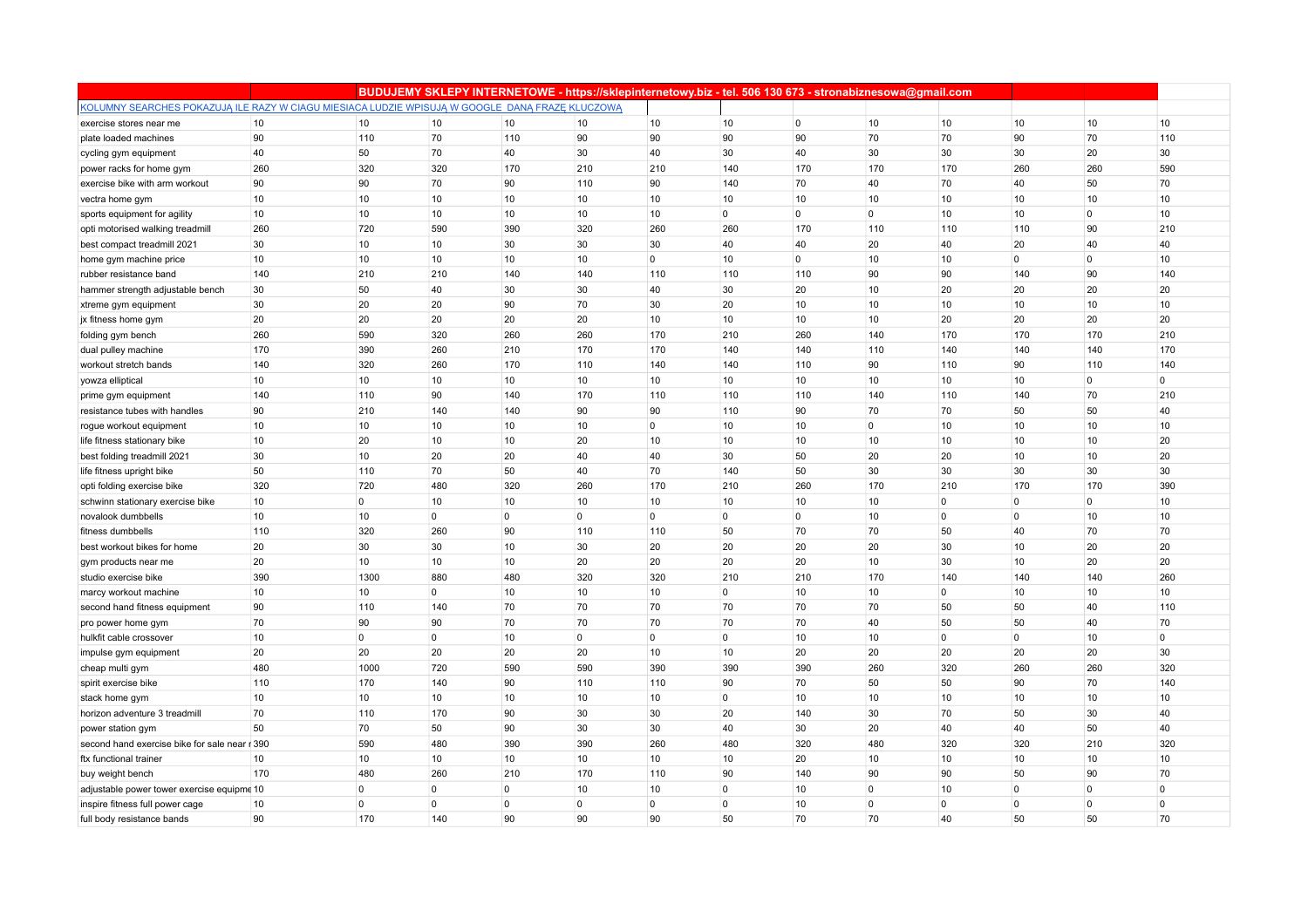|                                                                                                 |       |       |       |       | BUDUJEMY SKLEPY INTERNETOWE - https://sklepinternetowy.biz - tel. 506 130 673 - stronabiznesowa@gmail.com |       |                |      |                |                |                |                |                |
|-------------------------------------------------------------------------------------------------|-------|-------|-------|-------|-----------------------------------------------------------------------------------------------------------|-------|----------------|------|----------------|----------------|----------------|----------------|----------------|
| KOLUMNY SEARCHES POKAZUJĄ ILE RAZY W CIAGU MIESIACA LUDZIE WPISUJĄ W GOOGLE DANĄ FRAZE KLUCZOWĄ |       |       |       |       |                                                                                                           |       |                |      |                |                |                |                |                |
| propel treadmill                                                                                | 10    | 10    | 10    | 10    | 10                                                                                                        | 10    | $\overline{0}$ | 10   | $\overline{0}$ | $\overline{0}$ | $\overline{0}$ | 10             | $\overline{0}$ |
| tr150 treadmill                                                                                 | 20    | 20    | 10    | 10    | 10                                                                                                        | 10    | 10             | 10   | 20             | 10             | 50             | 20             | 90             |
| discount fitness equipment                                                                      | 30    | 70    | 40    | 20    | 30                                                                                                        | 20    | 10             | 40   | 20             | 10             | 10             | 30             | 30             |
| gym vibration machine                                                                           | 210   | 170   | 140   | 210   | 320                                                                                                       | 210   | 210            | 260  | 210            | 260            | 260            | 170            | 320            |
| foot exercise equipment                                                                         | 30    | 50    | 30    | 50    | 30                                                                                                        | 20    | 20             | 20   | 20             | 20             | 20             | 20             | 10             |
| vfit treadmill                                                                                  | 1000  | 1900  | 1600  | 1000  | 1000                                                                                                      | 880   | 880            | 1000 | 880            | 880            | 720            | 720            | 1300           |
| basic kettlebell workout                                                                        | 70    | 90    | 70    | 40    | 70                                                                                                        | 50    | 70             | 70   | 50             | 50             | 40             | 40             | 110            |
| rope workout gym                                                                                | 70    | 30    | 50    | 70    | 90                                                                                                        | 70    | 90             | 90   | 110            | 90             | 70             | 70             | 90             |
| bike gym equipment                                                                              | 90    | 140   | 70    | 140   | 90                                                                                                        | 110   | 70             | 90   | 70             | 70             | 70             | 70             | 110            |
| one kettlebell workout                                                                          | 50    | 110   | 70    | 50    | 50                                                                                                        | 90    | 70             | 50   | 50             | 30             | 30             | 30             | 70             |
| kettlebell workout routines                                                                     | 390   | 590   | 720   | 480   | 480                                                                                                       | 390   | 390            | 320  | 210            | 210            | 260            | 210            | 390            |
| star trac recumbent bike                                                                        | 10    | 20    | 10    | 10    | 20                                                                                                        | 10    | 10             | 10   | 20             | 10             | 10             | 10             | 10             |
| sport exercise bike                                                                             | 260   | 390   | 390   | 260   | 260                                                                                                       | 260   | 210            | 260  | 210            | 210            | 260            | 260            | 320            |
| life fitness functional trainer                                                                 | 10    | 10    | 10    | 10    | 10                                                                                                        | 10    | 10             | 10   | 10             | 10             | 10             | 10             | 10             |
| resistance bands for sale                                                                       | 70    | 170   | 110   | 90    | 90                                                                                                        | 40    | 50             | 90   | 40             | 50             | 40             | 50             | 70             |
| life fitness adjustable bench                                                                   | 40    | 50    | 50    | 50    | 40                                                                                                        | 40    | 50             | 50   | 30             | 40             | 30             | 30             | 40             |
| reebok zjet 460 bluetooth exercise bike                                                         | 260   | 590   | 390   | 480   | 320                                                                                                       | 260   | 260            | 210  | 110            | 170            | 110            | 90             | 70             |
| best indoor exercise equipment                                                                  | 40    | 90    | 70    | 40    | 30                                                                                                        | 30    | 30             | 40   | 30             | 20             | 50             | 40             | 40             |
| circuit fitness rowing machine                                                                  | 10    | 20    | 10    | 10    | 20                                                                                                        | 10    | 10             | 10   | 10             | 30             | 10             | 10             | 20             |
| foam exercise mats                                                                              | 170   | 320   | 260   | 260   | 260                                                                                                       | 170   | 210            | 170  | 140            | 140            | 90             | 110            | 170            |
| all in one home gym machine                                                                     | 70    | 110   | 70    | 70    | 50                                                                                                        | 30    | 40             | 40   | 50             | 70             | 50             | 50             | 70             |
| professional gym                                                                                | 20    | 20    | 10    | 10    | 20                                                                                                        | 20    | 20             | 20   | 20             | 20             | 10             | 20             | 10             |
| upper body workout machines                                                                     | 170   | 40    | 50    | 210   | 170                                                                                                       | 170   | 170            | 140  | 140            | 140            | 170            | 140            | 390            |
| full gym equipment                                                                              | 40    | 70    | 50    | 50    | 30                                                                                                        | 30    | 40             | 50   | 30             | 50             | 30             | 20             | 30             |
| gold's gym bench press                                                                          | 20    | 20    | 50    | 30    | 10                                                                                                        | 10    | 10             | 20   | 10             | 10             | 10             | 10             | 10             |
| home barbell workout                                                                            | 390   | 720   | 590   | 390   | 390                                                                                                       | 390   | 320            | 260  | 320            | 260            | 260            | 260            | 480            |
| weight resistance bands                                                                         | 260   | 590   | 480   | 260   | 260                                                                                                       | 260   | 170            | 170  | 170            | 170            | 170            | 140            | 260            |
| barbells gym                                                                                    | 170   | 140   | 110   | 170   | 320                                                                                                       | 140   | 170            | 170  | 170            | 210            | 140            | 170            | 320            |
| floor exercise bike                                                                             | 90    | 110   | 110   | 70    | 90                                                                                                        | 90    | 110            | 70   | 70             | 70             | 90             | 70             | 70             |
| horizon exercise bike                                                                           | 70    | 110   | 90    | 70    | 70                                                                                                        | 70    | 50             | 90   | 70             | 70             | 70             | 30             | 70             |
| resistance exercise bands                                                                       | 14800 | 33100 | 22200 | 14800 | 14800                                                                                                     | 12100 | 12100          | 9900 | 8100           | 6600           | 6600           | 8100           | 12100          |
| smith cage home gym                                                                             | 10    | 20    | 10    | 10    | 10                                                                                                        | 10    | 20             | 20   | 10             | 10             | 10             | 10             | 10             |
| boxing exercise equipment                                                                       | 50    | 90    | 70    | 70    | 70                                                                                                        | 50    | 40             | 30   | 30             | 40             | 70             | 50             | 50             |
| calisthenics home gym                                                                           | 90    | 110   | 90    | 90    | 90                                                                                                        | 90    | 90             | 70   | 70             | 50             | 70             | 90             | 140            |
| reebok z power exercise bike                                                                    | 390   | 590   | 260   | 210   | 320                                                                                                       | 170   | 320            | 320  | 210            | 260            | 390            | 390            | 880            |
| arc trainer machine                                                                             | 10    | 10    | 10    | 10    | 20                                                                                                        | 10    | 10             | 10   | 10             | 10             | 10             | $\overline{0}$ | 10             |
| olympic flat bench                                                                              | 40    | 70    | 70    | 50    | 70                                                                                                        | 40    | 40             | 30   | 30             | 20             | 30             | 30             | 50             |
| home gym weight machine                                                                         | 70    | 90    | 50    | 40    | 70                                                                                                        | 40    | 90             | 50   | 50             | 50             | 40             | 90             | 110            |
| office workout equipment                                                                        | 20    | 20    | 30    | 20    | 20                                                                                                        | 20    | 20             | 10   | 30             | 10             | 20             | 20             | 30             |
| powerhouse gym equipment                                                                        | 90    | 170   | 110   | 90    | 90                                                                                                        | 70    | 110            | 40   | 40             | 70             | 90             | 40             | 90             |
| twist and shape stepper                                                                         | 140   | 260   | 170   | 140   | 170                                                                                                       | 140   | 170            | 170  | 110            | 90             | 70             | 50             | 140            |
| used recumbent exercise bike                                                                    | 20    | 30    | 30    | 20    | 20                                                                                                        | 10    | 20             | 20   | 10             | 30             | 10             | 20             | 10             |
| best resistance bands reddit                                                                    | 20    | 30    | 50    | 20    | 20                                                                                                        | 20    | 10             | 10   | 10             | 20             | 10             | 20             | 10             |
| body power spin bike                                                                            | 390   | 880   | 480   | 390   | 480                                                                                                       | 390   | 320            | 320  | 260            | 260            | 260            | 260            | 390            |
| pull machine gym                                                                                | 210   | 110   | 140   | 210   | 260                                                                                                       | 210   | 210            | 210  | 260            | 170            | 260            | 170            | 320            |
| which exercise bike                                                                             | 320   | 720   | 480   | 320   | 260                                                                                                       | 210   | 260            | 260  | 210            | 170            | 210            | 210            | 320            |
| best vibration plate for weight loss                                                            | 110   | 210   | 170   | 140   | 110                                                                                                       | 170   | 140            | 110  | 70             | 70             | 50             | 70             | 110            |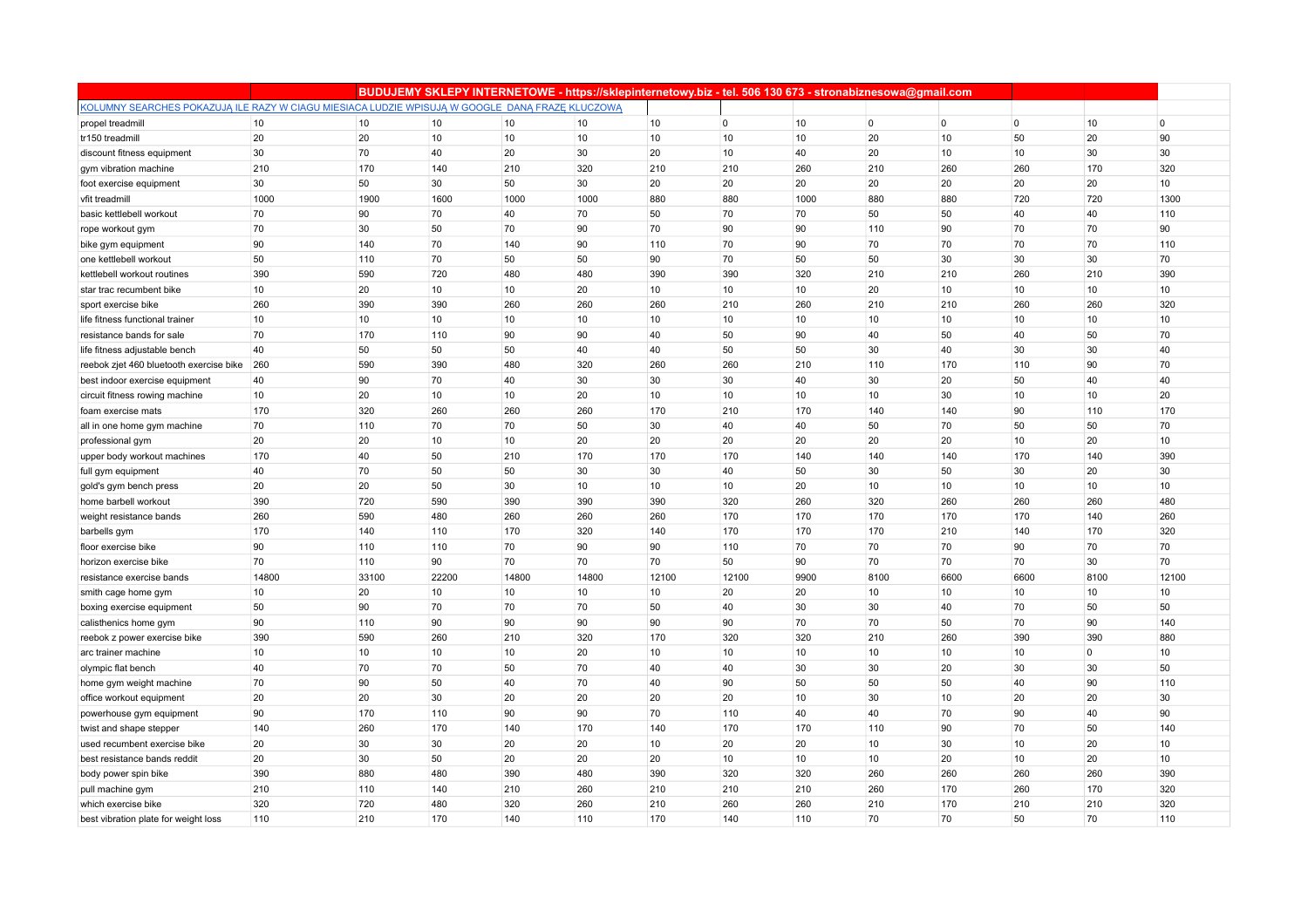|                                                                                                 |      |             |      |                | BUDUJEMY SKLEPY INTERNETOWE - https://sklepinternetowy.biz - tel. 506 130 673 - stronabiznesowa@gmail.com |      |      |                |                |                  |             |      |         |
|-------------------------------------------------------------------------------------------------|------|-------------|------|----------------|-----------------------------------------------------------------------------------------------------------|------|------|----------------|----------------|------------------|-------------|------|---------|
| KOLUMNY SEARCHES POKAZUJĄ ILE RAZY W CIAGU MIESIACA LUDZIE WPISUJĄ W GOOGLE DANĄ FRAZĘ KLUCZOWĄ |      |             |      |                |                                                                                                           |      |      |                |                |                  |             |      |         |
| jordan gym equipment                                                                            | 170  | 320         | 260  | 210            | 210                                                                                                       | 140  | 170  | 170            | 140            | 140              | 110         | 110  | 170     |
| weight bench sets                                                                               | 4400 | 12100       | 9900 | 6600           | 5400                                                                                                      | 4400 | 3600 | 2900           | 2400           | 2400             | 1900        | 2400 | 2900    |
| power legs elliptical                                                                           | 10   | $\mathbf 0$ | 10   | 10             | 10                                                                                                        | 10   | 10   | 10             | 10             | $\mathbf 0$      | 0           | 10   | $\circ$ |
| gym workout machines                                                                            | 210  | 70          | 70   | 260            | 260                                                                                                       | 210  | 210  | 210            | 210            | 210              | 210         | 110  | 320     |
| gym pulley machine                                                                              | 260  | 260         | 210  | 320            | 320                                                                                                       | 210  | 210  | 210            | 260            | 260              | 260         | 210  | 390     |
| aerobic step risers                                                                             | 50   | 110         | 90   | 70             | 30                                                                                                        | 30   | 40   | 30             | 20             | 30               | 30          | 50   | 70      |
| flat gym bench                                                                                  | 170  | 390         | 320  | 170            | 140                                                                                                       | 110  | 140  | 140            | 90             | 140              | 90          | 140  | 140     |
| treadmill shop                                                                                  | 110  | 210         | 170  | 90             | 110                                                                                                       | 110  | 110  | 110            | 110            | 110              | 110         | 110  | 110     |
| aldi fitness equipment                                                                          | 140  | 590         | 260  | 90             | 90                                                                                                        | 140  | 70   | 70             | 40             | 90               | 30          | 70   | 210     |
| bench press home gym                                                                            | 90   | 170         | 110  | 90             | 140                                                                                                       | 90   | 70   | 70             | 70             | 90               | 90          | 90   | 90      |
| resistance band online                                                                          | 10   | 20          | 70   | 10             | 10                                                                                                        | 10   | 10   | 10             | 10             | 10               | 10          | 10   | $\circ$ |
| best mini exercise bike                                                                         | 140  | 210         | 140  | 110            | 170                                                                                                       | 110  | 70   | 110            | 140            | 140              | 110         | 140  | 110     |
| fold up workout bench                                                                           | 50   | 110         | 90   | 70             | 40                                                                                                        | 40   | 50   | 40             | 50             | 40               | 50          | 30   | 70      |
| hammer strength gym equipment                                                                   | 90   | 90          | 70   | 90             | 70                                                                                                        | 70   | 70   | 70             | 70             | 70               | 90          | 70   | 140     |
| assisted bench press                                                                            | 110  | 30          | 30   | 110            | 210                                                                                                       | 140  | 140  | 140            | 140            | 110              | 140         | 110  | 170     |
| fitness gear power tower                                                                        | 10   | $\mathbf 0$ | 10   | $\overline{0}$ | $\overline{0}$                                                                                            | 10   | 10   | 10             | $\overline{0}$ | 10               | $\mathbf 0$ | 10   | 10      |
| reebok elliptical cross trainer                                                                 | 210  | 480         | 320  | 260            | 260                                                                                                       | 170  | 210  | 170            | 170            | 170              | 110         | 140  | 210     |
| fitness equipment warehouse                                                                     | 10   | 10          | 40   | 10             | 10                                                                                                        | 20   | 10   | 10             | 10             | 10               | 10          | 10   | 10      |
| lightweight exercise bike                                                                       | 170  | 390         | 260  | 210            | 210                                                                                                       | 140  | 140  | 140            | 140            | 140              | 170         | 140  | 210     |
| landmine gym equipment                                                                          | 110  | 140         | 110  | 140            | 90                                                                                                        | 70   | 90   | 90             | 90             | 110              | 110         | 90   | 90      |
| vfit rowing machine                                                                             | 1300 | 2400        | 1900 | 1300           | 1300                                                                                                      | 1000 | 1300 | 1000           | 880            | 880              | 880         | 720  | 1000    |
| weight machine for gym                                                                          | 10   | $\mathbf 0$ | 10   | 10             | 10                                                                                                        | 10   | 10   | $\overline{0}$ | 10             | 10               | 10          | 10   | 10      |
| top rated treadmills 2021                                                                       | 10   | 10          | 10   | 10             | 10                                                                                                        | 10   | 10   | 10             | 10             | 30               | 10          | 10   | 10      |
| nordictrack s20i treadmill                                                                      | 260  | 90          | 390  | 390            | 320                                                                                                       | 320  | 320  | 390            | 320            | 210              | 140         | 70   | 90      |
| apple fitness treadmill                                                                         | 50   | 90          | 70   | 40             | 50                                                                                                        | 40   | 40   | 40             | 50             | 30               | 30          | 50   | 90      |
| inner thigh workout machine for home                                                            | 70   | 70          | 90   | 70             | 70                                                                                                        | 110  | 70   | 70             | 50             | 40               | 40          | 20   | 40      |
| pulley workout machine                                                                          | 50   | 40          | 30   | 40             | 90                                                                                                        | 110  | 90   | 50             | 30             | 20               | 20          | 20   | 30      |
| peloton rower 2021                                                                              | 30   | 30          | 90   | 70             | 50                                                                                                        | 20   | 20   | 30             | 40             | 30               | 10          | 10   | 10      |
| york dumbbell                                                                                   | 1600 | 5400        | 3600 | 1900           | 1600                                                                                                      | 1300 | 1300 | 1000           | 720            | 720              | 880         | 1000 | 1000    |
| horizon 7.0 treadmill                                                                           | 10   | 10          | 10   | 10             | $\overline{0}$                                                                                            | 10   | 10   | 10             | 10             | 10               | 10          | 10   | 10      |
| gym equipment weights                                                                           | 480  | 720         | 720  | 480            | 590                                                                                                       | 390  | 390  | 390            | 390            | 390              | 480         | 390  | 480     |
| best vibration plate 2020                                                                       | 40   | 110         | 70   | 50             | 70                                                                                                        | 40   | 40   | 30             | 30             | 20               | 30          | 10   | 30      |
| gym equipment mat                                                                               | 210  | 480         | 320  | 260            | 140                                                                                                       | 170  | 210  | 210            | 140            | 110              | 110         | 140  | 210     |
| exercise stuff                                                                                  | 170  | 260         | 210  | 210            | 170                                                                                                       | 110  | 110  | 110            | 140            | 210              | 210         | 170  | 140     |
| gravity pull up bar                                                                             | 210  | 390         | 390  | 210            | 210                                                                                                       | 210  | 210  | 260            | 170            | 170              | 140         | 170  | 170     |
| york fitness bike                                                                               | 210  | 590         | 390  | 260            | 260                                                                                                       | 170  | 170  | 110            | 140            | 140              | 140         | 110  | 170     |
| multifunctional gym machine                                                                     | 70   | 140         | 90   | 90             | 90                                                                                                        | 70   | 50   | 50             | 90             | 70               | 70          | 50   | 90      |
| sit up machine gym                                                                              | 140  | 90          | 50   | 170            | 210                                                                                                       | 170  | 110  | 140            | 140            | 140              | 90          | 90   | 210     |
| kettlebell home workout                                                                         | 320  | 590         | 390  | 320            | 320                                                                                                       | 260  | 260  | 260            | 210            | 210              | 210         | 260  | 480     |
| leg exercises with resistance bands with 150                                                    |      | 140         | 90   | 50             | 40                                                                                                        | 40   | 40   | 50             | 10             | 30               | 20          | 10   | 30      |
| nordictrack s45i treadmill                                                                      | 70   | 110         | 170  | 50             | 70                                                                                                        | 40   | 40   | 140            | 90             | 90               | 50          | 30   | 40      |
| recumbent elliptical cross trainer                                                              | 10   | 10          | 10   | 10             | 10                                                                                                        | 10   | 10   | 10             | 10             | 10               | 10          | 10   | 10      |
| treadmill speed sensor                                                                          | 90   | 210         | 170  | 110            | 90                                                                                                        | 70   | 40   | 70             | 50             | 70               | 50          | 70   | 110     |
| vibration plate exercises for weight loss 210                                                   |      | 480         | 390  | 260            | 320                                                                                                       | 210  | 210  | 170            | 140            | 110              | 110         | 110  | 260     |
| commercial fitness                                                                              | 10   | 10          | 10   | 10             | 10                                                                                                        | 10   | 10   | 10             | 10             | 10               | 10          | 10   | 10      |
| orbitrek cross trainer                                                                          | 210  | 260         | 210  | 320            | 260                                                                                                       | 140  | 170  | 210            | 260            | 210              | 170         | 90   | 170     |
| affordable gym equipment                                                                        | 30   | 90          | 70   | 30             | 30                                                                                                        | 30   | 20   | 20             | 20             | 10 <sup>10</sup> | 10          | 20   | 10      |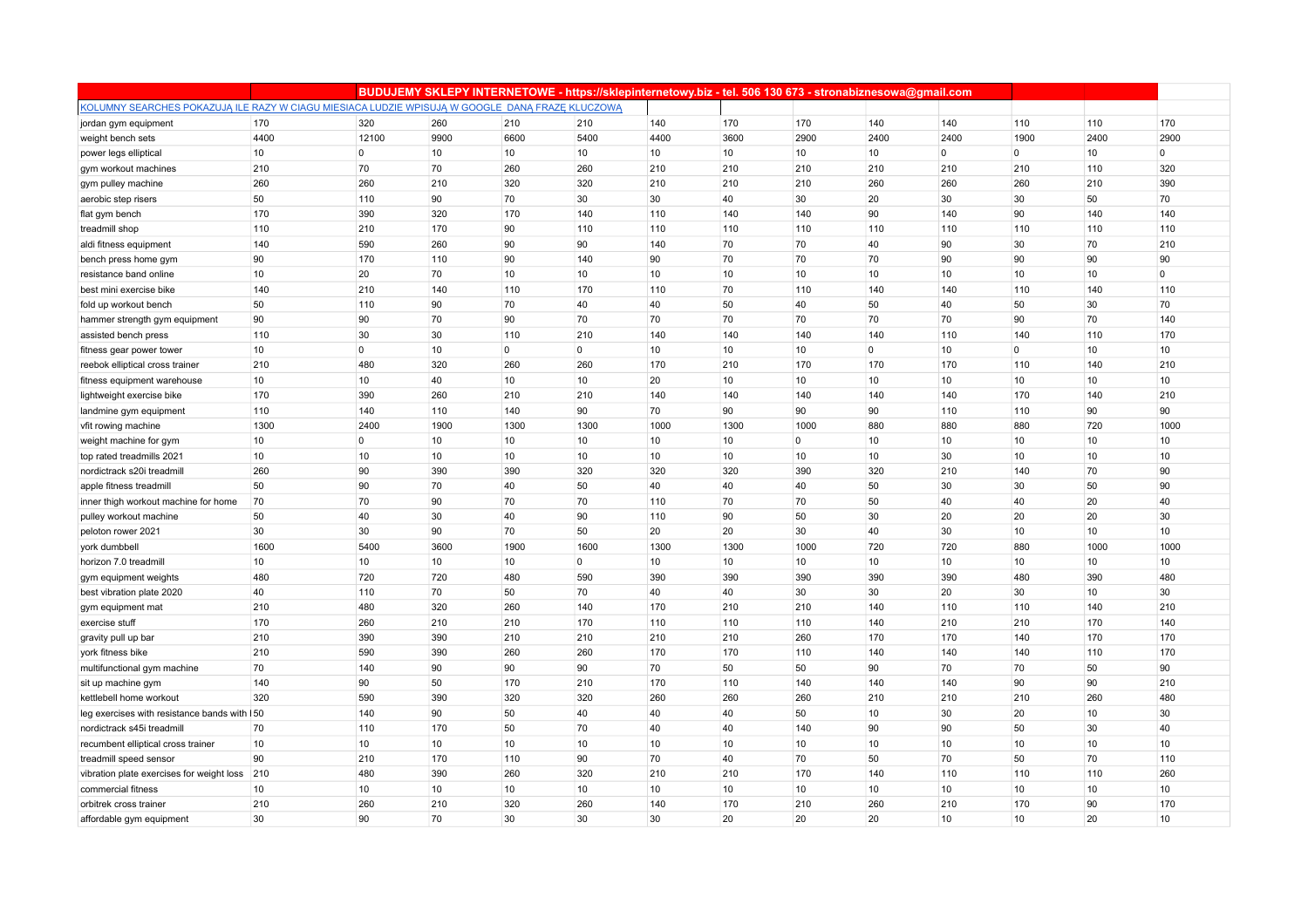|                                                                                                 |     |             |     |                 | BUDUJEMY SKLEPY INTERNETOWE - https://sklepinternetowy.biz - tel. 506 130 673 - stronabiznesowa@gmail.com |                |             |             |                |                |     |              |             |
|-------------------------------------------------------------------------------------------------|-----|-------------|-----|-----------------|-----------------------------------------------------------------------------------------------------------|----------------|-------------|-------------|----------------|----------------|-----|--------------|-------------|
| KOLUMNY SEARCHES POKAZUJĄ ILE RAZY W CIAGU MIESIACA LUDZIE WPISUJĄ W GOOGLE DANĄ FRAZE KLUCZOWĄ |     |             |     |                 |                                                                                                           |                |             |             |                |                |     |              |             |
| smith machine workout                                                                           | 140 | 30          | 70  | 170             | 260                                                                                                       | 210            | 170         | 170         | 170            | 170            | 110 | 90           | 210         |
| cable home gym                                                                                  | 140 | 210         | 170 | 140             | 140                                                                                                       | 110            | 140         | 110         | 90             | 110            | 90  | 140          | 110         |
| workout equipment store                                                                         | 10  | $\mathbf 0$ | 10  | 10              | 10                                                                                                        | 10             | 10          | 10          | 10             | 10             | 10  | 10           | 10          |
| gym bench and weights                                                                           | 210 | 590         | 390 | 210             | 140                                                                                                       | 140            | 140         | 110         | 70             | 50             | 70  | 170          | 140         |
| dual action exercise bike                                                                       | 110 | 140         | 110 | 90              | 90                                                                                                        | 90             | 110         | 110         | 110            | 90             | 110 | 70           | 110         |
| small gym equipment                                                                             | 140 | 210         | 170 | 110             | 140                                                                                                       | 140            | 110         | 110         | 140            | 140            | 170 | 170          | 140         |
| yoga machine                                                                                    | 70  | 70          | 70  | 50              | 70                                                                                                        | 50             | 50          | 50          | 50             | 50             | 70  | 50           | 90          |
| gym sandbags                                                                                    | 390 | 880         | 590 | 480             | 390                                                                                                       | 320            | 320         | 320         | 260            | 210            | 260 | 260          | 390         |
| gym ball 65cm                                                                                   | 210 | 210         | 210 | 260             | 320                                                                                                       | 210            | 170         | 210         | 170            | 170            | 170 | 210          | 320         |
| amazon home gym equipment                                                                       | 70  | 140         | 110 | 90              | 50                                                                                                        | 50             | 70          | 50          | 70             | 70             | 70  | 70           | 110         |
| cheap resistance bands                                                                          | 170 | 590         | 320 | 210             | 140                                                                                                       | 110            | 110         | 140         | 90             | 90             | 90  | 70           | 110         |
| nordictrack rw600 rower                                                                         | 10  | 10          | 10  | 10              | 10                                                                                                        | 10             | 10          | 10          | 10             | 10             | 10  | $\mathbf 0$  | 10          |
| best vibration plate machine                                                                    | 20  | 20          | 30  | 20              | 20                                                                                                        | 30             | 20          | 40          | 10             | 20             | 10  | 20           | 10          |
| used commercial exercise bikes                                                                  | 10  | 20          | 10  | 10 <sup>1</sup> | 10                                                                                                        | $\overline{0}$ | 10          | 10          | $\overline{0}$ | $\overline{0}$ | 10  | $\mathbf{0}$ | $\mathbf 0$ |
| setting up a home gym                                                                           | 590 | 1000        | 720 | 590             | 590                                                                                                       | 480            | 480         | 590         | 480            | 480            | 480 | 590          | 880         |
| gym exercise equipment                                                                          | 110 | 140         | 110 | 140             | 110                                                                                                       | 110            | 110         | 110         | 140            | 110            | 90  | 90           | 140         |
| db exercise machine                                                                             | 10  | 10          | 10  | 10              | 10                                                                                                        | $\overline{0}$ | 10          | 10          | $\mathbf 0$    | 10             | 10  | 10           | 10          |
| ex gym equipment for sale                                                                       | 210 | 210         | 170 | 140             | 140                                                                                                       | 90             | 210         | 320         | 210            | 170            | 210 | 210          | 260         |
| fitt cube multi gym                                                                             | 70  | 110         | 140 | 70              | 70                                                                                                        | 50             | 30          | 30          | 30             | 50             | 30  | 70           | 70          |
| best treadmill for home 2021                                                                    | 20  | 20          | 20  | 10              | 10                                                                                                        | 10             | 10          | 20          | 30             | 20             | 40  | 20           | 20          |
| rogue exercise equipment                                                                        | 10  | 10          | 10  | 10              | 10                                                                                                        | 10             | 10          | 10          | 10             | 10             | 10  | 10           | 10          |
| best rower 2021                                                                                 | 70  | 30          | 50  | 70              | 110                                                                                                       | 90             | 110         | 90          | 90             | 70             | 70  | 50           | 30          |
| multigyms                                                                                       | 260 | 480         | 390 | 260             | 210                                                                                                       | 210            | 210         | 210         | 140            | 140            | 170 | 170          | 170         |
| power fit machine                                                                               | 10  | 10          | 10  | 10              | 10                                                                                                        | 10             | 10          | 10          | 20             | 30             | 10  | 20           | 30          |
| new workout equipment                                                                           | 10  | 10          | 10  | 10              | 10                                                                                                        | 10             | 10          | 10          | 10             | 10             | 10  | 10           | 10          |
| weight machine exercises                                                                        | 110 | 90          | 110 | 140             | 170                                                                                                       | 170            | 110         | 90          | 90             | 110            | 110 | 70           | 140         |
| life fitness multi gym                                                                          | 210 | 320         | 260 | 170             | 210                                                                                                       | 140            | 170         | 170         | 170            | 170            | 140 | 170          | 260         |
| pro fitness bench                                                                               | 390 | 1600        | 720 | 390             | 260                                                                                                       | 320            | 320         | 210         | 170            | 170            | 170 | 210          | 320         |
| peloton exercise machine                                                                        | 30  | 50          | 50  | 40              | 30                                                                                                        | 20             | 10          | 30          | 20             | 10             | 10  | 10           | 30          |
| lifestyle fitness equipment                                                                     | 40  | 70          | 40  | 70              | 40                                                                                                        | 50             | 40          | 40          | 30             | 40             | 20  | 20           | 40          |
| ifit equipment                                                                                  | 20  | 30          | 20  | 10              | 20                                                                                                        | 10             | 10          | 20          | 10             | 10             | 20  | 10           | 20          |
| gym stretching rope                                                                             | 10  | 10          | 10  | 20              | 20                                                                                                        | 10             | 10          | 10          | 10             | 10             | 10  | $\mathbf 0$  | 10          |
| abdominal workout machine                                                                       | 50  | 40          | 50  | 50              | 70                                                                                                        | 70             | 70          | 70          | 70             | 50             | 40  | 40           | 70          |
| exercise weights for sale                                                                       | 50  | 170         | 20  | 10              | 40                                                                                                        | 50             | 30          | 40          | 40             | 70             | 70  | 70           | 70          |
| gymnasium equipment                                                                             | 30  | 50          | 40  | 30              | 20                                                                                                        | 30             | 30          | 30          | 30             | 30             | 30  | 30           | 40          |
| wirecutter dumbbells                                                                            | 10  | 10          | 10  | 10              | 10                                                                                                        | 10             | 10          | $\mathbf 0$ | 10             | $\mathbf 0$    | 10  | 10           | 10          |
| used commercial gym equipment for sale 30                                                       |     | 70          | 50  | 30              | 40                                                                                                        | 20             | 20          | 50          | 30             | 20             | 20  | 10           | 10          |
| core exercise machine                                                                           | 210 | 260         | 210 | 170             | 210                                                                                                       | 210            | 170         | 210         | 260            | 170            | 140 | 170          | 210         |
| ultimate home gym                                                                               | 40  | 90          | 40  | 50              | 50                                                                                                        | 30             | 30          | 40          | 30             | 30             | 40  | 50           | 70          |
| stair climber exercise machine                                                                  | 90  | 140         | 90  | 110             | 110                                                                                                       | 90             | 90          | 70          | 70             | 70             | 40  | 70           | 70          |
| waver vibration plate                                                                           | 20  | 30          | 20  | 20              | 20                                                                                                        | 10             | 30          | 20          | 10             | 20             | 10  | 10           | 20          |
| horizon fitness t202 treadmill                                                                  | 20  | 40          | 40  | 50              | 20                                                                                                        | 30             | 10          | 10          | 10             | 10             | 10  | 10           | 20          |
| proform recumbent exercise bike                                                                 | 10  | 20          | 20  | 10              | 10                                                                                                        | 10             | 10          | 20          | 10             | 10             | 10  | 10           | 10          |
| weider equipment                                                                                | 20  | 20          | 10  | 20              | 20                                                                                                        | 10             | 10          | 20          | 30             | 10             | 10  | 20           | 20          |
| puregym equipment                                                                               | 480 | 140         | 170 | 720             | 880                                                                                                       | 590            | 480         | 480         | 390            | 480            | 320 | 260          | 590         |
| balance sports equipment                                                                        | 10  | 10          | 10  | 10              | 10                                                                                                        | 10             | $\mathbf 0$ | 10          | 10             | 10             | 10  | 10           | 10          |
| star trac gym equipment                                                                         | 30  | 40          | 20  | 30              | 40                                                                                                        | 30             | 30          | 30          | 20             | 30             | 20  | 30           | 40          |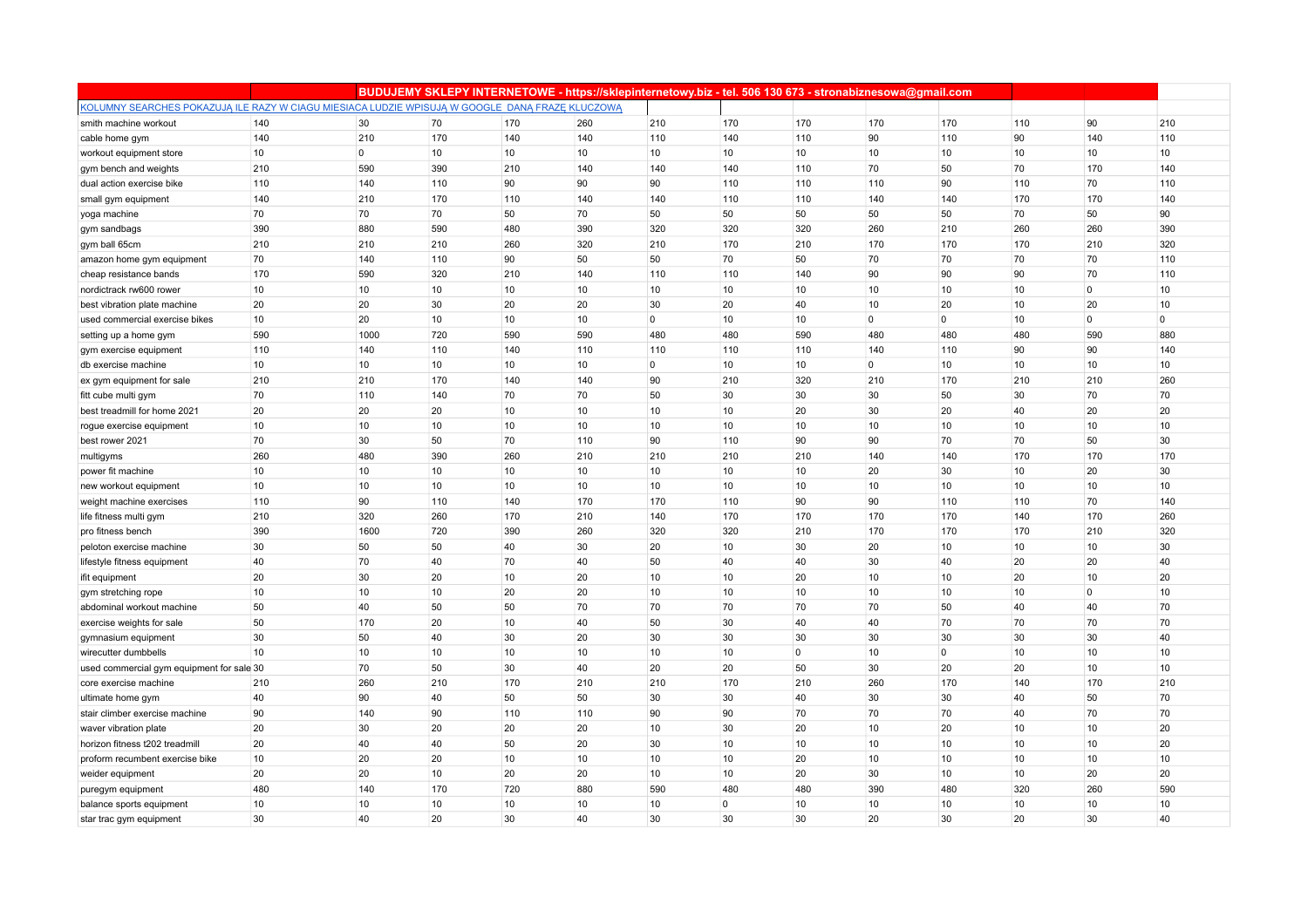|                                                                                                 |     |                |                |                | BUDUJEMY SKLEPY INTERNETOWE - https://sklepinternetowy.biz - tel. 506 130 673 - stronabiznesowa@gmail.com |     |                |                |                |                |                |                |      |
|-------------------------------------------------------------------------------------------------|-----|----------------|----------------|----------------|-----------------------------------------------------------------------------------------------------------|-----|----------------|----------------|----------------|----------------|----------------|----------------|------|
| KOLUMNY SEARCHES POKAZUJĄ ILE RAZY W CIAGU MIESIACA LUDZIE WPISUJĄ W GOOGLE DANĄ FRAZĘ KLUCZOWĄ |     |                |                |                |                                                                                                           |     |                |                |                |                |                |                |      |
| all gym equipment price                                                                         | 10  | $\overline{0}$ | $\overline{0}$ | $\overline{0}$ | $\overline{0}$                                                                                            | 10  | 10             | $\overline{0}$ | 10             | 10             | $\overline{0}$ | 10             | 10   |
| quick kettlebell workout                                                                        | 70  | 110            | 110            | 90             | 90                                                                                                        | 70  | 70             | 50             | 70             | 70             | 50             | 50             | 90   |
| fitness machines for home                                                                       | 170 | 320            | 170            | 170            | 170                                                                                                       | 140 | 170            | 140            | 110            | 90             | 110            | 110            | 170  |
| peloton reversible workout mat                                                                  | 40  | 50             | 50             | 70             | 70                                                                                                        | 30  | 20             | 30             | 20             | 20             | 20             | 20             | 30   |
| pilates exercise equipment                                                                      | 40  | 50             | 40             | 30             | 30                                                                                                        | 30  | 40             | 40             | 30             | 40             | 30             | 30             | 40   |
| pedal resistance band                                                                           | 50  | 110            | 90             | 50             | 50                                                                                                        | 40  | 30             | 30             | 20             | 20             | 40             | 30             | 40   |
| proform exercise equipment                                                                      | 10  | 10             | 10             | 10             | 10                                                                                                        | 10  | 10             | 10             | 10             | 10             | 10             | 10             | 10   |
| life fitness dumbbells                                                                          | 50  | 140            | 90             | 70             | 70                                                                                                        | 50  | 70             | 20             | 40             | 50             | 30             | 40             | 70   |
| best aerobic stepper                                                                            | 50  | 140            | 90             | 50             | 50                                                                                                        | 50  | 40             | 30             | 30             | 50             | 30             | 30             | 50   |
| matrix stationary bike                                                                          | 20  | 20             | 10             | 10             | 30                                                                                                        | 10  | 20             | 20             | 10             | 20             | 20             | 10             | 30   |
| best workouts with dumbbells                                                                    | 720 | 1000           | 880            | 720            | 880                                                                                                       | 720 | 720            | 720            | 590            | 480            | 480            | 590            | 1000 |
| exercise bike deals                                                                             | 110 | 320            | 170            | 70             | 70                                                                                                        | 70  | 70             | 70             | 70             | 50             | 110            | 90             | 90   |
| cubii exercise equipment                                                                        | 10  | 10             | 10             | 10             | 20                                                                                                        | 10  | 10             | 10             | 10             | 10             | 10             | 10             | 10   |
| home gym equipment argos                                                                        | 170 | 260            | 170            | 140            | 170                                                                                                       | 140 | 140            | 140            | 170            | 110            | 140            | 140            | 140  |
| onetwofit treadmill                                                                             | 140 | 260            | 170            | 140            | 110                                                                                                       | 140 | 170            | 170            | 140            | 110            | 140            | 110            | 210  |
| rogue hg 2.0 bumper plates                                                                      | 10  | 20             | 20             | 10             | 10                                                                                                        | 10  | 10             | 10             | 10             | 10             | 20             | 10             | 10   |
| foldable exercise bench                                                                         | 140 | 260            | 210            | 140            | 170                                                                                                       | 90  | 90             | 90             | 70             | 140            | 90             | 140            | 170  |
| proform city I6 folding treadmill                                                               | 30  | $\overline{0}$ | 0              | $\overline{0}$ | $\overline{0}$                                                                                            | 10  | 30             | 50             | 40             | 50             | 90             | 90             | 90   |
| core workout equipment                                                                          | 40  | 70             | 50             | 50             | 50                                                                                                        | 50  | 30             | 20             | 20             | 20             | 30             | 20             | 40   |
| everlast weighted vest                                                                          | 70  | 110            | 110            | 70             | 70                                                                                                        | 50  | 70             | 70             | 90             | 30             | 30             | 40             | 40   |
| opti 50kg home multi gym                                                                        | 210 | 480            | 390            | 260            | 260                                                                                                       | 260 | 170            | 90             | 110            | 110            | 110            | 170            | 210  |
| inspire fitness dumbbells                                                                       | 10  | 10             | 10             | 10             | 10                                                                                                        | 10  | 10             | 0              | $\overline{0}$ | $\overline{0}$ | $\mathbf 0$    | $\overline{0}$ | 10   |
| at home resistance band workout                                                                 | 390 | 880            | 720            | 480            | 390                                                                                                       | 320 | 320            | 260            | 170            | 210            | 170            | 210            | 480  |
| rogue sandbags                                                                                  | 90  | 170            | 170            | 110            | 90                                                                                                        | 50  | 140            | 110            | 70             | 70             | 70             | 70             | 70   |
| ativafit exercise bike                                                                          | 40  | 50             | 40             | 20             | 30                                                                                                        | 40  | 30             | 50             | 30             | 30             | 30             | 40             | 40   |
| arm workout equipment                                                                           | 50  | 50             | 70             | 50             | 50                                                                                                        | 70  | 50             | 70             | 30             | 30             | 40             | 50             | 50   |
| weight stores near me                                                                           | 10  | 10             | 20             | 30             | 10                                                                                                        | 10  | 20             | 20             | 10             | 10             | 10             | 10             | 10   |
| aldi exercise equipment                                                                         | 140 | 480            | 210            | 110            | 50                                                                                                        | 90  | 140            | 90             | 110            | 90             | 50             | 50             | 170  |
| small workout bench                                                                             | 40  | 70             | 50             | 40             | 30                                                                                                        | 40  | 30             | 30             | 30             | 30             | 20             | 30             | 40   |
| best mats for home gym                                                                          | 90  | 210            | 140            | 90             | 70                                                                                                        | 50  | 90             | 70             | 70             | 70             | 90             | 50             | 70   |
| vision treadmill                                                                                | 20  | 20             | 10             | 10             | 10                                                                                                        | 10  | 20             | 20             | 10             | 20             | 10             | 10             | 30   |
| all in one workout bench                                                                        | 30  | 20             | 40             | 40             | 40                                                                                                        | 30  | 20             | 20             | 20             | 30             | 10             | 10             | 10   |
| best compact exercise bike                                                                      | 70  | 110            | 90             | 70             | 70                                                                                                        | 50  | 70             | 70             | 50             | 50             | 70             | 90             | 90   |
| best exercise bike on amazon                                                                    | 20  | 40             | 20             | 20             | 20                                                                                                        | 10  | 10             | 10             | 10             | 10             | 10             | 10             | 20   |
| celsius gs1 home gym                                                                            | 10  | $\overline{0}$ | 0              | $\mathbf 0$    | $\overline{0}$                                                                                            | 10  | $\overline{0}$ | 0              | $\mathbf{0}$   | $\overline{0}$ | $\mathbf{0}$   | $\mathbf 0$    | 0    |
| squat racks for home gym                                                                        | 320 | 590            | 390            | 320            | 260                                                                                                       | 210 | 260            | 260            | 170            | 210            | 170            | 260            | 320  |
| luxury gym equipment                                                                            | 90  | 140            | 140            | 90             | 70                                                                                                        | 90  | 70             | 70             | 90             | 90             | 70             | 70             | 90   |
| booty workout machine                                                                           | 40  | 40             | 50             | 40             | 70                                                                                                        | 50  | 50             | 40             | 30             | 30             | 50             | 20             | 30   |
| exercise bicycle price                                                                          | 10  | 10             | 10             | 10             | 10                                                                                                        | 10  | 10             | 10             | 10             | 10             | 10             | 10             | 10   |
| life fitness cable crossover                                                                    | 70  | 90             | 70             | 50             | 70                                                                                                        | 20  | 50             | 70             | 70             | 70             | 70             | 50             | 70   |
| ifit treadmill workouts                                                                         | 10  | 10             | 10             | 10             | 10                                                                                                        | 10  | 10             | 10             | 10             | 10             | 10             | 10             | 20   |
| reebok weight bench                                                                             | 110 | 210            | 170            | 110            | 110                                                                                                       | 70  | 90             | 90             | 90             | 50             | 50             | 90             | 110  |
| plate loaded gym equipment                                                                      | 70  | 110            | 70             | 50             | 70                                                                                                        | 50  | 50             | 40             | 70             | 70             | 70             | 90             | 90   |
| best suspension trainer                                                                         | 50  | 70             | 90             | 50             | 40                                                                                                        | 40  | 30             | 40             | 30             | 40             | 30             | 40             | 50   |
| weight bench workouts                                                                           | 170 | 260            | 210            | 170            | 170                                                                                                       | 170 | 170            | 210            | 140            | 110            | 110            | 170            | 260  |
| power twister workout                                                                           | 50  | 40             | 50             | 40             | 70                                                                                                        | 50  | 50             | 30             | 50             | 30             | 20             | 40             | 50   |
| fitness super store                                                                             | 140 | 320            | 210            | 170            | 140                                                                                                       | 140 | 140            | 110            | 110            | 110            | 110            | 90             | 170  |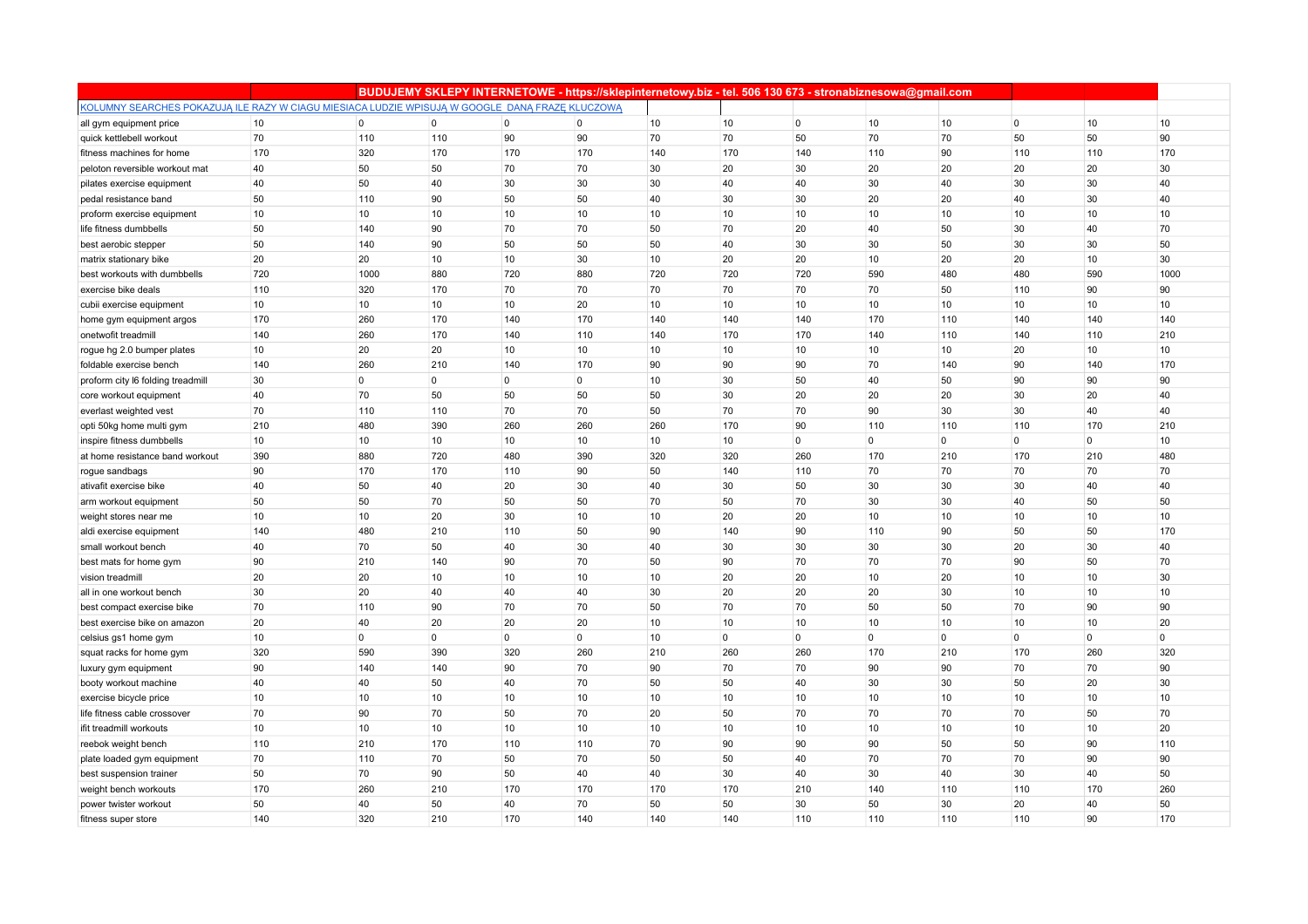|                                                                                                 |      |      |                |                | BUDUJEMY SKLEPY INTERNETOWE - https://sklepinternetowy.biz - tel. 506 130 673 - stronabiznesowa@gmail.com |                |                |                |                |                |              |              |              |
|-------------------------------------------------------------------------------------------------|------|------|----------------|----------------|-----------------------------------------------------------------------------------------------------------|----------------|----------------|----------------|----------------|----------------|--------------|--------------|--------------|
| KOLUMNY SEARCHES POKAZUJĄ ILE RAZY W CIAGU MIESIACA LUDZIE WPISUJĄ W GOOGLE DANĄ FRAZĘ KLUCZOWĄ |      |      |                |                |                                                                                                           |                |                |                |                |                |              |              |              |
| power rider exercise machine                                                                    | 10   | 20   | 30             | 20             | 10                                                                                                        | 10             | 10             | 10             | 10             | 10             | 10           | 10           | 10           |
| step aerobics equipment                                                                         | 20   | 40   | 30             | 20             | 20                                                                                                        | 10             | 20             | 20             | 20             | 30             | 10           | 20           | 20           |
| sit up exercise equipment                                                                       | 110  | 170  | 140            | 110            | 110                                                                                                       | 110            | 110            | 110            | 90             | 70             | 50           | 70           | 210          |
| technogym weights                                                                               | 170  | 260  | 210            | 170            | 210                                                                                                       | 170            | 170            | 170            | 140            | 170            | 170          | 140          | 210          |
| argos gym ball                                                                                  | 480  | 720  | 590            | 480            | 590                                                                                                       | 480            | 590            | 480            | 480            | 480            | 390          | 390          | 480          |
| adjustable exercise bench                                                                       | 50   | 90   | 50             | 50             | 50                                                                                                        | 40             | 40             | 50             | 50             | 30             | 50           | 20           | 50           |
| york fitness multi gym                                                                          | 320  | 480  | 390            | 390            | 320                                                                                                       | 260            | 320            | 320            | 320            | 210            | 260          | 260          | 390          |
| best folding exercise bike 2020                                                                 | 30   | 170  | 90             | 20             | 10                                                                                                        | 20             | 10             | 20             | 30             | 10             | 10           | 10           | 10           |
| workout equipment for women                                                                     | 90   | 210  | 170            | 140            | 70                                                                                                        | 70             | 90             | 50             | 30             | 70             | 50           | 90           | 110          |
| a1 smart foldable treadmil                                                                      | 20   | 210  | 10             | 10             | 10                                                                                                        | $\overline{0}$ | $\overline{0}$ | $\mathbf 0$    | 10             | $\overline{0}$ | 10           | $\mathbf{0}$ | 10           |
| best workout machine for weight loss                                                            | 20   | 20   | 20             | 30             | 30                                                                                                        | 20             | 20             | 20             | 30             | 20             | 20           | 20           | 20           |
| foam exercise roller                                                                            | 3600 | 5400 | 4400           | 4400           | 3600                                                                                                      | 2900           | 2900           | 2900           | 2900           | 2900           | 2400         | 2400         | 3600         |
| life fitness 9500hr elliptical                                                                  | 20   | 30   | 10             | 20             | 30                                                                                                        | 10             | 10             | 10             | 20             | 10             | 10           | 10           | 20           |
| gym apparatus                                                                                   | 170  | 170  | 170            | 140            | 140                                                                                                       | 140            | 110            | 140            | 140            | 170            | 170          | 110          | 210          |
| technogym home gym                                                                              | 50   | 70   | 40             | 70             | 50                                                                                                        | 40             | 70             | 70             | 50             | 50             | 50           | 50           | 50           |
| pro gym equipment                                                                               | 50   | 110  | 70             | 50             | 40                                                                                                        | 50             | 50             | 50             | 30             | 40             | 40           | 40           | 70           |
| weider pro home gym                                                                             | 10   | 10   | 10             | 10             | 10                                                                                                        | 10             | 10             | 10             | 10             | $\overline{0}$ | 10           | 10           | 10           |
| hyper extension machine                                                                         | 70   | 20   | 40             | 90             | 90                                                                                                        | 70             | 70             | 50             | 70             | 90             | 90           | 50           | 110          |
| gym closing sale                                                                                | 10   | 30   | 10             | 10             | 10                                                                                                        | 10             | 10             | 10             | 10             | 10             | 10           | 10           | 10           |
| air exercise bike                                                                               | 320  | 590  | 390            | 320            | 390                                                                                                       | 320            | 320            | 320            | 260            | 260            | 260          | 260          | 320          |
| garage workout equipment                                                                        | 10   | 10   | 10             | 10             | 10                                                                                                        | 10             | 10             | 10             | 10             | 10             | 10           | 10           | 10           |
| gym cross trainer                                                                               | 260  | 320  | 320            | 320            | 390                                                                                                       | 260            | 320            | 260            | 260            | 260            | 260          | 210          | 320          |
| cross trainer exercise                                                                          | 320  | 590  | 480            | 390            | 390                                                                                                       | 320            | 320            | 320            | 260            | 260            | 210          | 210          | 390          |
| argos workout bench                                                                             | 390  | 880  | 720            | 390            | 390                                                                                                       | 390            | 390            | 320            | 260            | 210            | 210          | 390          | 390          |
| ifit compatible treadmills                                                                      | 50   | 110  | 40             | 50             | 40                                                                                                        | 50             | 40             | 30             | 40             | 50             | 30           | 30           | 50           |
| full workout machine                                                                            | 20   | 20   | 20             | 20             | 20                                                                                                        | 10             | 20             | 30             | 10             | 10             | 10           | 10           | 20           |
| exercise bike klarna                                                                            | 260  | 720  | 590            | 390            | 260                                                                                                       | 260            | 170            | 170            | 110            | 90             | 70           | 110          | 170          |
| pro fitness cable crossover                                                                     | 480  | 1300 | 720            | 590            | 480                                                                                                       | 480            | 390            | 390            | 390            | 320            | 260          | 260          | 390          |
| my home gym                                                                                     | 20   | 30   | 20             | 30             | 20                                                                                                        | 20             | 20             | 20             | 20             | 10             | 30           | 30           | 10           |
| gym mats amazon                                                                                 | 260  | 480  | 390            | 320            | 260                                                                                                       | 260            | 260            | 210            | 210            | 210            | 210          | 210          | 260          |
| essential gym equipment                                                                         | 90   | 140  | 110            | 90             | 90                                                                                                        | 70             | 70             | 90             | 70             | 50             | 90           | 70           | 90           |
| thigh exercise equipment                                                                        | 90   | 90   | 90             | 90             | 90                                                                                                        | 110            | 90             | 110            | 70             | 70             | 50           | 50           | 50           |
| rubber gym equipment                                                                            | 10   | 10   | 10             | $\overline{0}$ | 10                                                                                                        | 10             | $\mathbf 0$    | $\mathbf 0$    | 10             | 10             | 10           | 10           | 10           |
| multi gym amazon                                                                                | 390  | 880  | 720            | 480            | 480                                                                                                       | 320            | 320            | 320            | 210            | 390            | 260          | 260          | 320          |
| core workout machines                                                                           | 110  | 90   | 70             | 110            | 170                                                                                                       | 140            | 170            | 110            | 110            | 110            | 90           | 70           | 170          |
| fitness gear pro power tower                                                                    | 10   | 10   | 10             | $\overline{0}$ | $\overline{0}$                                                                                            | 10             | 10             | $\mathbf 0$    | $\overline{0}$ | 10             | $\mathbf{0}$ | 10           | $\mathbf{0}$ |
| keiser equipment                                                                                | $10$ | 10   | 20             | 10             | 10                                                                                                        | 10             | 10             | 10             | 10             | 10             | 10           | 10           | 10           |
| top 10 exercise bikes                                                                           | 90   | 210  | 140            | 90             | 90                                                                                                        | 90             | 90             | 90             | 70             | 70             | 90           | 50           | 110          |
| static exercise bike                                                                            | 320  | 590  | 390            | 320            | 320                                                                                                       | 260            | 320            | 320            | 260            | 260            | 320          | 210          | 320          |
| multifunction home gym                                                                          | 40   | 90   | 50             | 40             | 30                                                                                                        | 30             | 20             | 40             | 30             | 30             | 40           | 20           | 40           |
| fitness equipment companies                                                                     | 20   | 30   | 30             | 20             | 30                                                                                                        | 10             | 20             | 10             | 10             | 20             | 30           | 10           | 40           |
| workout mat price                                                                               | 10   | 10   | 10             | 10             | 10                                                                                                        | 10             | 10             | 10             | 10             | 10             | 10           | $\mathbf{0}$ | 10           |
| in home workout equipment                                                                       | 10   | 10   | $\overline{0}$ | $\overline{0}$ | 10                                                                                                        | 10             | 10             | $\overline{0}$ | $\overline{0}$ | 10             | 10           | $\mathbf{0}$ | 10           |
| best portable gym                                                                               | 20   | 30   | 20             | 10             | 20                                                                                                        | 20             | 20             | 20             | 30             | 30             | 10           | 20           | 10           |
| bicycle gym equipment                                                                           | 20   | 30   | 30             | 40             | 30                                                                                                        | 20             | 10             | 10             | 10             | 10             | 10           | 10           | 10           |
| gym dumbbells for sale                                                                          | 40   | 110  | 70             | 90             | 20                                                                                                        | 10             | 10             | 20             | 20             | 50             | 10           | 30           | 20           |
| best machines to use at the gym                                                                 | 110  | 10   | 10             | 110            | 170                                                                                                       | 140            | 140            | 140            | 110            | 110            | 50           | 50           | 140          |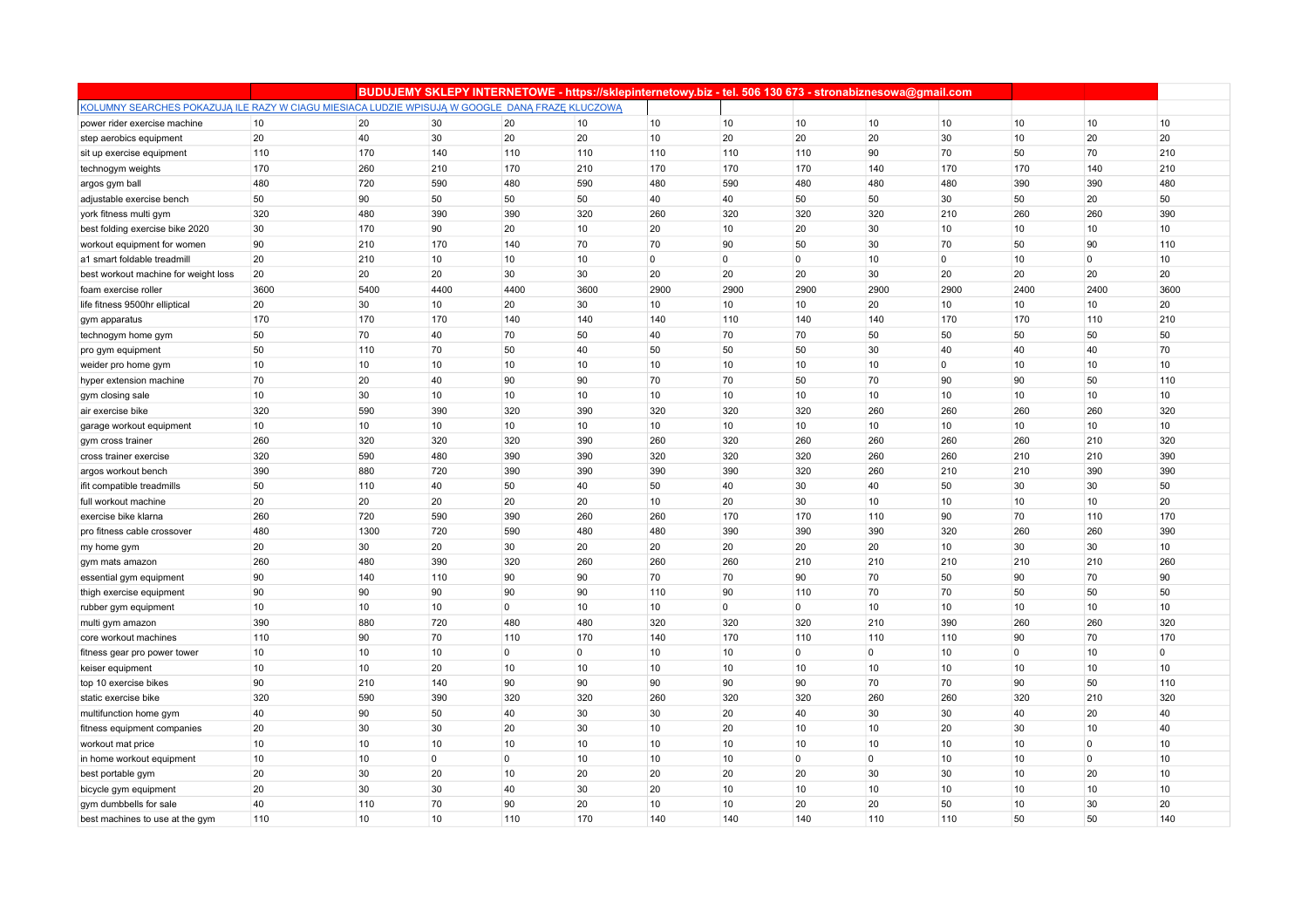|                                                                                                 |                  |      |                |                 | BUDUJEMY SKLEPY INTERNETOWE - https://sklepinternetowy.biz - tel. 506 130 673 - stronabiznesowa@gmail.com |             |                |                  |                |                |              |                |                |
|-------------------------------------------------------------------------------------------------|------------------|------|----------------|-----------------|-----------------------------------------------------------------------------------------------------------|-------------|----------------|------------------|----------------|----------------|--------------|----------------|----------------|
| KOLUMNY SEARCHES POKAZUJĄ ILE RAZY W CIAGU MIESIACA LUDZIE WPISUJĄ W GOOGLE DANĄ FRAZĘ KLUCZOWĄ |                  |      |                |                 |                                                                                                           |             |                |                  |                |                |              |                |                |
| compact workout bench                                                                           | 40               | 50   | 30             | 50              | 70                                                                                                        | 20          | 40             | 20               | 30             | 20             | 30           | 40             | 70             |
| small workout equipment                                                                         | 50               | 70   | 50             | 70              | 50                                                                                                        | 30          | 30             | 40               | 40             | 50             | 50           | 70             | 70             |
| used rogue equipment                                                                            | 10               | 10   | 10             | 10              | 10                                                                                                        | 10          | 10             | 10               | 10             | 10             | 10           | 10             | $\overline{0}$ |
| home fitness equipment near me                                                                  | 10               | 10   | 0              | 10              | 10                                                                                                        | 10          | 20             | 10               | $\overline{0}$ | 10             | 10           | 20             | 20             |
| vertical climber workout                                                                        | 50               | 70   | 70             | 70              | 50                                                                                                        | 70          | 70             | 40               | 30             | 20             | 30           | 30             | 70             |
| extreme fitness equipment                                                                       | 50               | 70   | 40             | 50              | 50                                                                                                        | 40          | 40             | 40               | 20             | 40             | 70           | 70             | 90             |
| home gym pull up bar                                                                            | 90               | 140  | 90             | 70              | 90                                                                                                        | 70          | 70             | 90               | 70             | 70             | 50           | 70             | 90             |
| iron grip strength home gym                                                                     | 10               | 10   | 10             | 10              | 10                                                                                                        | $\mathbf 0$ | 10             | 10               | 10             | $\overline{0}$ | $\mathbf{0}$ | 10             | 0              |
| flexnest dumbbell                                                                               | 10               | 10   | 0              | 10              | 10                                                                                                        | 20          | $\overline{0}$ | 0                | 10             | 20             | 10           | 10             | 10             |
| les mills body pump weights                                                                     | 70               | 210  | 140            | 70              | 70                                                                                                        | 70          | 90             | 70               | 30             | 40             | 40           | 40             | 70             |
| exercise equipment for buttocks and thigh 40                                                    |                  | 70   | 20             | 70              | 50                                                                                                        | 50          | 40             | 40               | 40             | 30             | 30           | 20             | 50             |
| pulley cable machine                                                                            | 880              | 1900 | 1300           | 1000            | 1000                                                                                                      | 720         | 720            | 880              | 720            | 880            | 880          | 720            | 1000           |
| nike exercise mat                                                                               | 140              | 320  | 260            | 140             | 90                                                                                                        | 90          | 110            | 70               | 70             | 70             | 90           | 90             | 110            |
| weight sets for home gym                                                                        | 210              | 480  | 320            | 210             | 210                                                                                                       | 170         | 170            | 210              | 140            | 170            | 170          | 210            | 210            |
| nautilus weight bench                                                                           | 20               | 10   | 30             | 30              | 50                                                                                                        | 10          | 10             | 20               | 20             | 20             | 10           | 10             | 30             |
| multi gym machine for home                                                                      | 210              | 260  | 170            | 110             | 140                                                                                                       | 260         | 210            | 170              | 260            | 110            | 110          | 260            | 210            |
| gym supplies near me                                                                            | 50               | 50   | 20             | 40              | 90                                                                                                        | 40          | 50             | 70               | 50             | 50             | 30           | 90             | 50             |
| twist and shape exercise machine                                                                | 320              | 590  | 480            | 390             | 390                                                                                                       | 260         | 260            | 260              | 210            | 110            | 260          | 210            | 590            |
| basic exercise bike                                                                             | 140              | 320  | 170            | 140             | 170                                                                                                       | 140         | 90             | 140              | 90             | 90             | 110          | 110            | 140            |
| marcy multifunction home gym                                                                    | 20               | 30   | 20             | 30              | 20                                                                                                        | 10          | 10             | 20               | 10             | 10             | $\mathbf{0}$ | 10             | 20             |
| resistance band shop near me                                                                    | 10               | 10   | 10             | 10              | 10                                                                                                        | 10          | 10             | 10               | 10             | 10             | 20           | 10             | 10             |
| chest exercise equipment                                                                        | 90               | 110  | 110            | 50              | 90                                                                                                        | 70          | 140            | 70               | 70             | 70             | 70           | 50             | 90             |
| icon treadmill                                                                                  | 50               | 70   | 70             | 70              | 90                                                                                                        | 70          | 40             | 40               | 40             | 50             | 50           | 50             | 70             |
| padded exercise mat                                                                             | 110              | 210  | 170            | 170             | 110                                                                                                       | 110         | 110            | 110              | 110            | 90             | 90           | 70             | 110            |
| treadmill equipment                                                                             | 20               | 20   | 40             | 30              | 20                                                                                                        | 10          | 10             | 20               | 10             | 10             | 20           | 20             | 20             |
| marcy upright exercise bike                                                                     | 30               | 70   | 70             | 50              | 40                                                                                                        | 30          | 10             | 20               | 10             | 20             | 20           | 10             | 20             |
| pulley weight machine                                                                           | 110              | 170  | 110            | 110             | 110                                                                                                       | 90          | 110            | 140              | 90             | 140            | 70           | 70             | 140            |
| balance trainer ball                                                                            | 90               | 140  | 110            | 90              | 90                                                                                                        | 110         | 90             | 70               | 90             | 90             | 70           | 50             | 70             |
| gym weight lifting belt                                                                         | 40               | 10   | 20             | 40              | 50                                                                                                        | 40          | 20             | 40               | 40             | 50             | 40           | 70             | 50             |
| genki treadmill                                                                                 | 10               | 10   | $\overline{0}$ | $\overline{0}$  | $\overline{0}$                                                                                            | 10          | $\overline{0}$ | $\mathbf{0}$     | $\overline{0}$ | 10             | 10           | $\overline{0}$ | $\overline{0}$ |
| adjustable flat bench                                                                           | 20               | 40   | 30             | 50              | 10                                                                                                        | 20          | 10             | 20               | 10             | 10             | 10           | 10             | 30             |
| hammer kettlebell                                                                               | 20               | 10   | 10             | 10              | 10                                                                                                        | 20          | 30             | 20               | 30             | 10             | 10           | 10             | 20             |
| jtx fitness treadmill                                                                           | 260              | 480  | 390            | 320             | 260                                                                                                       | 170         | 260            | 210              | 210            | 170            | 170          | 170            | 320            |
| ab workout with ball                                                                            | 170              | 110  | 90             | 260             | 260                                                                                                       | 210         | 210            | 210              | 140            | 170            | 140          | 110            | 210            |
| crossfit rowing machine                                                                         | 40               | 50   | 50             | 40              | 40                                                                                                        | 40          | 30             | 30               | 30             | 40             | 30           | 30             | 40             |
| cheap gym bench                                                                                 | 170              | 480  | 320            | 210             | 140                                                                                                       | 110         | 90             | 90               | 90             | 70             | 70           | 90             | 170            |
| yukon vertical leg press                                                                        | 10               | 20   | 20             | 30              | 10                                                                                                        | 10          | 30             | 10               | 10             | 10             | 10           | 10             | 10             |
| mini exercise cycle                                                                             | 50               | 70   | 90             | 70              | 50                                                                                                        | 50          | 40             | 50               | 30             | 30             | 40           | 30             | 30             |
| gyms with peloton bikes                                                                         | 30               | 10   | 20             | 30              | 40                                                                                                        | 20          | 30             | 20               | 40             | 20             | 20           | 30             | 40             |
| pulley for home gym                                                                             | 90               | 170  | 140            | 70              | 70                                                                                                        | 50          | 50             | 90               | 70             | 70             | 70           | 70             | 90             |
| resistance bar workout                                                                          | 70               | 140  | 140            | 70              | 70                                                                                                        | 30          | 50             | 90               | 70             | 30             | 70           | 70             | 90             |
| hammer strength bumper plates                                                                   | 30               | 50   | 40             | 70              | 30                                                                                                        | 20          | 20             | 30               | 20             | 10             | 30           | 20             | 20             |
| rogue workout bench                                                                             | 10               | 10   | 10             | 10              | 10                                                                                                        | 10          | 10             | 0                | 10             | 10             | 10           | $\mathbf 0$    | 10             |
| selectorized machines                                                                           | 10               | 10   | 10             | 10              | 10                                                                                                        | 10          | 20             | 10               | 10             | 10             | 10           | 10             | 10             |
| marcy exercise equipment                                                                        | 10               | 10   | 10             | 10              | 10                                                                                                        | 10          | 10             | 10               | 10             | 10             | 10           | 10             | 10             |
| sit down elliptical machine                                                                     | 10               | 10   | 10             | 10              | 10                                                                                                        | 10          | 10             | 10               | 10             | 10             | 10           | 10             | 20             |
| buy workout equipment                                                                           | 10 <sup>10</sup> | 30   | 20             | 10 <sup>1</sup> | 10                                                                                                        | 10          | 10             | 10 <sup>10</sup> | 10             | 10             | 10           | 10             | 10             |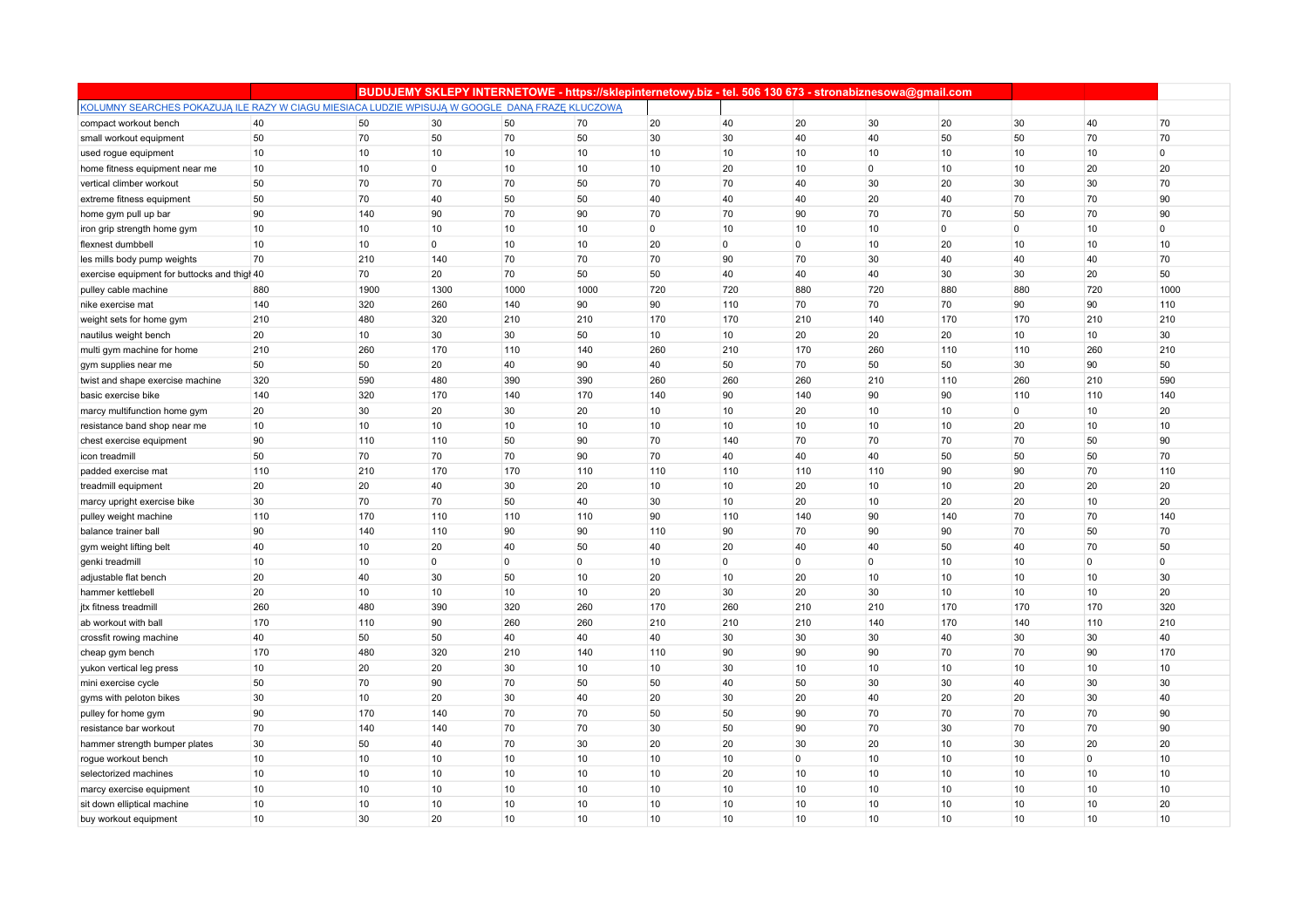|                                                                                                 |     |                | BUDUJEMY SKLEPY INTERNETOWE - https://sklepinternetowy.biz - tel. 506 130 673 - stronabiznesowa@gmail.com |                 |                |             |                |                  |                |                |              |                |             |
|-------------------------------------------------------------------------------------------------|-----|----------------|-----------------------------------------------------------------------------------------------------------|-----------------|----------------|-------------|----------------|------------------|----------------|----------------|--------------|----------------|-------------|
| KOLUMNY SEARCHES POKAZUJĄ ILE RAZY W CIAGU MIESIACA LUDZIE WPISUJĄ W GOOGLE DANĄ FRAZĘ KLUCZOWĄ |     |                |                                                                                                           |                 |                |             |                |                  |                |                |              |                |             |
| door gym pull up bar                                                                            | 90  | 140            | 140                                                                                                       | 90              | 140            | 110         | 70             | 90               | 70             | 50             | 70           | 70             | 50          |
| fun exercise equipment                                                                          | 50  | 90             | 70                                                                                                        | 70              | 50             | 50          | 70             | 30               | 50             | 30             | 40           | 50             | 30          |
| body rider exercise bike                                                                        | 10  | 10             | 10                                                                                                        | 10              | 10             | 10          | 10             | 10               | $\mathbf 0$    | $\overline{0}$ | $\mathbf{0}$ | $\mathbf 0$    | 10          |
| gym weights online                                                                              | 30  | 110            | 70                                                                                                        | 50              | 30             | 10          | 10             | 10               | 10             | 30             | 10           | 10             | 10          |
| horizon elliptical machine                                                                      | 10  | 10             | 0                                                                                                         | 10              | 10             | 10          | 10             | 0                | 10             | $\overline{0}$ | 10           | $\mathbf 0$    | 10          |
| schwinn indoor cycling exercise bike                                                            | 30  | $\circ$        | $\overline{0}$                                                                                            | 10              | 210            | 10          | $\mathbf 0$    | 10               | $\overline{0}$ | $\overline{0}$ | $\mathbf{0}$ | $\Omega$       | 110         |
| life fitness x1 elliptical                                                                      | 40  | 30             | 40                                                                                                        | 40              | 30             | 30          | 20             | 50               | 30             | 40             | 40           | 30             | 70          |
| best workout equipment for weight loss                                                          | 20  | 30             | 30                                                                                                        | 30              | 10             | 20          | 10             | 10               | 10             | 10             | 10           | 10             | 20          |
| york aspire treadmill                                                                           | 260 | 390            | 390                                                                                                       | 260             | 320            | 260         | 210            | 170              | 320            | 260            | 170          | 170            | 210         |
| glute exercise machine                                                                          | 170 | 90             | 110                                                                                                       | 170             | 260            | 140         | 170            | 170              | 170            | 140            | 140          | 90             | 260         |
| best inexpensive exercise bike                                                                  | 10  | 10             | 10                                                                                                        | 10              | 10             | 10          | 10             | 10               | 10             | 10             | 10           | 10             | 10          |
| used home gym equipment for sale near 10                                                        |     | 10             | $\mathbf 0$                                                                                               | 10              | 10             | 10          | 10             | 10               | $\mathbf{0}$   | 10             | 10           | 10             | $\mathbf 0$ |
| pro fitness dumbbells                                                                           | 390 | 1000           | 720                                                                                                       | 480             | 390            | 320         | 320            | 260              | 210            | 320            | 260          | 320            | 480         |
| sitting exercise equipment for seniors                                                          | 70  | 90             | 110                                                                                                       | 140             | 50             | 70          | 50             | 40               | 90             | 70             | 70           | 90             | 70          |
| murang gym equipment                                                                            | 10  | 10             | $\overline{0}$                                                                                            | 10              | 10             | $\mathbf 0$ | $\overline{0}$ | 0                | $\mathbf 0$    | $\overline{0}$ | $\mathbf{0}$ | 10             | $\mathbf 0$ |
| outdoor workout mat                                                                             | 50  | 140            | 140                                                                                                       | 70              | 50             | 40          | 70             | 40               | 20             | 20             | 20           | 40             | 50          |
| decathlon gym bench                                                                             | 40  | 70             | 70                                                                                                        | 70              | 50             | 30          | 20             | 30               | 30             | 40             | 20           | 20             | 30          |
| gym equipment for weight loss                                                                   | 110 | 50             | 50                                                                                                        | 170             | 170            | 170         | 140            | 140              | 140            | 70             | 70           | 40             | 140         |
| all gym machines                                                                                | 40  | 20             | 10                                                                                                        | 30              | 40             | 50          | 40             | 30               | 40             | 40             | 50           | 40             | 30          |
| nordictrack commercial s22i studio cycle 10                                                     |     | 10             | 10                                                                                                        | 10              | $\overline{0}$ | $\mathbf 0$ | $\overline{0}$ | 10               | 10             | $\overline{0}$ | 10           | $\overline{0}$ | 10          |
| multi gym with leg press                                                                        | 390 | 590            | 590                                                                                                       | 480             | 390            | 390         | 260            | 390              | 320            | 390            | 320          | 260            | 390         |
| vibration plate exercises for beginners                                                         | 140 | 320            | 210                                                                                                       | 140             | 140            | 70          | 110            | 110              | 110            | 90             | 50           | 40             | 140         |
| asda exercise bike                                                                              | 320 | 1300           | 720                                                                                                       | 320             | 260            | 170         | 170            | 140              | 90             | 110            | 90           | 70             | 140         |
| gliding discs workout                                                                           | 40  | 110            | 70                                                                                                        | 50              | 70             | 30          | 20             | 20               | 10             | 30             | 10           | 10             | 40          |
| life fitness equipment prices                                                                   | 10  | 10             | 10                                                                                                        | 10              | 10             | 10          | 10             | 10               | 10             | 10             | $\mathbf{0}$ | 10             | 10          |
| best home gym 2021                                                                              | 20  | 20             | 30                                                                                                        | 20              | 10             | 10          | 10             | 10               | 10             | 10             | 10           | 40             | 10          |
| free weight equipment                                                                           | 30  | 50             | 70                                                                                                        | 20              | 40             | 30          | 20             | 30               | 30             | 30             | 20           | 30             | 30          |
| marcy diamond elite home gym                                                                    | 10  | 10             | 10                                                                                                        | 10              | 10             | 10          | 10             | 10               | 10             | 10             | 10           | $\overline{0}$ | 10          |
| outdoor exercise equipment in public parl 10                                                    |     | 30             | 20                                                                                                        | 20              | 10             | 10          | 10             | 10               | 10             | 10             | 10           | 10             | 10          |
| butt workout equipment                                                                          | 20  | 20             | 10                                                                                                        | 20              | 10             | 20          | 20             | 20               | 20             | 10             | 10           | 10             | 20          |
| compact cardio equipment                                                                        | 30  | 50             | 50                                                                                                        | 30              | 20             | 20          | 40             | 30               | 20             | 20             | 30           | 20             | 40          |
| york aspire cross trainer                                                                       | 320 | 590            | 390                                                                                                       | 390             | 320            | 260         | 170            | 210              | 260            | 210            | 260          | 210            | 320         |
| fitness home gym                                                                                | 40  | 70             | 90                                                                                                        | 30              | 30             | 30          | 30             | 30               | 20             | 30             | 30           | 50             | 50          |
| bodyfit treadmill                                                                               | 320 | 590            | 590                                                                                                       | 480             | 320            | 320         | 320            | 320              | 210            | 210            | 260          | 210            | 320         |
| step gym equipment                                                                              | 210 | 320            | 320                                                                                                       | 260             | 260            | 170         | 210            | 210              | 170            | 110            | 110          | 110            | 260         |
| ski trainer machine                                                                             | 140 | 260            | 140                                                                                                       | 90              | 70             | 50          | 50             | 110              | 140            | 110            | 170          | 210            | 390         |
| exercise cycle for home gym                                                                     | 10  | $\overline{0}$ | 0                                                                                                         | 10              | 10             | $\mathbf 0$ | $\overline{0}$ | 10               | $\mathbf{0}$   | $\overline{0}$ | $\mathbf{0}$ | $\mathbf 0$    | 10          |
| lifecycle recumbent bike                                                                        | 10  | 10             | 10                                                                                                        | 10              | 10             | 10          | 10             | 10               | 10             | 10             | 10           | 10             | 10          |
| nautilus weight machine                                                                         | 30  | 50             | 30                                                                                                        | 10              | 30             | 30          | 20             | 20               | 20             | 20             | 30           | 40             | 40          |
| weighted exercise bar                                                                           | 480 | 480            | 390                                                                                                       | 480             | 590            | 480         | 480            | 480              | 390            | 390            | 320          | 260            | 590         |
| gym exercise bike                                                                               | 260 | 480            | 390                                                                                                       | 260             | 260            | 210         | 260            | 210              | 210            | 170            | 170          | 170            | 260         |
| back workout equipment                                                                          | 20  | 20             | 20                                                                                                        | 30              | 10             | 20          | 10             | 20               | 20             | 20             | 10           | 10             | 20          |
| everlast spin bike                                                                              | 10  | 20             | 10                                                                                                        | 10              | 10             | 10          | 10             | 10               | 10             | $\overline{0}$ | 10           | 10             | 10          |
| resistance band lower body workout                                                              | 170 | 480            | 320                                                                                                       | 170             | 140            | 140         | 110            | 110              | 70             | 70             | 90           | 70             | 110         |
| workout items                                                                                   | 30  | 30             | 40                                                                                                        | 10              | 10             | 20          | 30             | 20               | 20             | 40             | 30           | 10             | 30          |
| multi gym for sale near me                                                                      | 210 | 590            | 320                                                                                                       | 210             | 210            | 170         | 170            | 170              | 70             | 70             | 50           | 210            | 70          |
| top home gym equipment                                                                          | 10  | 20             | 20                                                                                                        | 10 <sup>1</sup> | 10             | 10          | 10             | 10 <sup>10</sup> | 10             | 10             | 20           | 10             | 10          |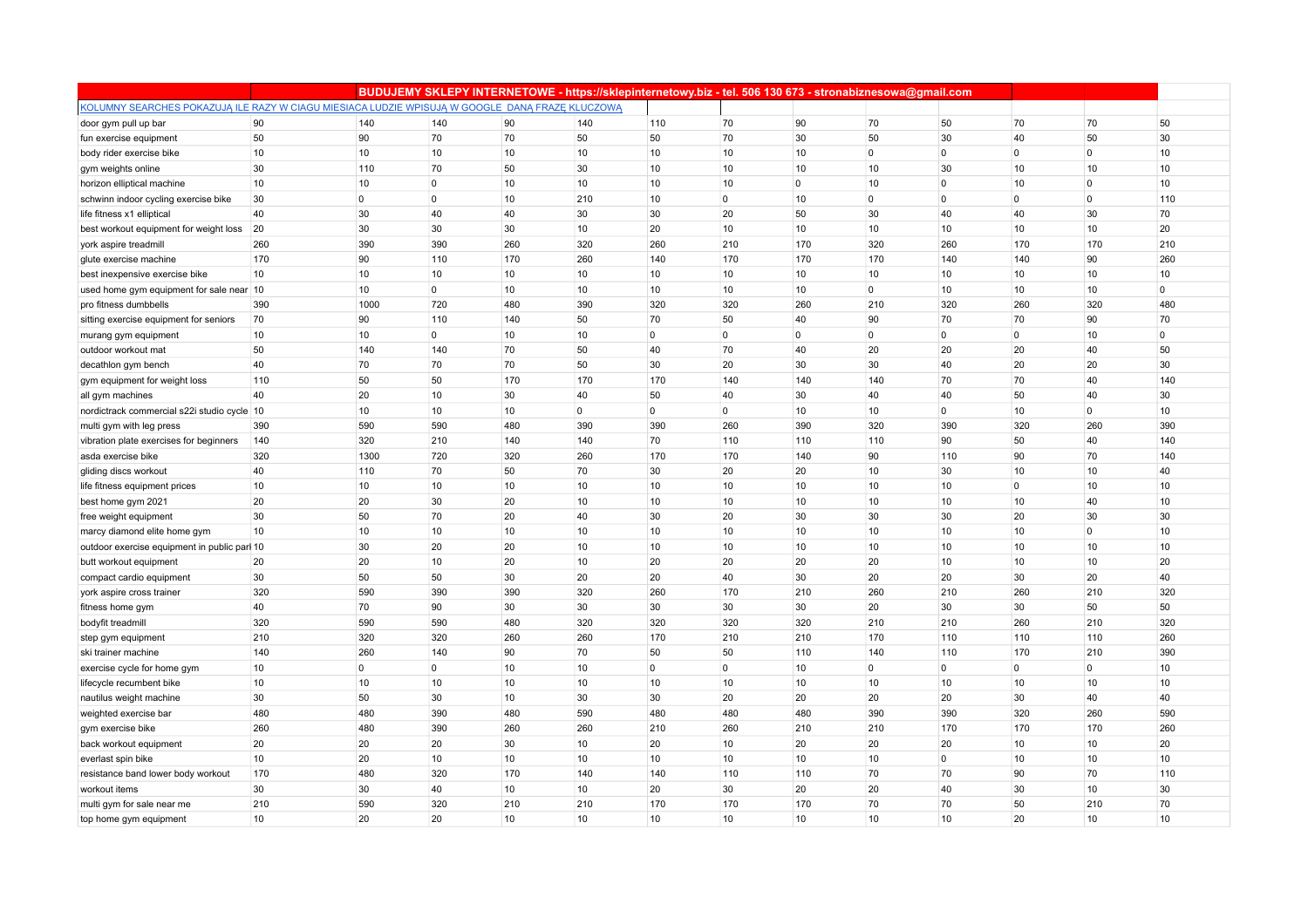|                                                                                                 |      |      | BUDUJEMY SKLEPY INTERNETOWE - https://sklepinternetowy.biz - tel. 506 130 673 - stronabiznesowa@gmail.com |                |                |             |                |     |                |                |              |             |     |
|-------------------------------------------------------------------------------------------------|------|------|-----------------------------------------------------------------------------------------------------------|----------------|----------------|-------------|----------------|-----|----------------|----------------|--------------|-------------|-----|
| KOLUMNY SEARCHES POKAZUJĄ ILE RAZY W CIAGU MIESIACA LUDZIE WPISUJĄ W GOOGLE DANĄ FRAZE KLUCZOWĄ |      |      |                                                                                                           |                |                |             |                |     |                |                |              |             |     |
| adidas resistance band                                                                          | 90   | 170  | 90                                                                                                        | 90             | 70             | 90          | 90             | 40  | 50             | 50             | 50           | 90          | 140 |
| arc trainers                                                                                    | 480  | 590  | 590                                                                                                       | 480            | 590            | 480         | 480            | 480 | 590            | 480            | 590          | 320         | 480 |
| infiniti treadmill                                                                              | 20   | 40   | 30                                                                                                        | 10             | 10             | 20          | 10             | 10  | 40             | 10             | 10           | 10          | 20  |
| weight training machines                                                                        | 90   | 110  | 110                                                                                                       | 70             | 70             | 90          | 110            | 70  | 90             | 70             | 90           | 70          | 90  |
| nordictrack t7 0 folding treadmill                                                              | 170  | 210  | 210                                                                                                       | 110            | 210            | 140         | 210            | 260 | 140            | 170            | 110          | 140         | 140 |
| northern lights weights                                                                         | 10   | 10   | 10                                                                                                        | 10             | 10             | 10          | 10             | 10  | 10             | 10             | 10           | 10          | 10  |
| technogym machines                                                                              | 140  | 50   | 30                                                                                                        | 140            | 140            | 170         | 140            | 170 | 170            | 140            | 140          | 140         | 390 |
| portable exercise bike for elderly                                                              | 20   | 50   | 20                                                                                                        | 20             | 30             | 20          | 10             | 20  | 20             | 20             | 20           | 10          | 10  |
| inner thigh exercise machine                                                                    | 110  | 140  | 90                                                                                                        | 110            | 140            | 140         | 140            | 90  | 90             | 70             | 40           | 50          | 140 |
| best boxing equipment for home                                                                  | 90   | 110  | 90                                                                                                        | 70             | 90             | 90          | 70             | 90  | 50             | 90             | 70           | 110         | 70  |
| power plate pro                                                                                 | 50   | 70   | 50                                                                                                        | 50             | 40             | 50          | 50             | 70  | 50             | 40             | 30           | 20          | 50  |
| hip machine gym                                                                                 | 110  | 10   | 10                                                                                                        | 110            | 170            | 140         | 170            | 110 | 110            | 140            | 110          | 90          | 210 |
| lifepro rhythm vibration plate workout ma 70                                                    |      | 10   | 30                                                                                                        | 40             | 50             | 40          | 40             | 90  | 90             | 70             | 140          | 170         | 170 |
| buy gym bench                                                                                   | 40   | 90   | 90                                                                                                        | 40             | 30             | 30          | 30             | 30  | 20             | 10             | 30           | 30          | 20  |
| best smith machine home gym                                                                     | 20   | 10   | 20                                                                                                        | 10             | 20             | 30          | 20             | 10  | 20             | 10             | 10           | 10          | 20  |
| jump rope beginner workout                                                                      | 260  | 590  | 590                                                                                                       | 390            | 260            | 260         | 320            | 210 | 140            | 90             | 70           | 90          | 210 |
| cybex exercise equipment                                                                        | 10   | 10   | 10                                                                                                        | 10             | 20             | 10          | 10             | 10  | 10             | 10             | 10           | 10          | 10  |
| affordable home gym equipment                                                                   | 20   | 50   | 30                                                                                                        | 20             | 10             | 10          | 10             | 10  | 10             | 20             | 10           | 20          | 10  |
| gym equipment for belly fat                                                                     | 70   | 30   | 20                                                                                                        | 90             | 110            | 90          | 70             | 70  | 70             | 70             | 50           | 30          | 110 |
| northern lights gym equipment                                                                   | 10   | 10   | 10                                                                                                        | 10             | 10             | 10          | 10             | 10  | 10             | $\overline{0}$ | $\mathbf{0}$ | $\mathbf 0$ | 0   |
| msf gym equipment                                                                               | 10   | 10   | 10                                                                                                        | $\overline{0}$ | $\overline{0}$ | $\mathbf 0$ | $\overline{0}$ | 0   | $\overline{0}$ | $\overline{0}$ | $\mathbf{0}$ | 10          | 0   |
| ab vibration machine                                                                            | 70   | 210  | 140                                                                                                       | 50             | 50             | 40          | 70             | 50  | 50             | 40             | 50           | 70          | 50  |
| spin bike workouts for beginners                                                                | 140  | 210  | 140                                                                                                       | 110            | 140            | 140         | 90             | 140 | 110            | 90             | 110          | 110         | 260 |
| used weight equipment                                                                           | 10   | 10   | 10                                                                                                        | 10             | 10             | 10          | 10             | 10  | 10             | 10             | 10           | 10          | 10  |
| workout weight vest                                                                             | 1000 | 1600 | 1600                                                                                                      | 1000           | 880            | 880         | 880            | 880 | 720            | 880            | 880          | 880         | 880 |
| suspension trainer workouts                                                                     | 90   | 170  | 110                                                                                                       | 110            | 70             | 70          | 90             | 90  | 50             | 50             | 30           | 50          | 90  |
| body solid weight bench                                                                         | 70   | 70   | 110                                                                                                       | 50             | 50             | 40          | 40             | 70  | 50             | 50             | 50           | 70          | 50  |
| weight bench with leg curl                                                                      | 140  | 320  | 320                                                                                                       | 210            | 140            | 90          | 110            | 90  | 70             | 90             | 70           | 90          | 110 |
| smart workout equipment                                                                         | 10   | 30   | 10                                                                                                        | 10             | 20             | 10          | 10             | 10  | 10             | 10             | 10           | 30          | 10  |
| training sandbags                                                                               | 320  | 480  | 390                                                                                                       | 260            | 210            | 320         | 260            | 210 | 260            | 210            | 210          | 210         | 320 |
| incline workout bench                                                                           | 20   | 70   | 30                                                                                                        | 20             | 20             | 20          | 30             | 10  | 10             | 20             | 20           | 10          | 20  |
| hip exercise machine                                                                            | 70   | 40   | 50                                                                                                        | 70             | 110            | 50          | 70             | 70  | 70             | 50             | 70           | 40          | 70  |
| home weight lifting equipment                                                                   | 70   | 140  | 50                                                                                                        | 70             | 70             | 90          | 110            | 90  | 70             | 50             | 30           | 50          | 70  |
| york adjustable dumbbells                                                                       | 140  | 390  | 210                                                                                                       | 110            | 110            | 90          | 110            | 110 | 70             | 50             | 70           | 40          | 110 |
| cybex equipment                                                                                 | 20   | 10   | 10                                                                                                        | 20             | 10             | 20          | 10             | 20  | 10             | 20             | 10           | 10          | 40  |
| wondercore machine                                                                              | 210  | 390  | 320                                                                                                       | 210            | 210            | 210         | 140            | 110 | 140            | 140            | 110          | 90          | 260 |
| best exercise cycle                                                                             | 90   | 90   | 90                                                                                                        | 90             | 90             | 110         | 70             | 70  | 70             | 50             | 70           | 50          | 90  |
| new gym equipment                                                                               | 50   | 50   | 50                                                                                                        | 50             | 40             | 30          | 40             | 30  | 50             | 50             | 40           | 50          | 70  |
| yoga mat exercises                                                                              | 90   | 210  | 140                                                                                                       | 90             | 90             | 90          | 70             | 70  | 70             | 70             | 70           | 70          | 110 |
| gym stair climber                                                                               | 210  | 110  | 70                                                                                                        | 210            | 260            | 260         | 210            | 210 | 170            | 210            | 170          | 110         | 390 |
| spirit fitness elliptical                                                                       | 10   | 10   | 10                                                                                                        | 10             | 10             | $\mathbf 0$ | 10             | 10  | 10             | 10             | 10           | 10          | 0   |
| home gym workout equipment                                                                      | 40   | 50   | 50                                                                                                        | 30             | 50             | 40          | 50             | 50  | 50             | 30             | 30           | 40          | 30  |
| goplus exercise bike                                                                            | 10   | 30   | 10                                                                                                        | 10             | 20             | 10          | 10             | 10  | 10             | 10             | 10           | 10          | 10  |
| inspire weight machine                                                                          | 10   | 10   | 10                                                                                                        | 10             | 10             | 10          | 10             | 10  | 10             | 10             | 10           | 10          | 10  |
| gym equipment warehouse                                                                         | 30   | 70   | 30                                                                                                        | 50             | 40             | 40          | 30             | 20  | 20             | 20             | 20           | 20          | 30  |
| adjustable aerobic stepper                                                                      | 70   | 170  | 110                                                                                                       | 50             | 70             | 40          | 40             | 50  | 20             | 30             | 50           | 40          | 70  |
| life fitness g7 multi gym                                                                       | 110  | 170  | 210                                                                                                       | 170            | 140            | 50          | 110            | 110 | 70             | 70             | 90           | 40          | 110 |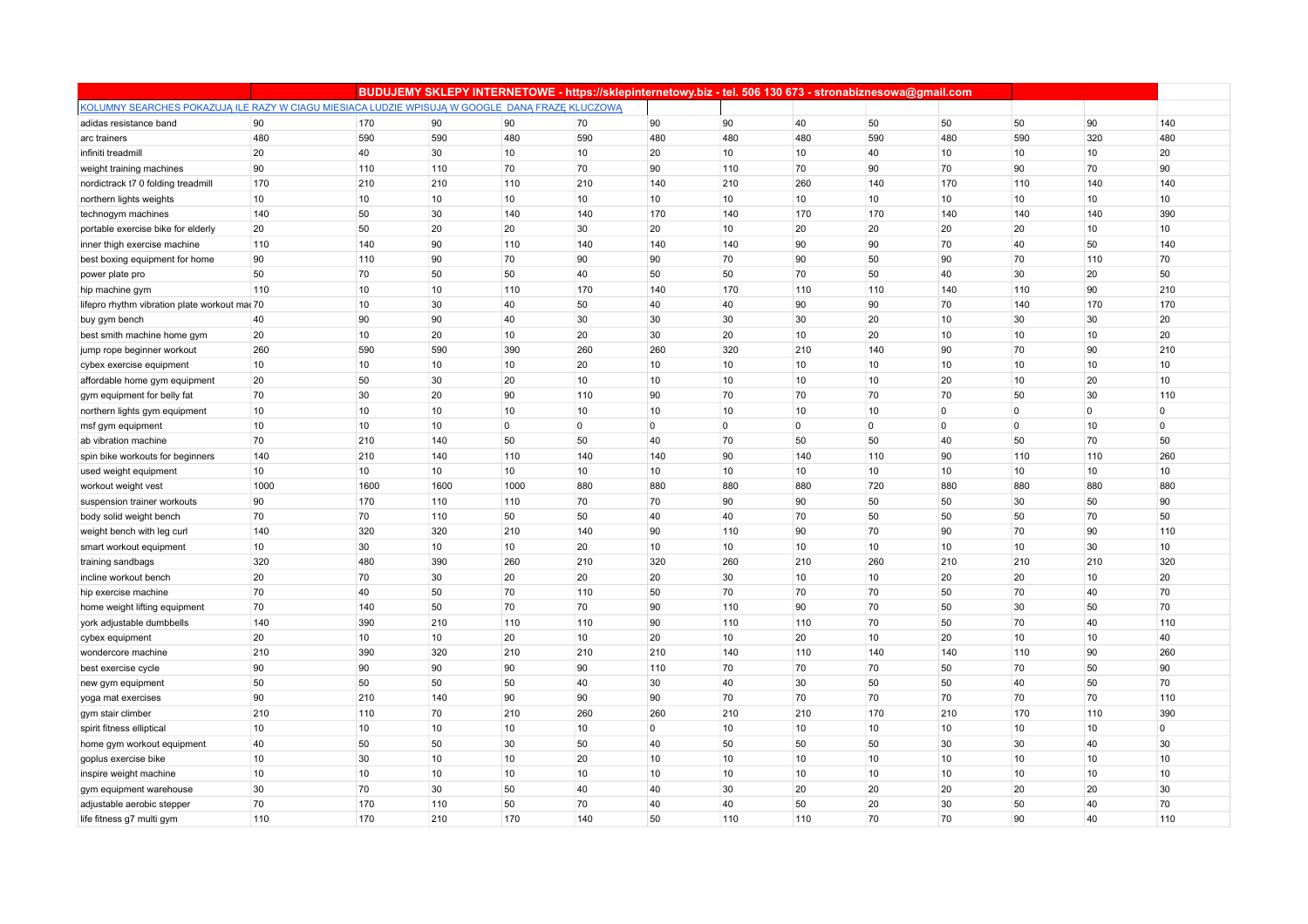|                                                                                                 |     |      |             |                 |     |                |                |             | BUDUJEMY SKLEPY INTERNETOWE - https://sklepinternetowy.biz - tel. 506 130 673 - stronabiznesowa@gmail.com |                 |     |                |             |
|-------------------------------------------------------------------------------------------------|-----|------|-------------|-----------------|-----|----------------|----------------|-------------|-----------------------------------------------------------------------------------------------------------|-----------------|-----|----------------|-------------|
| KOLUMNY SEARCHES POKAZUJĄ ILE RAZY W CIAGU MIESIACA LUDZIE WPISUJĄ W GOOGLE DANĄ FRAZĘ KLUCZOWĄ |     |      |             |                 |     |                |                |             |                                                                                                           |                 |     |                |             |
| arm and shoulder exercise equipment                                                             | 40  | 40   | 50          | 40              | 30  | 50             | 70             | 70          | 30                                                                                                        | 30              | 20  | 10             | 30          |
| leg cable workouts                                                                              | 210 | 90   | 70          | 210             | 320 | 260            | 210            | 170         | 210                                                                                                       | 170             | 170 | 140            | 260         |
| adjustable incline treadmills                                                                   | 20  | 50   | 40          | 20              | 10  | 20             | 10             | 30          | 20                                                                                                        | 20              | 30  | 10             | 30          |
| best cheap stationary bike                                                                      | 10  | 10   | 20          | 10              | 10  | 10             | 10             | 10          | 10                                                                                                        | 10              | 10  | 10             | 10          |
| iron gym equipment                                                                              | 30  | 70   | 40          | 20              | 20  | 30             | 30             | 20          | 30                                                                                                        | 10              | 20  | 20             | 10          |
| minimalist home gym                                                                             | 40  | 50   | 70          | 30              | 40  | 30             | 30             | 50          | 20                                                                                                        | 40              | 30  | 40             | 50          |
| health and fitness products                                                                     | 30  | 20   | 30          | 10              | 20  | 70             | 40             | 20          | 50                                                                                                        | 30              | 20  | 40             | 30          |
| incline row machine                                                                             | 40  | 40   | 20          | 40              | 50  | 20             | 30             | 30          | 30                                                                                                        | 50              | 50  | 50             | 90          |
| 2 in 1 exercise bike                                                                            | 170 | 390  | 320         | 170             | 210 | 110            | 140            | 170         | 170                                                                                                       | 90              | 70  | 90             | 90          |
| resistance equipment                                                                            | 70  | 110  | 90          | 70              | 70  | 90             | 70             | 70          | 50                                                                                                        | 50              | 50  | 40             | 90          |
| life treadmill                                                                                  | 30  | 70   | 50          | 20              | 30  | 30             | 40             | 20          | 40                                                                                                        | 30              | 30  | 20             | 30          |
| best gym mat                                                                                    | 140 | 320  | 260         | 170             | 110 | 110            | 90             | 90          | 90                                                                                                        | 90              | 110 | 110            | 140         |
| exercise equipment for stomach and thigh 70                                                     |     | 90   | 70          | 110             | 90  | 70             | 70             | 70          | 70                                                                                                        | 50              | 70  | 40             | 90          |
| gym cycle bike                                                                                  | 90  | 170  | 70          | 110             | 140 | 90             | 90             | 90          | 70                                                                                                        | 70              | 70  | 70             | 110         |
| multi adjustable bench                                                                          | 10  | 10   | 20          | 10 <sup>1</sup> | 10  | 10             | 10             | 10          | 10                                                                                                        | 10 <sup>1</sup> | 10  | 10             | 20          |
| outdoor calisthenics equipment                                                                  | 140 | 110  | 210         | 170             | 170 | 110            | 110            | 170         | 90                                                                                                        | 50              | 70  | 90             | 140         |
| pro fitness t1000 folding treadmill                                                             | 210 | 720  | 320         | 140             | 90  | 50             | 140            | 260         | 260                                                                                                       | 110             | 110 | 110            | 110         |
| gym workout bench                                                                               | 140 | 260  | 170         | 110             | 170 | 90             | 110            | 90          | 90                                                                                                        | 70              | 70  | 140            | 140         |
| matrix functional trainer                                                                       | 40  | 20   | 30          | 30              | 50  | 30             | 40             | 30          | 50                                                                                                        | 50              | 40  | 40             | 50          |
| fitness gear home gym                                                                           | 10  | 30   | 10          | 10              | 10  | $\overline{0}$ | 10             | 10          | 10                                                                                                        | 10              | 10  | $\Omega$       | $\mathbf 0$ |
| adidas multi gym                                                                                | 260 | 480  | 320         | 320             | 260 | 260            | 260            | 320         | 170                                                                                                       | 140             | 170 | 110            | 320         |
| twister gym equipment                                                                           | 10  | 10   | 20          | 10              | 30  | 20             | 10             | 10          | 10                                                                                                        | 10              | 10  | 10             | 10          |
| workout mat amazon                                                                              | 90  | 210  | 170         | 110             | 70  | 90             | 50             | 50          | 50                                                                                                        | 40              | 20  | 50             | 70          |
| shoulder exercise machine                                                                       | 210 | 50   | 70          | 170             | 320 | 320            | 170            | 210         | 210                                                                                                       | 260             | 210 | 140            | 260         |
| aerobic ball                                                                                    | 50  | 70   | 50          | 70              | 50  | 40             | 50             | 40          | 40                                                                                                        | 30              | 40  | 40             | 40          |
| macrofit home gym                                                                               | 30  | 20   | 20          | 10              | 20  | 10             | 30             | 50          | 70                                                                                                        | 30              | 30  | 10             | 10          |
| foldable home gym                                                                               | 20  | 50   | 20          | 30              | 10  | 20             | 20             | 20          | 10                                                                                                        | 10              | 20  | 20             | 50          |
| functional trainer for sale                                                                     | 10  | 10   | 10          | 10              | 10  | 10             | 10             | 10          | 10                                                                                                        | 10              | 10  | 10             | 10          |
| ab workout gym machines                                                                         | 210 | 30   | 40          | 320             | 390 | 260            | 260            | 210         | 210                                                                                                       | 260             | 210 | 110            | 390         |
| used woodway treadmill                                                                          | 10  | 20   | 10          | 20              | 10  | 10             | 10             | 10          | 10                                                                                                        | 10              | 10  | 10             | 10          |
| reclining exercise bike                                                                         | 140 | 170  | 210         | 170             | 170 | 110            | 140            | 140         | 110                                                                                                       | 140             | 110 | 110            | 170         |
| exercise bike for heavy person                                                                  | 210 | 260  | 320         | 260             | 320 | 210            | 210            | 90          | 90                                                                                                        | 170             | 110 | 170            | 210         |
| sainsburys dumbbells                                                                            | 390 | 1300 | 1000        | 480             | 480 | 170            | 140            | 170         | 110                                                                                                       | 110             | 110 | 260            | 590         |
| best exercise bike for seniors 2020                                                             | 10  | 40   | 20          | 10              | 20  | 10             | 20             | 10          | 10                                                                                                        | 10              | 10  | 10             | 10          |
| custom resistance bands                                                                         | 40  | 70   | 70          | 40              | 40  | 40             | 20             | 30          | 10                                                                                                        | 30              | 20  | 20             | 30          |
| inspire dumbbells                                                                               | 10  | 10   | $\mathbf 0$ | $\overline{0}$  | 10  | $\overline{0}$ | $\overline{0}$ | 10          | $\overline{0}$                                                                                            | $\overline{0}$  | 10  | 10             | 10          |
| amazon folding exercise bike                                                                    | 260 | 720  | 480         | 260             | 320 | 210            | 210            | 210         | 140                                                                                                       | 170             | 140 | 90             | 210         |
| paramount gym equipment                                                                         | 10  | 20   | 20          | 20              | 10  | 20             | 10             | 20          | 20                                                                                                        | 10              | 10  | 10             | 10          |
| weight loss equipment for home                                                                  | 70  | 170  | 90          | 70              | 50  | 30             | 30             | 50          | 30                                                                                                        | 50              | 50  | 90             | 110         |
| used stationary bike for sale                                                                   | 10  | 30   | 40          | 20              | 10  | 10             | 10             | 10          | 10                                                                                                        | 10              | 10  | $\overline{0}$ | $\mathbf 0$ |
| eclipse elliptical                                                                              | 10  | 10   | 10          | 10              | 10  | 10             | 10             | $\mathbf 0$ | 10                                                                                                        | 10              | 10  | 10             | 10          |
| power tower calisthenics                                                                        | 10  | 20   | 10          | 10              | 10  | 10             | 10             | 10          | 10                                                                                                        | 10              | 10  | 10             | 10          |
| horizon oxford 6 rower                                                                          | 30  | 70   | 40          | 20              | 40  | 50             | 50             | 50          | 20                                                                                                        | 10              | 10  | 20             | 20          |
| pool dumbbells                                                                                  | 10  | 10   | 10          | 20              | 10  | 20             | 30             | 20          | 20                                                                                                        | 10              | 10  | 10             | 20          |
| technogym pure strength                                                                         | 30  | 20   | 40          | 40              | 30  | 20             | 40             | 30          | 40                                                                                                        | 30              | 20  | 40             | 70          |
| exercises with dumbbells at home                                                                | 720 | 1300 | 1000        | 720             | 480 | 480            | 590            | 480         | 480                                                                                                       | 480             | 480 | 480            | 1000        |
| nordic track exercise bike                                                                      | 90  | 260  | 140         | 90              | 90  | 70             | 70             | 110         | 50                                                                                                        | 50              | 90  | 70             | 70          |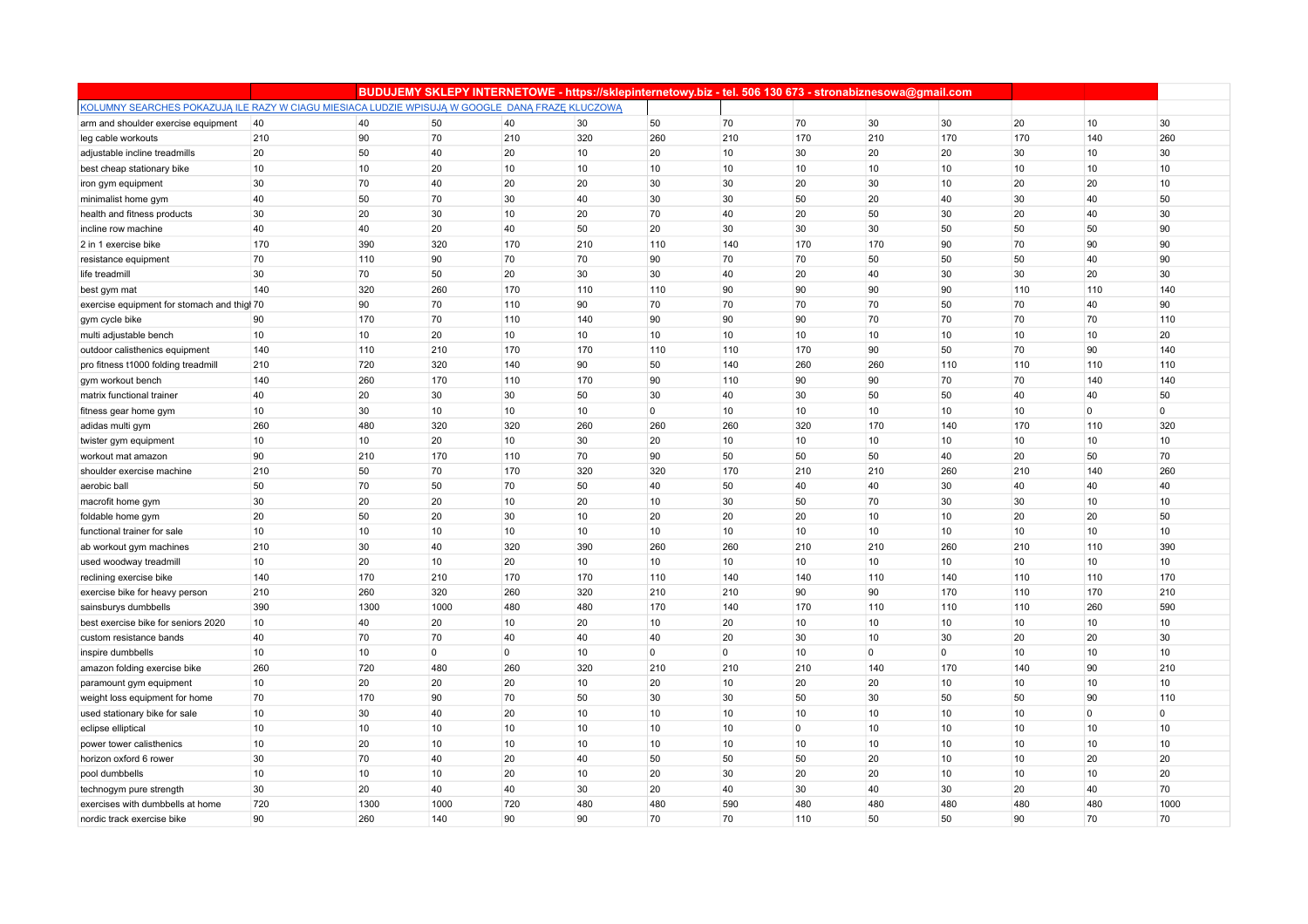|                                                                                                 |     |                |     |                |                |                | BUDUJEMY SKLEPY INTERNETOWE - https://sklepinternetowy.biz - tel. 506 130 673 - stronabiznesowa@gmail.com |             |                |                |              |                |                |
|-------------------------------------------------------------------------------------------------|-----|----------------|-----|----------------|----------------|----------------|-----------------------------------------------------------------------------------------------------------|-------------|----------------|----------------|--------------|----------------|----------------|
| KOLUMNY SEARCHES POKAZUJĄ ILE RAZY W CIAGU MIESIACA LUDZIE WPISUJĄ W GOOGLE DANĄ FRAZĘ KLUCZOWĄ |     |                |     |                |                |                |                                                                                                           |             |                |                |              |                |                |
| free exercise bike                                                                              | 140 | 260            | 210 | 210            | 170            | 140            | 110                                                                                                       | 90          | 90             | 90             | 70           | 70             | 140            |
| kettlebell fitness                                                                              | 50  | 110            | 50  | 50             | 50             | 40             | 40                                                                                                        | 70          | 40             | 40             | 40           | 70             | 70             |
| gym items shop near me                                                                          | 10  | $\overline{0}$ | 10  | $\mathbf 0$    | 10             | $\overline{0}$ | 10                                                                                                        | $\mathbf 0$ | 10             | 10             | 20           | $\mathbf 0$    | 10             |
| home strength training equipment                                                                | 70  | 90             | 90  | 90             | 90             | 70             | 110                                                                                                       | 90          | 50             | 70             | 50           | 50             | 90             |
| gorilla strength equipment                                                                      | 30  | 70             | 40  | 30             | 30             | 10             | 20                                                                                                        | 20          | 10             | 20             | 20           | 20             | 20             |
| lifeline gym equipment                                                                          | 10  | 10             | 10  | 10             | 10             | 10             | 10                                                                                                        | 10          | 10             | 10             | 10           | 10             | 10             |
| cardio bike workout                                                                             | 70  | 70             | 50  | 90             | 110            | 70             | 70                                                                                                        | 50          | 50             | 50             | 50           | 40             | 70             |
| home gym bar                                                                                    | 110 | 110            | 90  | 70             | 110            | 90             | 70                                                                                                        | 110         | 90             | 140            | 260          | 170            | 140            |
| used exercise equipment stores near me 10                                                       |     | 10             | 10  | $\overline{0}$ | $\overline{0}$ | $\overline{0}$ | $\overline{0}$                                                                                            | 0           | $\overline{0}$ | $\overline{0}$ | $\mathbf{0}$ | $\overline{0}$ | $\overline{0}$ |
| fitness gear weighted vest                                                                      | 10  | 10             | 10  | 10             | 10             | 10             | 10                                                                                                        | 10          | 10             | 10             | 10           | $\overline{0}$ | 10             |
| bodyboss home gym                                                                               | 10  | 20             | 10  | 10             | 10             | 10             | 10                                                                                                        | 10          | 10             | 10             | 10           | 10             | 10             |
| spin I3 home exercise bike                                                                      | 320 | 110            | 320 | 110            | 390            | 390            | 260                                                                                                       | 260         | 720            | 390            | 390          | 210            | 390            |
| boxing home gym                                                                                 | 210 | 320            | 320 | 260            | 210            | 170            | 170                                                                                                       | 170         | 170            | 170            | 210          | 210            | 260            |
| onetwofit power tower                                                                           | 40  | 110            | 70  | 40             | 40             | 50             | 30                                                                                                        | 40          | 30             | 10             | 20           | 30             | 10             |
| used gym weights for sale                                                                       | 30  | 90             | 40  | 30             | 30             | 20             | 30                                                                                                        | 10          | 30             | 10             | 10           | 10             | 30             |
| fitness vibration machine                                                                       | 110 | 140            | 140 | 140            | 140            | 110            | 110                                                                                                       | 110         | 70             | 70             | 70           | 70             | 110            |
| indoor workout equipment                                                                        | 20  | 40             | 40  | 10             | 20             | 20             | 10                                                                                                        | 10          | 10             | 20             | 20           | 10             | 10             |
| pulley gym equipment                                                                            | 70  | 90             | 70  | 90             | 70             | 70             | 40                                                                                                        | 50          | 70             | 50             | 50           | 30             | 70             |
| calf exercise machine                                                                           | 90  | 50             | 40  | 90             | 110            | 110            | 110                                                                                                       | 90          | 90             | 70             | 70           | 70             | 110            |
| opti mini exercise bike                                                                         | 260 | 590            | 480 | 260            | 210            | 210            | 170                                                                                                       | 170         | 140            | 170            | 170          | 170            | 320            |
| free exercise equipment                                                                         | 40  | 110            | 50  | 50             | 30             | 40             | 30                                                                                                        | 30          | 30             | 20             | 20           | 20             | 30             |
| arc trainer for home                                                                            | 10  | 10             | 10  | 10             | 10             | 10             | 10                                                                                                        | 10          | 10             | $\overline{0}$ | 10           | 10             | 20             |
| bodytrain 3000sp motorised folding tread 170                                                    |     | 720            | 320 | 140            | 50             | 40             | 50                                                                                                        | 40          | 40             | 70             | 50           | 110            | 260            |
| gym equipment dumbbells                                                                         | 70  | 210            | 110 | 50             | 70             | 50             | 40                                                                                                        | 40          | 30             | 40             | 50           | 50             | 50             |
| rogue weight vest plates                                                                        | 10  | 20             | 10  | 10             | 10             | 10             | 10                                                                                                        | 10          | 10             | 10             | 10           | 10             | 10             |
| fitness equipment mat                                                                           | 20  | 50             | 50  | 30             | 10             | 10             | 20                                                                                                        | 10          | 10             | 20             | 20           | 10             | 10             |
| aerobic step bench                                                                              | 50  | 170            | 90  | 50             | 70             | 50             | 30                                                                                                        | 40          | 40             | 30             | 20           | 20             | 40             |
| discount exercise equipment                                                                     | 10  | 30             | 20  | 10             | 10             | 10             | 10                                                                                                        | 30          | 10             | 10             | 10           | 10             | 10             |
| smart home gym equipment                                                                        | 20  | 40             | 40  | 20             | 10             | 20             | 20                                                                                                        | 20          | 20             | 10             | 30           | 20             | 30             |
| spirit ct800 treadmill                                                                          | 30  | 30             | 30  | 40             | 20             | 30             | 20                                                                                                        | 20          | 20             | 30             | 30           | 30             | 20             |
| life pro vibration machine                                                                      | 10  | 20             | 10  | 10             | 10             | 10             | 10                                                                                                        | 10          | 10             | 10             | 10           | 10             | 10             |
| non slip workout mat                                                                            | 110 | 260            | 170 | 140            | 110            | 110            | 70                                                                                                        | 70          | 70             | 30             | 50           | 70             | 110            |
| home workout gear                                                                               | 40  | 90             | 50  | 30             | 20             | 20             | 20                                                                                                        | 20          | 20             | 20             | 30           | 40             | 50             |
| home gym pro                                                                                    | 10  | 10             | 10  | 10             | 10             | 10             | 10                                                                                                        | 10          | 10             | 10             | 10           | 10             | 10             |
| rowing machine muscle gain                                                                      | 170 | 170            | 170 | 210            | 260            | 210            | 210                                                                                                       | 170         | 210            | 210            | 170          | 90             | 170            |
| gym bench with weights                                                                          | 320 | 720            | 590 | 320            | 320            | 260            | 260                                                                                                       | 210         | 210            | 170            | 210          | 210            | 170            |
| exercise cycle near me                                                                          | 10  | 10             | 10  | $\overline{0}$ | $\overline{0}$ | 10             | 10                                                                                                        | 10          | $\mathbf{0}$   | $\overline{0}$ | 10           | $\mathbf 0$    | 0              |
| orbitrek price                                                                                  | 10  | 10             | 10  | 10             | 10             | $\overline{0}$ | 10                                                                                                        | 10          | 10             | 10             | 10           | 10             | 10             |
| opti home multi gym                                                                             | 210 | 390            | 320 | 210            | 170            | 170            | 140                                                                                                       | 140         | 140            | 90             | 170          | 210            | 170            |
| best foldable weight bench                                                                      | 50  | 110            | 70  | 30             | 40             | 30             | 30                                                                                                        | 30          | 50             | 30             | 50           | 50             | 70             |
| livestrong exercise bike                                                                        | 30  | 50             | 40  | 20             | 50             | 30             | 40                                                                                                        | 30          | 30             | 20             | 10           | 20             | 40             |
| static bike workout                                                                             | 110 | 170            | 170 | 110            | 140            | 110            | 90                                                                                                        | 140         | 90             | 70             | 50           | 70             | 110            |
| roller gym equipment                                                                            | 40  | 50             | 50  | 40             | 70             | 20             | 40                                                                                                        | 50          | 40             | 40             | 40           | 40             | 40             |
| resistance bands core workout                                                                   | 210 | 590            | 390 | 210            | 260            | 210            | 210                                                                                                       | 170         | 110            | 90             | 90           | 90             | 170            |
| strider exercise machine                                                                        | 110 | 170            | 140 | 140            | 110            | 90             | 90                                                                                                        | 90          | 90             | 70             | 50           | 50             | 110            |
| tummy exercise equipment                                                                        | 70  | 110            | 90  | 70             | 70             | 70             | 110                                                                                                       | 70          | 50             | 40             | 50           | 40             | 50             |
| crazy fit massage vibration machine price 30                                                    |     | 90             | 90  | 20             | 10             | 40             | 40                                                                                                        | 20          | 10             | 30             | 10           | 10             | 40             |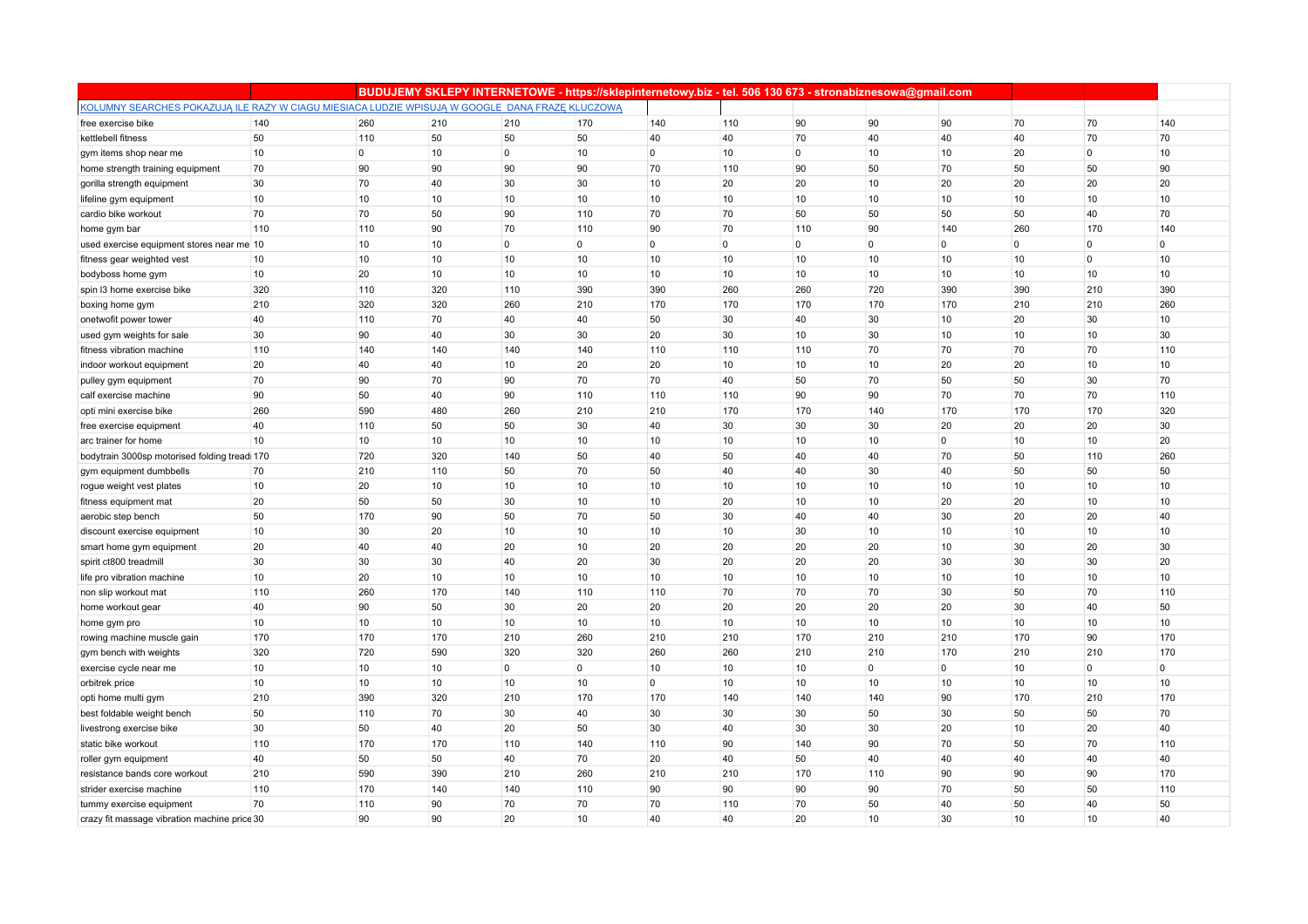|                                                                                                 |                |             |                 |                | BUDUJEMY SKLEPY INTERNETOWE - https://sklepinternetowy.biz - tel. 506 130 673 - stronabiznesowa@gmail.com |                |              |                |                |                |          |              |                  |
|-------------------------------------------------------------------------------------------------|----------------|-------------|-----------------|----------------|-----------------------------------------------------------------------------------------------------------|----------------|--------------|----------------|----------------|----------------|----------|--------------|------------------|
| KOLUMNY SEARCHES POKAZUJĄ ILE RAZY W CIAGU MIESIACA LUDZIE WPISUJĄ W GOOGLE DANĄ FRAZĘ KLUCZOWĄ |                |             |                 |                |                                                                                                           |                |              |                |                |                |          |              |                  |
| gym e                                                                                           | 40             | 70          | 40              | 30             | 30                                                                                                        | 40             | 40           | 30             | 30             | 30             | 40       | 20           | 40               |
| gym spin bike                                                                                   | 210            | 390         | 260             | 210            | 210                                                                                                       | 170            | 170          | 210            | 170            | 170            | 170      | 210          | 260              |
| horizon cross trainer                                                                           | 140            | 320         | 210             | 140            | 170                                                                                                       | 110            | 140          | 140            | 110            | 140            | 90       | 90           | 170              |
| butterfly workout bench                                                                         | 170            | 480         | 320             | 210            | 320                                                                                                       | 170            | 110          | 70             | 90             | 70             | 70       | 90           | 70               |
| tesco gym equipment                                                                             | 170            | 480         | 320             | 210            | 210                                                                                                       | 110            | 140          | 110            | 110            | 90             | 110      | 90           | 170              |
| water rower workouts                                                                            | 20             | 50          | 20              | 40             | 20                                                                                                        | 20             | 30           | 20             | 20             | 20             | 20       | 10           | 30               |
| jim exercise machine                                                                            | 10             | 10          | $\overline{0}$  | 10             | 10                                                                                                        | 10             | 10           | 10             | 10             | $\overline{0}$ | 10       | $\mathbf 0$  | $\overline{0}$   |
| weight bench press                                                                              | 1300           | 2400        | 1900            | 1600           | 1600                                                                                                      | 1000           | 880          | 880            | 880            | 720            | 880      | 880          | 1000             |
| life fitness x5 elliptical                                                                      | 10             | 20          | 10              | 10             | 10                                                                                                        | 10             | 10           | 10             | 10             | 10             | 10       | 10           | 10               |
| asda fitness equipment                                                                          | 210            | 720         | 390             | 260            | 170                                                                                                       | 140            | 170          | 140            | 70             | 110            | 110      | 70           | 210              |
| best exercise equipment for small spaces 10                                                     |                | 20          | 20              | 10             | 10                                                                                                        | 10             | 10           | 20             | 10             | 10             | 20       | 10           | 20               |
| workout store near me                                                                           | 10             | 10          | 10              | 10             | 10                                                                                                        | 10             | 10           | $\overline{0}$ | 10             | 20             | 10       | 10           | 10               |
| matrix smith machine                                                                            | 70             | 30          | 30              | 50             | 90                                                                                                        | 90             | 70           | 50             | 50             | 70             | 40       | 50           | 110              |
| best exercise bench                                                                             | 40             | 50          | 50              | 40             | 40                                                                                                        | 50             | 50           | 20             | 20             | 20             | 20       | 40           | 30               |
| pilates exercise machine                                                                        | 90             | 110         | 110             | 90             | 90                                                                                                        | 90             | 70           | 70             | 90             | 70             | 40       | 70           | 90               |
| ab king pro machine                                                                             | 10             | 10          | 10              | 20             | 10                                                                                                        | 10             | 20           | 10             | 10             | 10             | 10       | 10           | 10               |
| life fitness arc trainer                                                                        | 30             | 40          | 10              | 10             | 40                                                                                                        | 20             | 20           | 20             | 30             | 20             | 40       | 50           | 50               |
| foldable gym bench for home                                                                     | 30             | 70          | 20              | 10             | 10                                                                                                        | 10             | 40           | 50             | 20             | 40             | 30       | 40           | 50               |
| gym ball pump                                                                                   | 140            | 260         | 170             | 170            | 170                                                                                                       | 110            | 90           | 140            | 110            | 110            | 110      | 90           | 110              |
| lagree workout machine                                                                          | 10             | $\mathbf 0$ | $\overline{0}$  | $\overline{0}$ | $\overline{0}$                                                                                            | $\overline{0}$ | $\mathbf{0}$ | $\overline{0}$ | $\overline{0}$ | 70             | 0        | 10           | $\overline{0}$   |
| klarna gym equipment                                                                            | 140            | 480         | 320             | 170            | 170                                                                                                       | 140            | 140          | 110            | 70             | 40             | 50       | 70           | 50               |
| multi gym bench                                                                                 | 260            | 590         | 390             | 260            | 210                                                                                                       | 210            | 170          | 140            | 210            | 170            | 140      | 170          | 260              |
| lower back machine gym                                                                          | 170            | 40          | 50              | 140            | 260                                                                                                       | 210            | 170          | 140            | 170            | 170            | 170      | 170          | 260              |
| power tower home gym                                                                            | 20             | 20          | 30              | 20             | 20                                                                                                        | 10             | 10           | 20             | 20             | 10             | 20       | 10           | 10               |
| valor fitness equipment                                                                         | 10             | $\mathbf 0$ | 10              | 10             | $\overline{0}$                                                                                            | 10             | $\mathbf 0$  | 10             | 10             | $\overline{0}$ | $\Omega$ | $\mathbf{0}$ | 10               |
| best quality resistance bands                                                                   | 30             | 50          | 70              | 40             | 20                                                                                                        | 20             | 30           | 30             | 10             | 10             | 20       | 20           | 30               |
| rogue rackable curl bar                                                                         | 10             | 10          | 10              | 10             | 10                                                                                                        | 10             | 10           | $\overline{0}$ | $\overline{0}$ | 10             | 10       | 10           | 10               |
| affordable home gym                                                                             | 10             | 20          | 20              | 10             | 10                                                                                                        | 10             | 10           | 10             | 10             | 10             | 10       | 10           | 10               |
| reebok adjustable bench                                                                         | 20             | 70          | 40              | 40             | 20                                                                                                        | 20             | 10           | 20             | 10             | 20             | 10       | 10           | 30               |
| cybex weight machines                                                                           | 20             | 10          | 10              | 10             | 40                                                                                                        | 20             | 40           | 20             | 10             | 30             | 20       | 20           | 50               |
| climber workout machine                                                                         | 50             | 70          | 30              | 40             | 50                                                                                                        | 70             | 50           | 40             | 30             | 50             | 50       | 20           | 50               |
| proline treadmill                                                                               | 10             | 20          | 10 <sup>1</sup> | 10             | 10                                                                                                        | 10             | 10           | 10             | 10             | 10             | 10       | $\mathbf{0}$ | 10 <sup>10</sup> |
| aerobic equipment                                                                               | 30             | 40          | 50              | 40             | 40                                                                                                        | 30             | 30           | 30             | 40             | 30             | 10       | 20           | 30               |
| snode dumbbells                                                                                 | 20             | 30          | 20              | 40             | 30                                                                                                        | 10             | 20           | 10             | 10             | 20             | 10       | 10           | 20               |
| foot pedal exercise machine                                                                     | 30             | 40          | 40              | 20             | 30                                                                                                        | 20             | 20           | 20             | 20             | 20             | 20       | 20           | 40               |
| intrepid i300 treadmill                                                                         | $\overline{0}$ | $\mathbf 0$ | $\overline{0}$  | $\overline{0}$ | $\overline{0}$                                                                                            | $\overline{0}$ | $\mathbf 0$  | $\overline{0}$ | $\overline{0}$ | $\overline{0}$ | $\Omega$ | $\mathbf 0$  | $\overline{0}$   |
| home gym cage                                                                                   | 30             | 40          | 50              | 20             | 30                                                                                                        | 20             | 30           | 30             | 40             | 20             | 10       | 20           | 30               |
| davina mccall fitness equipment                                                                 | 210            | 320         | 260             | 140            | 90                                                                                                        | 1000           | 260          | 140            | 110            | 140            | 90       | 90           | 110              |
| evo treadmill                                                                                   | 10             | 10          | 10              | 10             | $\overline{0}$                                                                                            | 10             | $\mathbf 0$  | $\overline{0}$ | 10             | 10             | 10       | 10           | 10               |
| lifeline home gym                                                                               | 10             | $\mathbf 0$ | 10              | 10             | $\overline{0}$                                                                                            | 10             | $\mathbf 0$  | 10             | $\overline{0}$ | $\overline{0}$ | 10       | $\mathbf{0}$ | $\overline{0}$   |
| one two fit pull up bar                                                                         | 50             | 70          | 70              | 50             | 40                                                                                                        | 50             | 40           | 50             | 40             | 30             | 20       | 50           | 30               |
| best stepper for exercise                                                                       | 40             | 70          | 90              | 30             | 20                                                                                                        | 10             | 10           | 10             | 20             | 40             | 30       | 50           | 20               |
| simple home gym                                                                                 | 30             | $50\,$      | 50              | 30             | 40                                                                                                        | 30             | 40           | 20             | 20             | 20             | 10       | 20           | 40               |
| valor fitness cable machine                                                                     | 10             | 20          | 20              | 10             | 10                                                                                                        | 10             | 10           | 10             | 10             | 10             | 10       | 10           | 10               |
| ab crunch machine gym                                                                           | 90             | 30          | 20              | 110            | 170                                                                                                       | 140            | 140          | 110            | 70             | 90             | 90       | 50           | 140              |
| best home gym for bodybuilding                                                                  | 10             | 10          | 20              | 20             | 20                                                                                                        | 10             | $10$         | 10             | 10             | 10             | 10       | 10           | 10               |
| critical supplies dumbbells                                                                     | $\Omega$       | $\Omega$    | $\overline{0}$  | $\Omega$       | $\Omega$                                                                                                  | $\Omega$       | $\Omega$     | $\Omega$       | $\Omega$       | $\Omega$       | $\Omega$ | $\Omega$     | $\Omega$         |